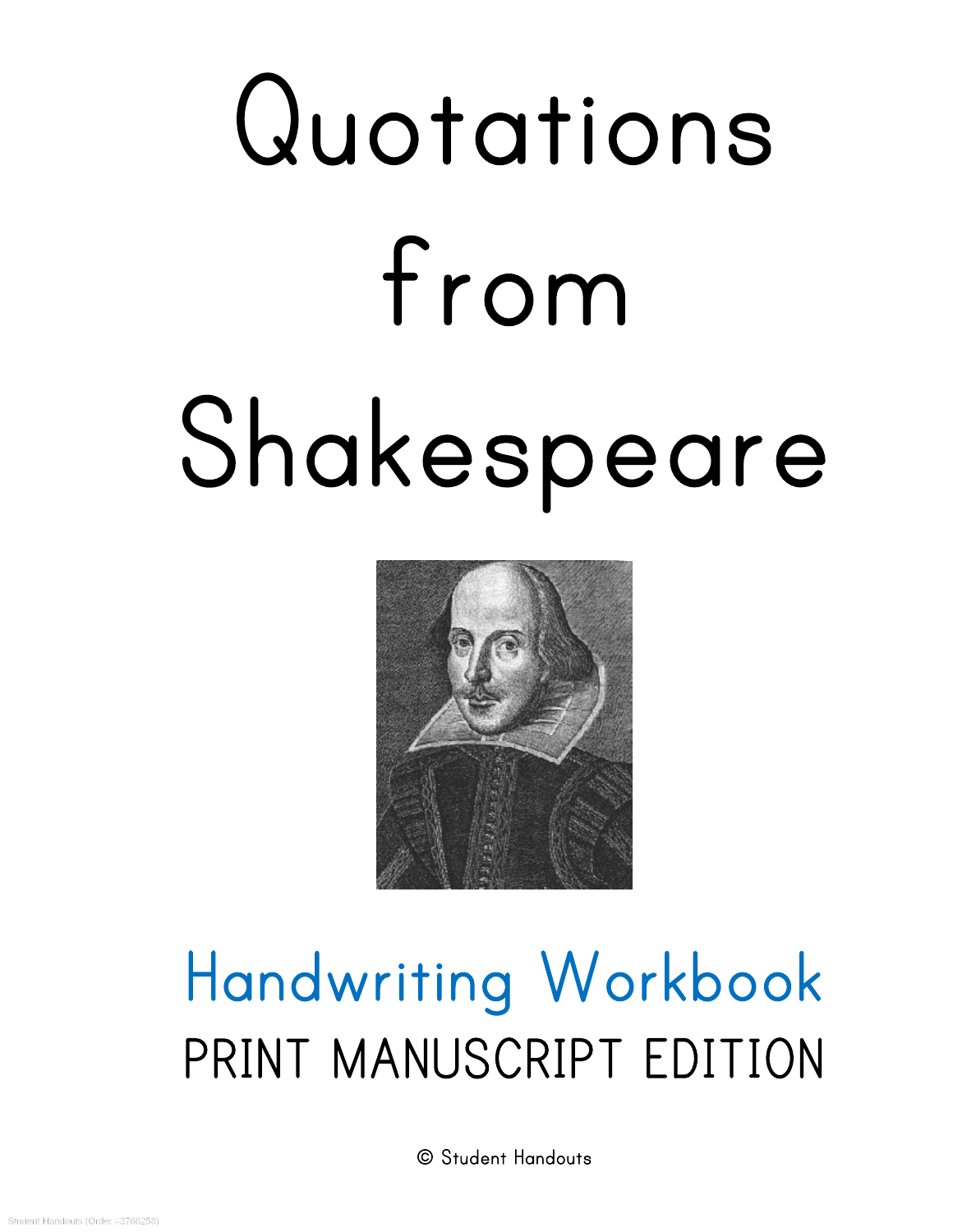To be, or not to be: that is the question.

To be, or not to be: that is the question.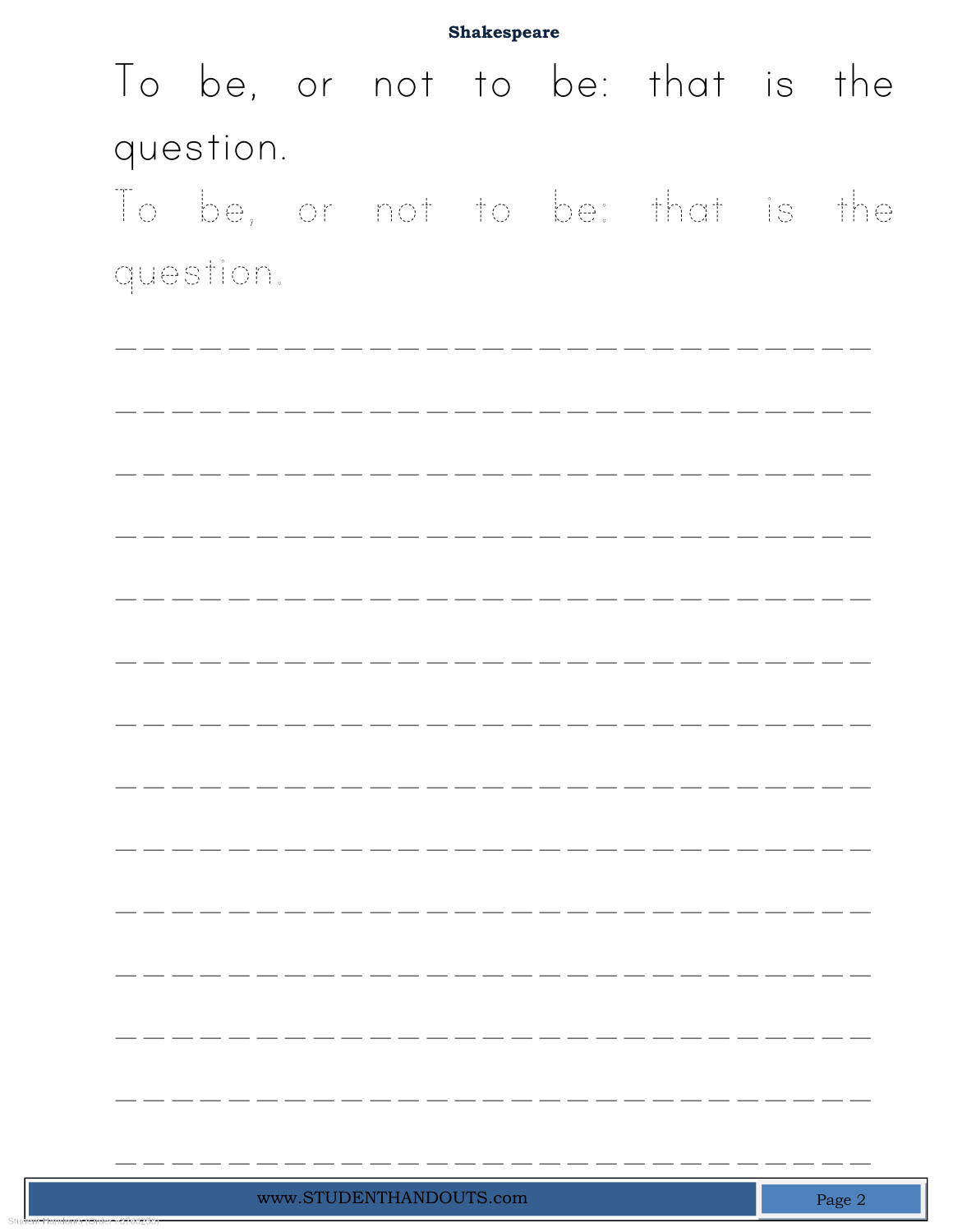### What's done can't be undone. What's done can't be undone.

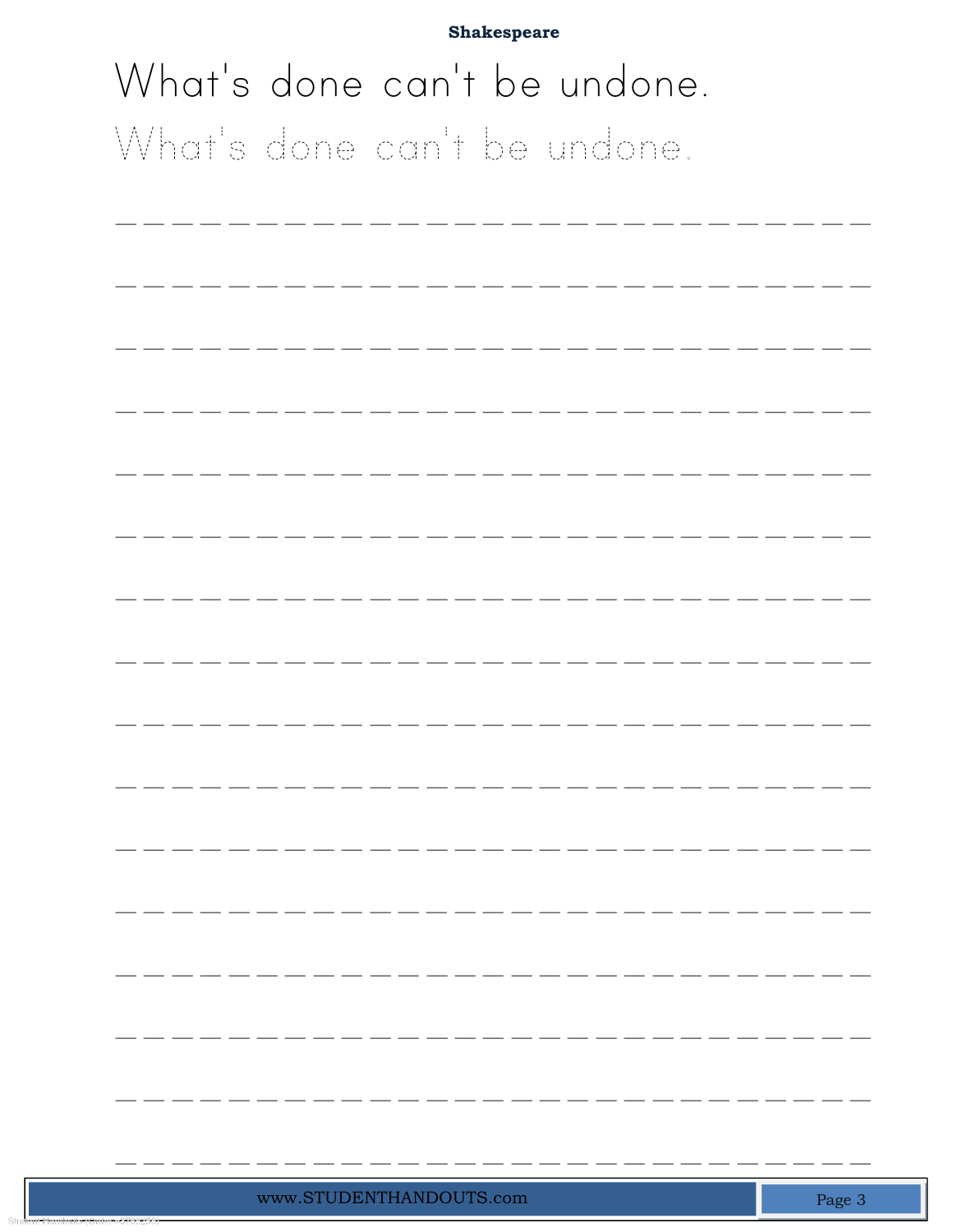### What is past is prologue. What is past is prologue.

|  |     | - -<br>- -<br>- -<br>- 1<br>- -               | - -<br>- -<br>- -<br>- - |  |
|--|-----|-----------------------------------------------|--------------------------|--|
|  | - - | <u>. .</u><br>- -<br>$\overline{\phantom{a}}$ | <u>. .</u>               |  |
|  |     |                                               |                          |  |
|  |     | . .<br>- -<br>- -<br>- -                      | - -                      |  |
|  |     |                                               |                          |  |
|  |     |                                               |                          |  |
|  |     | . .<br>$\sim$                                 | - -                      |  |
|  |     |                                               |                          |  |
|  |     |                                               |                          |  |
|  |     |                                               |                          |  |
|  |     |                                               |                          |  |
|  |     |                                               |                          |  |
|  |     |                                               |                          |  |
|  |     |                                               |                          |  |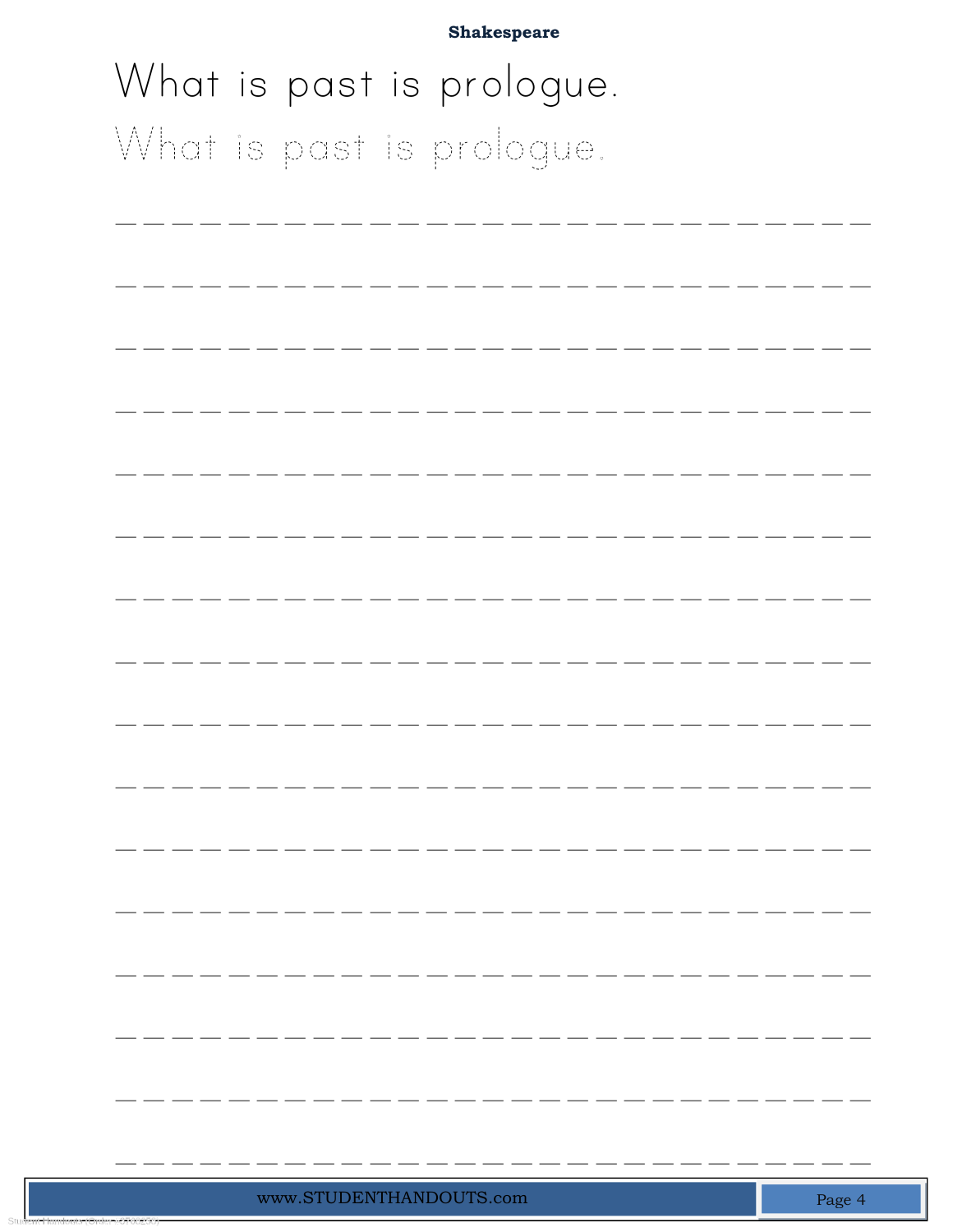### Better a witty fool than a foolish wit. Better a witty fool than a foolish wit.

|  | - - | - - | <u>. .</u> | __ ____ ____ __ | $\overline{\phantom{a}}$ | $\overline{\phantom{a}}$ | $\overline{\phantom{a}}$ |  |
|--|-----|-----|------------|-----------------|--------------------------|--------------------------|--------------------------|--|
|  |     |     |            |                 |                          |                          |                          |  |
|  |     |     |            |                 |                          |                          |                          |  |
|  |     |     |            |                 |                          |                          |                          |  |
|  |     |     |            |                 |                          |                          |                          |  |
|  |     |     |            |                 |                          |                          |                          |  |
|  |     |     |            |                 |                          |                          |                          |  |
|  |     |     |            |                 |                          |                          |                          |  |
|  |     |     |            |                 |                          |                          |                          |  |
|  |     |     |            |                 |                          |                          |                          |  |
|  |     |     |            |                 |                          |                          |                          |  |
|  |     |     |            |                 |                          |                          |                          |  |
|  |     |     |            |                 |                          |                          |                          |  |
|  |     |     |            |                 |                          |                          |                          |  |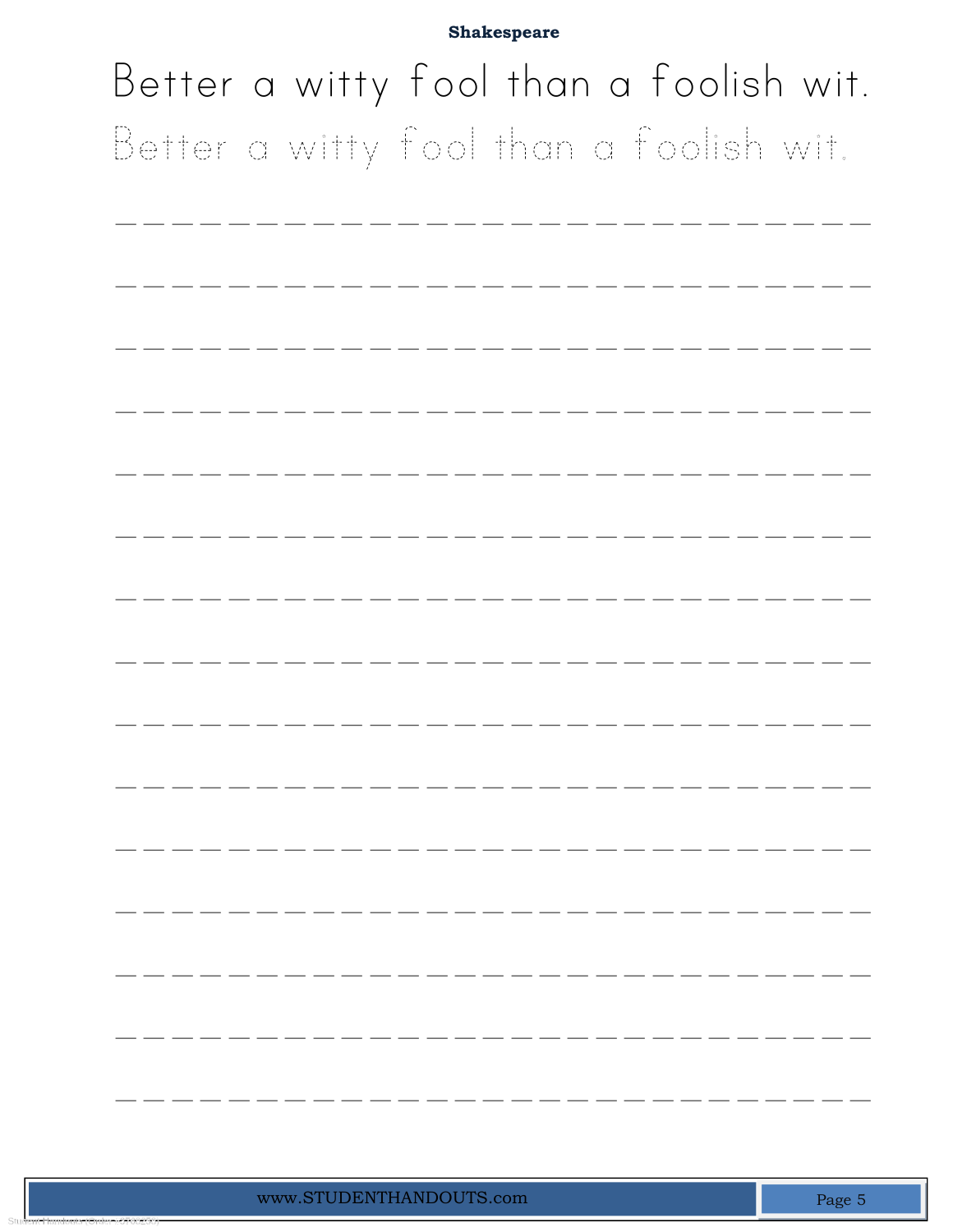We know what we are, but know not what we may be.

We know what we are, but know not what we may be.

 $-$ - -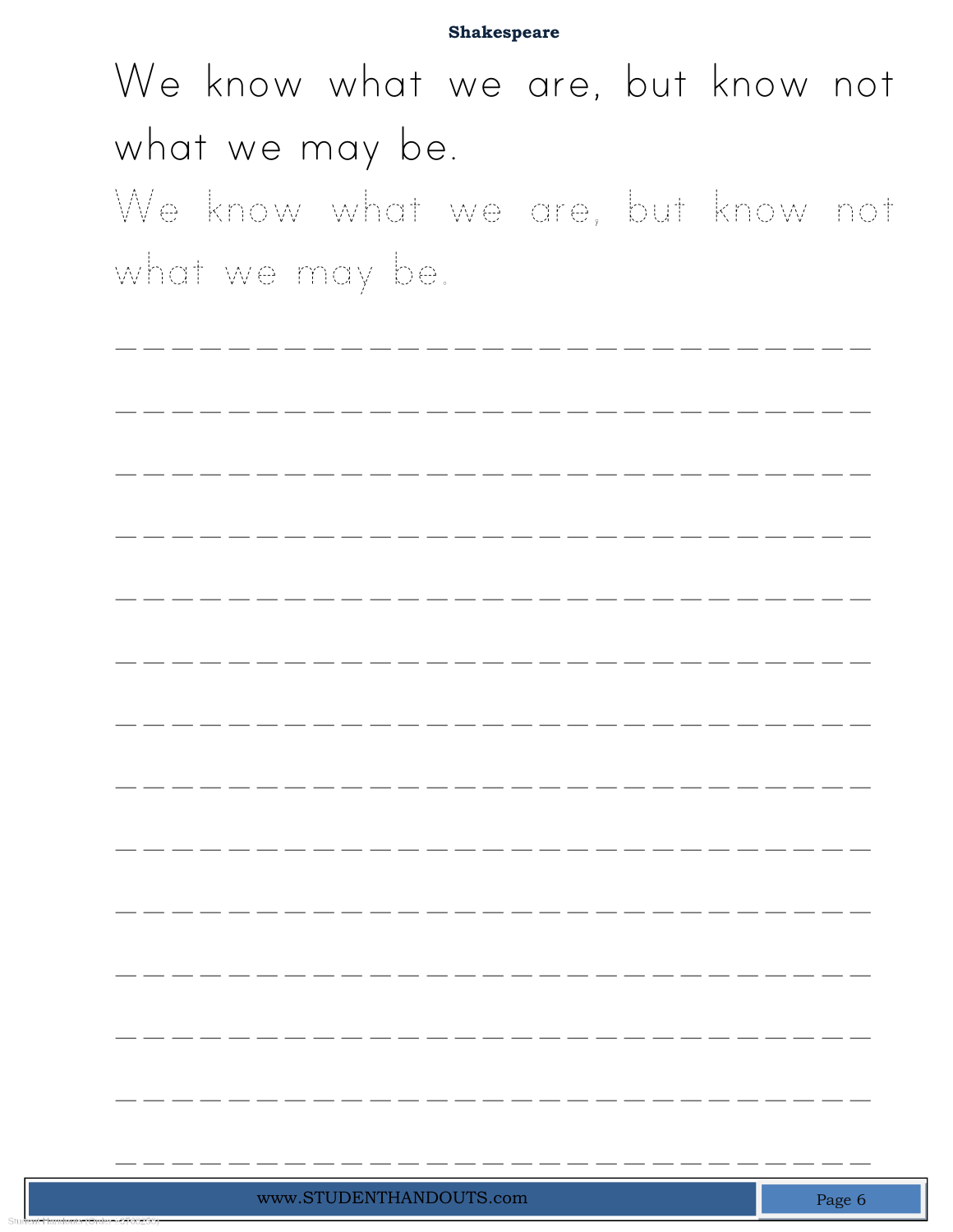All the world's a stage, and all the men and women merely players: they have their exits and their entrances; and one man in his time plays many parts, his acts being seven ages. All the world's a stage, and all the men and women merely players: they have

their exits and their entrances; and one man in his time plays many parts, his acts being seven ages.

\_\_\_\_\_\_\_\_\_\_\_\_\_\_\_\_\_\_\_\_\_\_\_\_\_\_\_

\_\_\_\_\_\_\_\_\_\_\_\_\_\_\_\_\_\_\_\_\_\_\_\_\_\_\_

\_\_\_\_\_\_\_\_\_\_\_\_\_\_\_\_\_\_\_\_\_\_\_\_\_\_\_

\_\_\_\_\_\_\_\_\_\_\_\_\_\_\_\_\_\_\_\_\_\_\_\_\_\_\_

\_\_\_\_\_\_\_\_\_\_\_\_\_\_\_\_\_\_\_\_\_\_\_\_\_\_\_

\_\_\_\_\_\_\_\_\_\_\_\_\_\_\_\_\_\_\_\_\_\_\_\_\_\_\_

\_\_\_\_\_\_\_\_\_\_\_\_\_\_\_\_\_\_\_\_\_\_\_\_\_\_\_

\_\_\_\_\_\_\_\_\_\_\_\_\_\_\_\_\_\_\_\_\_\_\_\_\_\_\_

Stude<del>nt Handouts (Order #3768258)</del>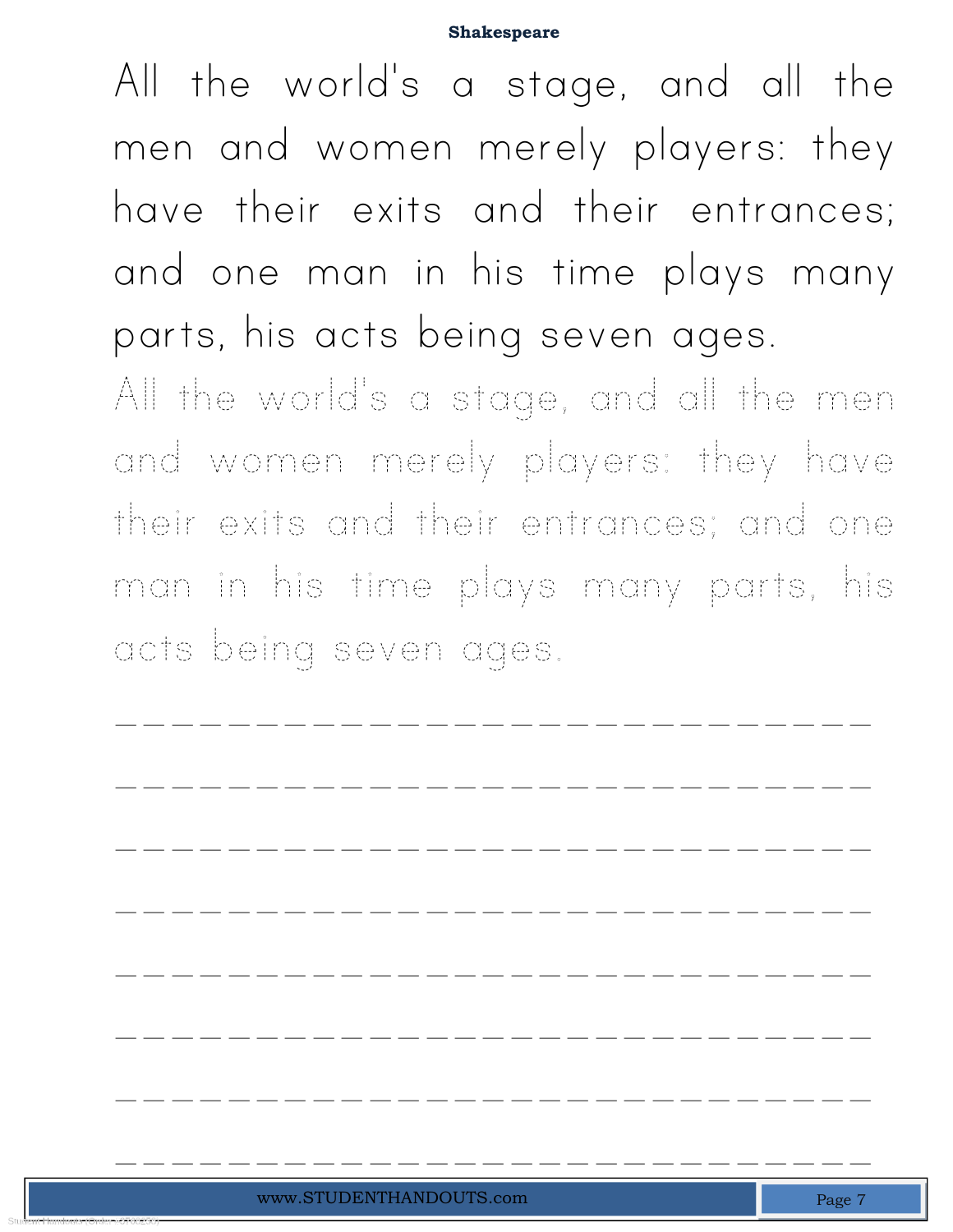$\overline{\phantom{a}}$  $\overline{\phantom{a}}$ 

\_ \_ \_

- -

- -

- -

 $\overline{\phantom{a}}$ 

### Brevity is the soul of wit. Brevity is the soul of wit.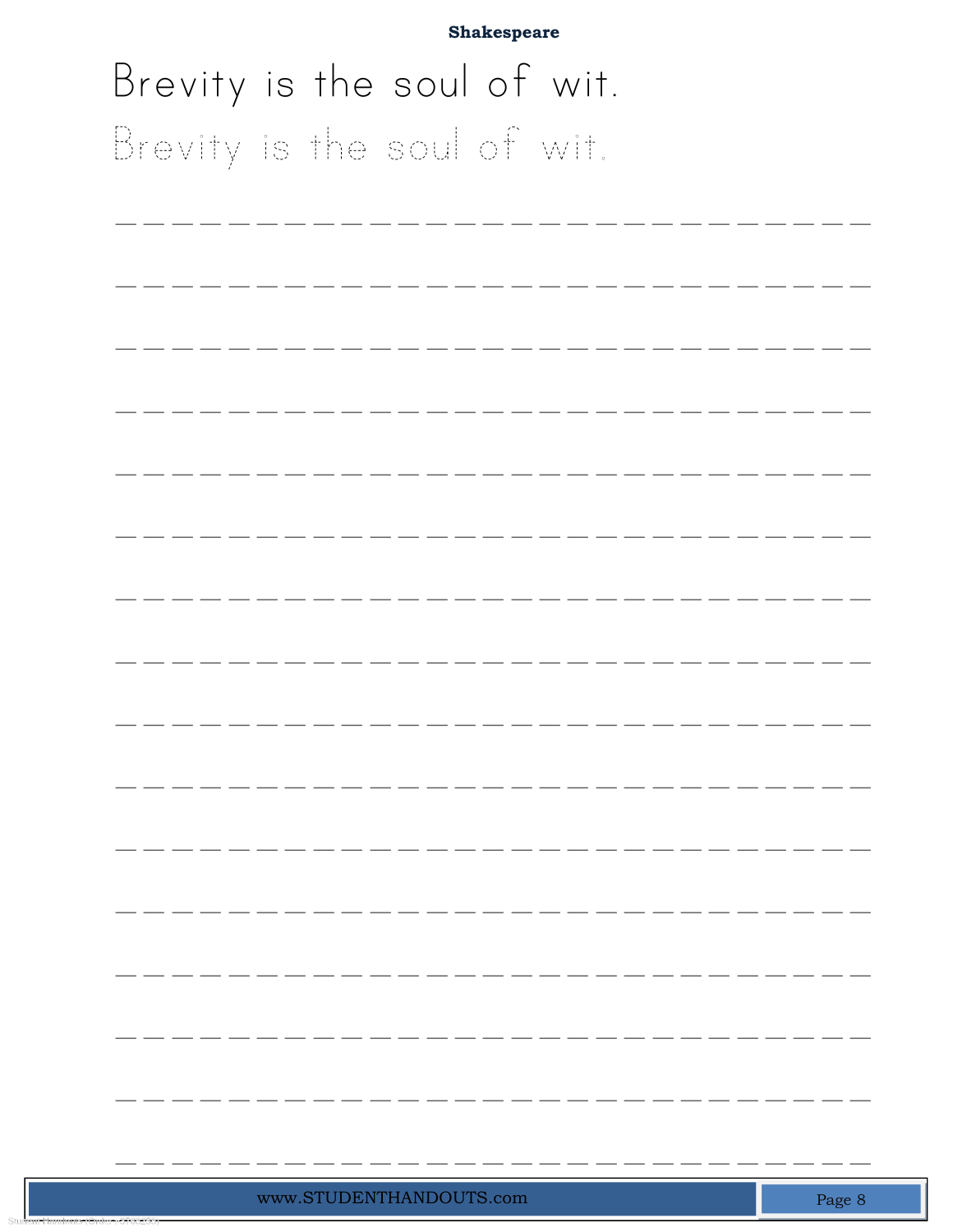### Boldness be my friend. Boldness be my friend.

|  | - -<br>$\sim$ | $\overline{a}$<br>$\sim$<br>- -<br>- -                               | - - |
|--|---------------|----------------------------------------------------------------------|-----|
|  |               |                                                                      |     |
|  |               | - -                                                                  |     |
|  |               |                                                                      |     |
|  |               |                                                                      |     |
|  |               | $\overline{\phantom{a}}$<br>$\overline{\phantom{a}}$<br>- 11<br>- 11 |     |
|  |               |                                                                      |     |
|  |               |                                                                      |     |
|  |               |                                                                      |     |
|  |               |                                                                      |     |
|  |               |                                                                      |     |
|  |               |                                                                      |     |
|  |               |                                                                      |     |
|  |               |                                                                      |     |
|  |               |                                                                      |     |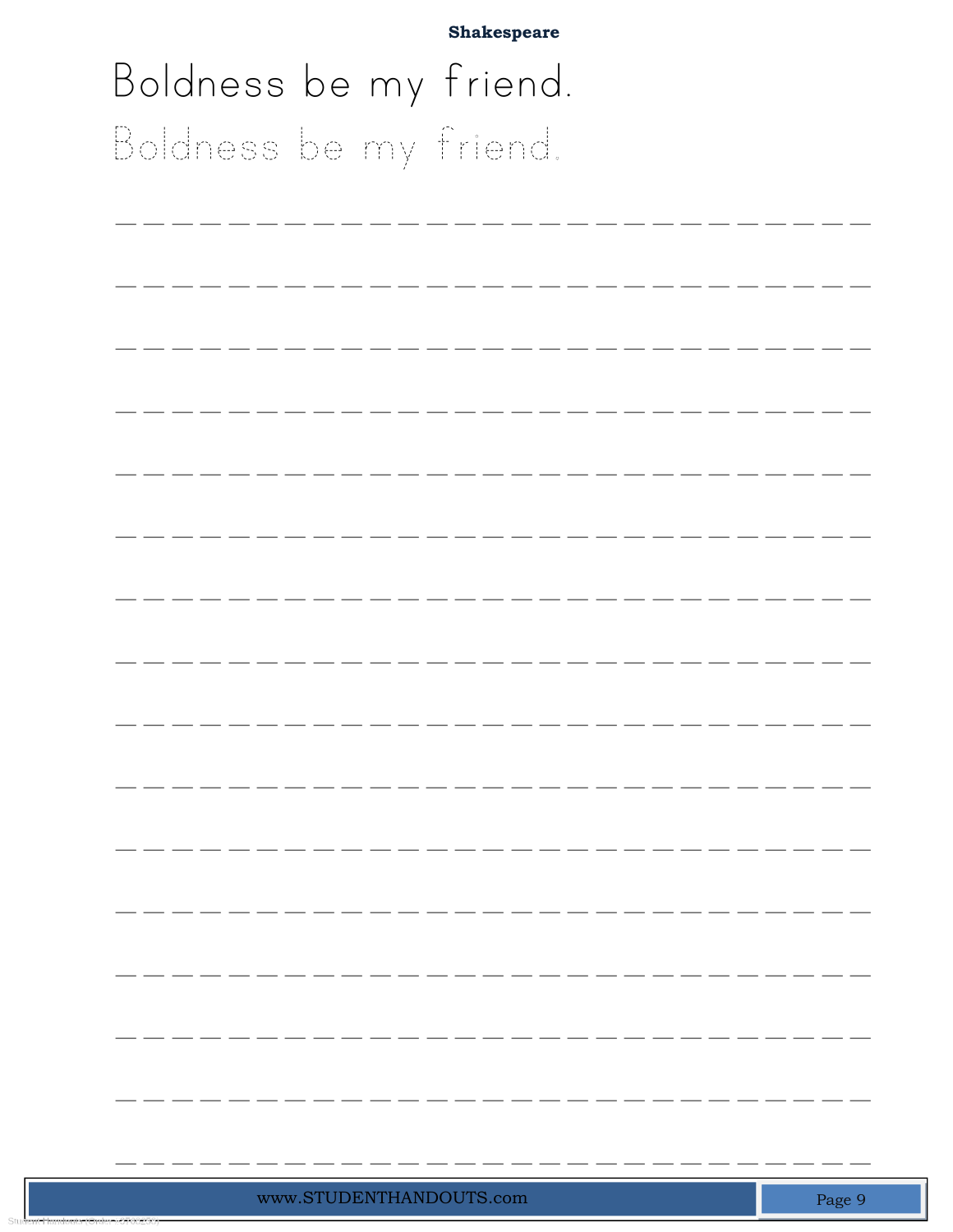### Ambition should be made of sterner stuff.

Ambition should be made of sterner stuff.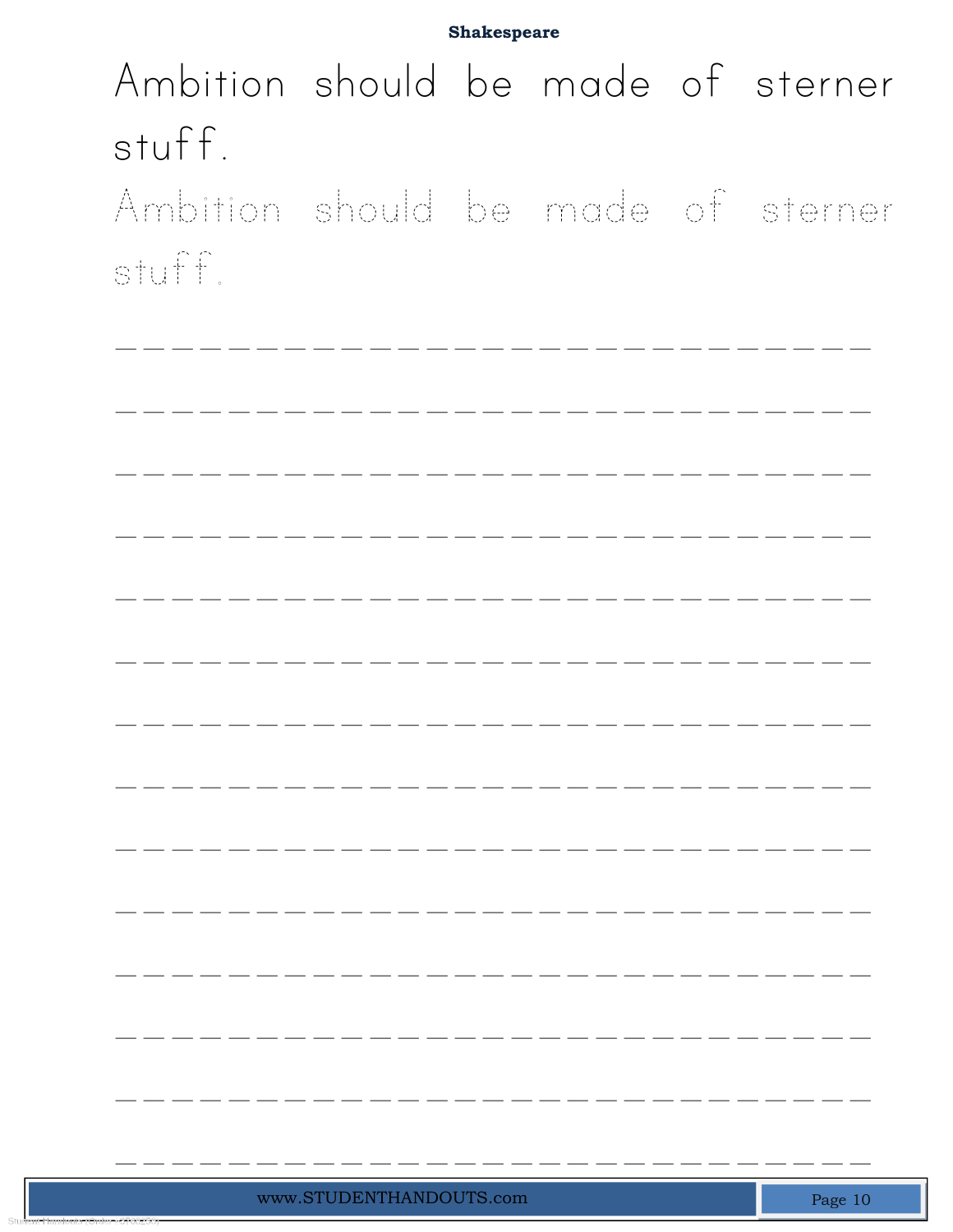As flies to wanton boys, are we to the gods; they kill us for their sport. As flies to wanton boys, are we to the gods; they kill us for their sport.

\_\_\_\_\_\_\_\_\_\_\_\_\_\_\_\_\_\_\_\_\_\_\_\_\_\_\_

\_\_\_\_\_\_\_\_\_\_\_\_\_\_\_\_\_\_\_\_\_\_\_\_\_\_\_

\_\_\_\_\_\_\_\_\_\_\_\_\_\_\_\_\_\_\_\_\_\_\_\_\_\_\_

\_\_\_\_\_\_\_\_\_\_\_\_\_\_\_\_\_\_\_\_\_\_\_\_\_\_\_

\_\_\_\_\_\_\_\_\_\_\_\_\_\_\_\_\_\_\_\_\_\_\_\_\_\_\_

\_\_\_\_\_\_\_\_\_\_\_\_\_\_\_\_\_\_\_\_\_\_\_\_\_\_\_

\_\_\_\_\_\_\_\_\_\_\_\_\_\_\_\_\_\_\_\_\_\_\_\_\_\_\_

\_\_\_\_\_\_\_\_\_\_\_\_\_\_\_\_\_\_\_\_\_\_\_\_\_\_\_

\_\_\_\_\_\_\_\_\_\_\_\_\_\_\_\_\_\_\_\_\_\_\_\_\_\_\_

www.STUDENTHANDOUTS.com Page 11 \_\_\_\_\_\_\_\_\_\_\_\_\_\_\_\_\_\_\_\_\_\_\_\_\_\_\_ \_\_\_\_\_\_\_\_\_\_\_\_\_\_\_\_\_\_\_\_\_\_\_\_\_\_\_ \_\_\_\_\_\_\_\_\_\_\_\_\_\_\_\_\_\_\_\_\_\_\_\_\_\_\_ \_\_\_\_\_\_\_\_\_\_\_\_\_\_\_\_\_\_\_\_\_\_\_\_\_\_\_ \_\_\_\_\_\_\_\_\_\_\_\_\_\_\_\_\_\_\_\_\_\_\_\_\_\_\_ Stude<del>nt Handouts (Order #3768258)</del>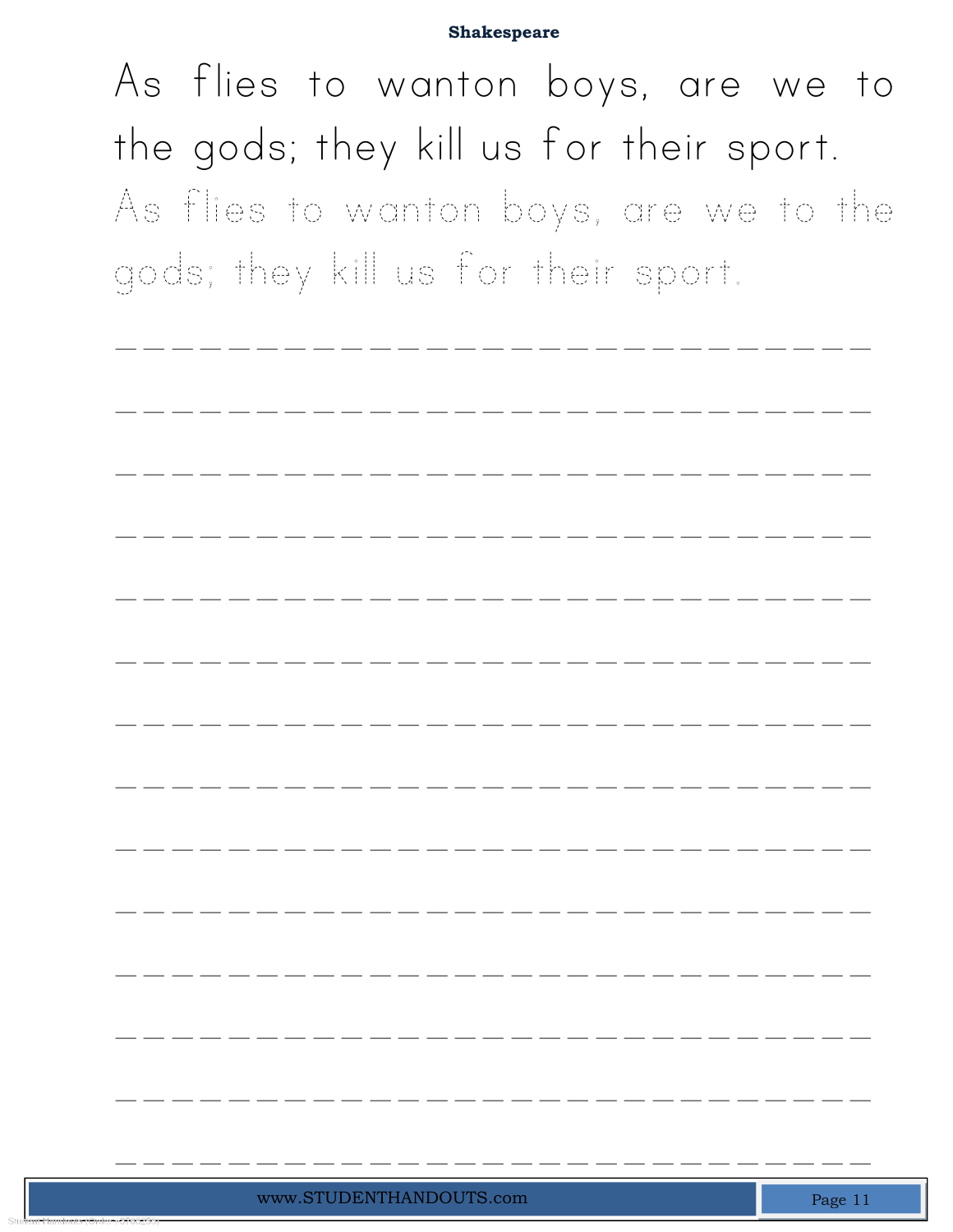False face must hide what the false heart doth know.

False face must hide what the false heart doth know.

|  | $\sim$ |  |
|--|--------|--|
|  |        |  |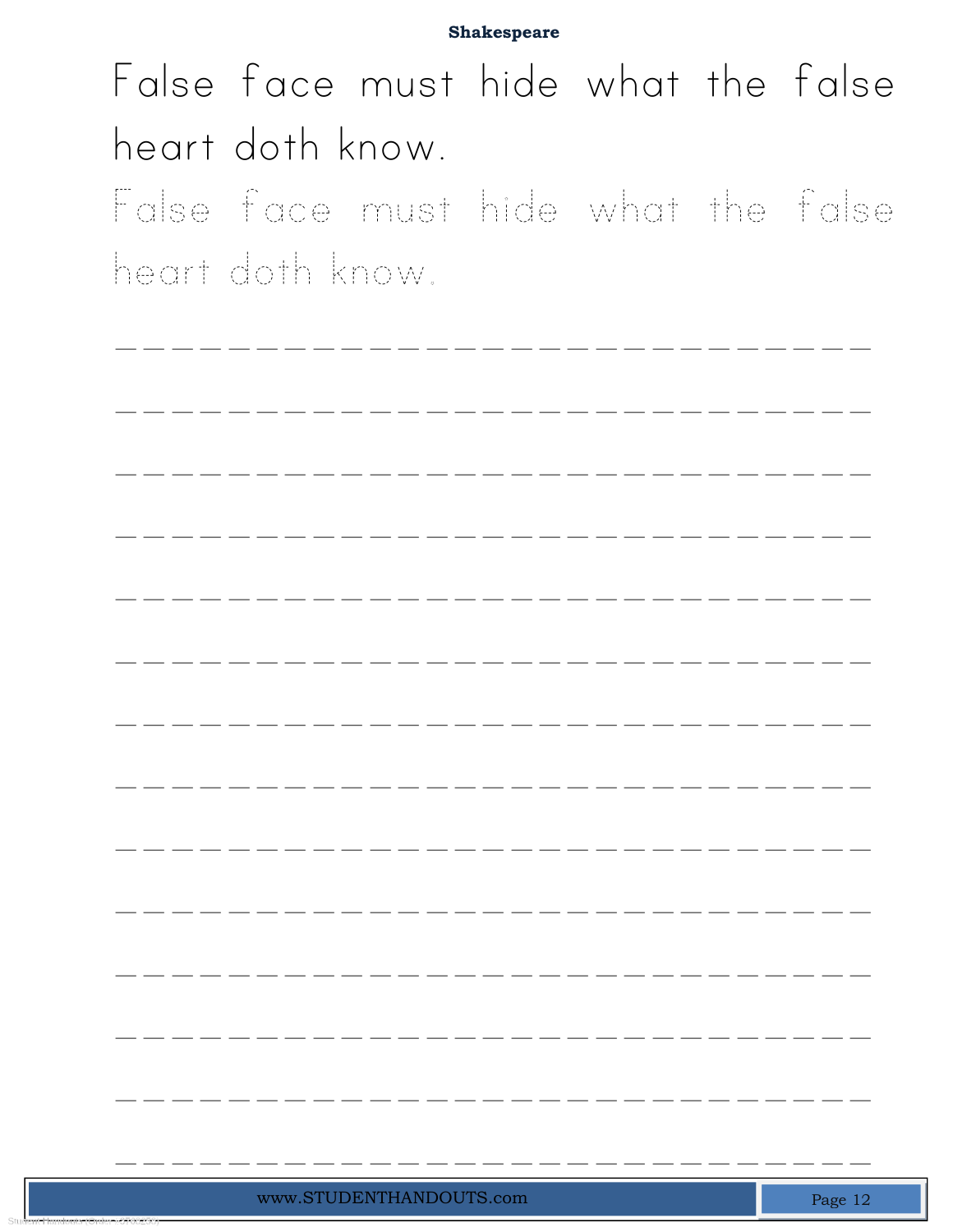$\overline{a}$  $\overline{\phantom{a}}$ 

 $\sim$ 

\_ \_\_ \_

ц.

- 3 - -- -

### Give thy thoughts no tongue. Give thy thoughts no tongue.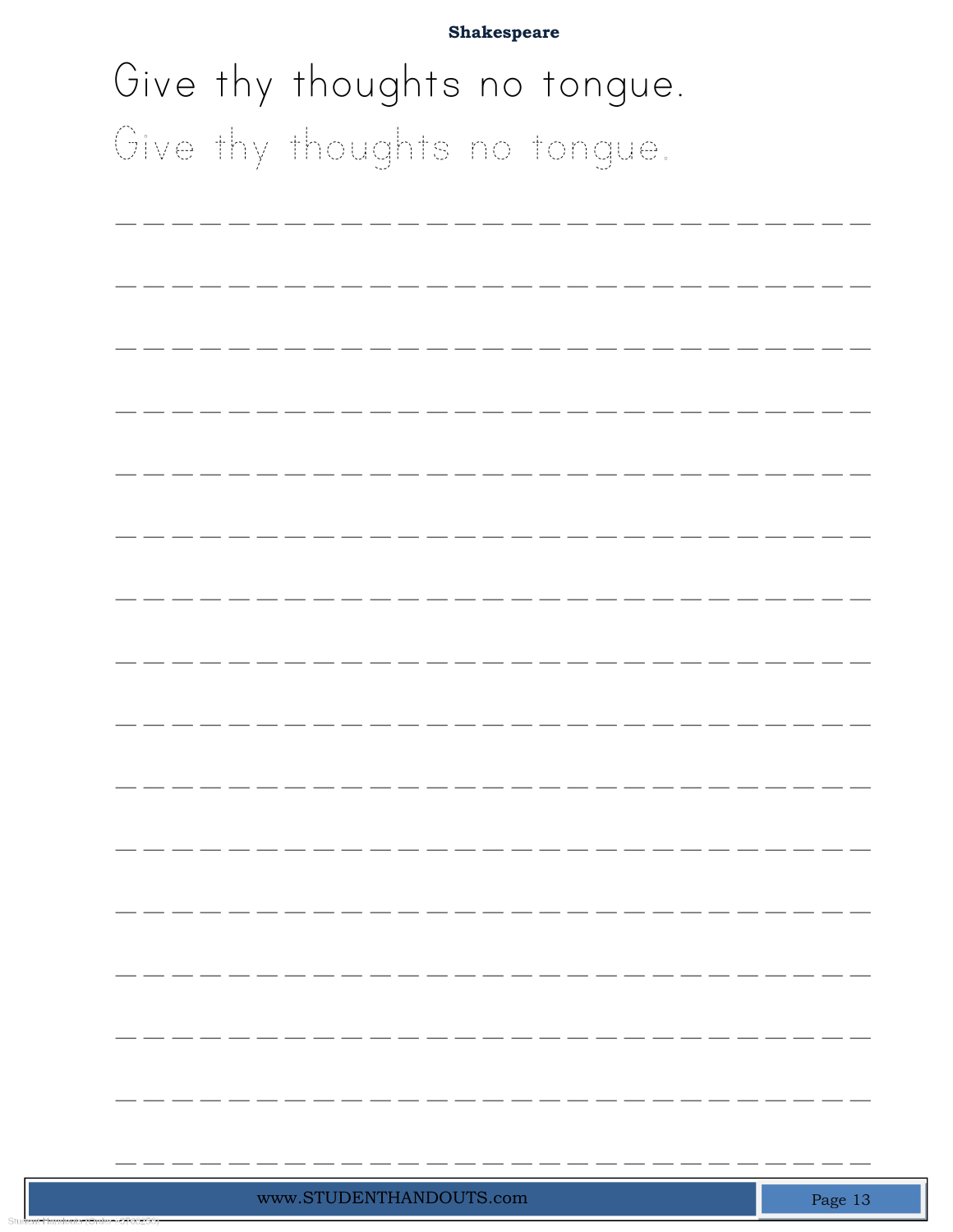### Having nothing, nothing can he lose. Having nothing, nothing can he lose.

www.STUDENTHANDOUTS.com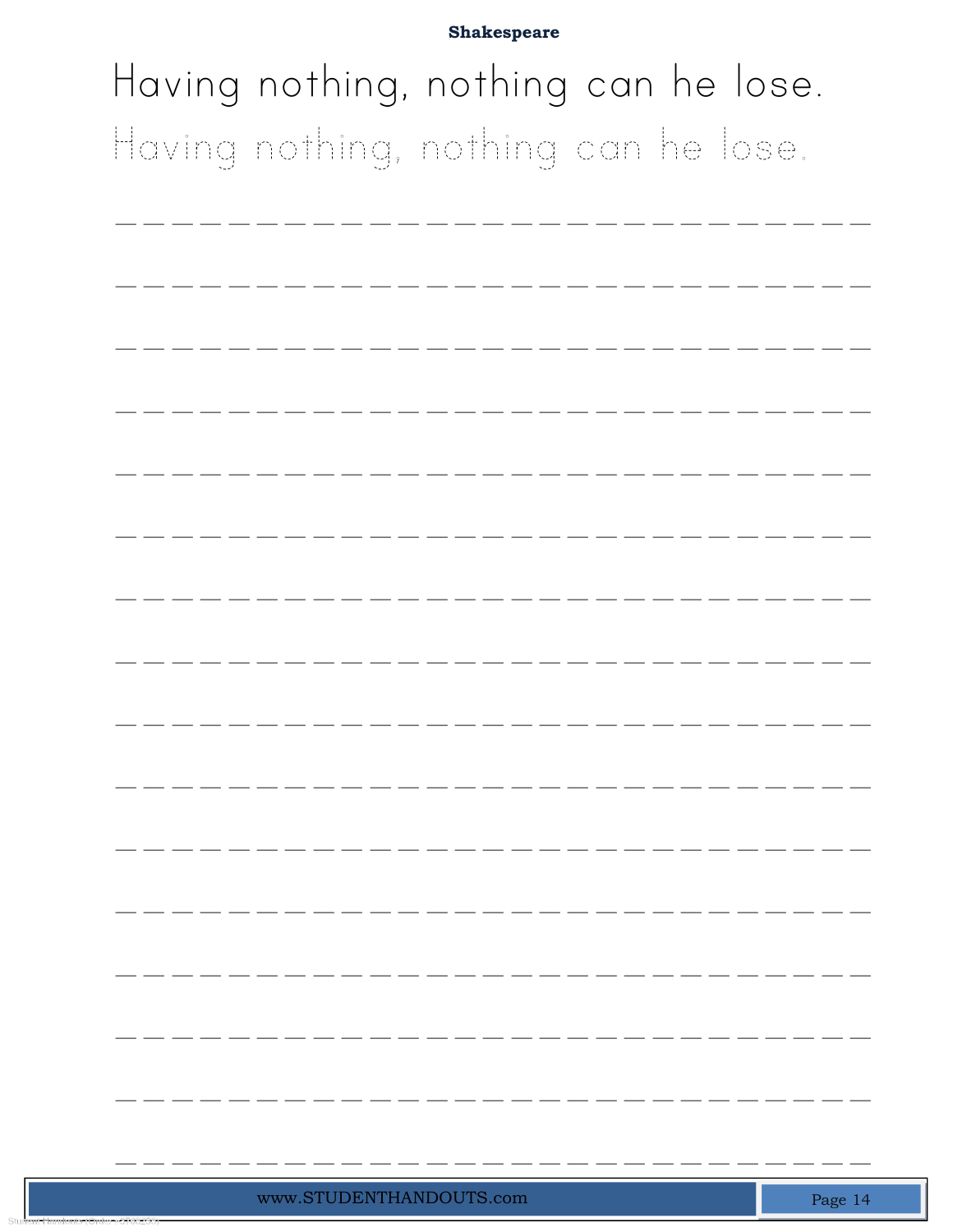### How sharper than a serpent's tooth it is to have a thankless child!

How sharper than a serpent's tooth it is to have a thankless child!



Stude<del>nt Handouts (Order #3768258)</del>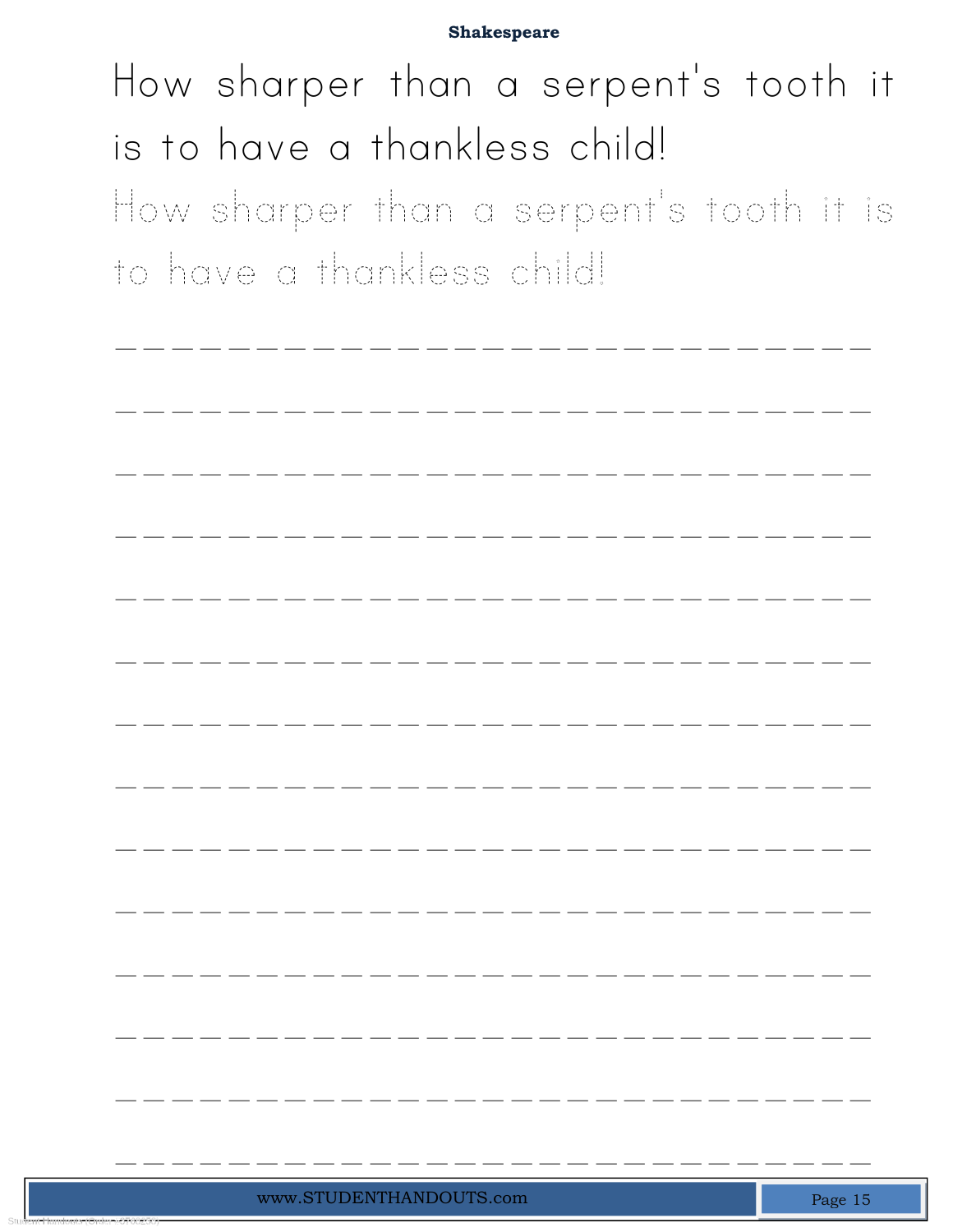I hold the world but as the world, Gratiano; a stage where every man must play a part, and mine is a sad one.

I hold the world but as the world, Gratiano; a stage where every man must play a part, and mine is a sad one.

\_\_\_\_\_\_\_\_\_\_\_\_\_\_\_\_\_\_\_\_\_\_\_\_\_\_\_

\_\_\_\_\_\_\_\_\_\_\_\_\_\_\_\_\_\_\_\_\_\_\_\_\_\_\_

\_\_\_\_\_\_\_\_\_\_\_\_\_\_\_\_\_\_\_\_\_\_\_\_\_\_\_

\_\_\_\_\_\_\_\_\_\_\_\_\_\_\_\_\_\_\_\_\_\_\_\_\_\_\_

\_\_\_\_\_\_\_\_\_\_\_\_\_\_\_\_\_\_\_\_\_\_\_\_\_\_\_

\_\_\_\_\_\_\_\_\_\_\_\_\_\_\_\_\_\_\_\_\_\_\_\_\_\_\_

\_\_\_\_\_\_\_\_\_\_\_\_\_\_\_\_\_\_\_\_\_\_\_\_\_\_\_

\_\_\_\_\_\_\_\_\_\_\_\_\_\_\_\_\_\_\_\_\_\_\_\_\_\_\_

\_\_\_\_\_\_\_\_\_\_\_\_\_\_\_\_\_\_\_\_\_\_\_\_\_\_\_

\_\_\_\_\_\_\_\_\_\_\_\_\_\_\_\_\_\_\_\_\_\_\_\_\_\_\_

Stude<del>nt Handouts (Order #3768258)</del>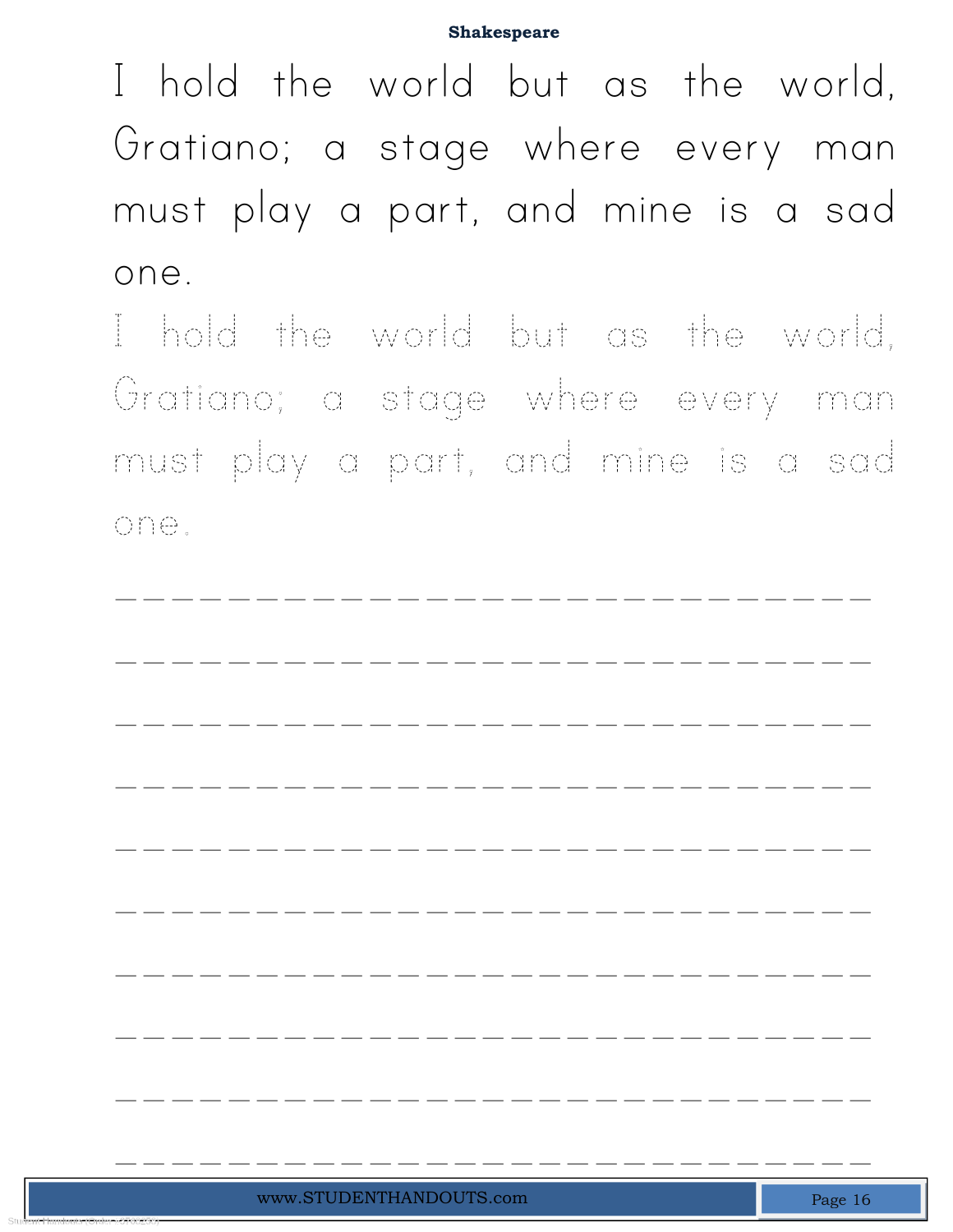| <b>Shakespeare</b> |
|--------------------|
|                    |

say there is no darkness but  $\mathbf{I}$ ignorance. I say there is no darkness but ignorance.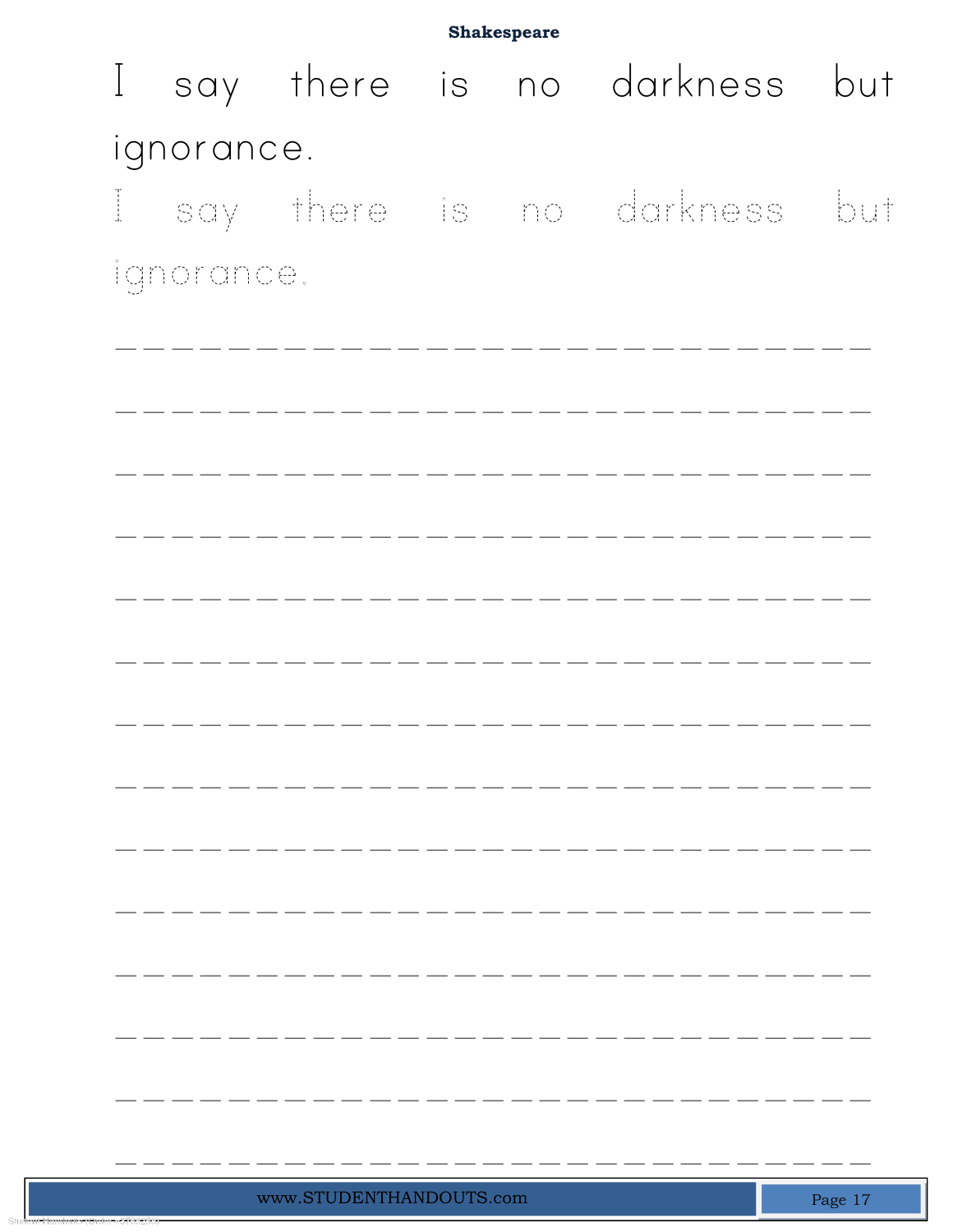### I see that the fashion wears out more apparel than the man.

I see that the fashion wears out more apparel than the man.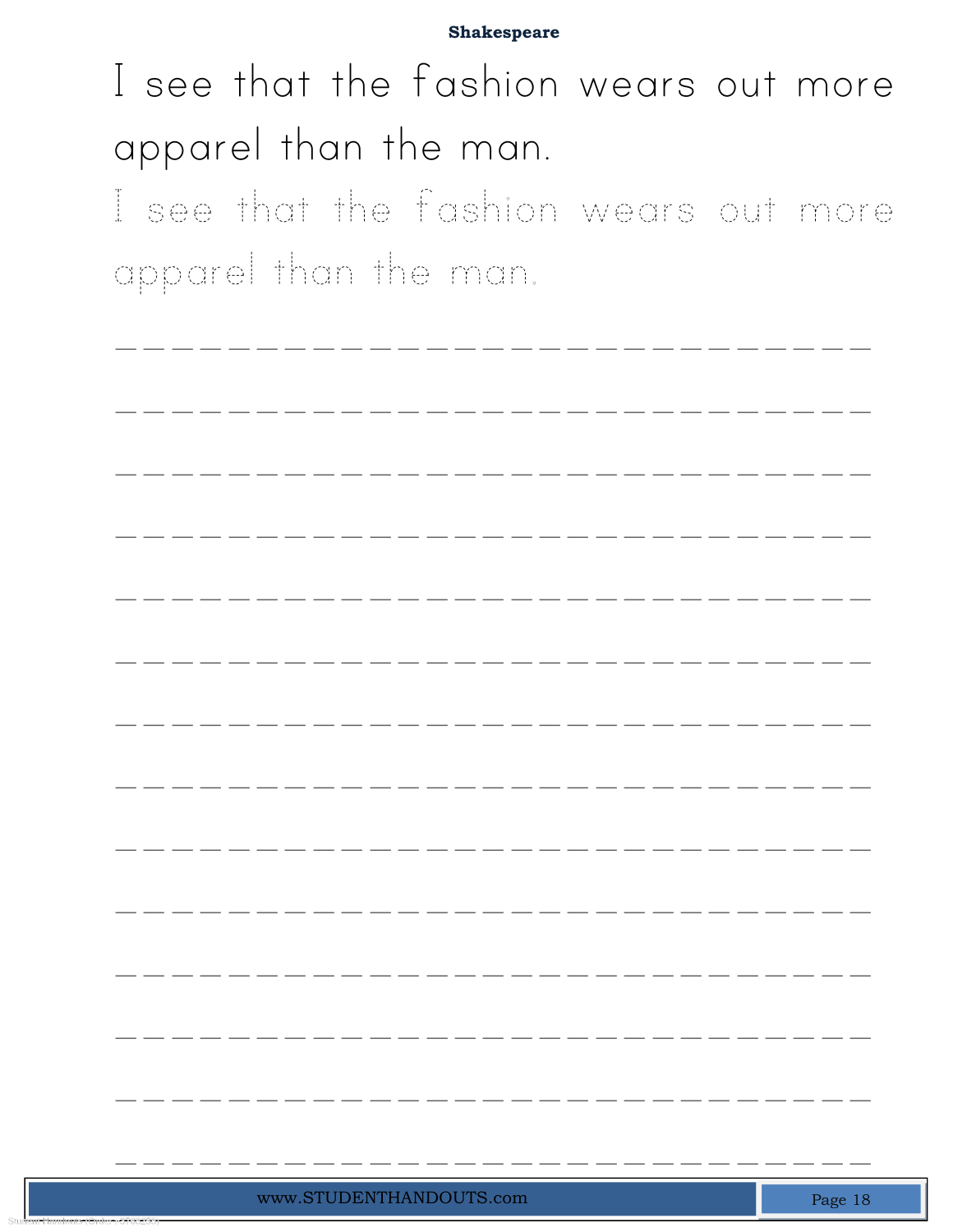### If music be the food of love, play on. If music be the food of love, play on.

|  |  |  |  |  |  |  |  |  | __ __ __ __ __ __ __ __ |  |                        |  |  |
|--|--|--|--|--|--|--|--|--|-------------------------|--|------------------------|--|--|
|  |  |  |  |  |  |  |  |  |                         |  |                        |  |  |
|  |  |  |  |  |  |  |  |  |                         |  |                        |  |  |
|  |  |  |  |  |  |  |  |  |                         |  | _ __ __ __ __ __ __ __ |  |  |
|  |  |  |  |  |  |  |  |  |                         |  |                        |  |  |
|  |  |  |  |  |  |  |  |  |                         |  |                        |  |  |
|  |  |  |  |  |  |  |  |  |                         |  |                        |  |  |
|  |  |  |  |  |  |  |  |  |                         |  |                        |  |  |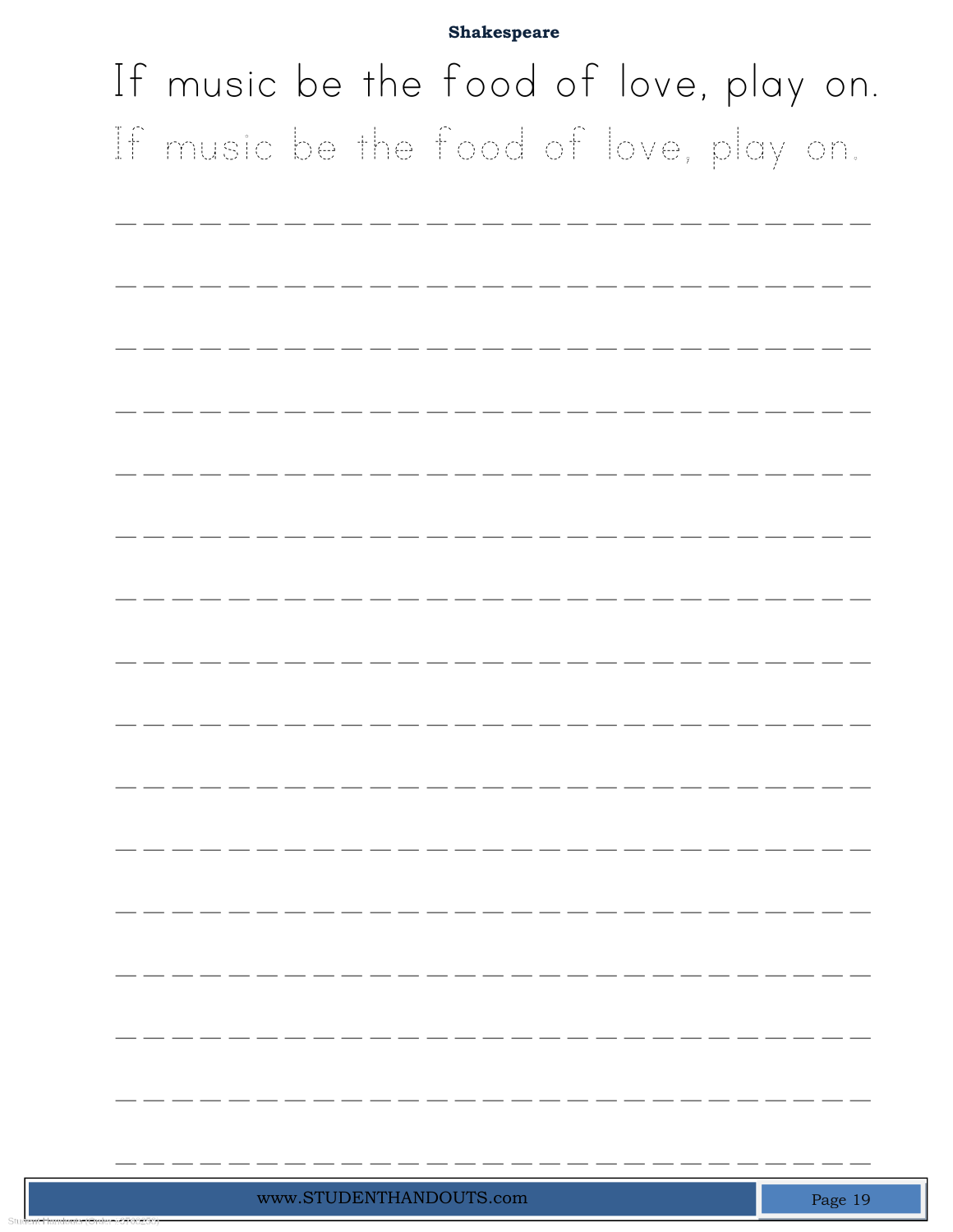Ignorance is the curse of God; knowledge is the wing wherewith we fly to heaven.

Ignorance is the curse of God; knowledge is the wing wherewith we fly to heaven.



Stude<del>nt Handouts (Order #3768258)</del>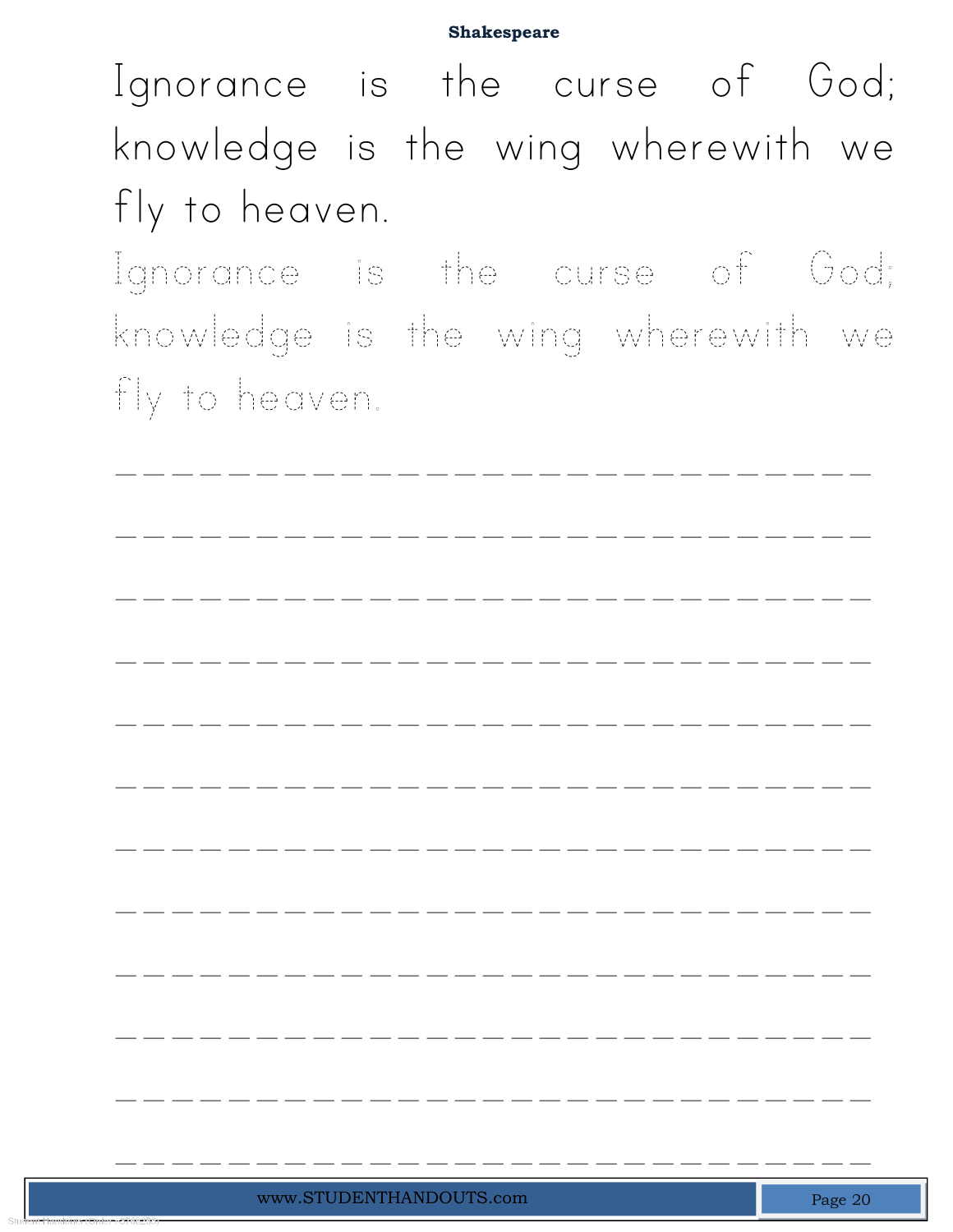### It will have blood, they say; blood will have blood.

It will have blood, they say; blood will have blood.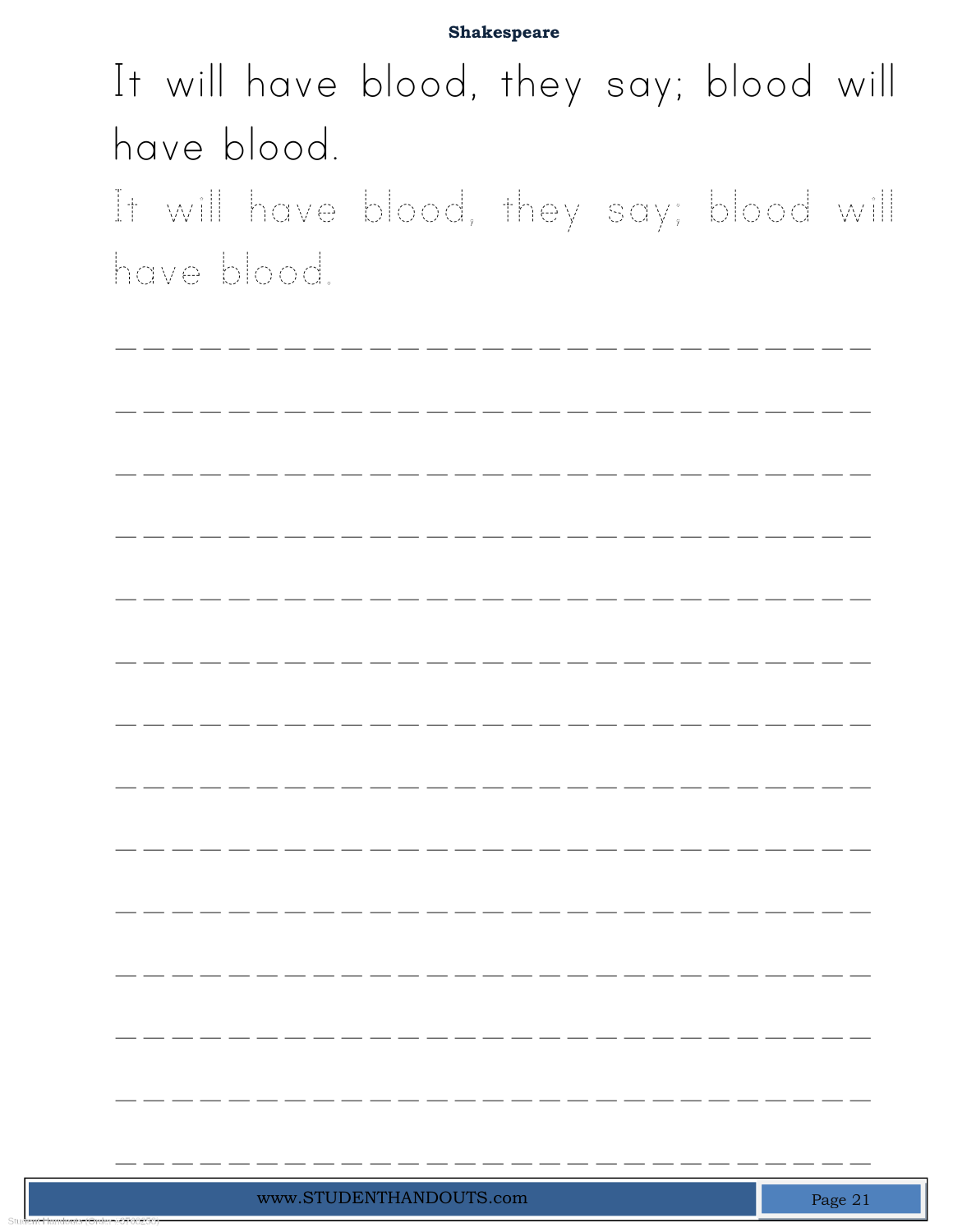Life every man holds dear; but the dear man holds honor far more precious dear than life.

Life every man holds dear; but the dear man holds honor far more precious dear than life.

\_\_\_\_\_\_\_\_\_\_\_\_\_\_\_\_\_\_\_\_\_\_\_\_\_\_\_

\_\_\_\_\_\_\_\_\_\_\_\_\_\_\_\_\_\_\_\_\_\_\_\_\_\_\_

\_\_\_\_\_\_\_\_\_\_\_\_\_\_\_\_\_\_\_\_\_\_\_\_\_\_\_ \_\_\_\_\_\_\_\_\_\_\_\_\_\_\_\_\_\_\_\_\_\_\_\_\_\_\_ \_\_\_\_\_\_\_\_\_\_\_\_\_\_\_\_\_\_\_\_\_\_\_\_\_\_\_ \_\_\_\_\_\_\_\_\_\_\_\_\_\_\_\_\_\_\_\_\_\_\_\_\_\_\_ \_\_\_\_\_\_\_\_\_\_\_\_\_\_\_\_\_\_\_\_\_\_\_\_\_\_\_ \_\_\_\_\_\_\_\_\_\_\_\_\_\_\_\_\_\_\_\_\_\_\_\_\_\_\_ \_\_\_\_\_\_\_\_\_\_\_\_\_\_\_\_\_\_\_\_\_\_\_\_\_\_\_ \_\_\_\_\_\_\_\_\_\_\_\_\_\_\_\_\_\_\_\_\_\_\_\_\_\_\_ \_\_\_\_\_\_\_\_\_\_\_\_\_\_\_\_\_\_\_\_\_\_\_\_\_\_\_ \_\_\_\_\_\_\_\_\_\_\_\_\_\_\_\_\_\_\_\_\_\_\_\_\_\_\_

Stude<del>nt Handouts (Order #3768258)</del>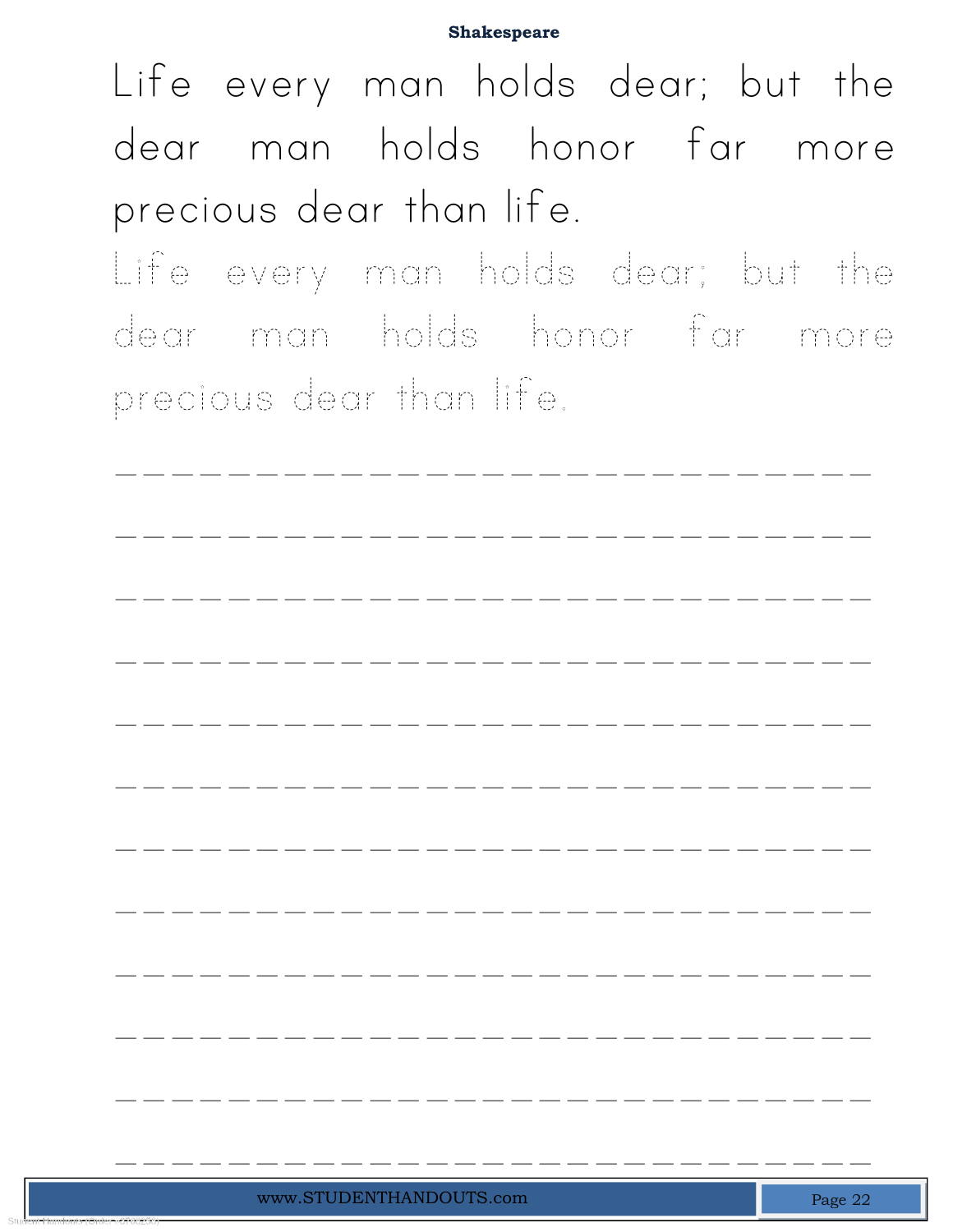- - $\overline{\phantom{a}}$ 

### Listen to many, speak to a few. Listen to many, speak to a few.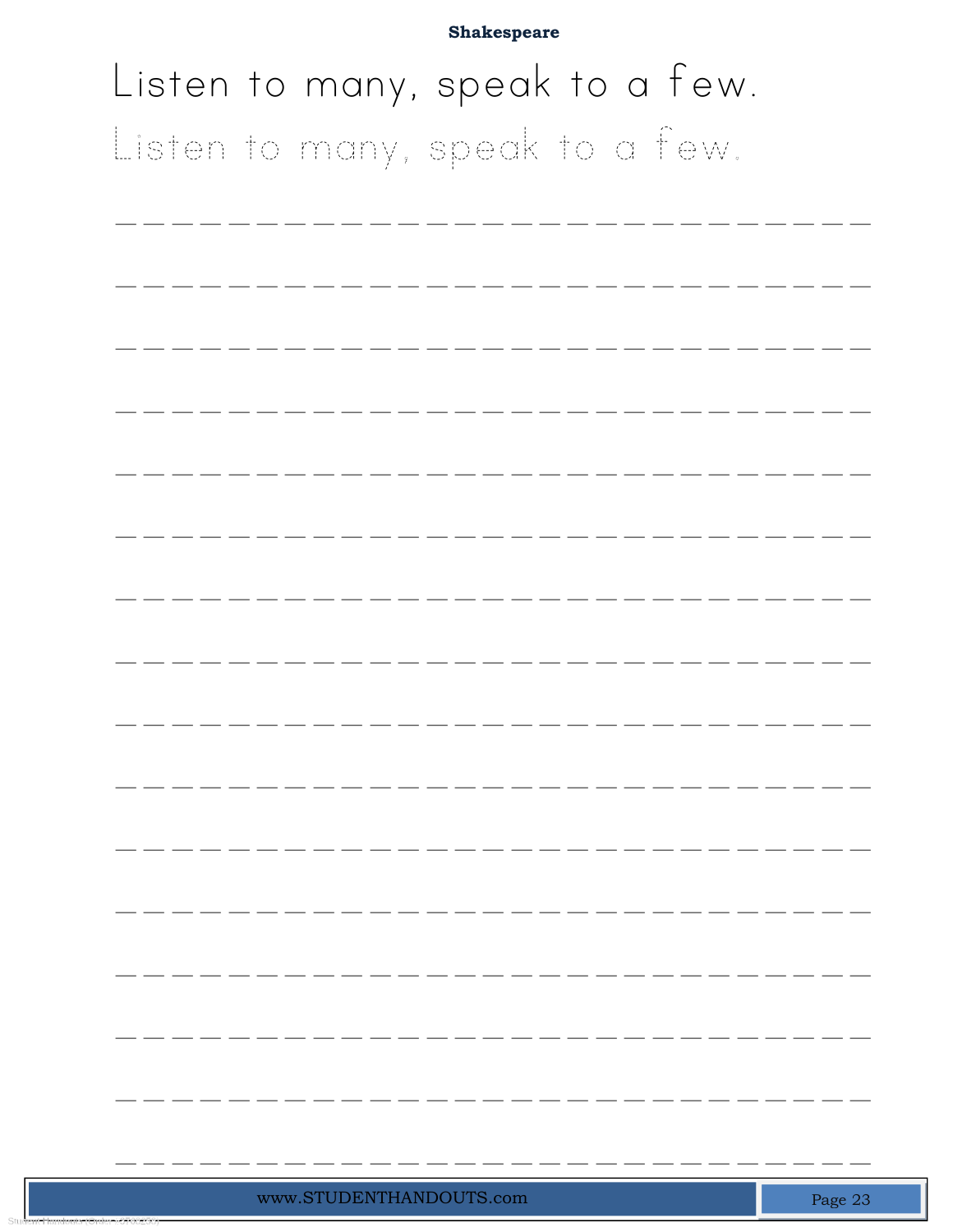Love is too young to know what conscience is.

Love is too young to know what conscience is.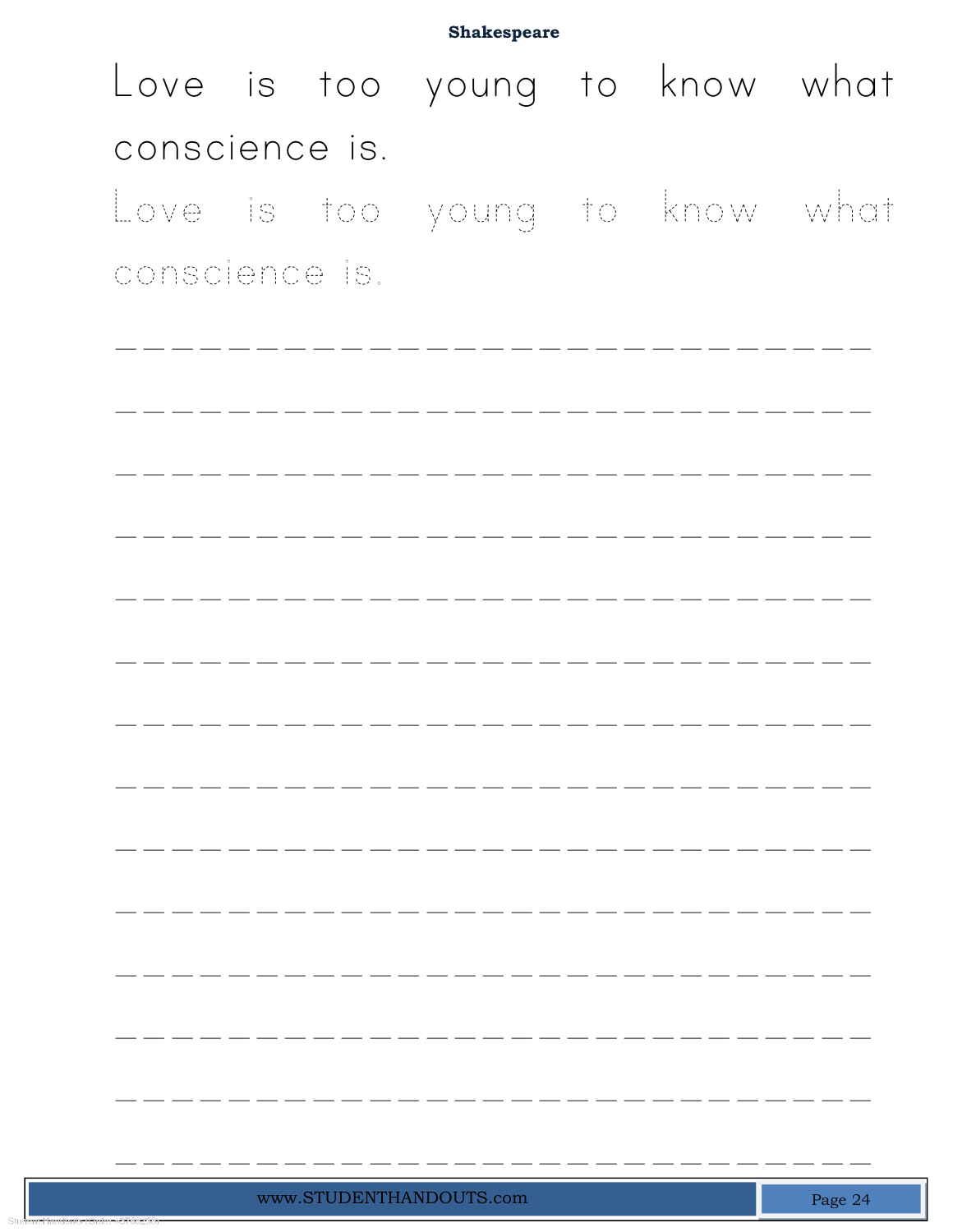Men are April when they woo, December when they wed. Maids are May when they are maids, but the sky changes when they are wives.

Men are April when they woo, December when they wed. Maids are May when they are maids, but the sky changes when they are wives.

\_\_\_\_\_\_\_\_\_\_\_\_\_\_\_\_\_\_\_\_\_\_\_\_\_\_\_

\_\_\_\_\_\_\_\_\_\_\_\_\_\_\_\_\_\_\_\_\_\_\_\_\_\_\_

\_\_\_\_\_\_\_\_\_\_\_\_\_\_\_\_\_\_\_\_\_\_\_\_\_\_\_

\_\_\_\_\_\_\_\_\_\_\_\_\_\_\_\_\_\_\_\_\_\_\_\_\_\_\_

\_\_\_\_\_\_\_\_\_\_\_\_\_\_\_\_\_\_\_\_\_\_\_\_\_\_\_

\_\_\_\_\_\_\_\_\_\_\_\_\_\_\_\_\_\_\_\_\_\_\_\_\_\_\_

\_\_\_\_\_\_\_\_\_\_\_\_\_\_\_\_\_\_\_\_\_\_\_\_\_\_\_

\_\_\_\_\_\_\_\_\_\_\_\_\_\_\_\_\_\_\_\_\_\_\_\_\_\_\_

\_\_\_\_\_\_\_\_\_\_\_\_\_\_\_\_\_\_\_\_\_\_\_\_\_\_\_

\_\_\_\_\_\_\_\_\_\_\_\_\_\_\_\_\_\_\_\_\_\_\_\_\_\_\_

Stude<del>nt Handouts (Order #3768258)</del>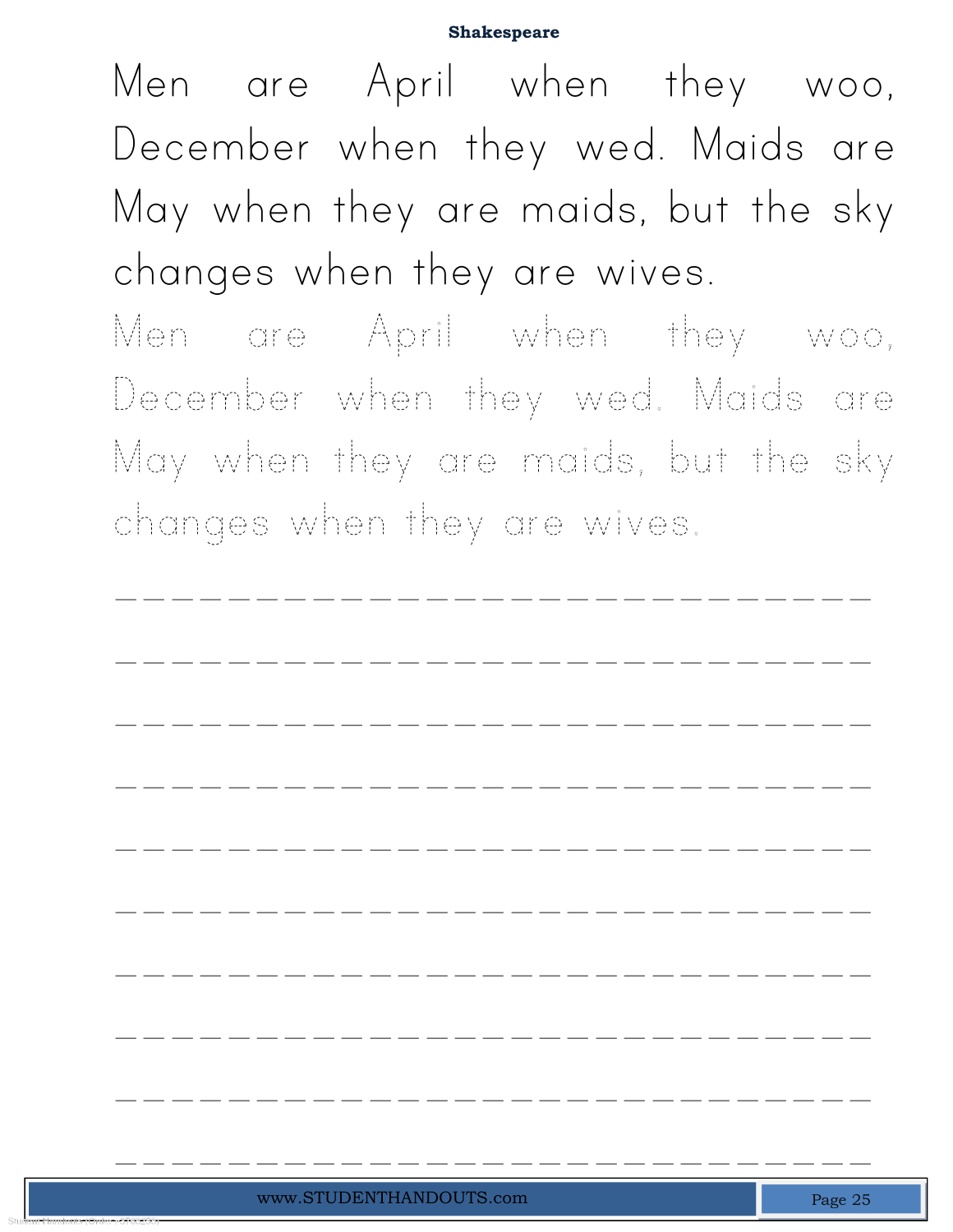### Nature hath framed strange fellows in her time.

Nature hath framed strange fellows in her time.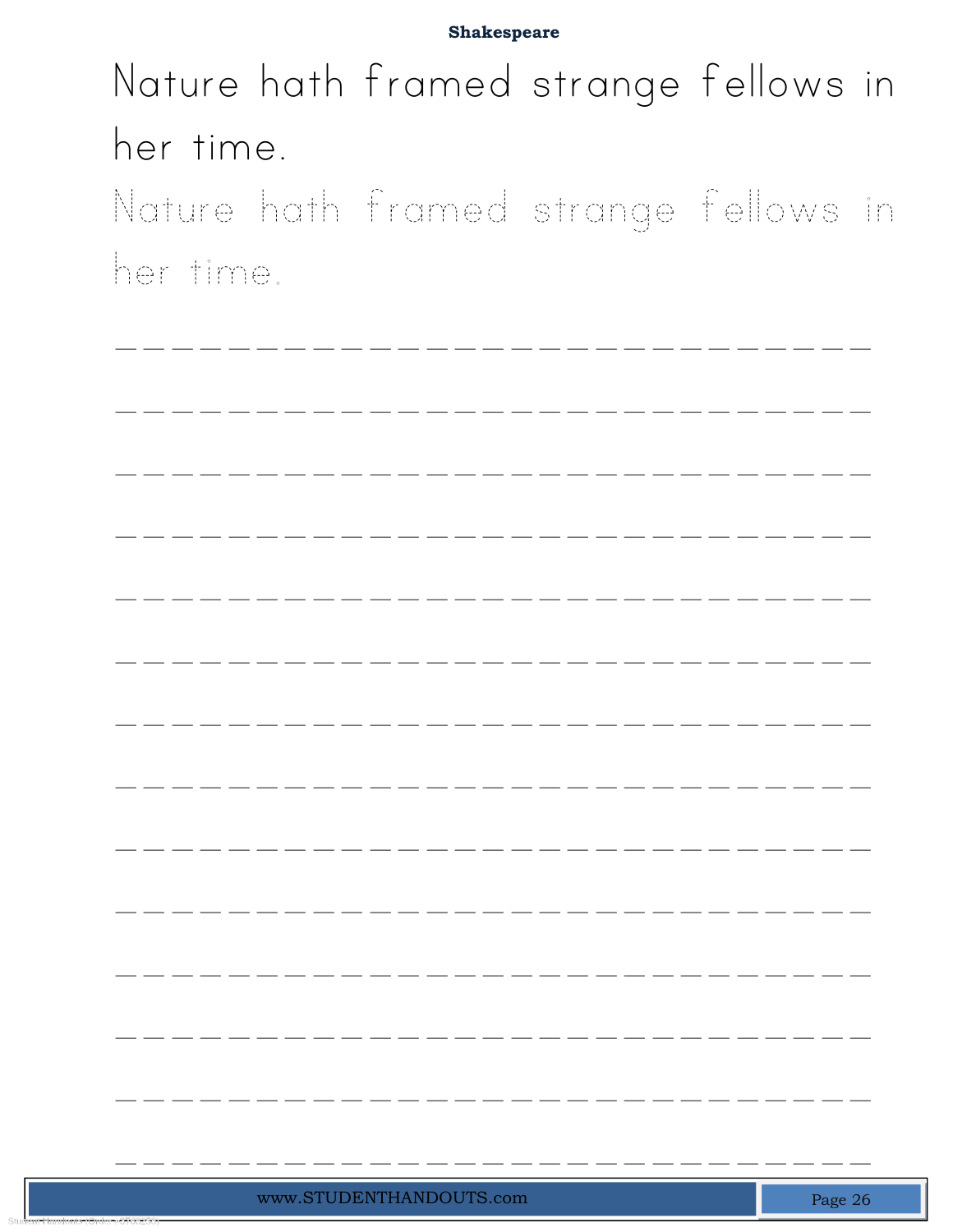### No legacy is so rich as honesty. No legacy is so rich as honesty.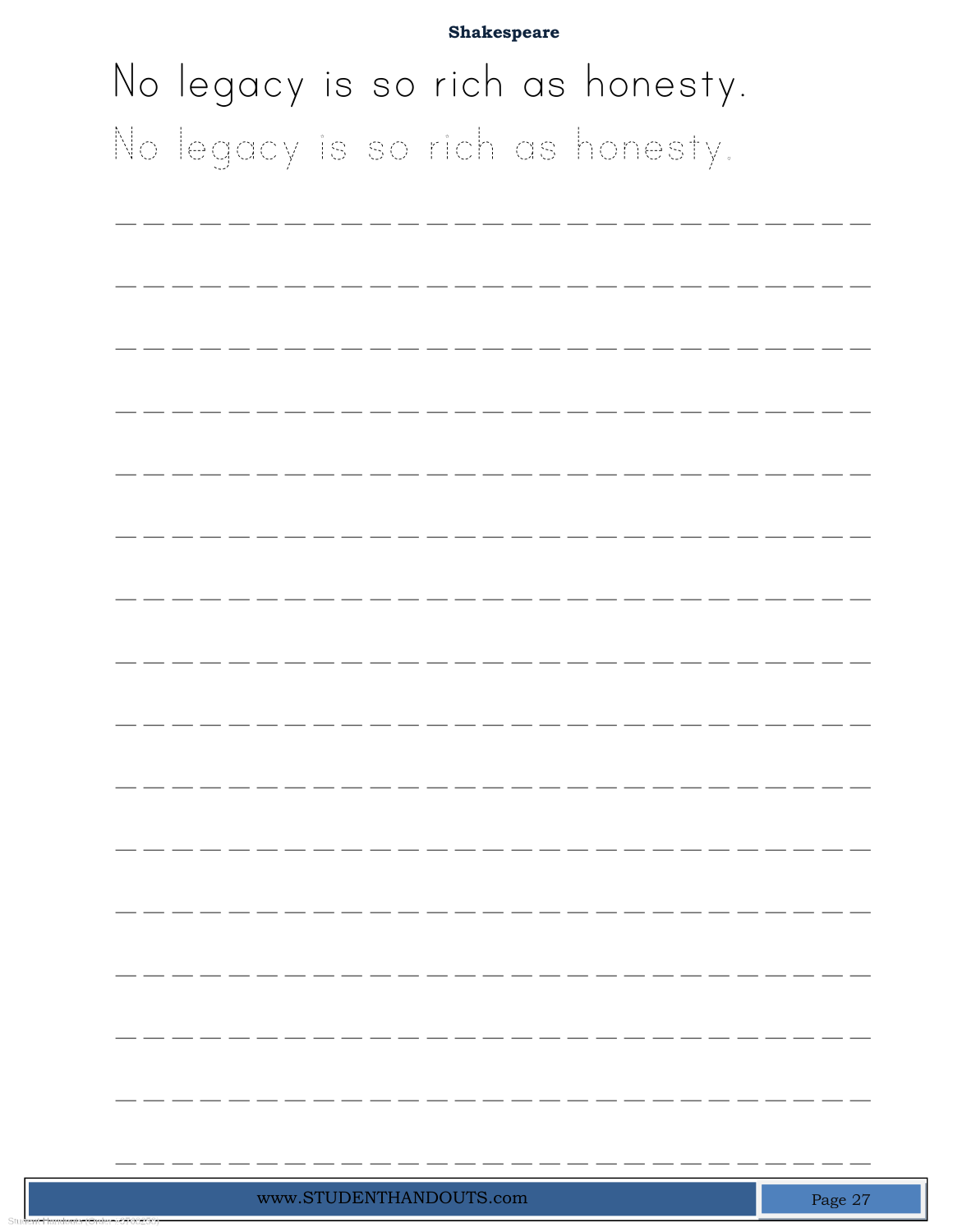

### Nothing can come of nothing. Nothing can come of nothing.

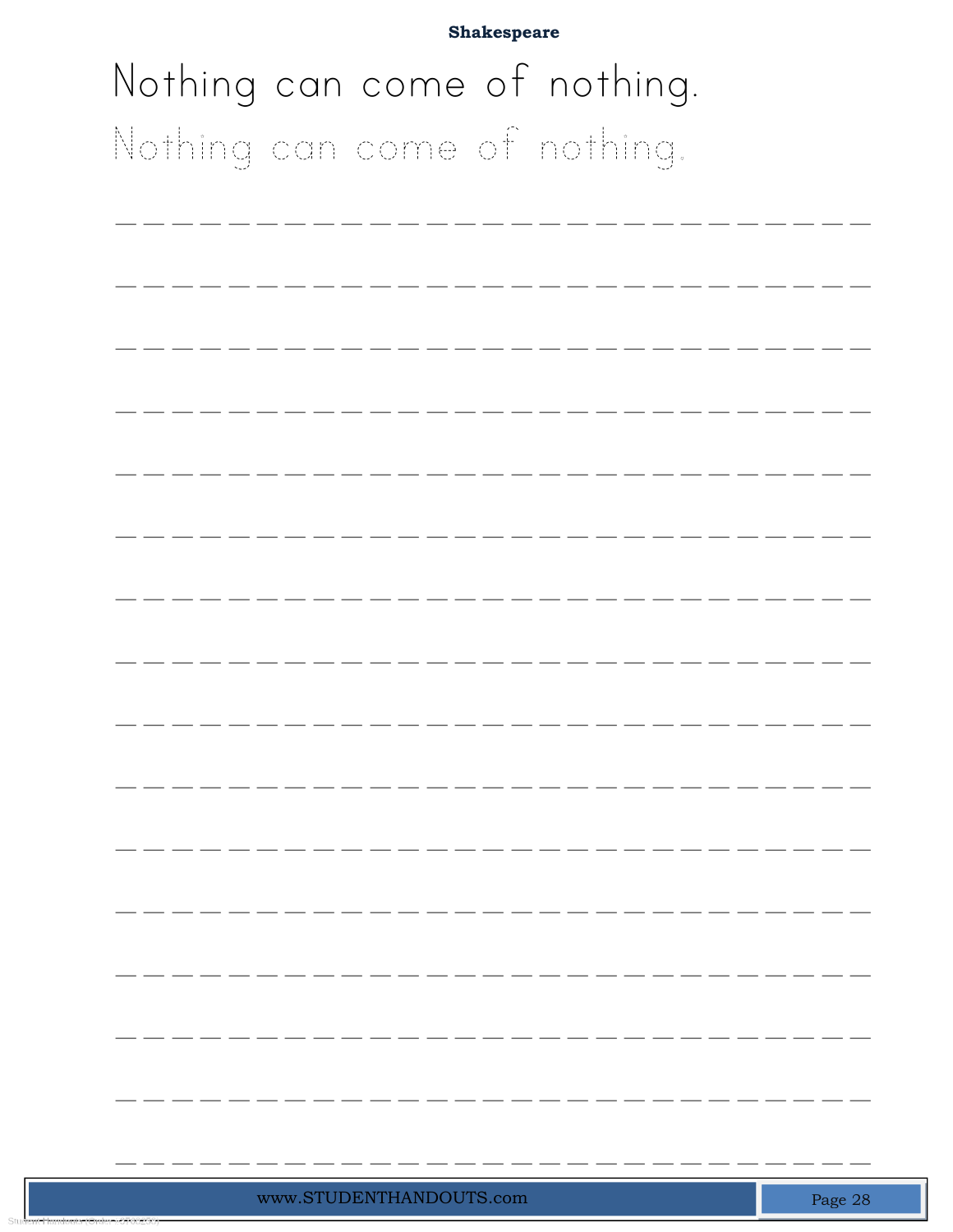### One touch of nature makes the whole world kin.

One touch of nature makes the whole world kin.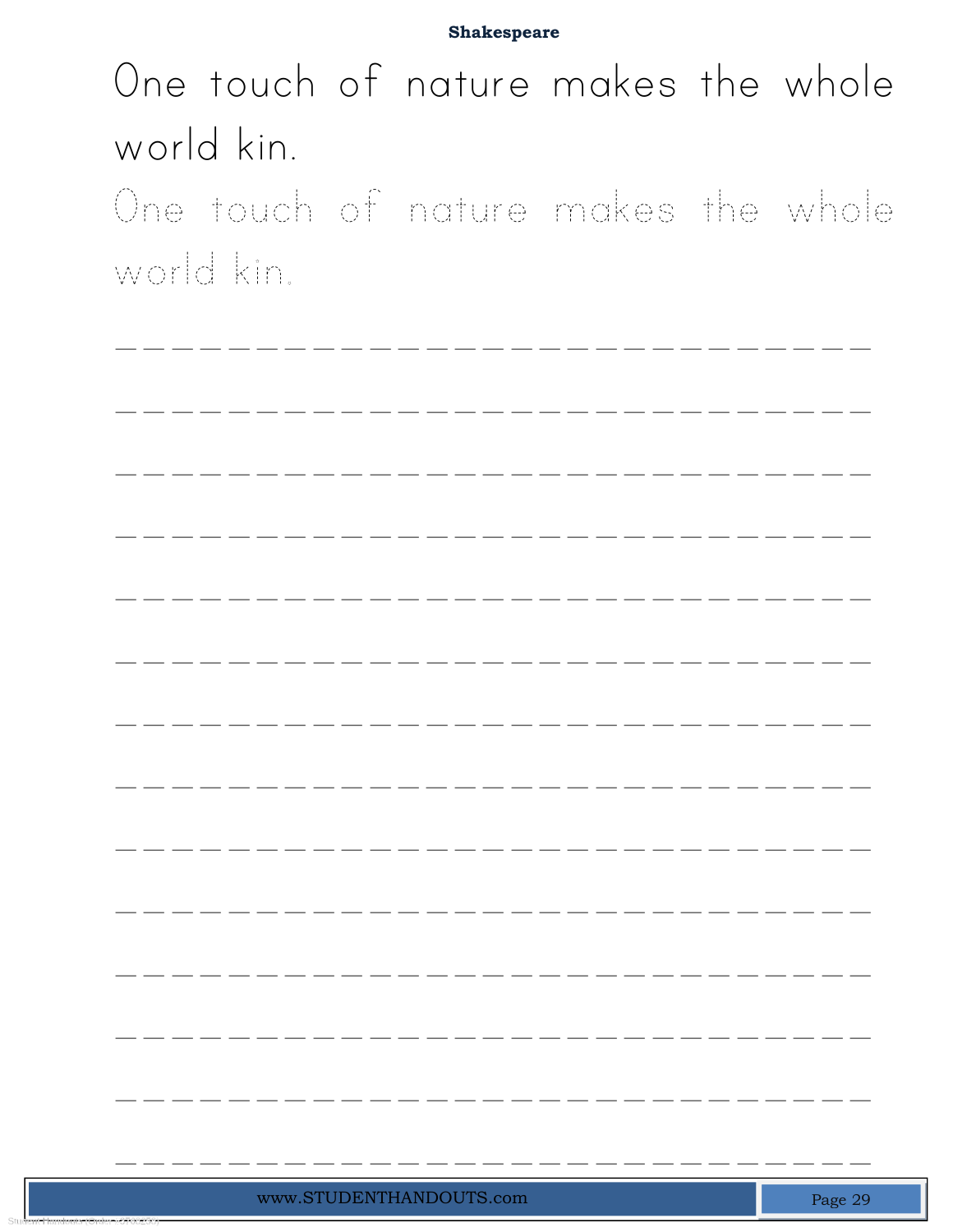### Parting is such sweet sorrow. Parting is such sweet sorrow.

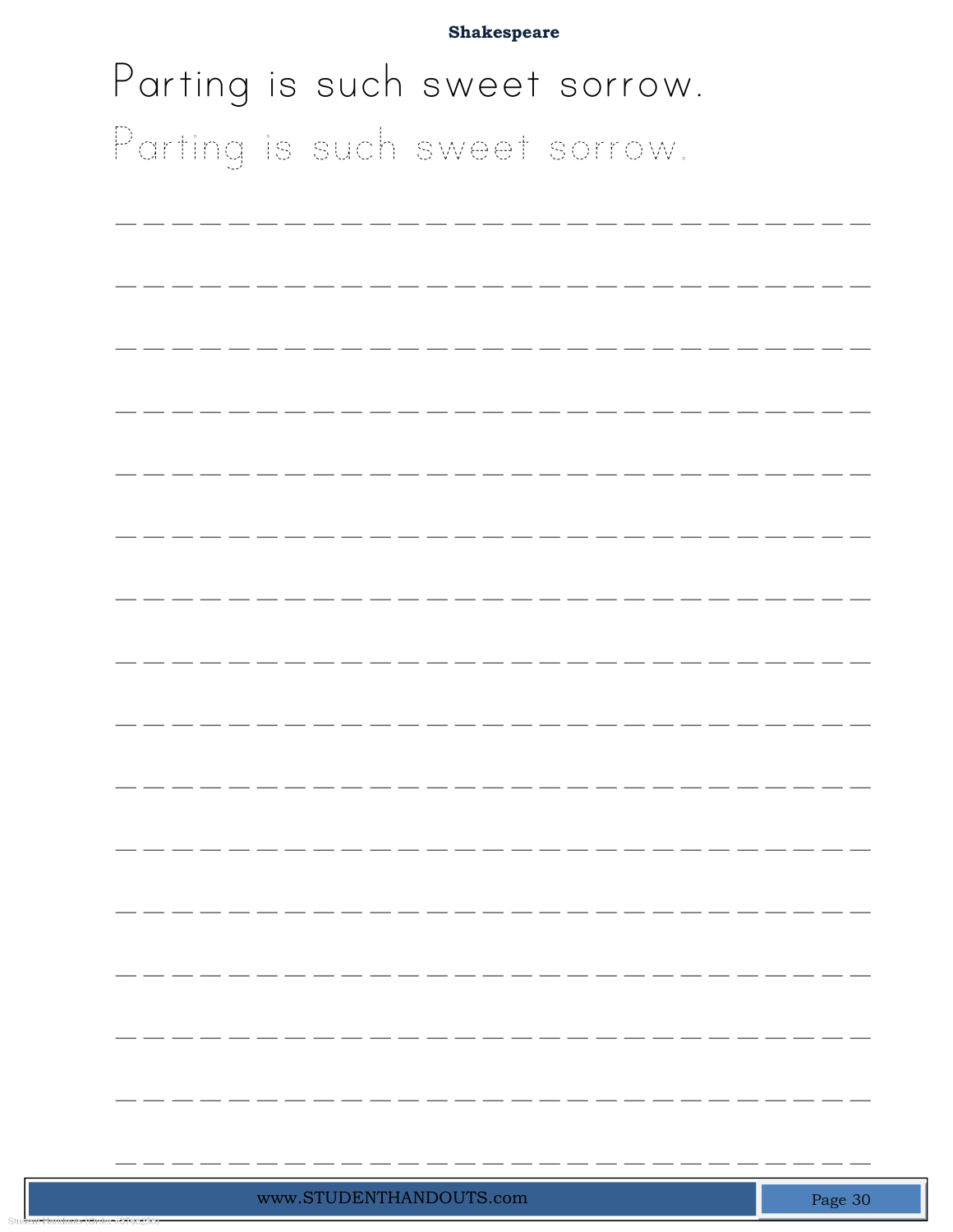Some rise by sin, and some by virtue fall.

Some rise by sin, and some by virtue  $f$ all.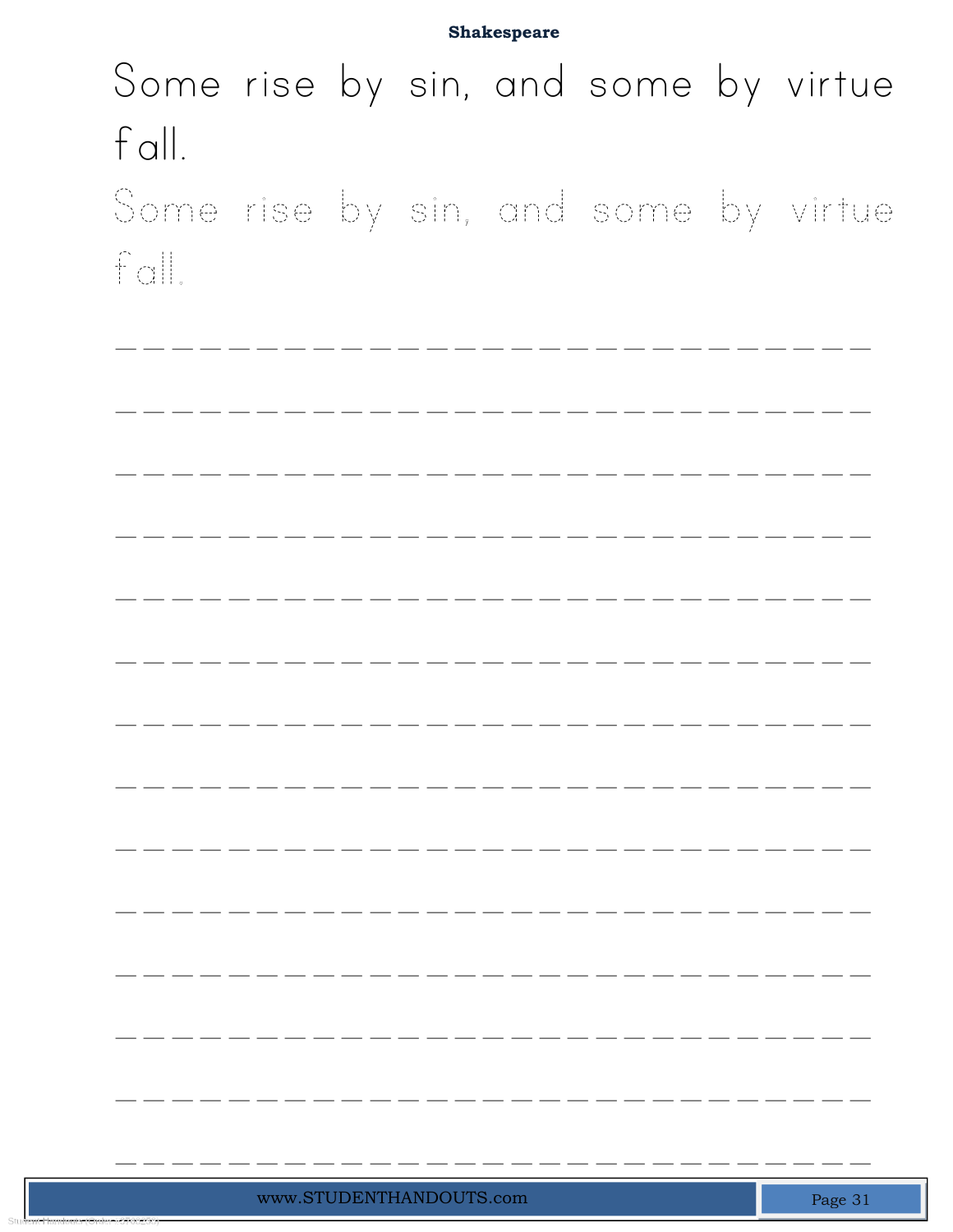| Suspicion always haunts the guilty |  |  |
|------------------------------------|--|--|
| mind.                              |  |  |

Suspicion always haunts the guilty mind.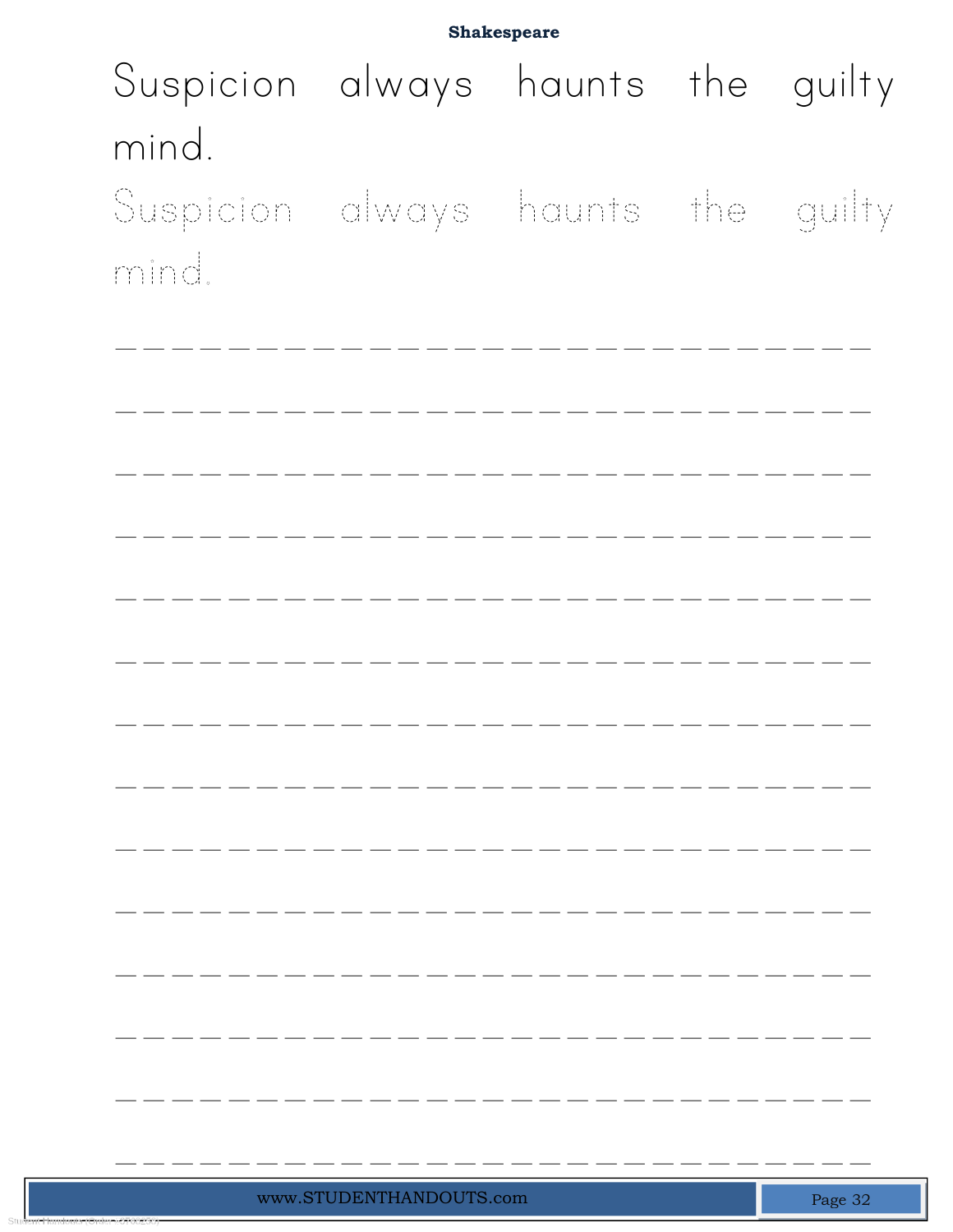### Sweet mercy is nobility's true badge. Sweet mercy is nobility's true badge.

|  | a sa | and the second state of the second state of the second state of the second state of the second state of the second state of the second state of the second state of the second state of the second state of the second state o<br>$\overline{\phantom{a}}$<br>- -<br>- - | - -<br>- -<br>- 11 |  |
|--|------|--------------------------------------------------------------------------------------------------------------------------------------------------------------------------------------------------------------------------------------------------------------------------|--------------------|--|
|  |      |                                                                                                                                                                                                                                                                          |                    |  |
|  |      |                                                                                                                                                                                                                                                                          |                    |  |
|  |      |                                                                                                                                                                                                                                                                          |                    |  |
|  |      |                                                                                                                                                                                                                                                                          |                    |  |
|  |      |                                                                                                                                                                                                                                                                          |                    |  |
|  |      |                                                                                                                                                                                                                                                                          |                    |  |
|  |      |                                                                                                                                                                                                                                                                          |                    |  |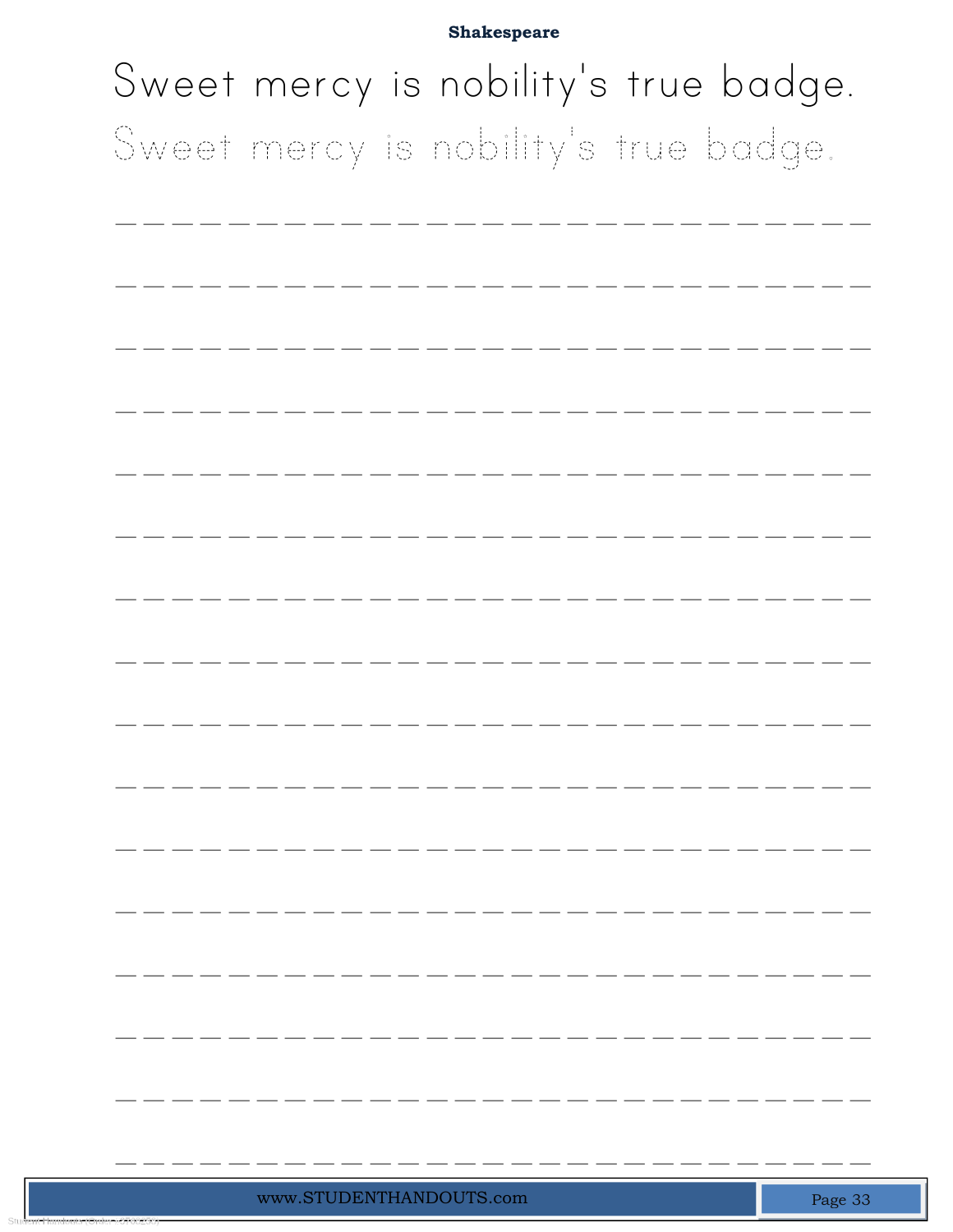

There's many a man has more hair than wit.

There's many a man has more hair than wit.

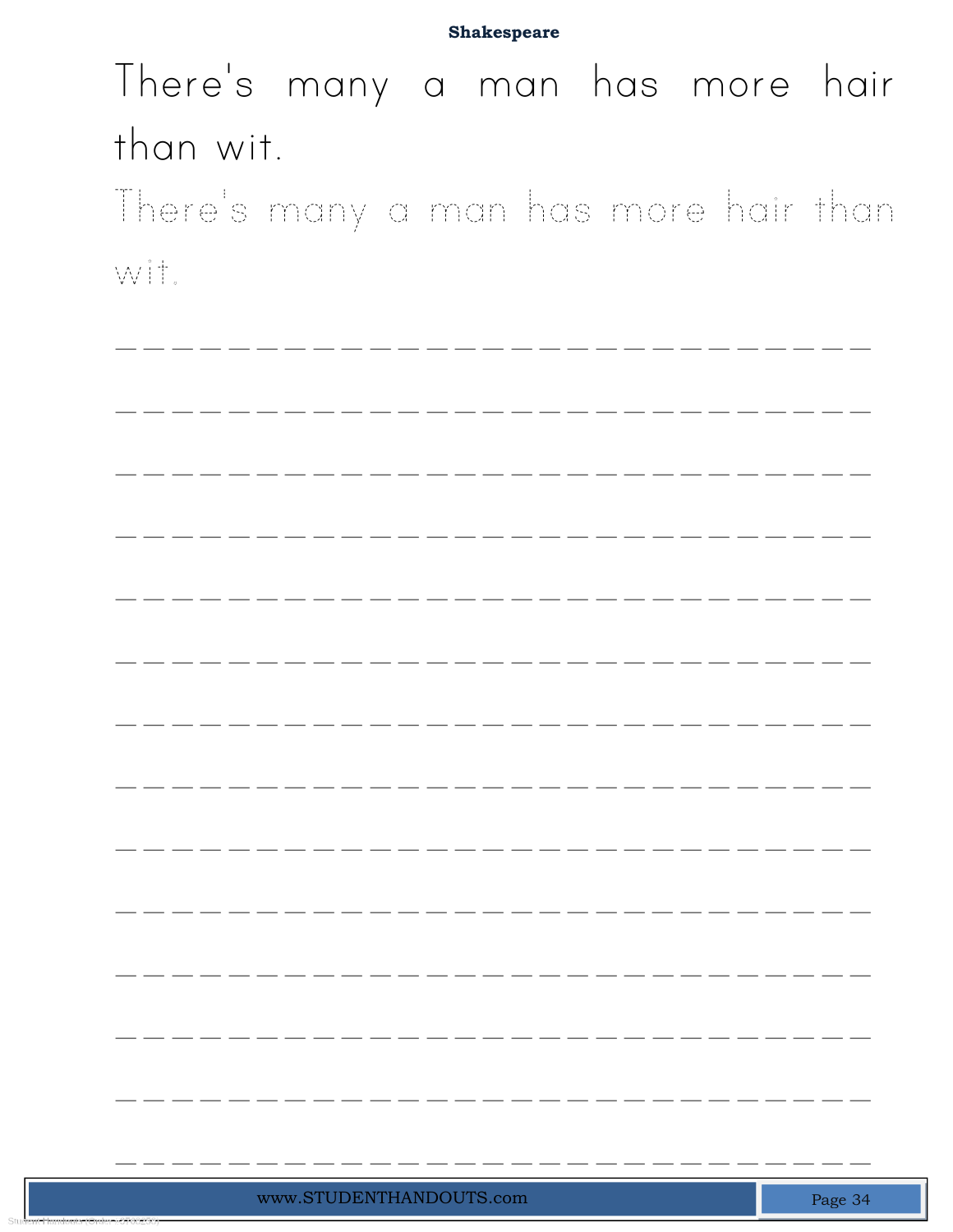### Uneasy lies the head that wears a crown.

Uneasy lies the head that wears a crown.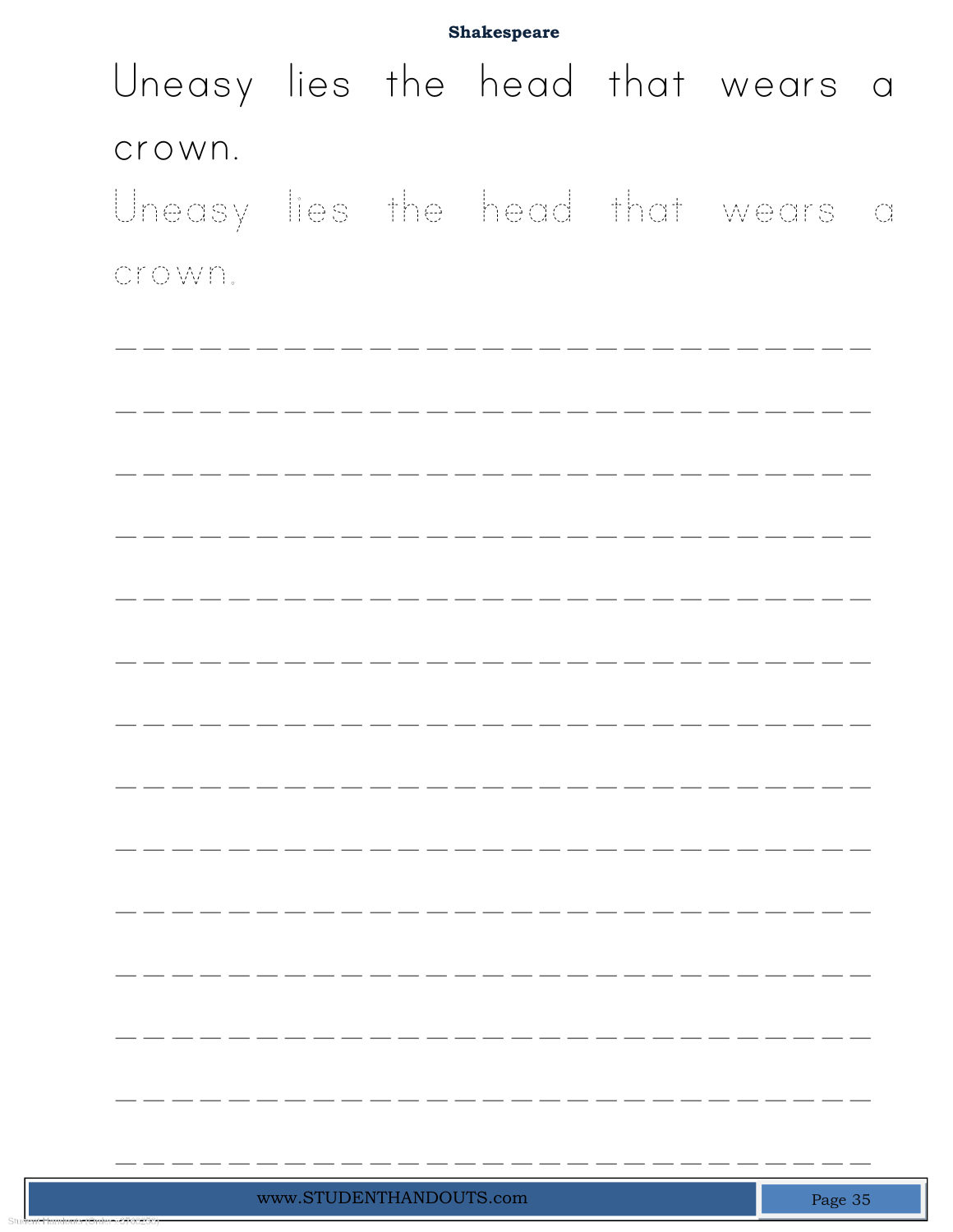Who could refrain that had a heart to love and in that heart courage to make love known?

Who could refrain that had a heart to love and in that heart courage to make love known?



Stude<del>nt Handouts (Order #3768258)</del>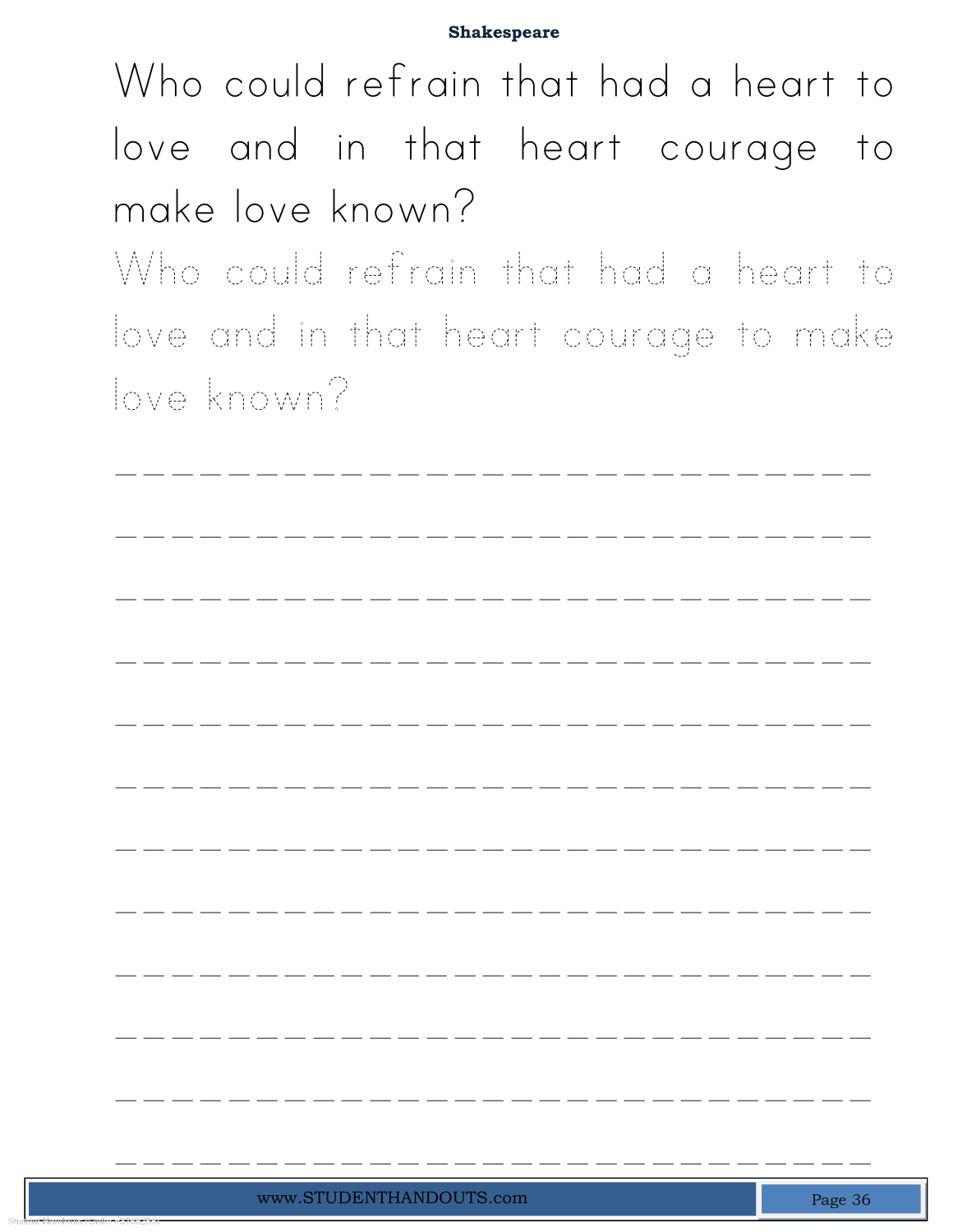'Tis better to bear the ills we have than fly to others that we know not of.

'Tis better to bear the ills we have than fly to others that we know not of.

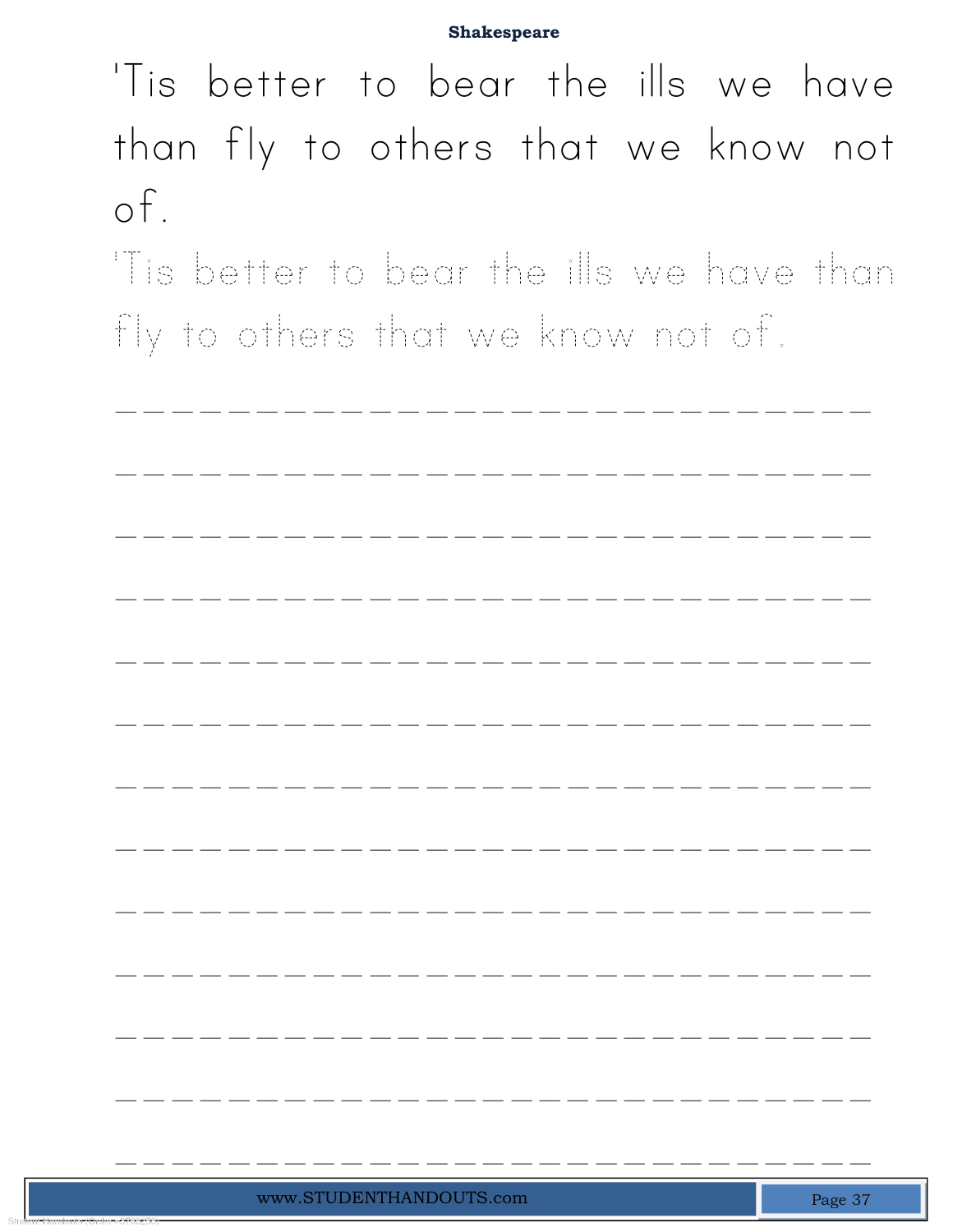This above all; to thine own self be true.

This above all; to thine own self be true.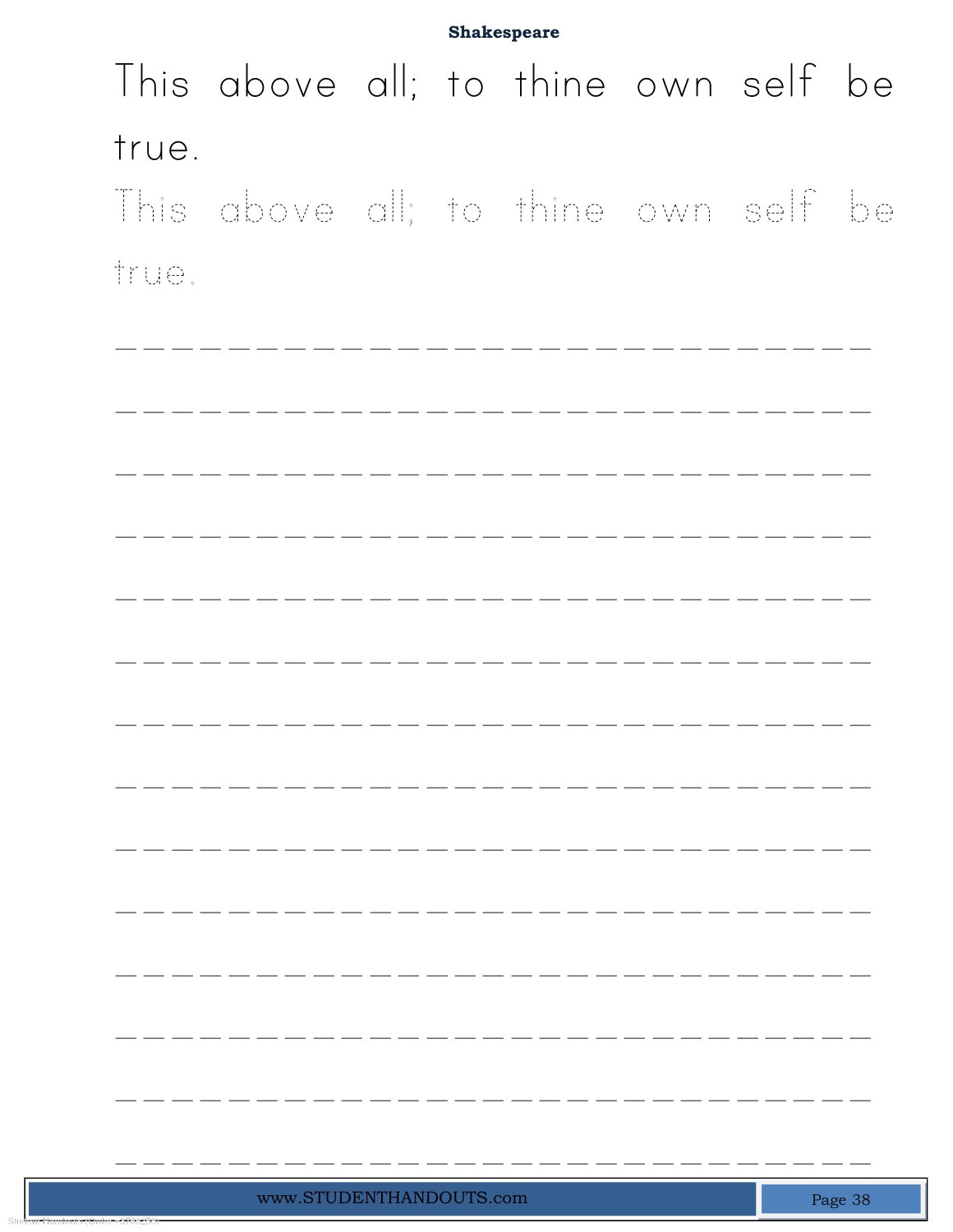## 'Tis not enough to help the feeble up, but to support them after.

Tis not enough to help the feeble up, but to support them after.

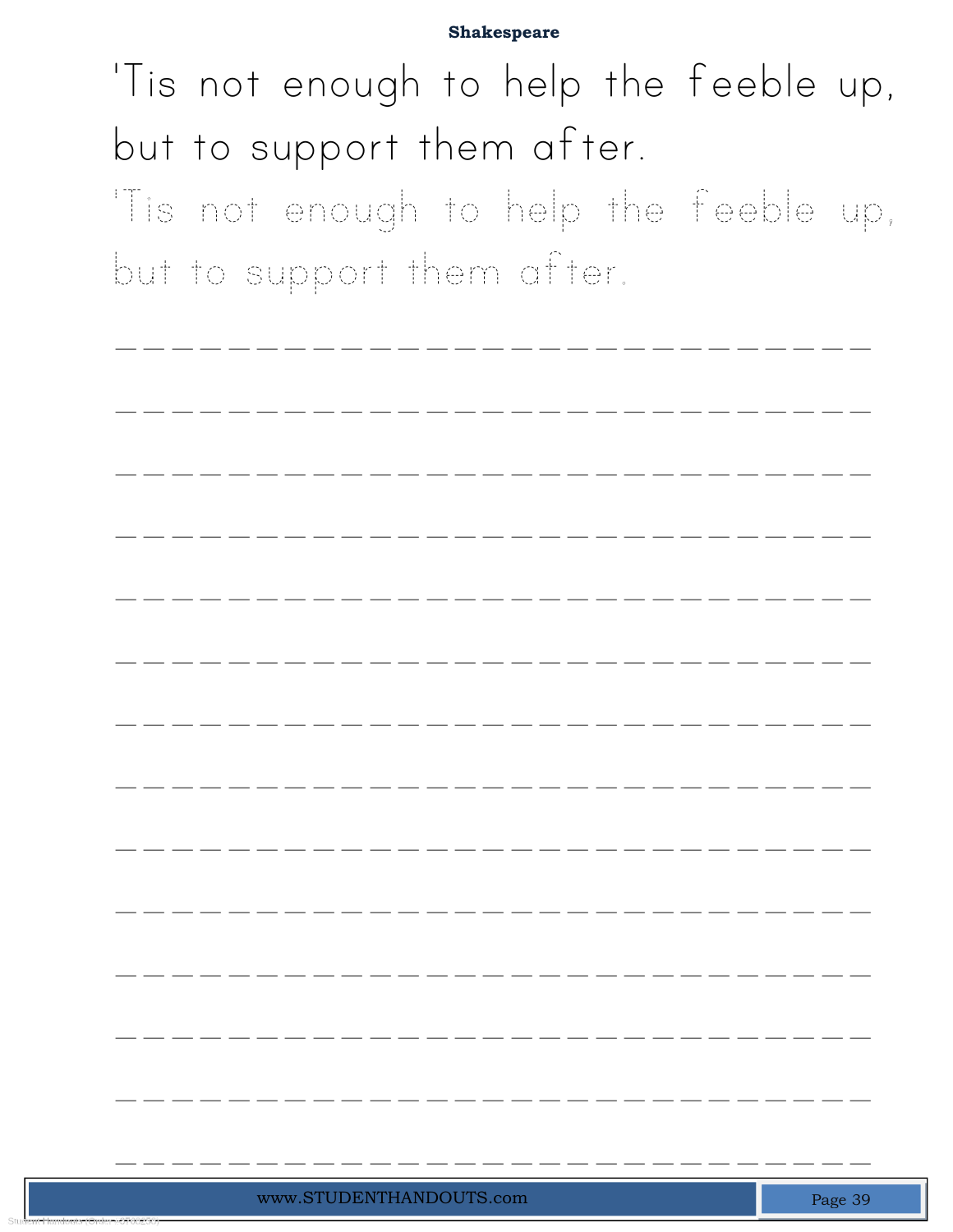The evil that men do lives after them; the good is oft interred with their bones.

The evil that men do lives after them; the good is oft interred with their bones.

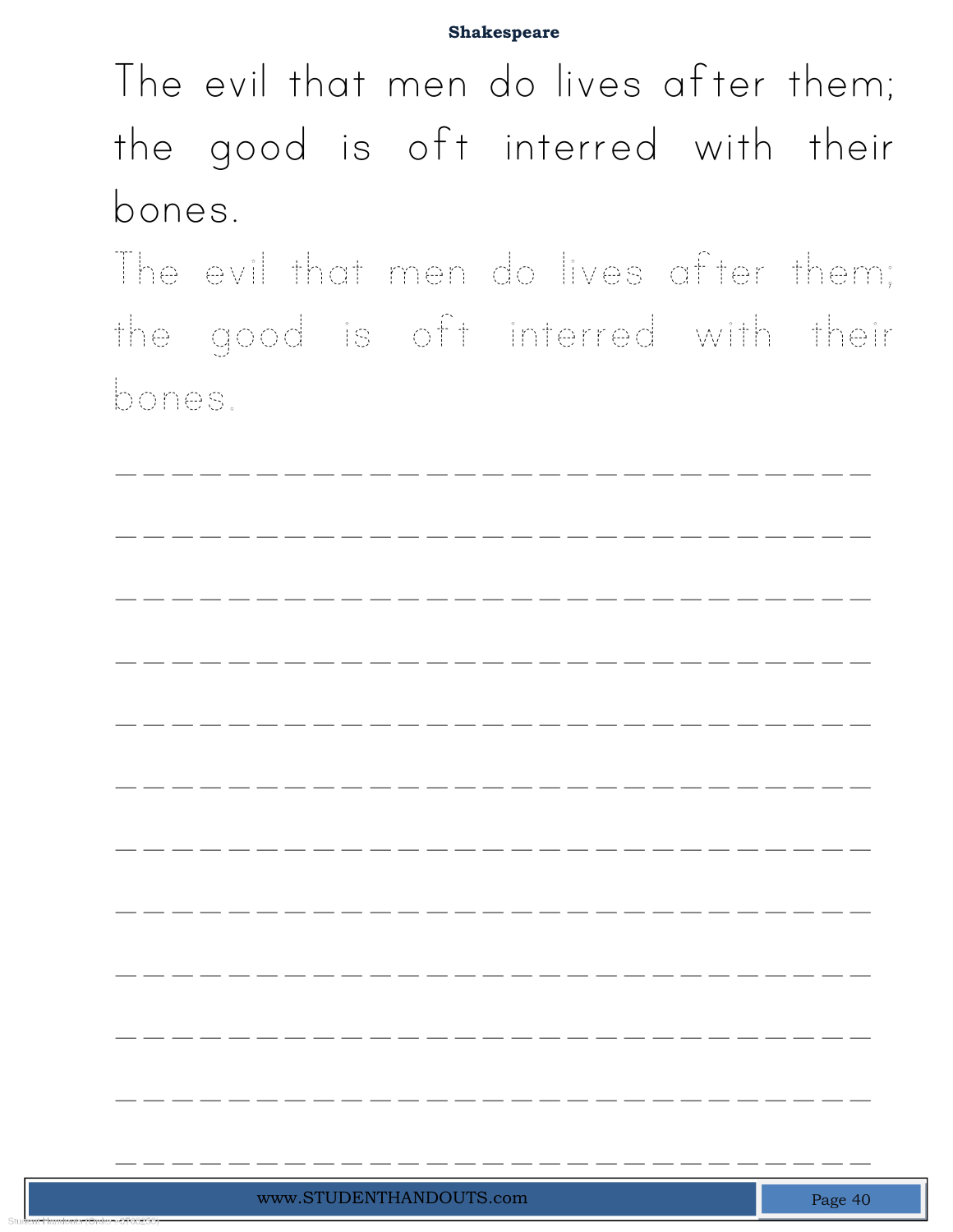# **Shakespeare** The devil can cite Scripture for his purpose. The devil can cite Scripture for his purpose.  $\overline{\phantom{a}}$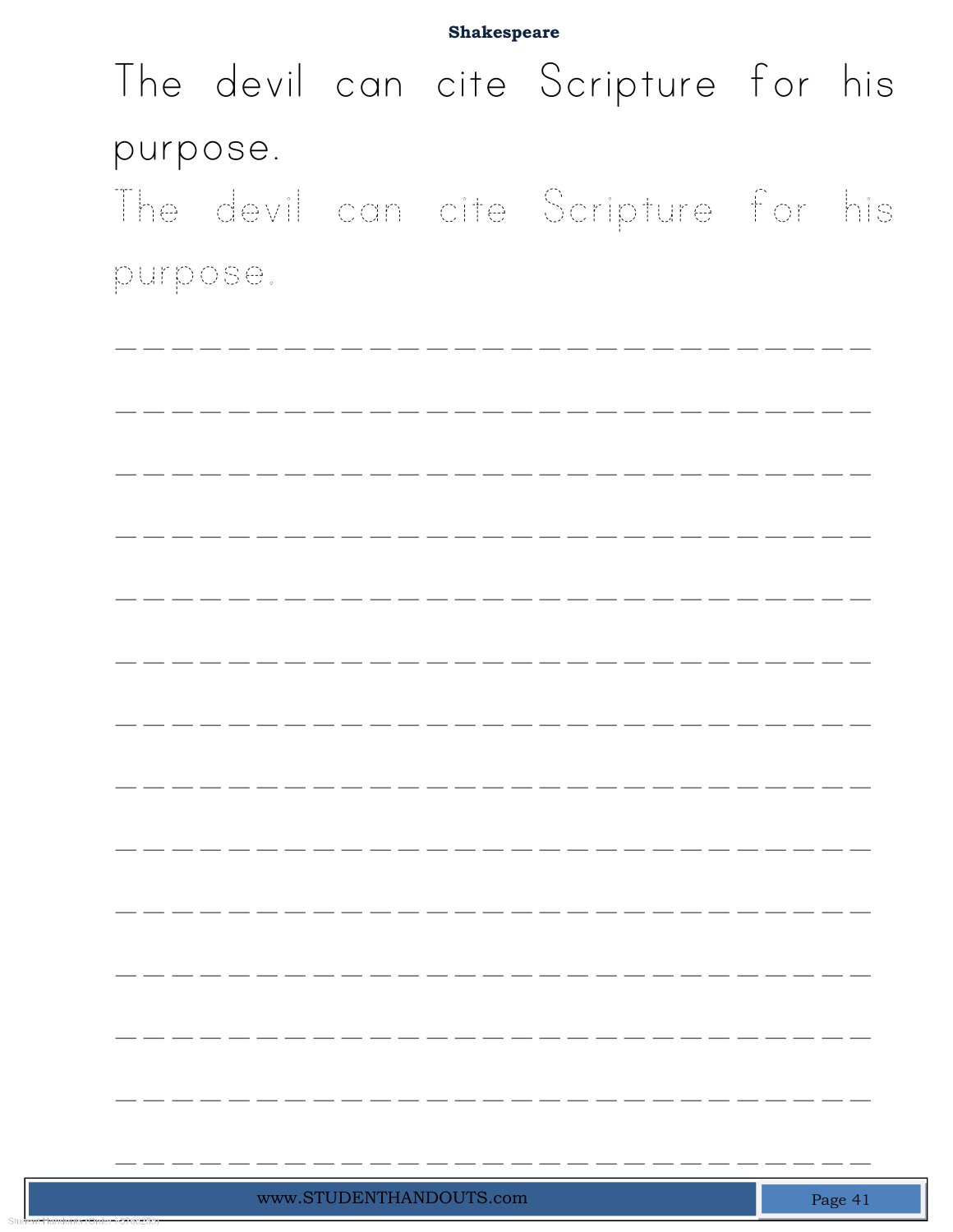Talking isn't doing. It is a kind of good deed to say well; and yet words are not deeds.

Talking isn't doing. It is a kind of good deed to say well; and yet words are not deeds.

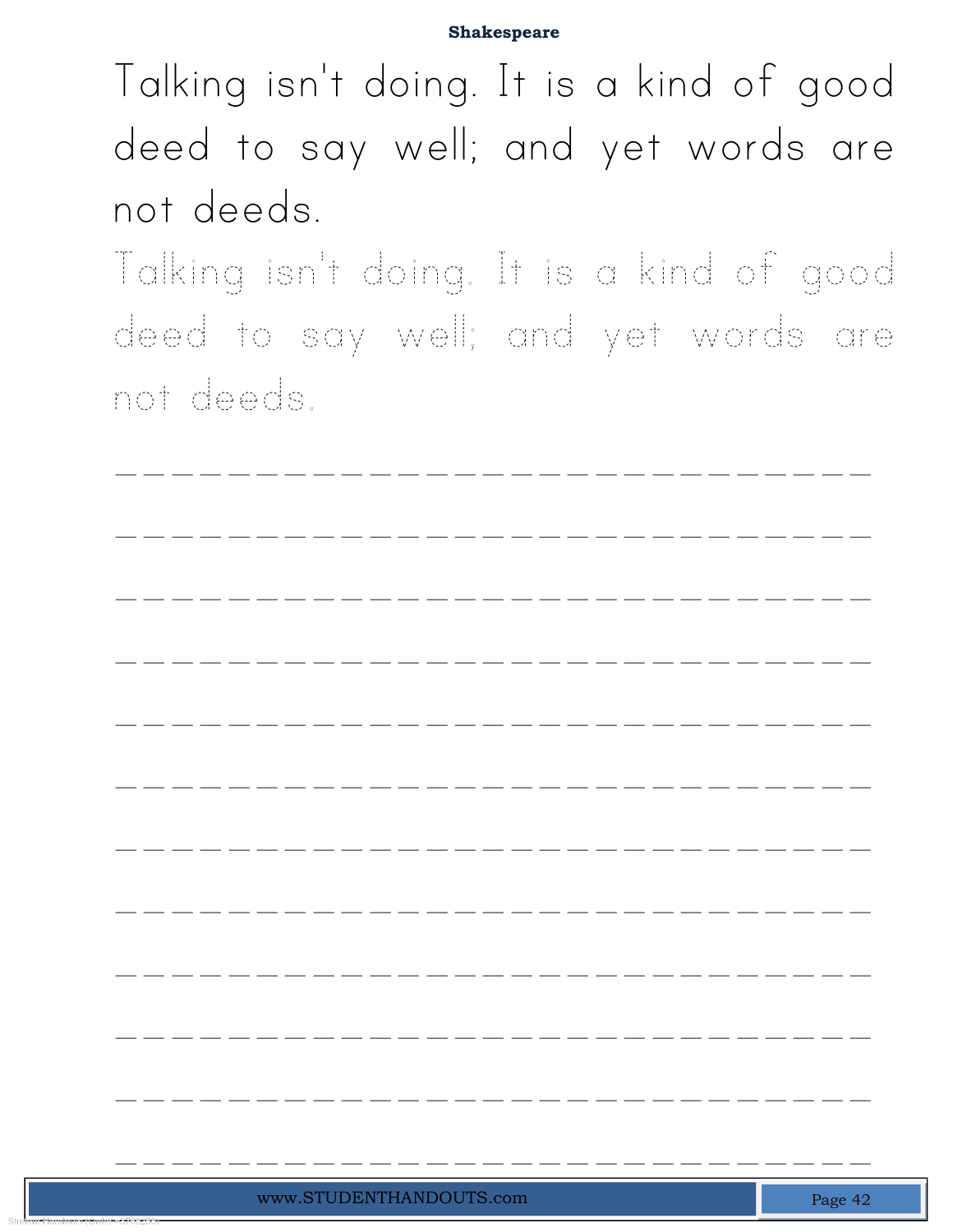O! what may man within him hide, though angel on the outward side! O! what may man within him hide, though angel on the outward side!

\_\_\_\_\_\_\_\_\_\_\_\_\_\_\_\_\_\_\_\_\_\_\_\_\_\_\_

\_\_\_\_\_\_\_\_\_\_\_\_\_\_\_\_\_\_\_\_\_\_\_\_\_\_\_ \_\_\_\_\_\_\_\_\_\_\_\_\_\_\_\_\_\_\_\_\_\_\_\_\_\_\_ \_\_\_\_\_\_\_\_\_\_\_\_\_\_\_\_\_\_\_\_\_\_\_\_\_\_\_ \_\_\_\_\_\_\_\_\_\_\_\_\_\_\_\_\_\_\_\_\_\_\_\_\_\_\_ \_\_\_\_\_\_\_\_\_\_\_\_\_\_\_\_\_\_\_\_\_\_\_\_\_\_\_ \_\_\_\_\_\_\_\_\_\_\_\_\_\_\_\_\_\_\_\_\_\_\_\_\_\_\_ \_\_\_\_\_\_\_\_\_\_\_\_\_\_\_\_\_\_\_\_\_\_\_\_\_\_\_ \_\_\_\_\_\_\_\_\_\_\_\_\_\_\_\_\_\_\_\_\_\_\_\_\_\_\_ \_\_\_\_\_\_\_\_\_\_\_\_\_\_\_\_\_\_\_\_\_\_\_\_\_\_\_ \_\_\_\_\_\_\_\_\_\_\_\_\_\_\_\_\_\_\_\_\_\_\_\_\_\_\_ \_\_\_\_\_\_\_\_\_\_\_\_\_\_\_\_\_\_\_\_\_\_\_\_\_\_\_ \_\_\_\_\_\_\_\_\_\_\_\_\_\_\_\_\_\_\_\_\_\_\_\_\_\_\_ \_\_\_\_\_\_\_\_\_\_\_\_\_\_\_\_\_\_\_\_\_\_\_\_\_\_\_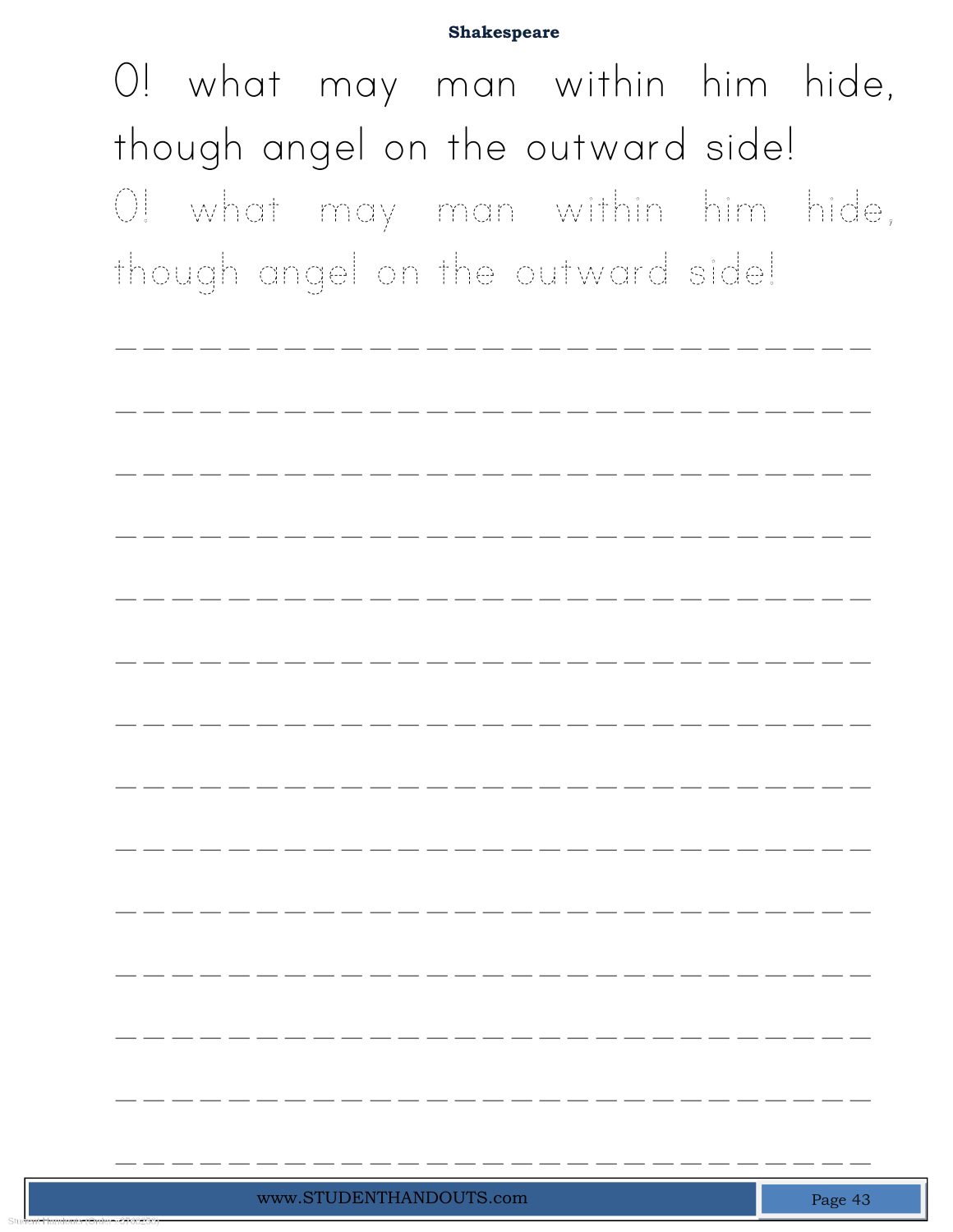

### Now is the winter of our discontent. Now is the winter of our discontent.

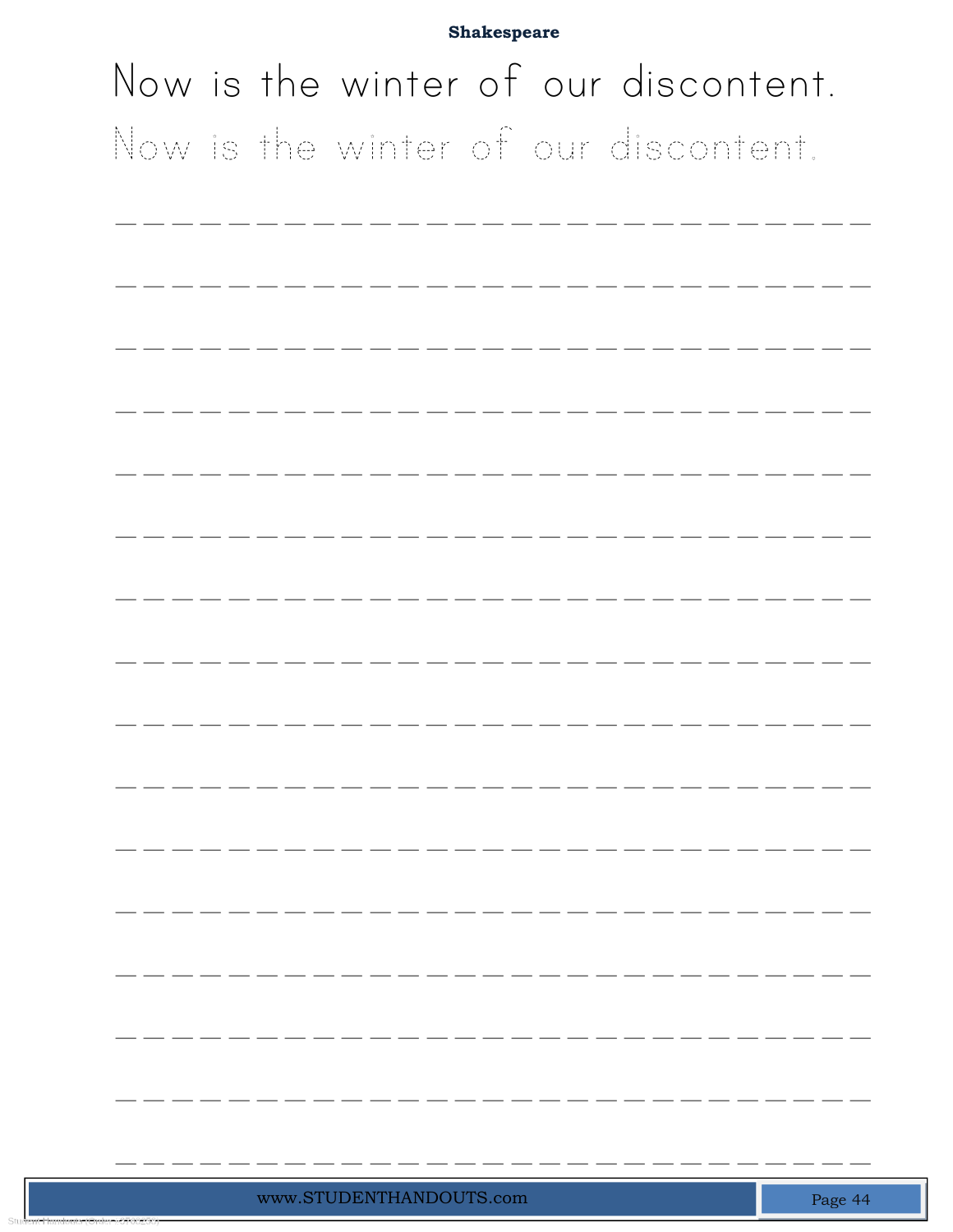## My crown is called content, a crown that seldom kings enjoy.

My crown is called content, a crown that seldom kings enjoy.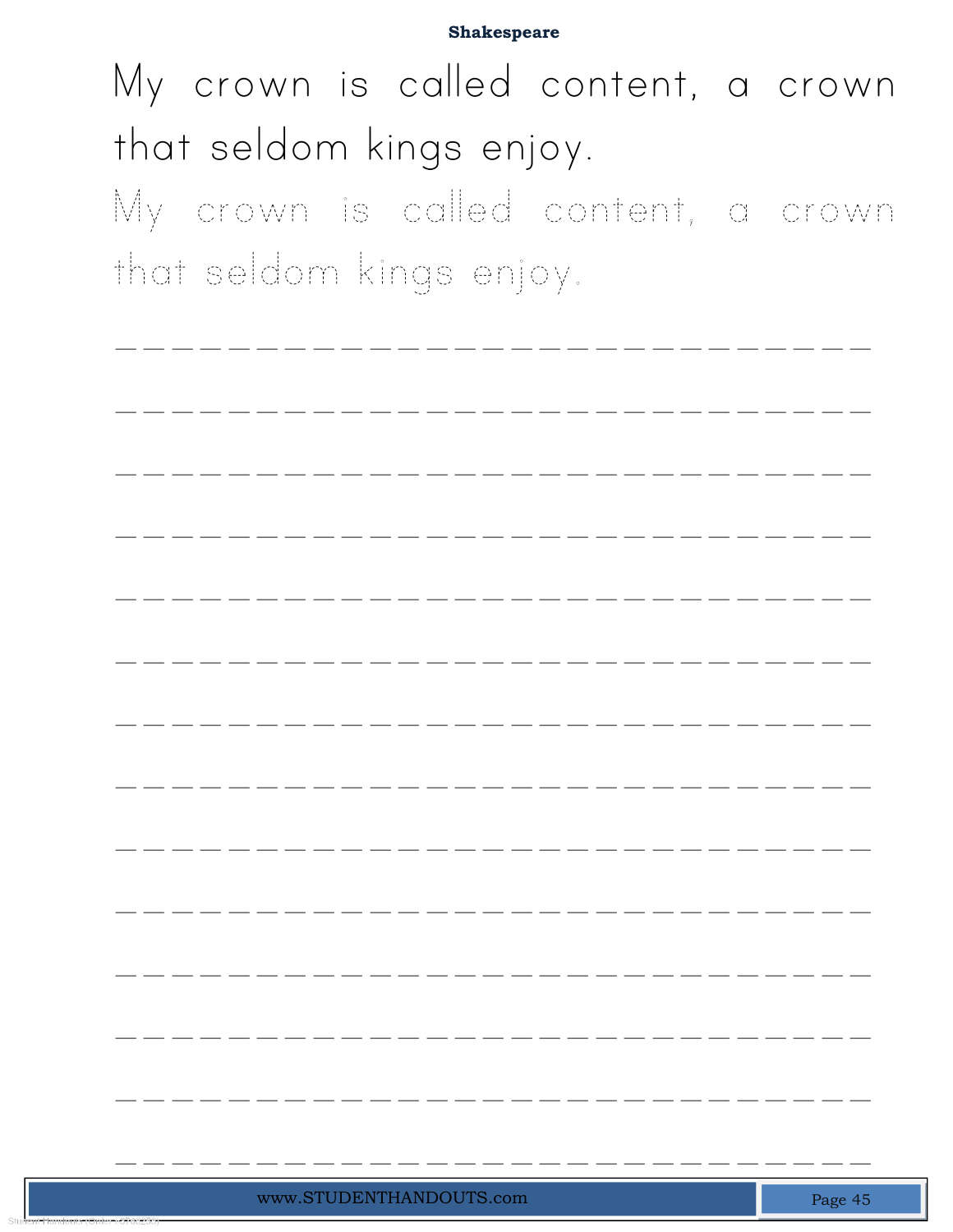Many a good hanging prevents a bad marriage.

Many a good hanging prevents a bad marriage.

|  | $\overline{\phantom{a}}$<br>$\overline{a}$ | $=$ $ -$<br>$\overline{\phantom{a}}$<br>$  -$<br>$\overline{a}$ |  |
|--|--------------------------------------------|-----------------------------------------------------------------|--|
|  |                                            |                                                                 |  |
|  |                                            |                                                                 |  |
|  |                                            |                                                                 |  |
|  |                                            |                                                                 |  |
|  |                                            |                                                                 |  |
|  |                                            |                                                                 |  |
|  |                                            |                                                                 |  |
|  |                                            |                                                                 |  |
|  |                                            |                                                                 |  |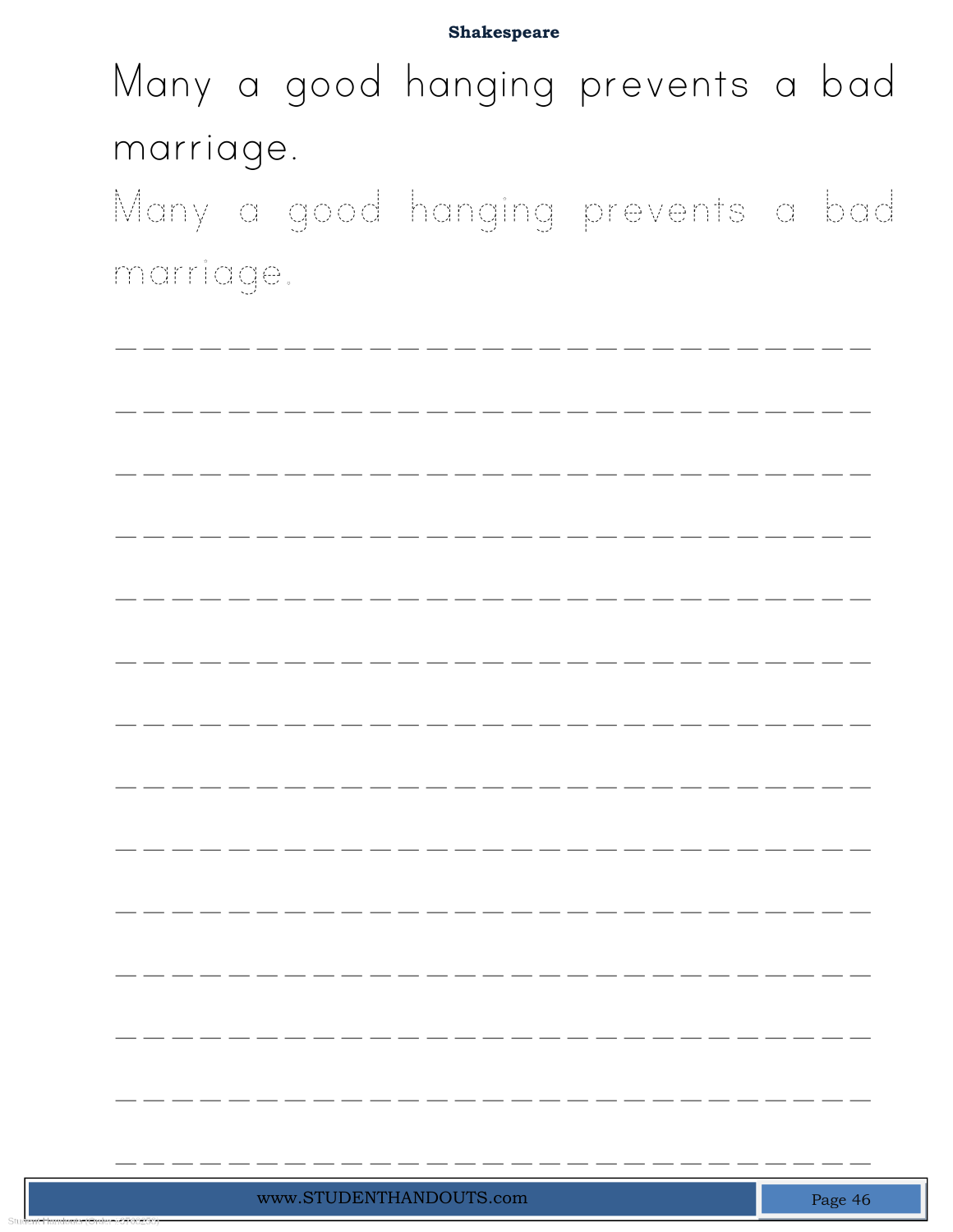Lord, Lord, how subject we old men are to this vice of lying!

Lord, Lord, how subject we old men are to this vice of lying!

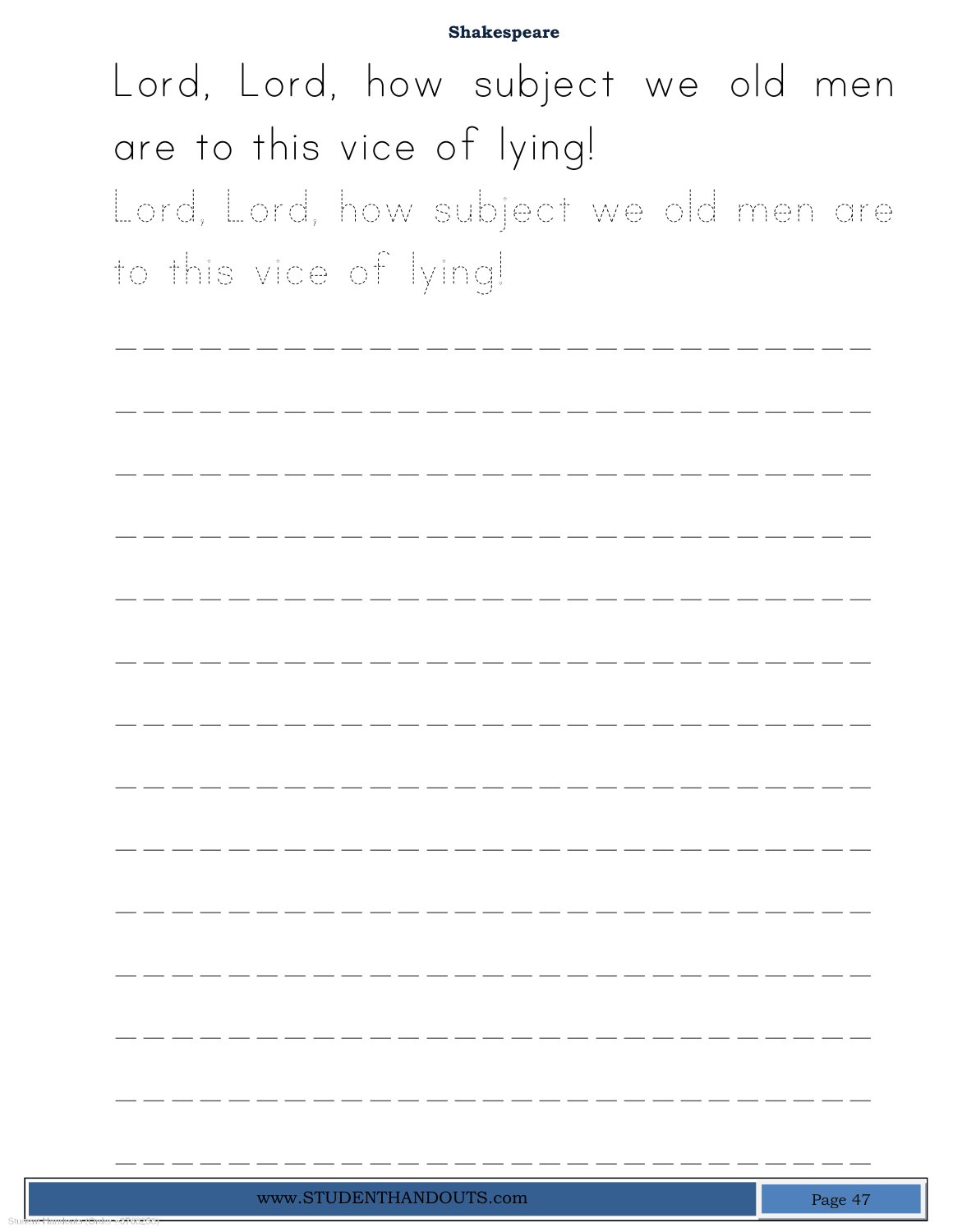Life's but a walking shadow, a poor player, that struts and frets his hour upon the stage, and then is heard no more; it is a tale told by an idiot, full of sound and fury, signifying nothing. Life's but a walking shadow, a poor

player, that struts and frets his hour upon the stage, and then is heard no more; it is a tale told by an idiot, full of sound and fury, signifying nothing.

\_\_\_\_\_\_\_\_\_\_\_\_\_\_\_\_\_\_\_\_\_\_\_\_\_\_\_

\_\_\_\_\_\_\_\_\_\_\_\_\_\_\_\_\_\_\_\_\_\_\_\_\_\_\_

\_\_\_\_\_\_\_\_\_\_\_\_\_\_\_\_\_\_\_\_\_\_\_\_\_\_\_

\_\_\_\_\_\_\_\_\_\_\_\_\_\_\_\_\_\_\_\_\_\_\_\_\_\_\_

\_\_\_\_\_\_\_\_\_\_\_\_\_\_\_\_\_\_\_\_\_\_\_\_\_\_\_

\_\_\_\_\_\_\_\_\_\_\_\_\_\_\_\_\_\_\_\_\_\_\_\_\_\_\_

\_\_\_\_\_\_\_\_\_\_\_\_\_\_\_\_\_\_\_\_\_\_\_\_\_\_\_

\_\_\_\_\_\_\_\_\_\_\_\_\_\_\_\_\_\_\_\_\_\_\_\_\_\_\_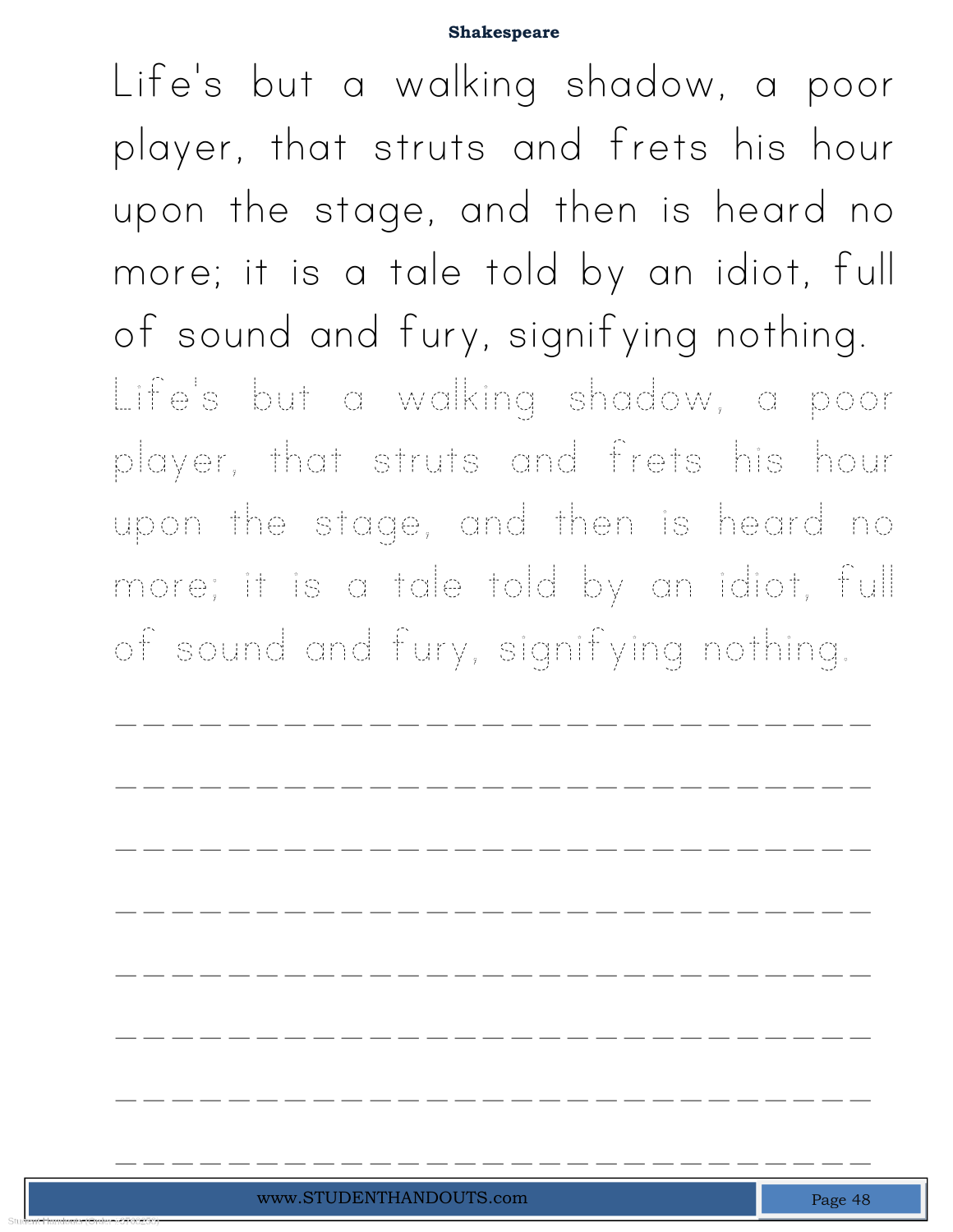If we are marked to die, we are enough to do our country loss; and if to live, the fewer men, the greater share of honor.

If we are marked to die, we are enough to do our country loss; and if to live, the fewer men, the greater share of honor.

\_\_\_\_\_\_\_\_\_\_\_\_\_\_\_\_\_\_\_\_\_\_\_\_\_\_\_

\_\_\_\_\_\_\_\_\_\_\_\_\_\_\_\_\_\_\_\_\_\_\_\_\_\_\_

\_\_\_\_\_\_\_\_\_\_\_\_\_\_\_\_\_\_\_\_\_\_\_\_\_\_\_

\_\_\_\_\_\_\_\_\_\_\_\_\_\_\_\_\_\_\_\_\_\_\_\_\_\_\_

\_\_\_\_\_\_\_\_\_\_\_\_\_\_\_\_\_\_\_\_\_\_\_\_\_\_\_

\_\_\_\_\_\_\_\_\_\_\_\_\_\_\_\_\_\_\_\_\_\_\_\_\_\_\_

\_\_\_\_\_\_\_\_\_\_\_\_\_\_\_\_\_\_\_\_\_\_\_\_\_\_\_

\_\_\_\_\_\_\_\_\_\_\_\_\_\_\_\_\_\_\_\_\_\_\_\_\_\_\_

\_\_\_\_\_\_\_\_\_\_\_\_\_\_\_\_\_\_\_\_\_\_\_\_\_\_\_

\_\_\_\_\_\_\_\_\_\_\_\_\_\_\_\_\_\_\_\_\_\_\_\_\_\_\_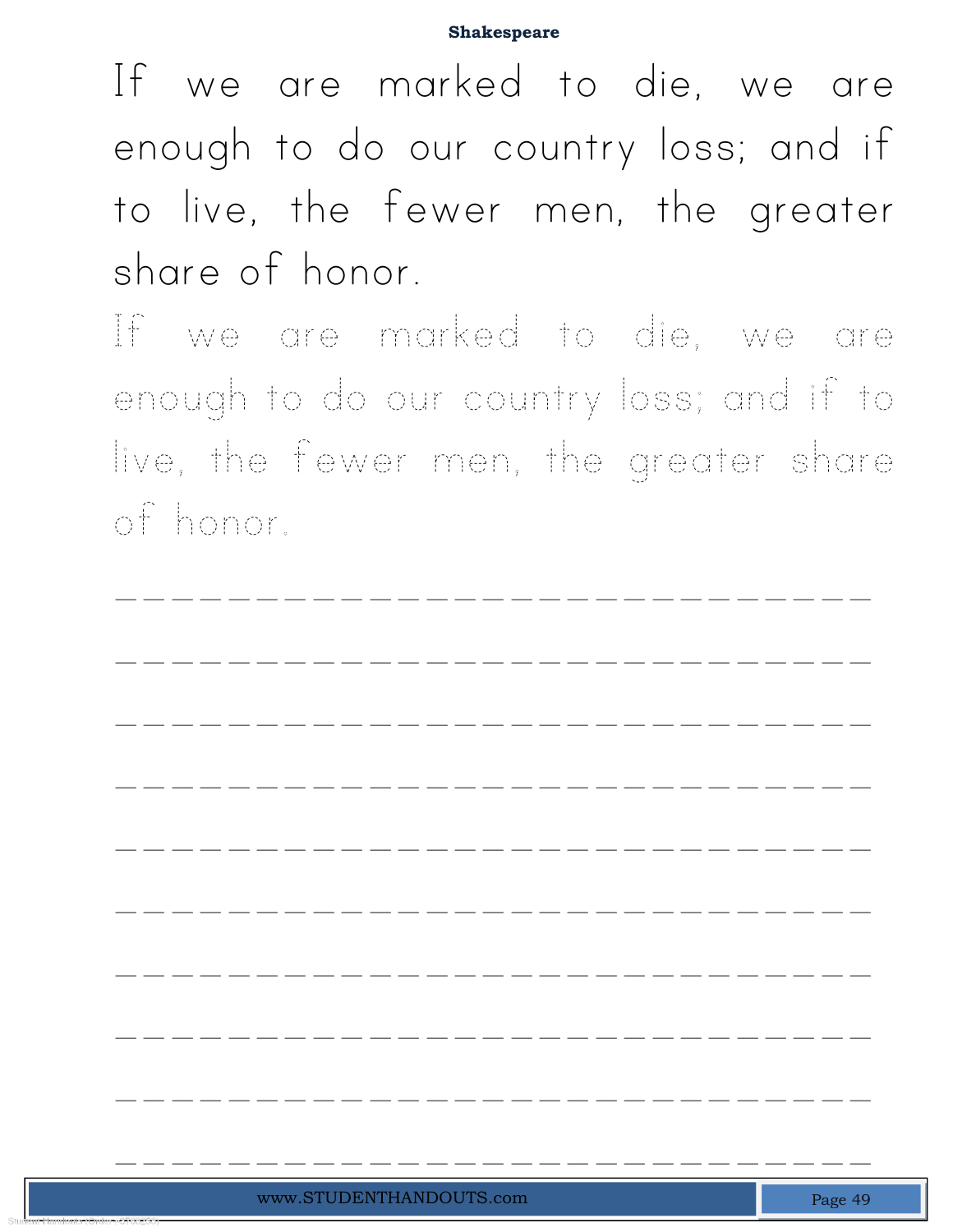### I was adored once too. I was adored once too.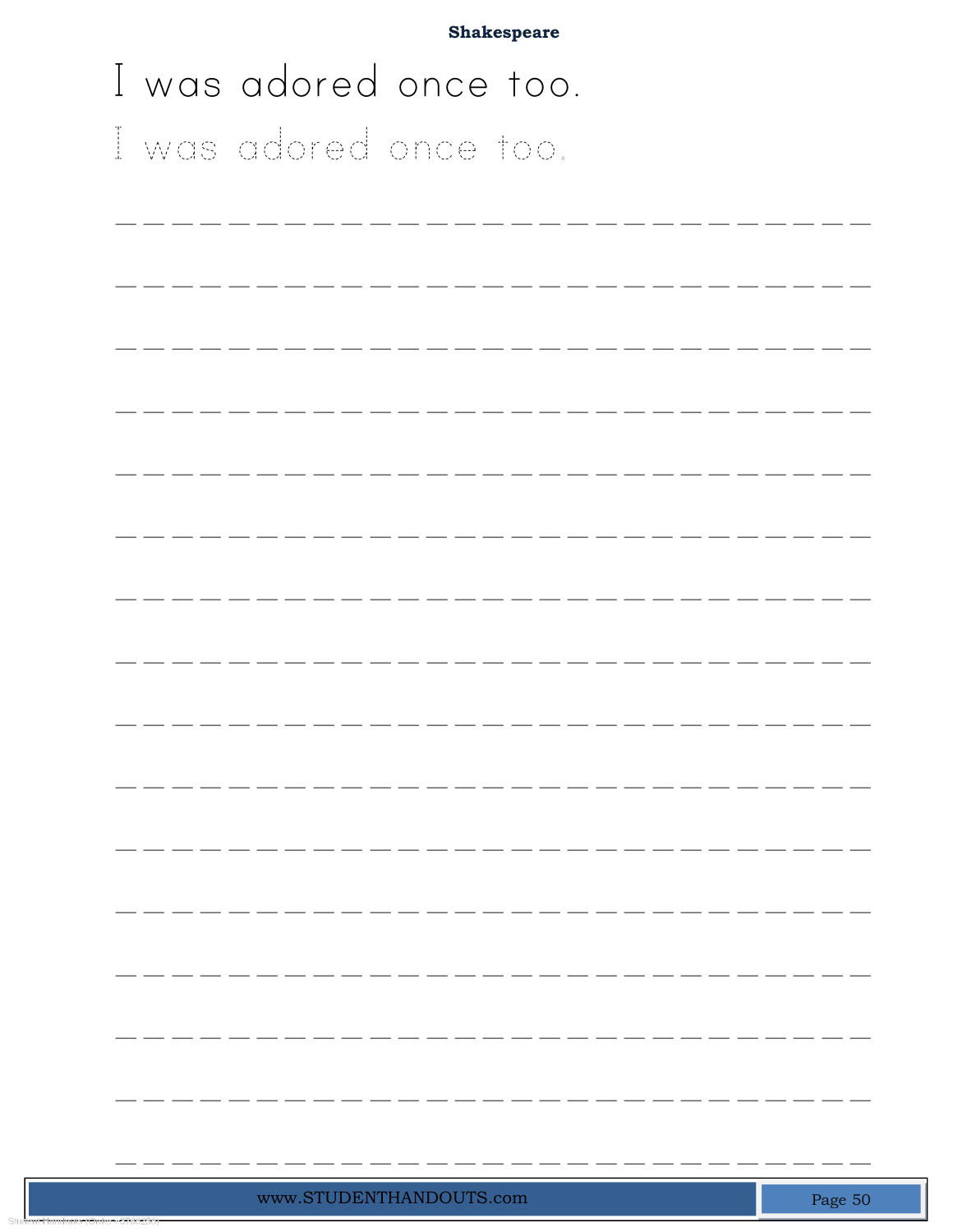I may neither choose who I would, nor refuse who I dislike; so is the will of a living daughter curbed by the will of a dead father.

I may neither choose who I would, nor refuse who I dislike; so is the will of a living daughter curbed by the will of a dead father.

\_\_\_\_\_\_\_\_\_\_\_\_\_\_\_\_\_\_\_\_\_\_\_\_\_\_\_

\_\_\_\_\_\_\_\_\_\_\_\_\_\_\_\_\_\_\_\_\_\_\_\_\_\_\_

\_\_\_\_\_\_\_\_\_\_\_\_\_\_\_\_\_\_\_\_\_\_\_\_\_\_\_

\_\_\_\_\_\_\_\_\_\_\_\_\_\_\_\_\_\_\_\_\_\_\_\_\_\_\_

\_\_\_\_\_\_\_\_\_\_\_\_\_\_\_\_\_\_\_\_\_\_\_\_\_\_\_

\_\_\_\_\_\_\_\_\_\_\_\_\_\_\_\_\_\_\_\_\_\_\_\_\_\_\_

\_\_\_\_\_\_\_\_\_\_\_\_\_\_\_\_\_\_\_\_\_\_\_\_\_\_\_

\_\_\_\_\_\_\_\_\_\_\_\_\_\_\_\_\_\_\_\_\_\_\_\_\_\_\_

\_\_\_\_\_\_\_\_\_\_\_\_\_\_\_\_\_\_\_\_\_\_\_\_\_\_\_

\_\_\_\_\_\_\_\_\_\_\_\_\_\_\_\_\_\_\_\_\_\_\_\_\_\_\_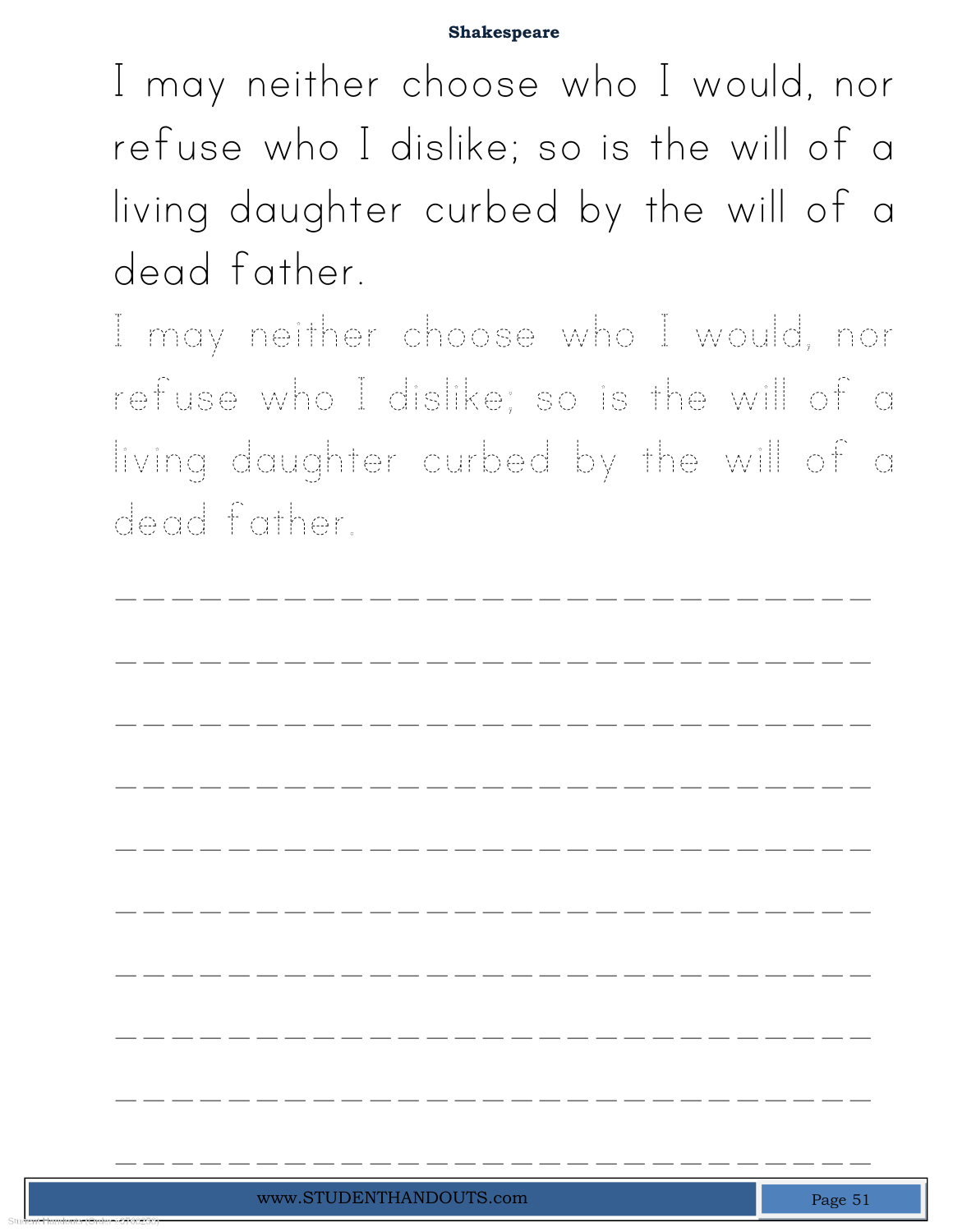## Heat not a furnace for your foe so hot that it do singe yourself.

Heat not a furnace for your foe so hot that it do singe yourself.

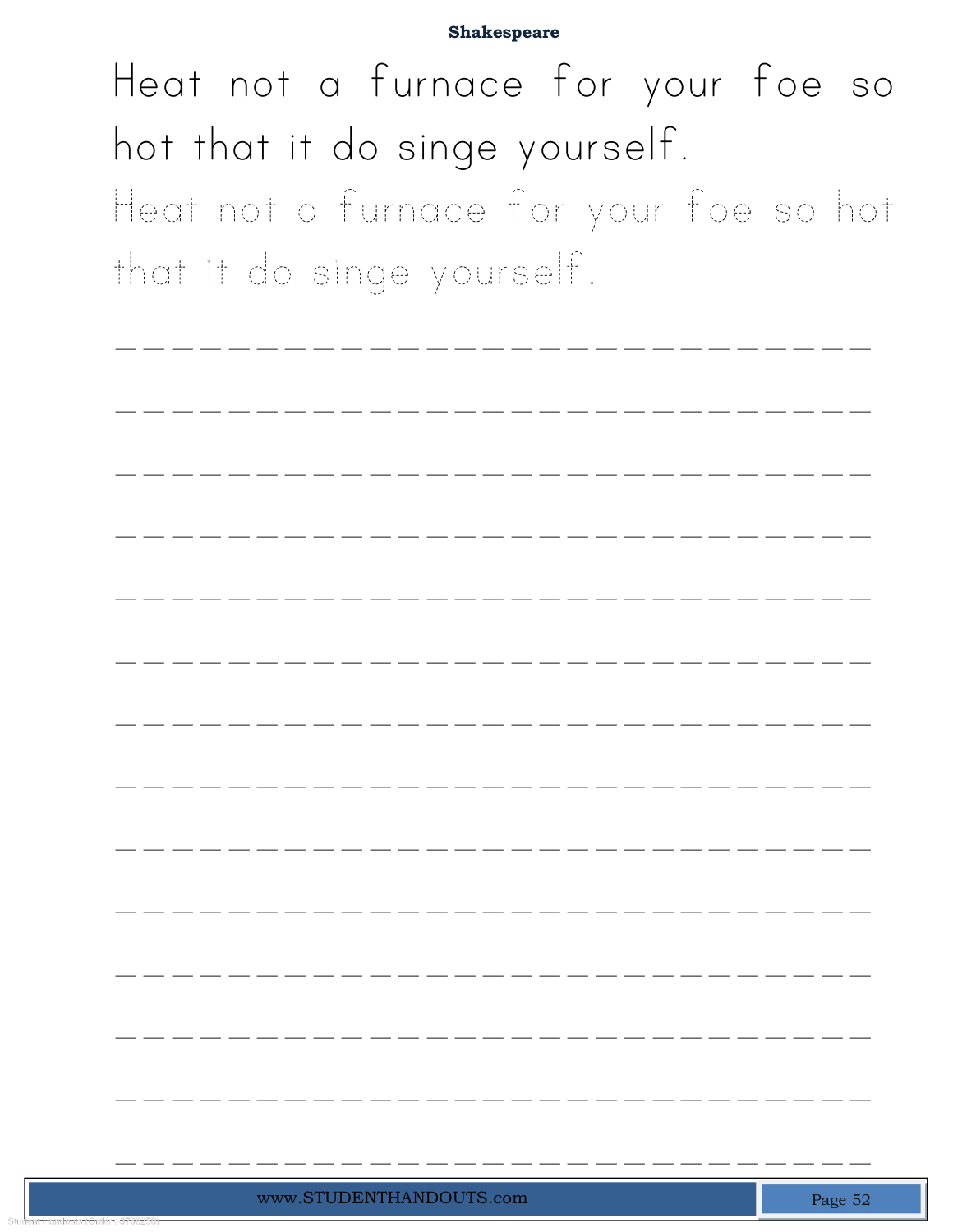# Farewell, fair cruelty. Farewell, fair cruelty.

|  |  |  |  |  |  |      |           |                                                       |        |     |       |        | _ _ _ _ _ _ _ _ _ _ _ _ _ _ |  |  |
|--|--|--|--|--|--|------|-----------|-------------------------------------------------------|--------|-----|-------|--------|-----------------------------|--|--|
|  |  |  |  |  |  |      |           | _ __ __ __ __ __ __ __ __ __                          |        |     |       |        |                             |  |  |
|  |  |  |  |  |  |      |           |                                                       |        |     |       |        |                             |  |  |
|  |  |  |  |  |  |      |           | $\overline{\phantom{a}}$ and $\overline{\phantom{a}}$ | _ __ _ |     | ___   |        |                             |  |  |
|  |  |  |  |  |  |      |           |                                                       |        |     |       |        |                             |  |  |
|  |  |  |  |  |  |      |           |                                                       |        |     |       |        |                             |  |  |
|  |  |  |  |  |  |      |           |                                                       | - -    | - - | - -   |        |                             |  |  |
|  |  |  |  |  |  | - 11 | _ ___ ___ |                                                       |        |     | _ _ _ | $\sim$ |                             |  |  |
|  |  |  |  |  |  |      |           |                                                       |        |     |       |        |                             |  |  |
|  |  |  |  |  |  |      |           |                                                       |        |     |       |        |                             |  |  |
|  |  |  |  |  |  |      |           |                                                       |        |     |       |        |                             |  |  |
|  |  |  |  |  |  |      |           |                                                       |        |     |       |        |                             |  |  |
|  |  |  |  |  |  |      |           |                                                       |        |     |       |        |                             |  |  |
|  |  |  |  |  |  |      |           |                                                       |        |     |       |        |                             |  |  |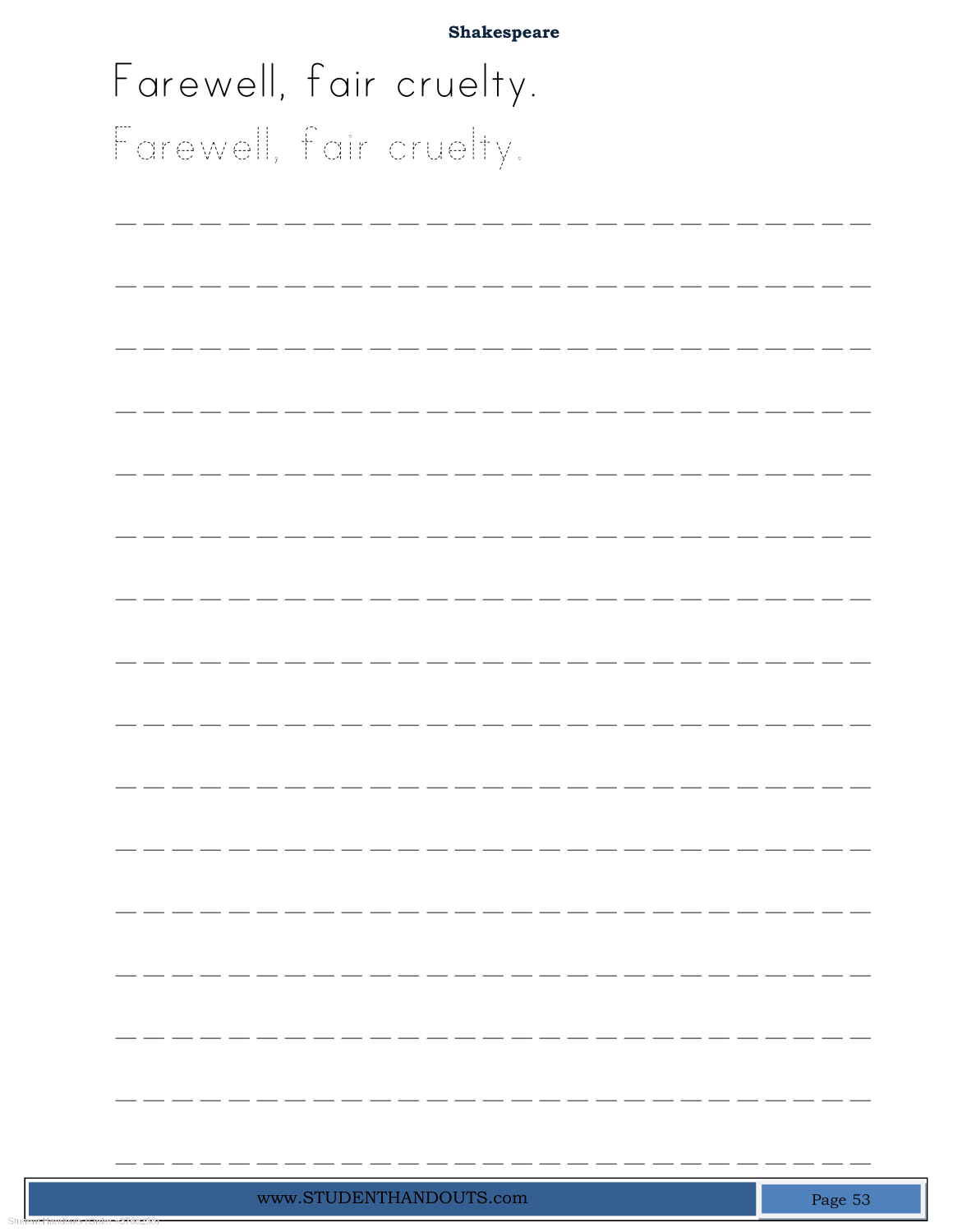Faith, there hath been many great men that have flattered the people who ne'er loved them.

Faith, there hath been many great men that have flattered the people who ne'er loved them.

\_\_\_\_\_\_\_\_\_\_\_\_\_\_\_\_\_\_\_\_\_\_\_\_\_\_\_

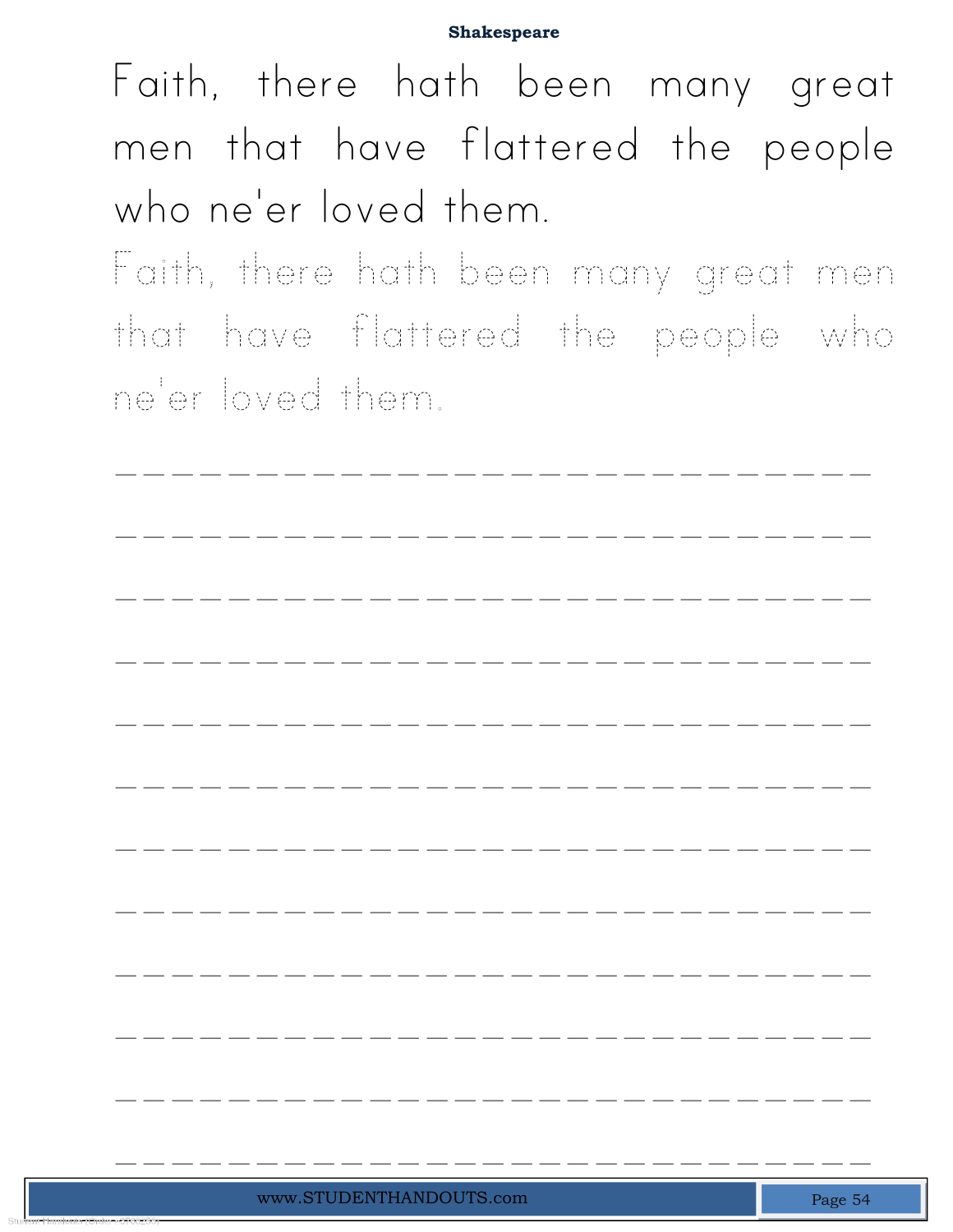# Expectation is the root of all heartache.

Expectation is the root of all heartache.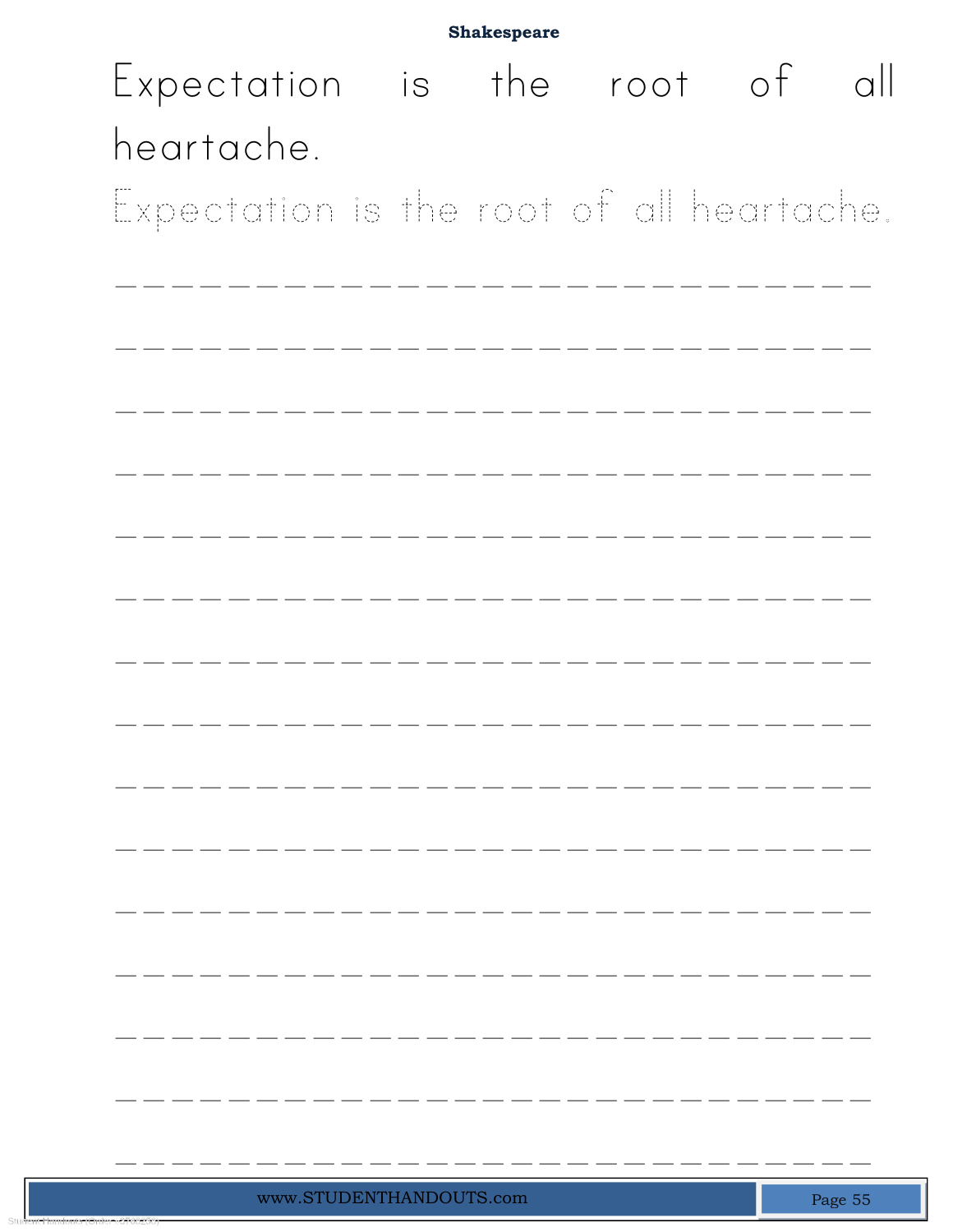# Come, gentlemen, I hope we shall drink down all unkindness.

Come, gentlemen, I hope we shall drink down all unkindness.

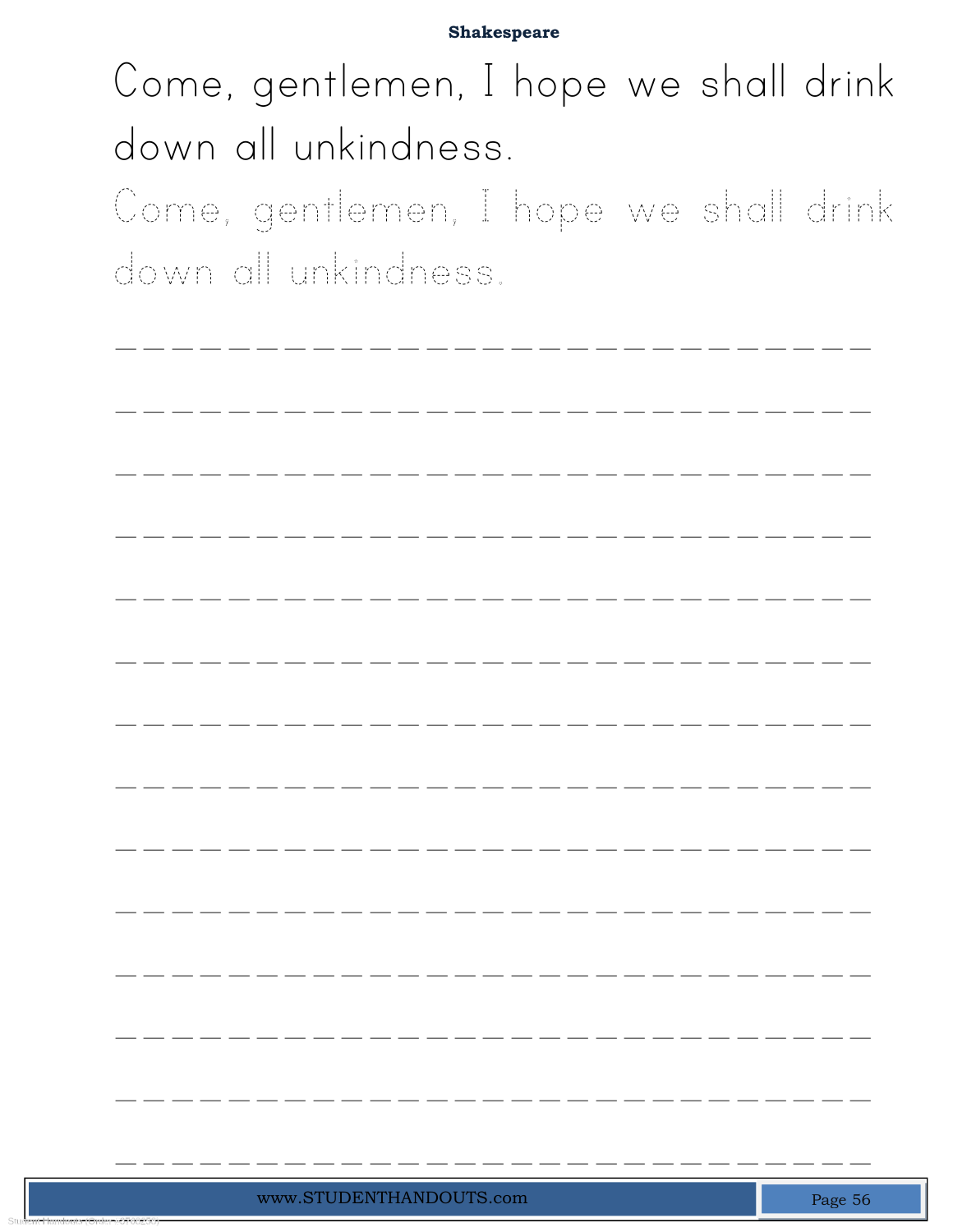Children wish fathers looked but with their eyes; fathers that children with their judgment looked; and either may be wrong.

Children wish fathers looked but with their eyes; fathers that children with their judgment looked; and either may be wrong.

\_\_\_\_\_\_\_\_\_\_\_\_\_\_\_\_\_\_\_\_\_\_\_\_\_\_\_

\_\_\_\_\_\_\_\_\_\_\_\_\_\_\_\_\_\_\_\_\_\_\_\_\_\_\_

\_\_\_\_\_\_\_\_\_\_\_\_\_\_\_\_\_\_\_\_\_\_\_\_\_\_\_

\_\_\_\_\_\_\_\_\_\_\_\_\_\_\_\_\_\_\_\_\_\_\_\_\_\_\_

\_\_\_\_\_\_\_\_\_\_\_\_\_\_\_\_\_\_\_\_\_\_\_\_\_\_\_

\_\_\_\_\_\_\_\_\_\_\_\_\_\_\_\_\_\_\_\_\_\_\_\_\_\_\_

\_\_\_\_\_\_\_\_\_\_\_\_\_\_\_\_\_\_\_\_\_\_\_\_\_\_\_

\_\_\_\_\_\_\_\_\_\_\_\_\_\_\_\_\_\_\_\_\_\_\_\_\_\_\_

\_\_\_\_\_\_\_\_\_\_\_\_\_\_\_\_\_\_\_\_\_\_\_\_\_\_\_

\_\_\_\_\_\_\_\_\_\_\_\_\_\_\_\_\_\_\_\_\_\_\_\_\_\_\_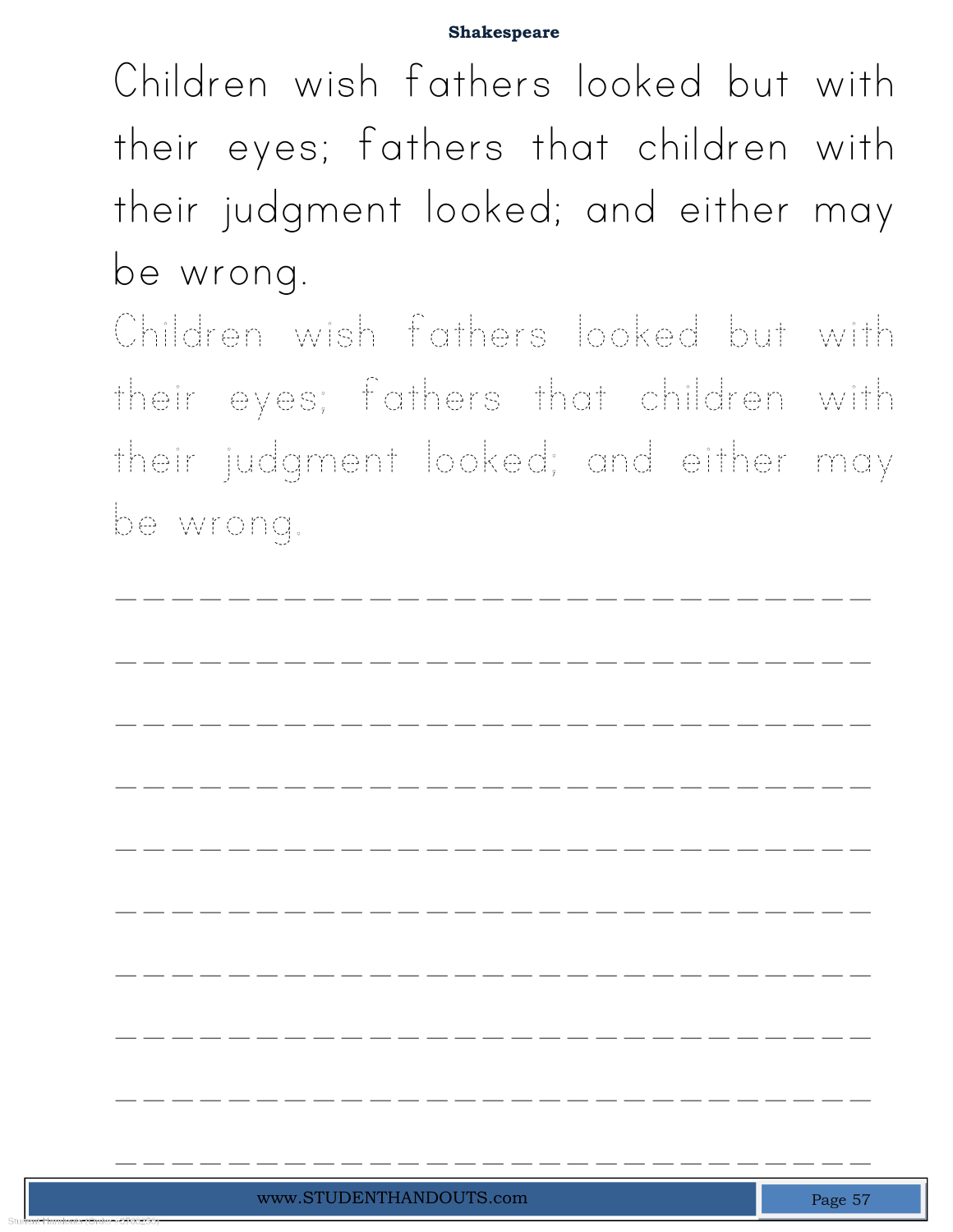Better three hours too soon than a minute too late.

Better three hours too soon than a minute too late.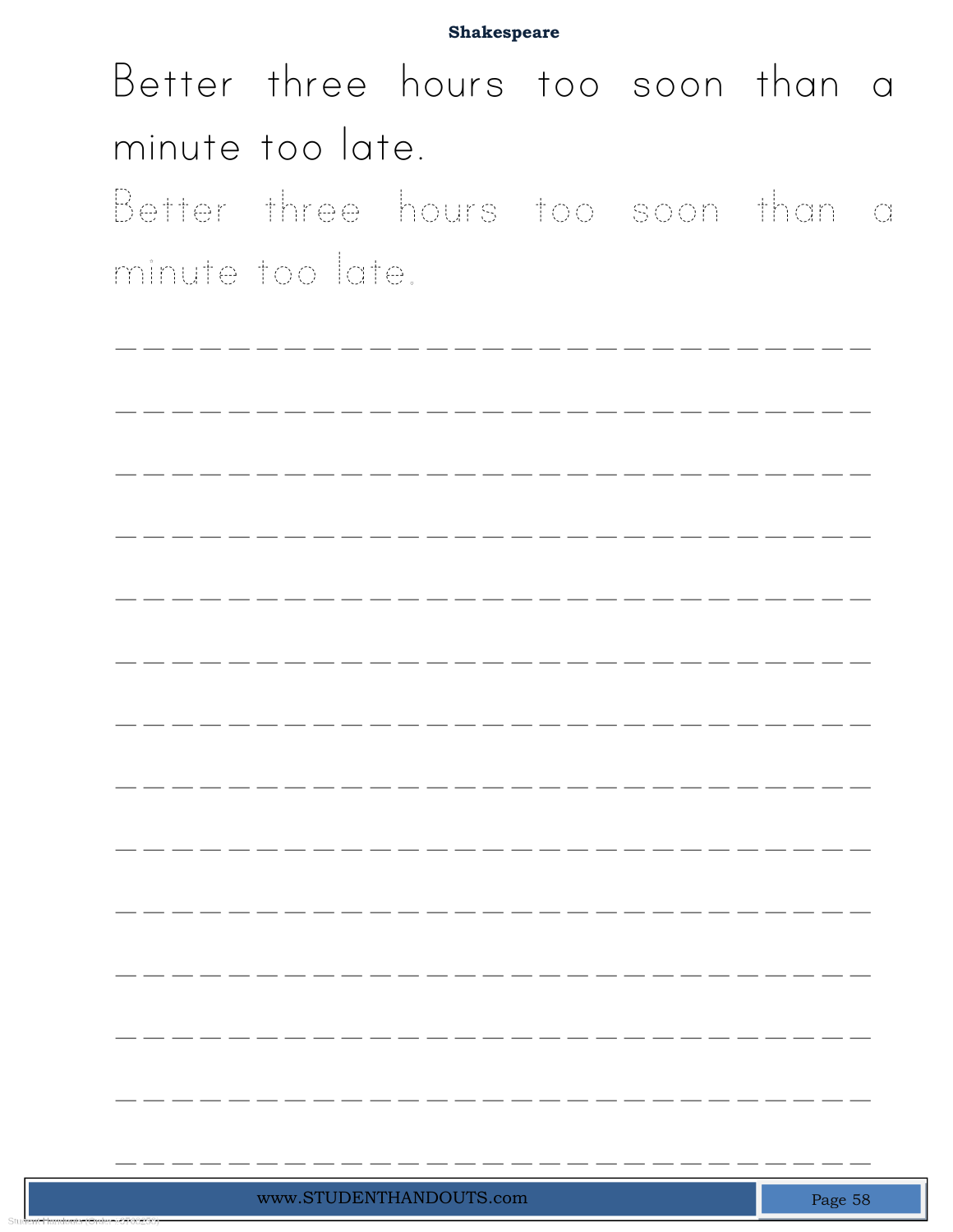### As he was valiant, I honour him. But as he was ambitious, I slew him.

As he was valiant, I honour him. But as he was ambitious, I slew him.

\_ \_\_ \_ \_ \_\_ \_\_ \_\_ \_\_ \_\_ \_\_ \_\_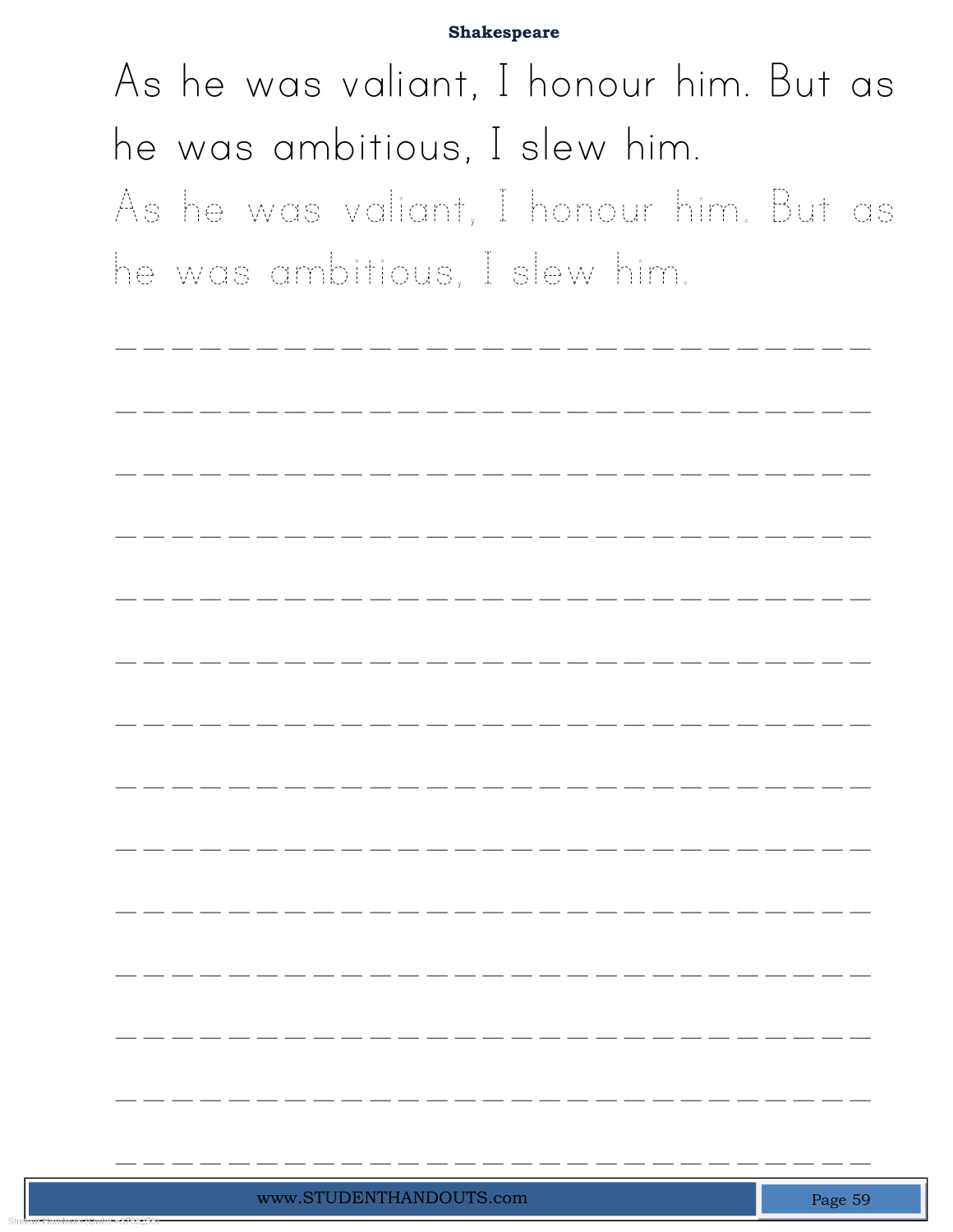# An overflow of good converts to bad. An overflow of good converts to bad.

| - 1<br>- - | $\sim$ |
|------------|--------|
|            |        |
|            |        |
|            |        |
|            |        |
|            |        |
|            |        |
|            |        |
|            |        |
|            |        |
|            |        |
|            |        |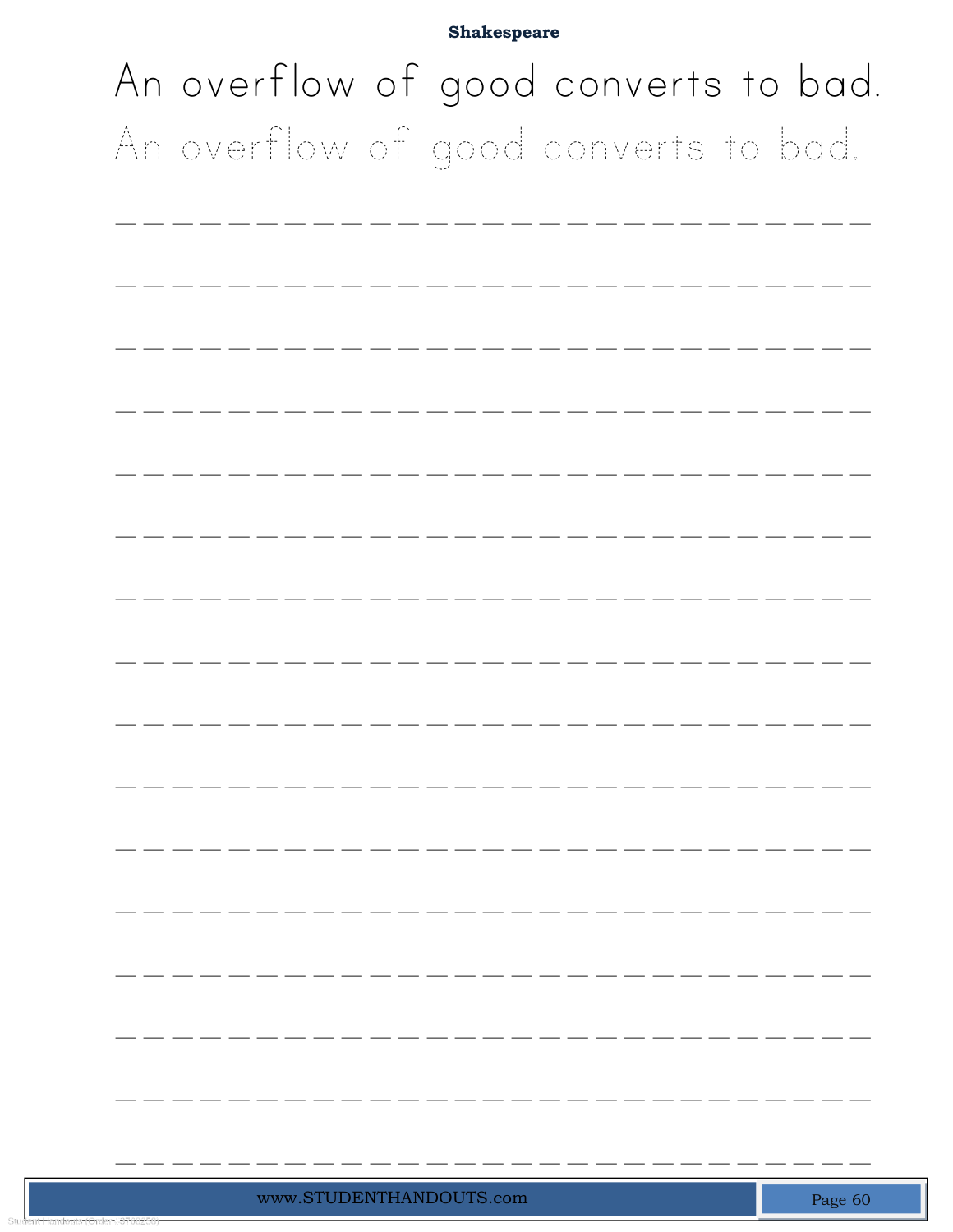A fool thinks himself to be wise, but a wise man knows himself to be a fool. A fool thinks himself to be wise, but a wise man knows himself to be a fool.

\_\_\_\_\_\_\_\_\_\_\_\_\_\_\_\_\_\_\_\_\_\_\_\_\_\_\_

\_\_\_\_\_\_\_\_\_\_\_\_\_\_\_\_\_\_\_\_\_\_\_\_\_\_\_

\_\_\_\_\_\_\_\_\_\_\_\_\_\_\_\_\_\_\_\_\_\_\_\_\_\_\_

\_\_\_\_\_\_\_\_\_\_\_\_\_\_\_\_\_\_\_\_\_\_\_\_\_\_\_

\_\_\_\_\_\_\_\_\_\_\_\_\_\_\_\_\_\_\_\_\_\_\_\_\_\_\_

\_\_\_\_\_\_\_\_\_\_\_\_\_\_\_\_\_\_\_\_\_\_\_\_\_\_\_

\_\_\_\_\_\_\_\_\_\_\_\_\_\_\_\_\_\_\_\_\_\_\_\_\_\_\_

\_\_\_\_\_\_\_\_\_\_\_\_\_\_\_\_\_\_\_\_\_\_\_\_\_\_\_

\_\_\_\_\_\_\_\_\_\_\_\_\_\_\_\_\_\_\_\_\_\_\_\_\_\_\_

\_\_\_\_\_\_\_\_\_\_\_\_\_\_\_\_\_\_\_\_\_\_\_\_\_\_\_

\_\_\_\_\_\_\_\_\_\_\_\_\_\_\_\_\_\_\_\_\_\_\_\_\_\_\_

\_\_\_\_\_\_\_\_\_\_\_\_\_\_\_\_\_\_\_\_\_\_\_\_\_\_\_

\_\_\_\_\_\_\_\_\_\_\_\_\_\_\_\_\_\_\_\_\_\_\_\_\_\_\_

\_\_\_\_\_\_\_\_\_\_\_\_\_\_\_\_\_\_\_\_\_\_\_\_\_\_\_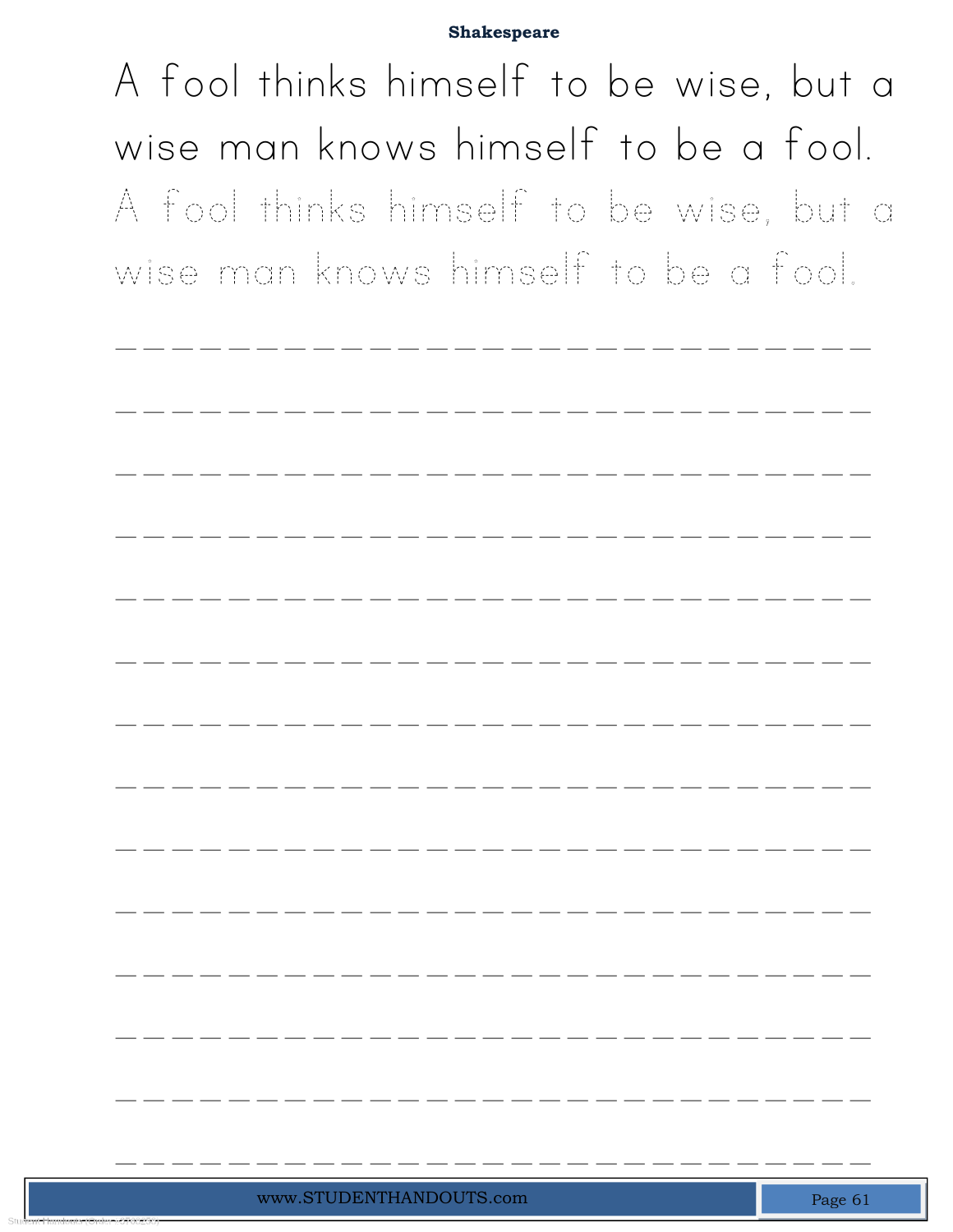God hath given you one face, and you make yourselves another.

God hath given you one face, and you make yourselves another.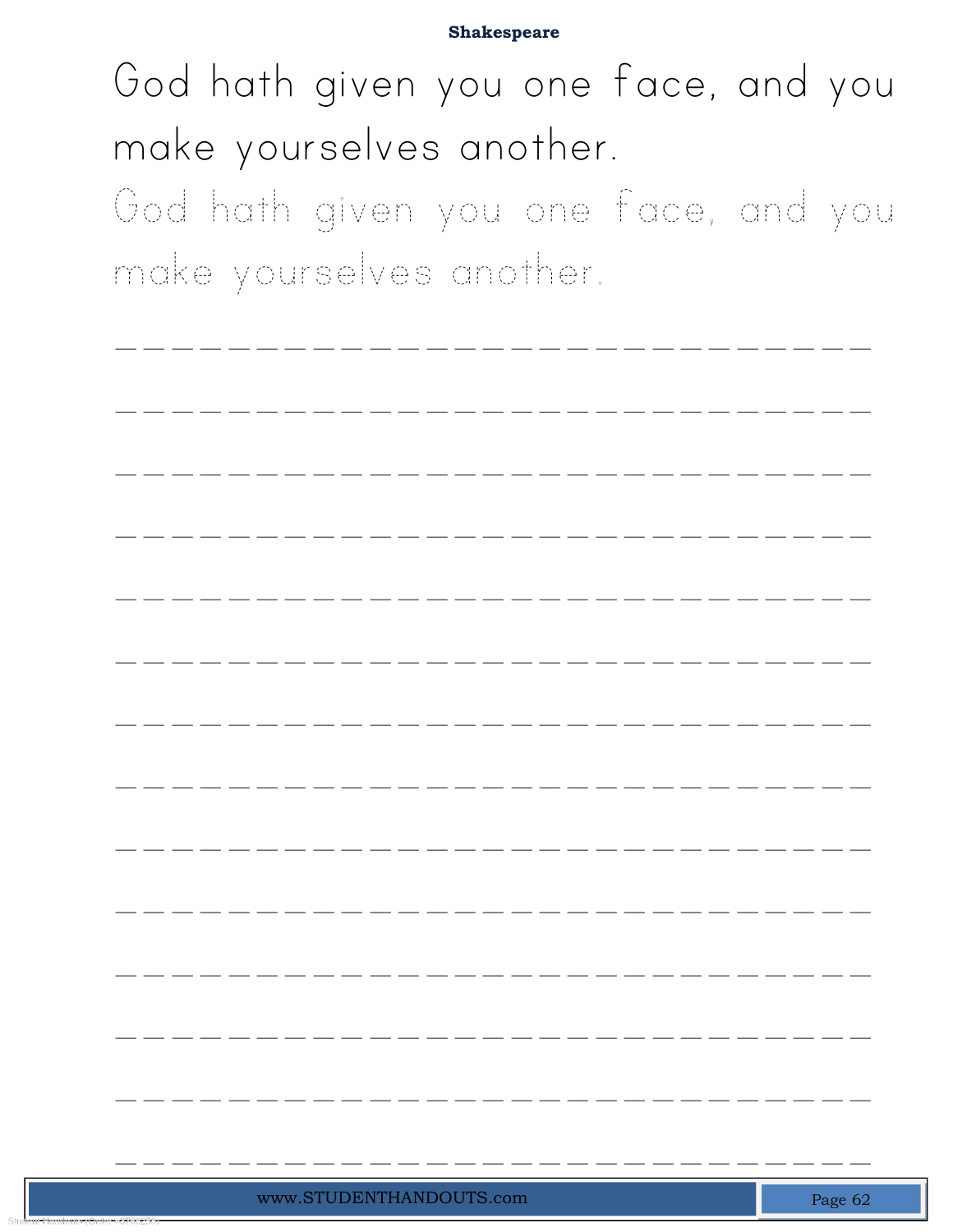### He that loves to be flattered is worthy o' the flatterer.

He that loves to be flattered is worthy o' the flatterer.

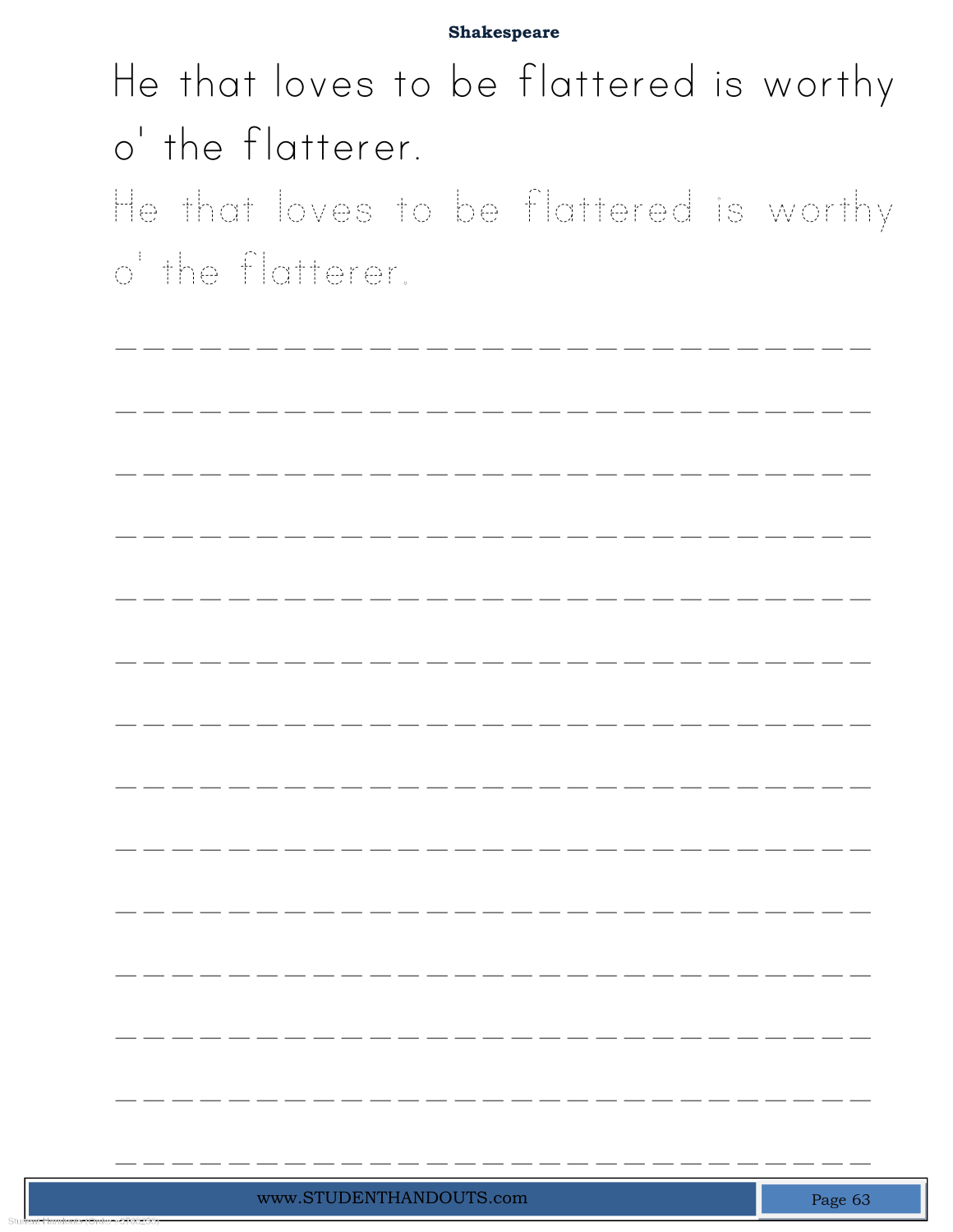# I dote on his very absence. I dote on his very absence.

|  |         | - 11 |                |                   | . <u>.</u>                                                                           | - - |                          |                   | - -<br>- -             |  |  |  |
|--|---------|------|----------------|-------------------|--------------------------------------------------------------------------------------|-----|--------------------------|-------------------|------------------------|--|--|--|
|  |         |      |                | $\sim$ 100 $\sim$ | <u>. _ _ _ _ _ _ _ _ _ _</u>                                                         |     |                          |                   |                        |  |  |  |
|  |         |      |                |                   |                                                                                      |     |                          |                   |                        |  |  |  |
|  | $=$ $-$ |      | $\overline{a}$ | $\equiv$ $\equiv$ | كالمستد المستر المستر المستر المستر المستر المستر المستر المستر المستر المستر المستر |     |                          |                   |                        |  |  |  |
|  |         |      |                |                   |                                                                                      |     | $\overline{\phantom{a}}$ |                   | $\overline{a}$         |  |  |  |
|  |         |      |                |                   |                                                                                      |     |                          |                   |                        |  |  |  |
|  |         |      |                |                   |                                                                                      |     | _ __ __ __ __ __ __ __   |                   |                        |  |  |  |
|  |         |      |                |                   |                                                                                      |     |                          |                   |                        |  |  |  |
|  |         |      |                |                   | - -                                                                                  |     |                          | — <i>—</i><br>- - | - -                    |  |  |  |
|  |         |      |                |                   |                                                                                      |     |                          |                   | __ ___ ___ ___ ___ ___ |  |  |  |
|  |         |      |                |                   |                                                                                      |     |                          |                   |                        |  |  |  |
|  |         |      |                |                   |                                                                                      |     |                          |                   |                        |  |  |  |
|  |         |      |                |                   |                                                                                      |     |                          |                   |                        |  |  |  |
|  |         |      |                |                   |                                                                                      |     |                          |                   |                        |  |  |  |
|  |         |      |                |                   |                                                                                      |     |                          |                   |                        |  |  |  |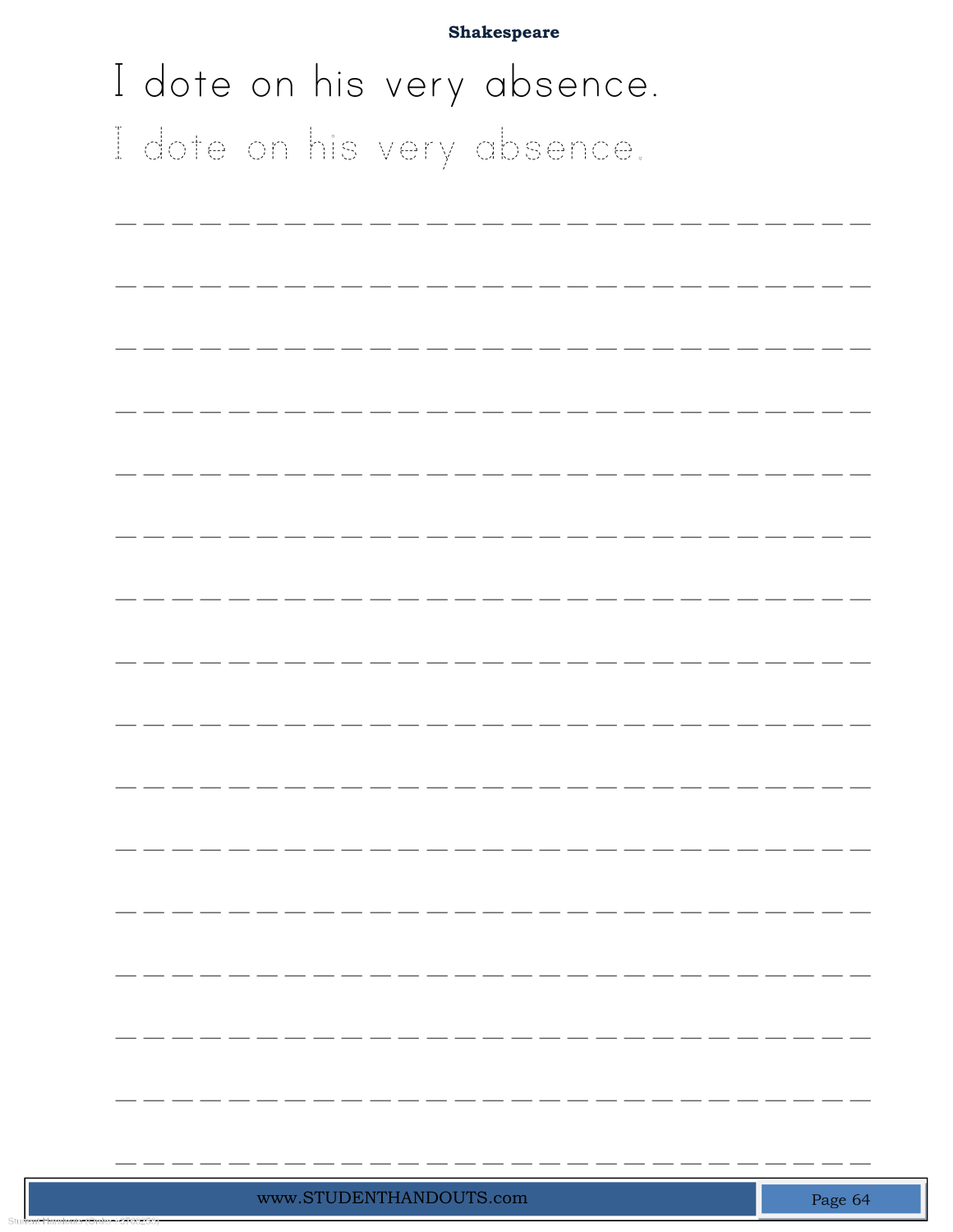I like not fair terms and a villain's mind.

I like not fair terms and a villain's mind.

 $\overline{a}$ 

\_ \_\_ \_\_ \_\_ \_\_

\_\_ \_\_\_ \_\_\_ \_\_

 $\sim$ 

 $\overline{a}$ 

www.STUDENTHANDOUTS.com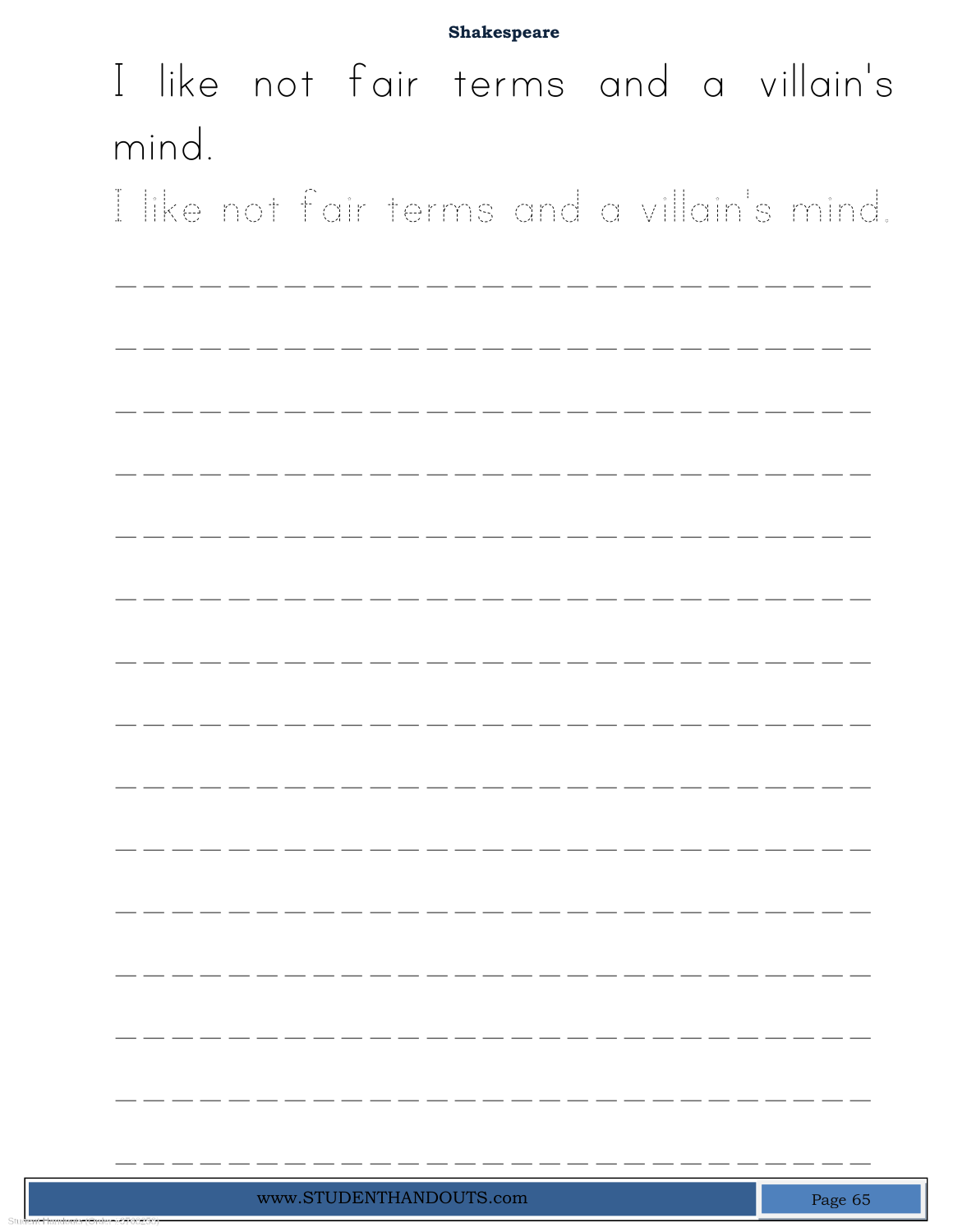## If it be a sin to covet honour, I am the most offending soul.

If it be a sin to covet honour, I am the most offending soul.

\_\_ \_\_ \_\_ \_\_ \_\_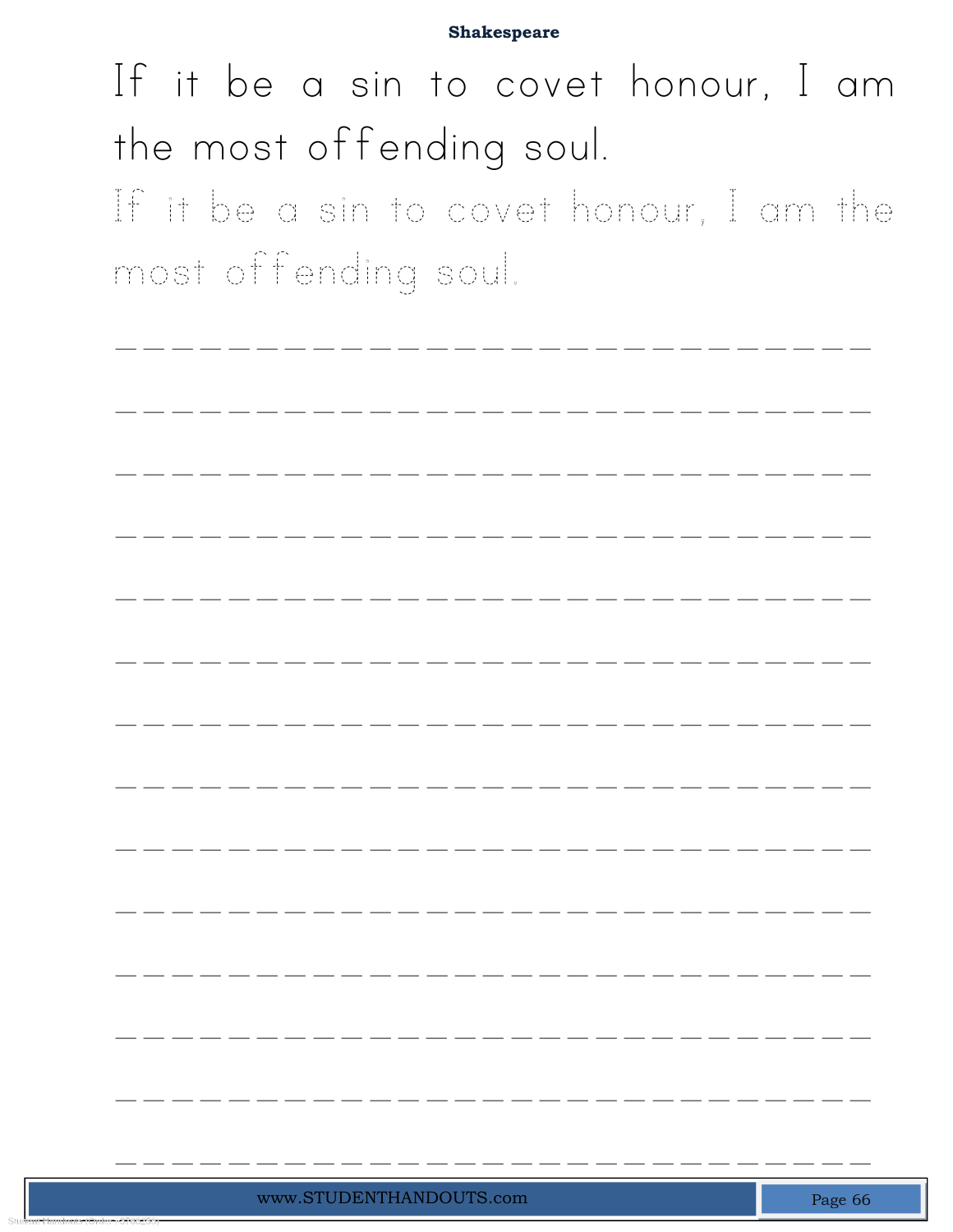If you have tears, prepare to shed them now.

If you have tears, prepare to shed them now.

| a a |  |
|-----|--|
|     |  |
|     |  |
|     |  |
|     |  |
|     |  |
|     |  |
|     |  |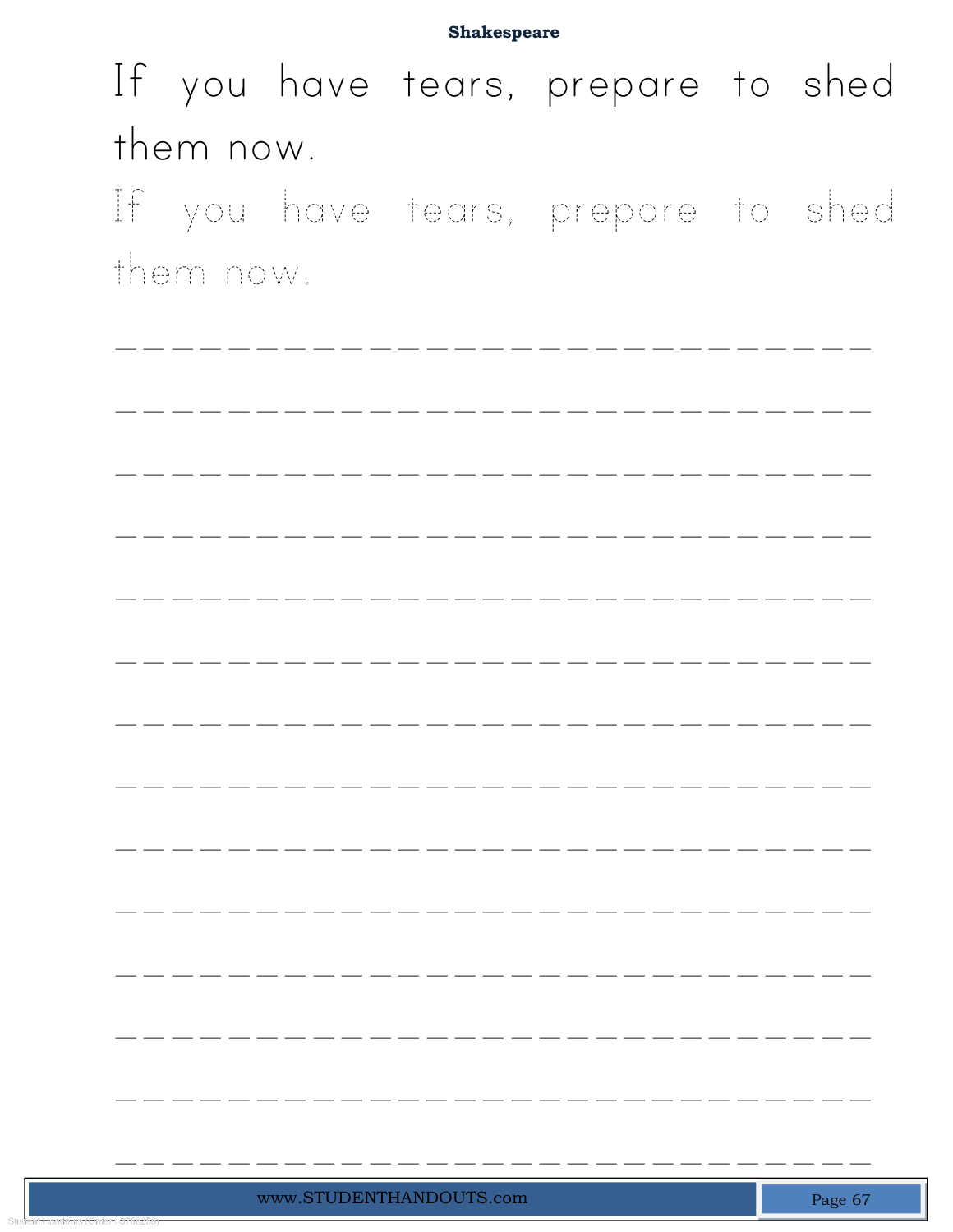Let every eye negotiate for itself and trust no agent.

Let every eye negotiate for itself and trust no agent.

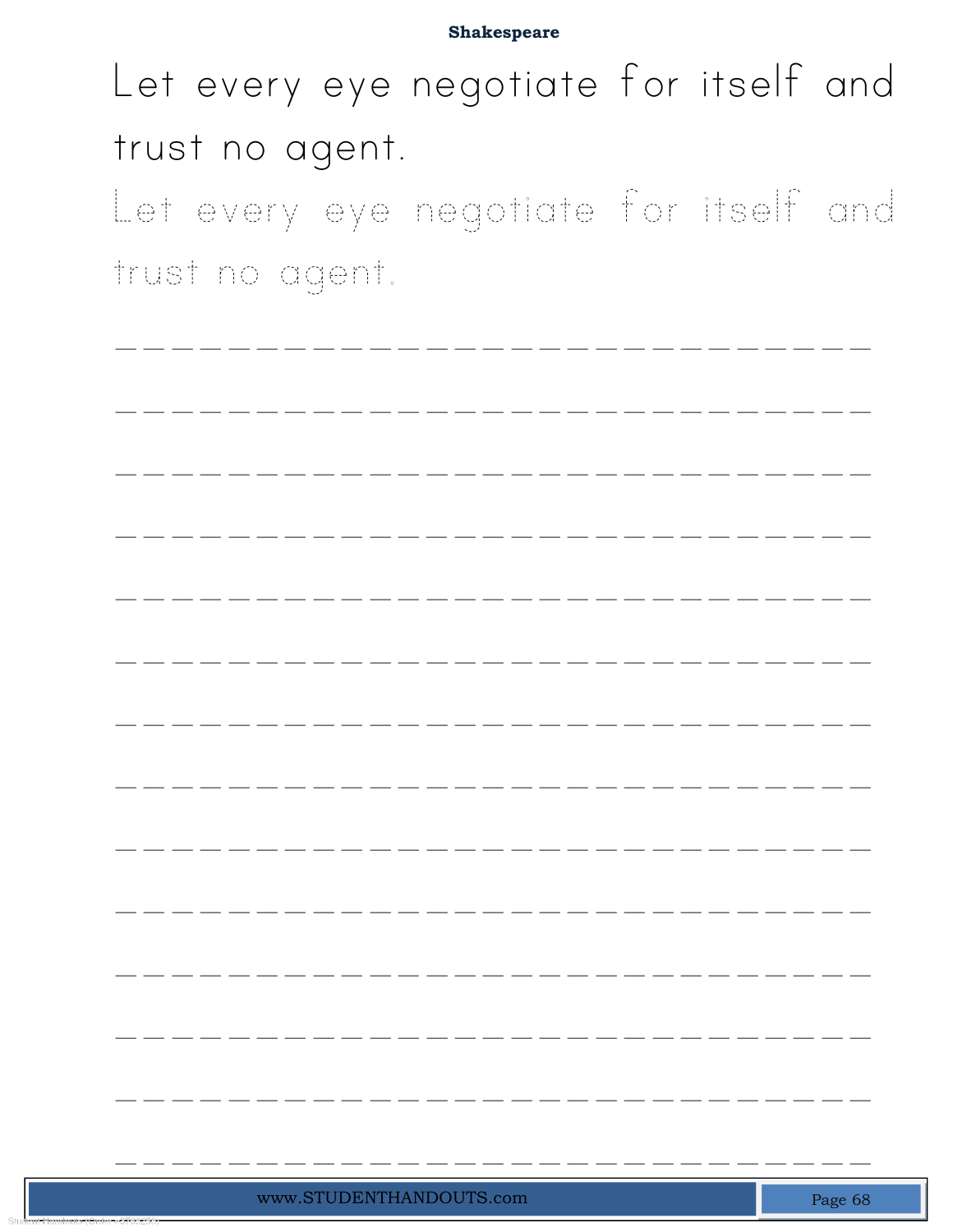Love sought is good, but given unsought, is better.

Love sought is good, but given unsought, is better.

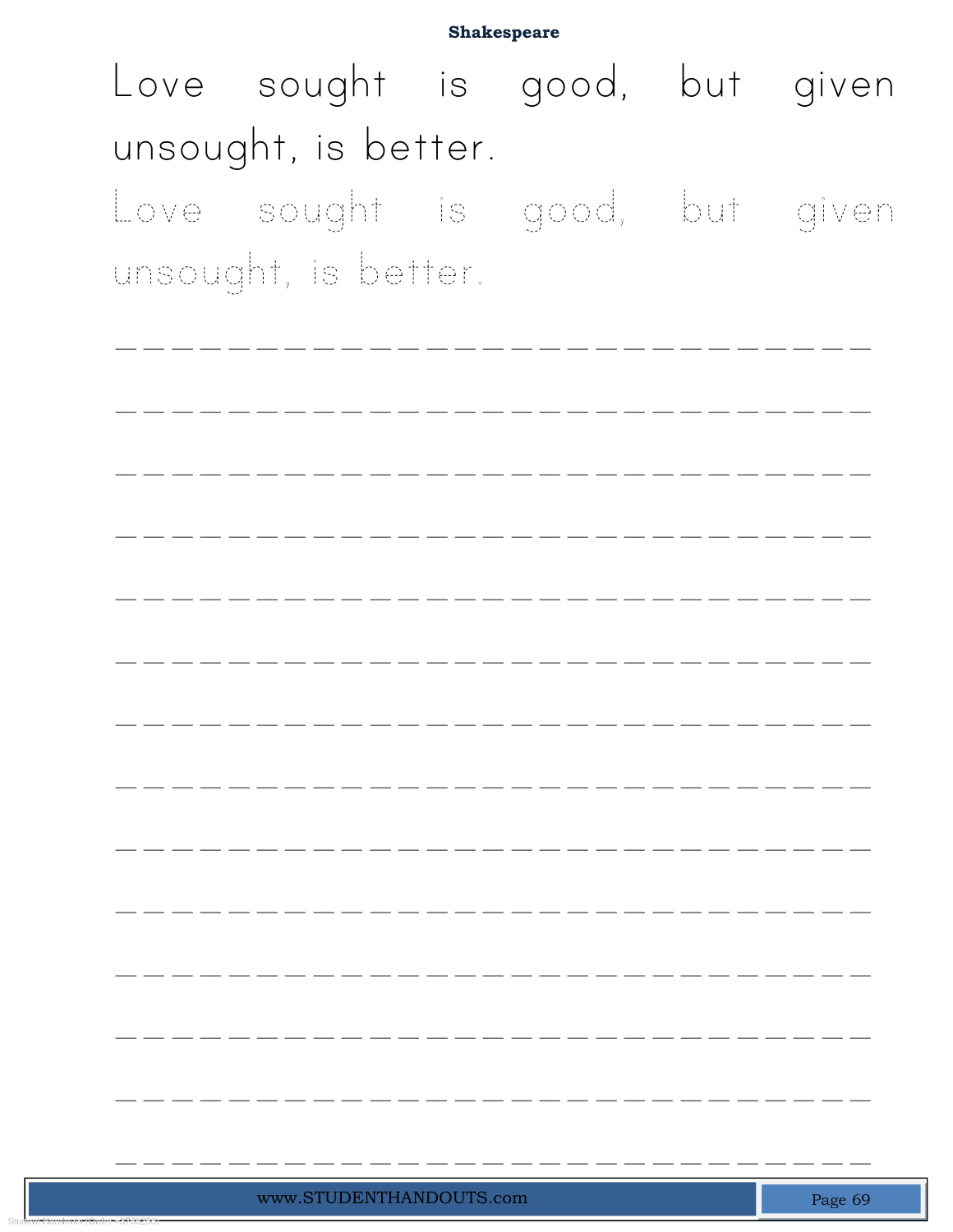Men shut their doors against a setting sun.

Men shut their doors against a setting sun.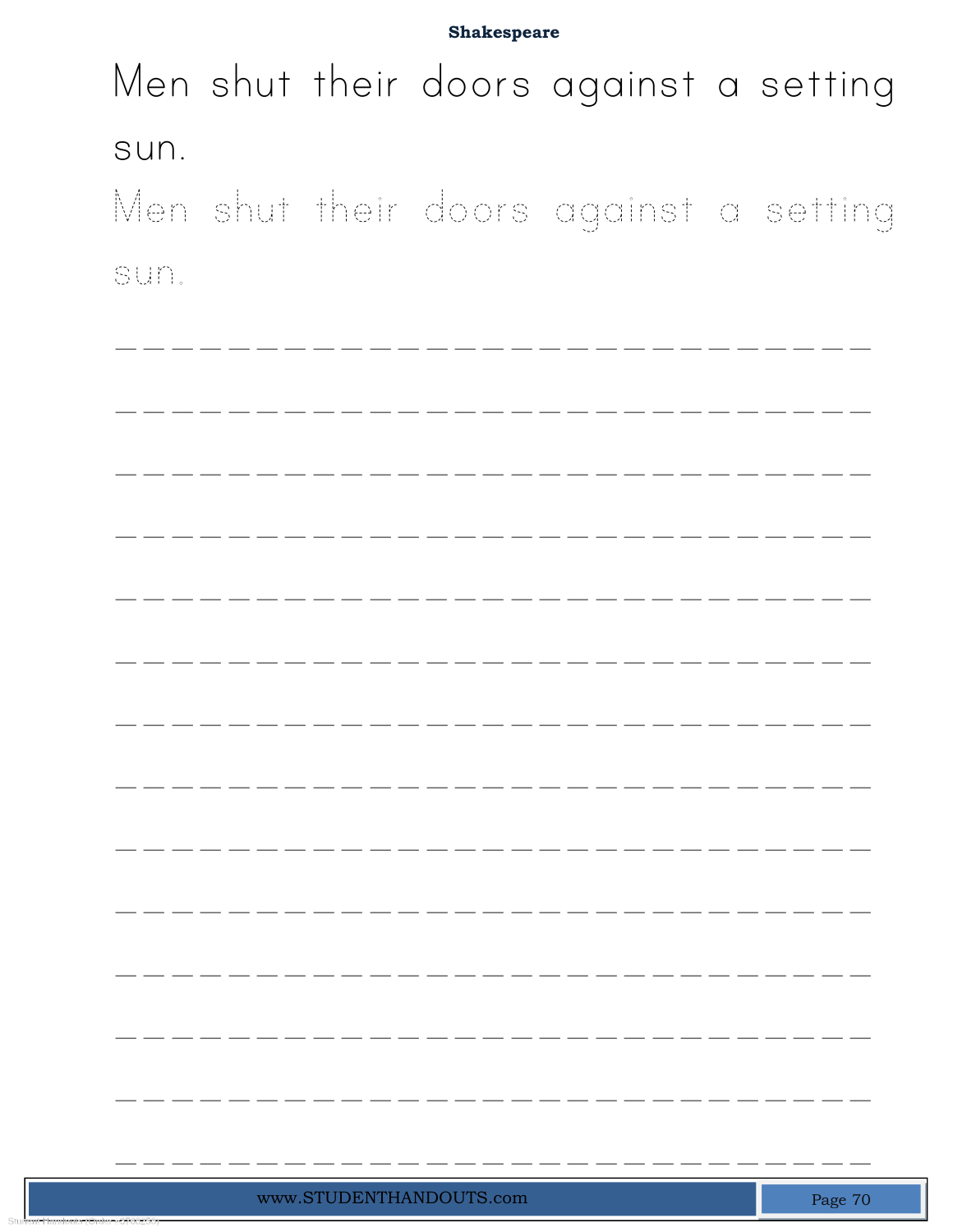### Neither a borrower nor a lender be. Neither a borrower nor a lender be.

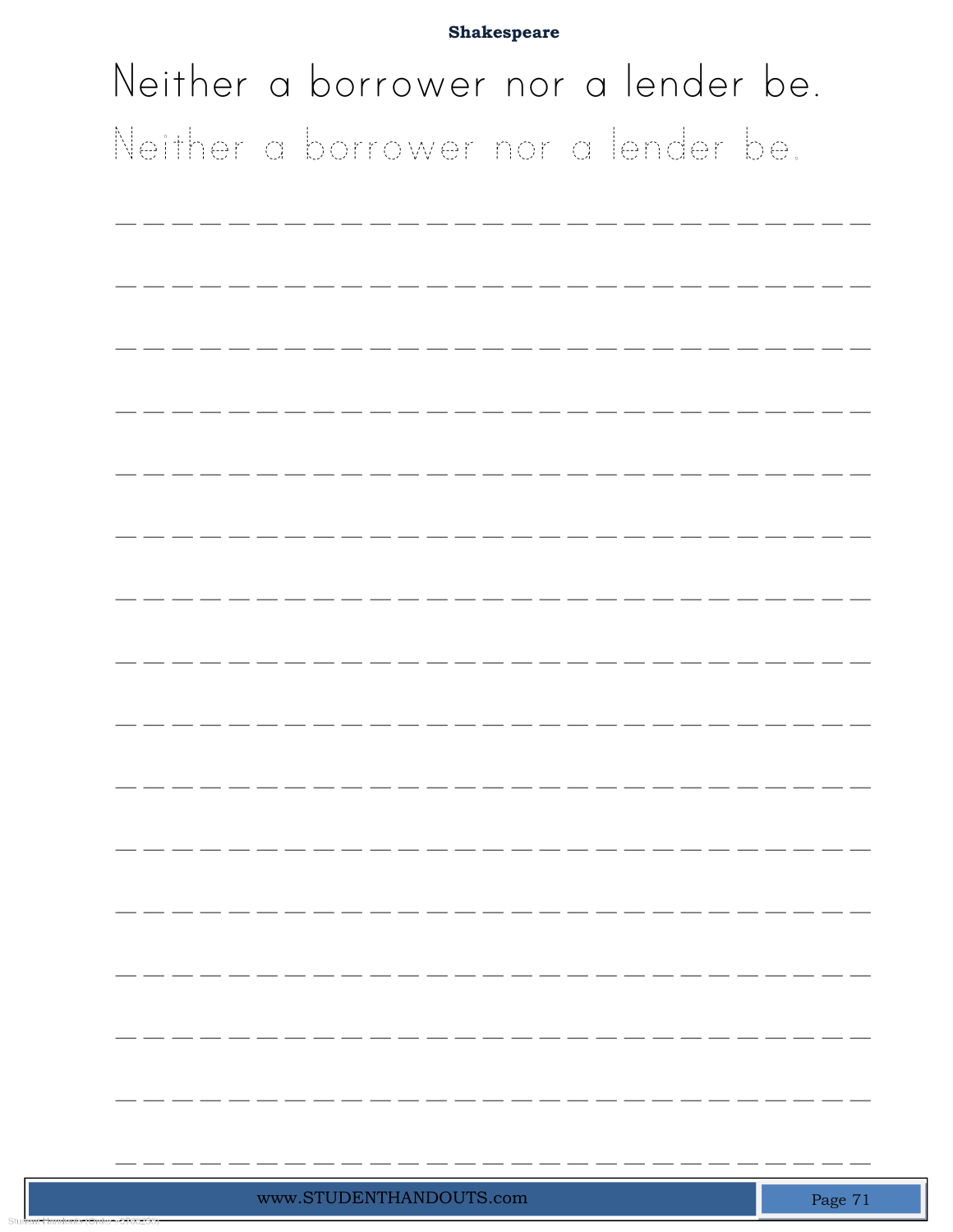Words, words, mere words, no matter from the heart.

Words, words, mere words, no matter from the heart.

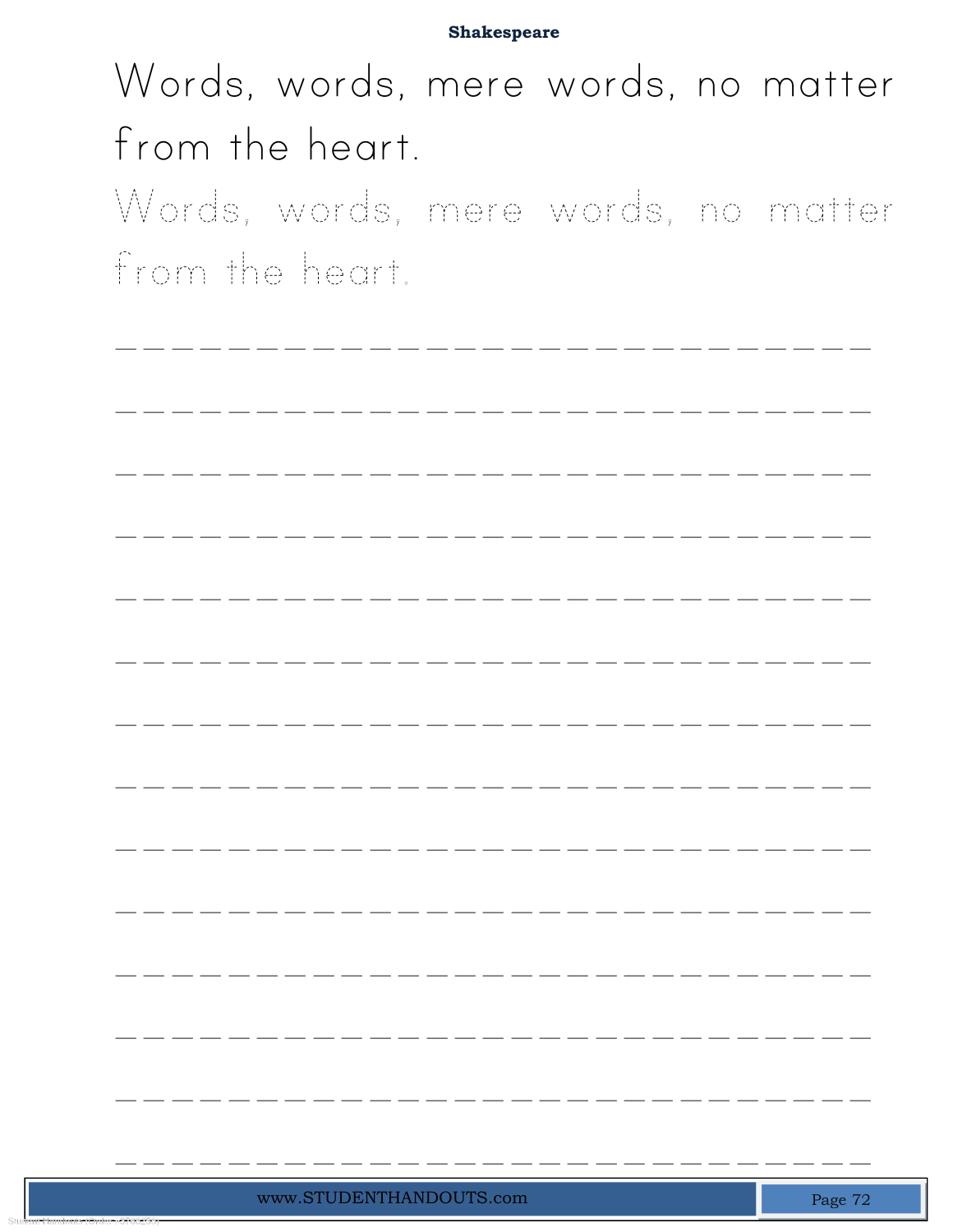Where every something, being blent together turns to a wild of nothing. Where every something, being blent together turns to a wild of nothing.

\_\_\_\_\_\_\_\_\_\_\_\_\_\_\_\_\_\_\_\_\_\_\_\_\_\_\_

\_\_\_\_\_\_\_\_\_\_\_\_\_\_\_\_\_\_\_\_\_\_\_\_\_\_\_

\_\_\_\_\_\_\_\_\_\_\_\_\_\_\_\_\_\_\_\_\_\_\_\_\_\_\_

\_\_\_\_\_\_\_\_\_\_\_\_\_\_\_\_\_\_\_\_\_\_\_\_\_\_\_

\_\_\_\_\_\_\_\_\_\_\_\_\_\_\_\_\_\_\_\_\_\_\_\_\_\_\_

\_\_\_\_\_\_\_\_\_\_\_\_\_\_\_\_\_\_\_\_\_\_\_\_\_\_\_

\_\_\_\_\_\_\_\_\_\_\_\_\_\_\_\_\_\_\_\_\_\_\_\_\_\_\_

\_\_\_\_\_\_\_\_\_\_\_\_\_\_\_\_\_\_\_\_\_\_\_\_\_\_\_

\_\_\_\_\_\_\_\_\_\_\_\_\_\_\_\_\_\_\_\_\_\_\_\_\_\_\_

\_\_\_\_\_\_\_\_\_\_\_\_\_\_\_\_\_\_\_\_\_\_\_\_\_\_\_

\_\_\_\_\_\_\_\_\_\_\_\_\_\_\_\_\_\_\_\_\_\_\_\_\_\_\_

\_\_\_\_\_\_\_\_\_\_\_\_\_\_\_\_\_\_\_\_\_\_\_\_\_\_\_

\_\_\_\_\_\_\_\_\_\_\_\_\_\_\_\_\_\_\_\_\_\_\_\_\_\_\_

\_\_\_\_\_\_\_\_\_\_\_\_\_\_\_\_\_\_\_\_\_\_\_\_\_\_\_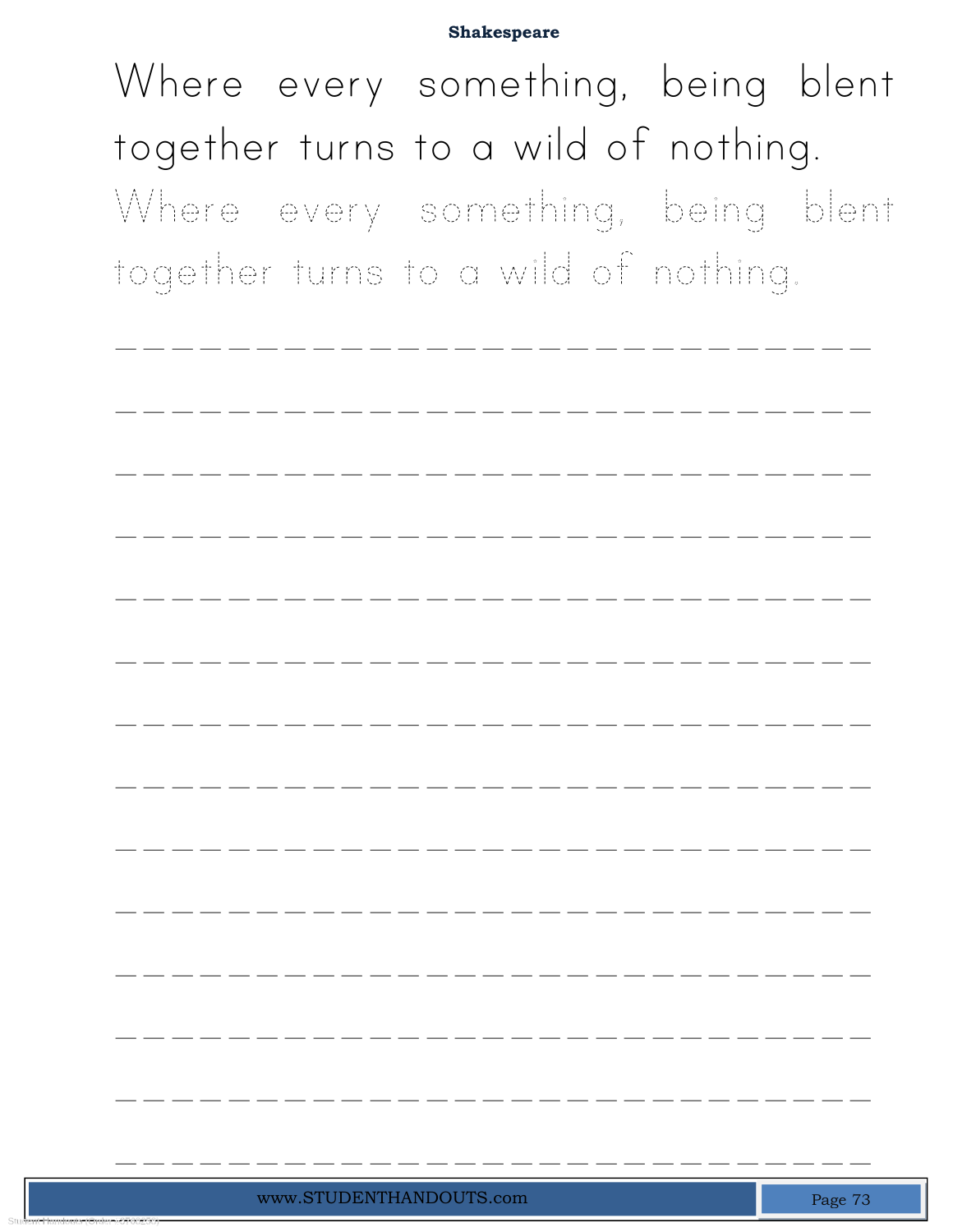# Virtue itself escapes not calumnious strokes.

Virtue itself escapes not calumnious strokes.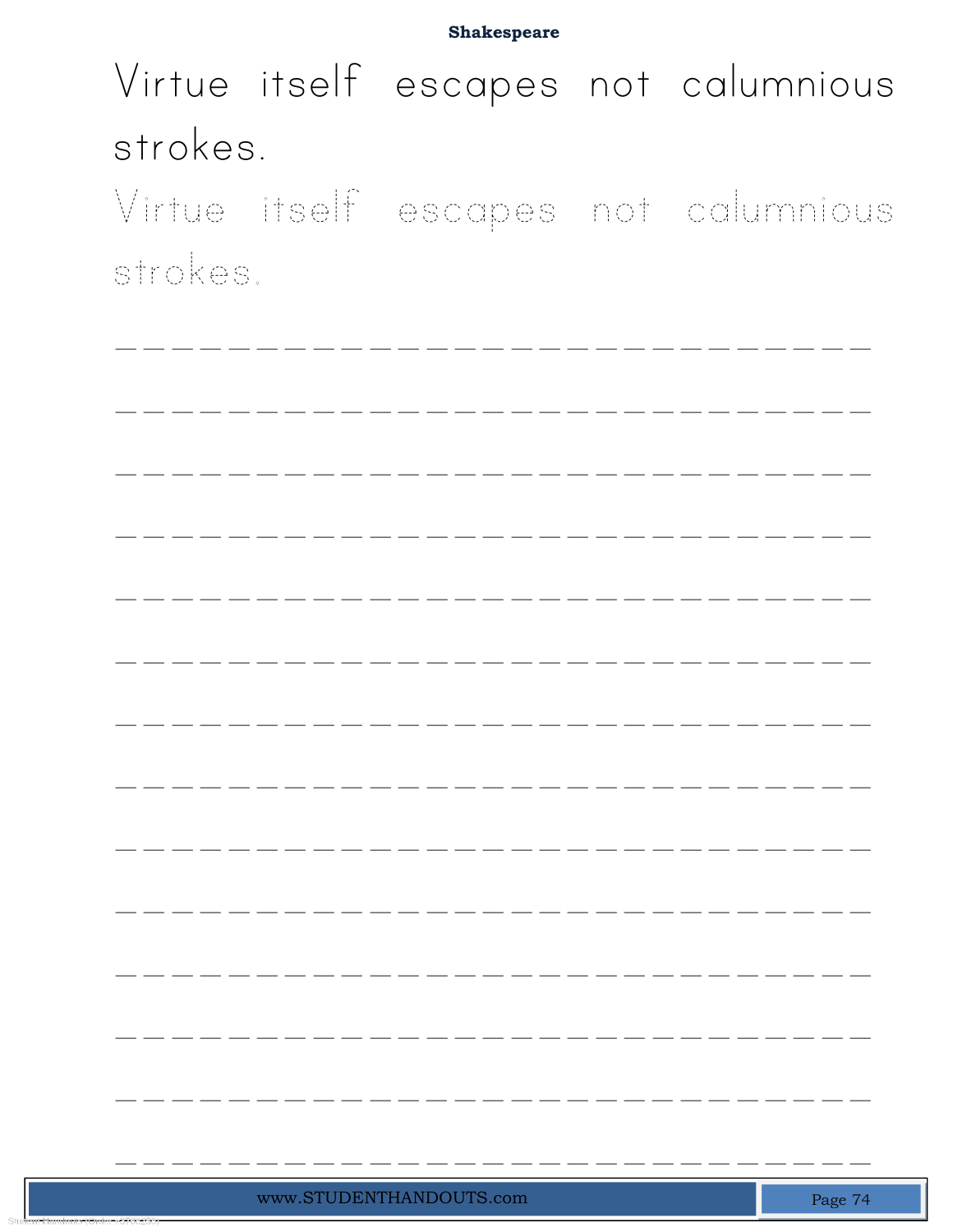Truly, I would not hang a dog by my will, much more a man who hath any honesty in him.

Truly, I would not hang a dog by my will, much more a man who hath any honesty in him.

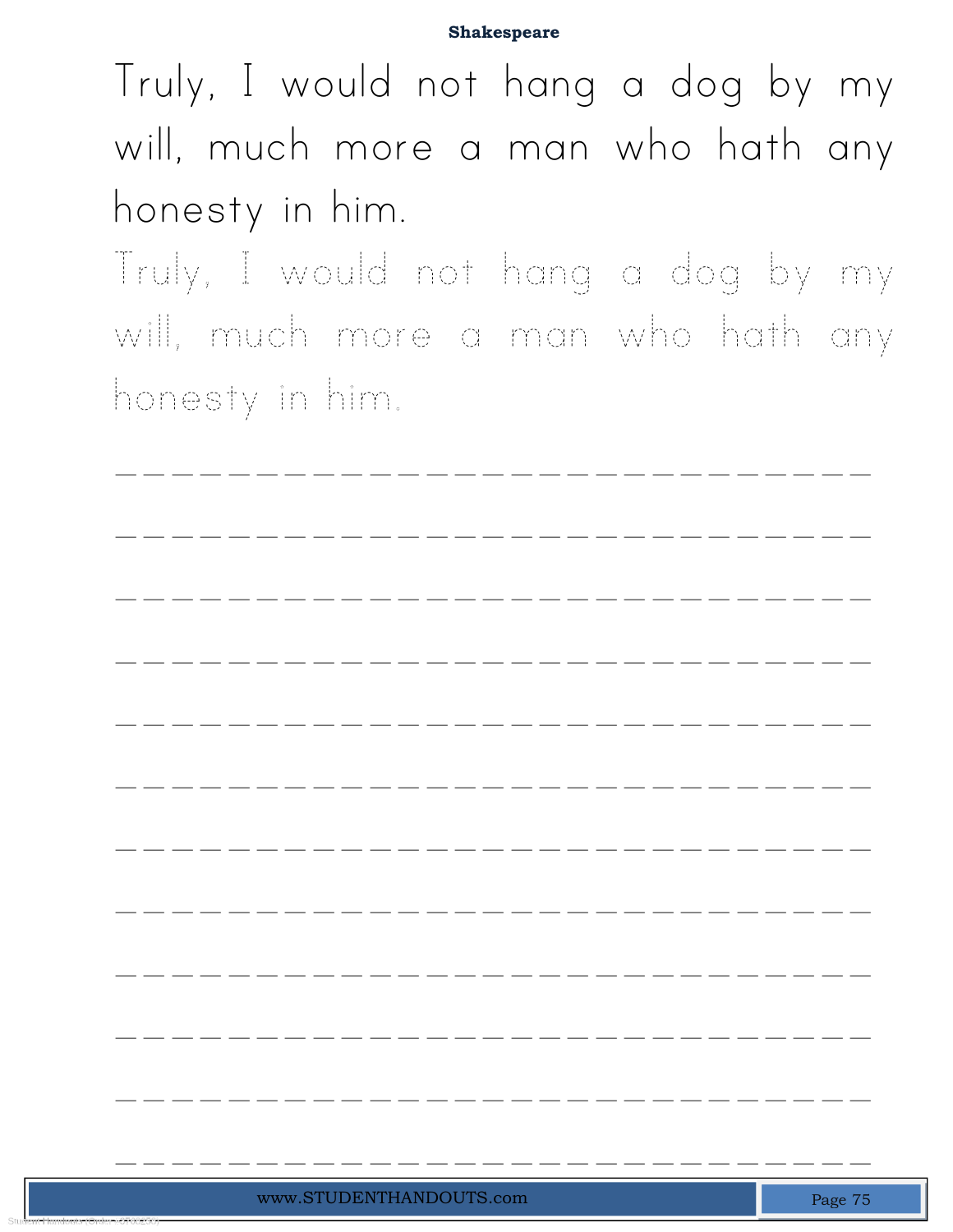They do not love that do not show their love.

They do not love that do not show their love.

|  | _ __ __ __ __ __ |  |
|--|------------------|--|
|  | $=$ $  -$        |  |
|  |                  |  |
|  |                  |  |
|  |                  |  |
|  |                  |  |
|  |                  |  |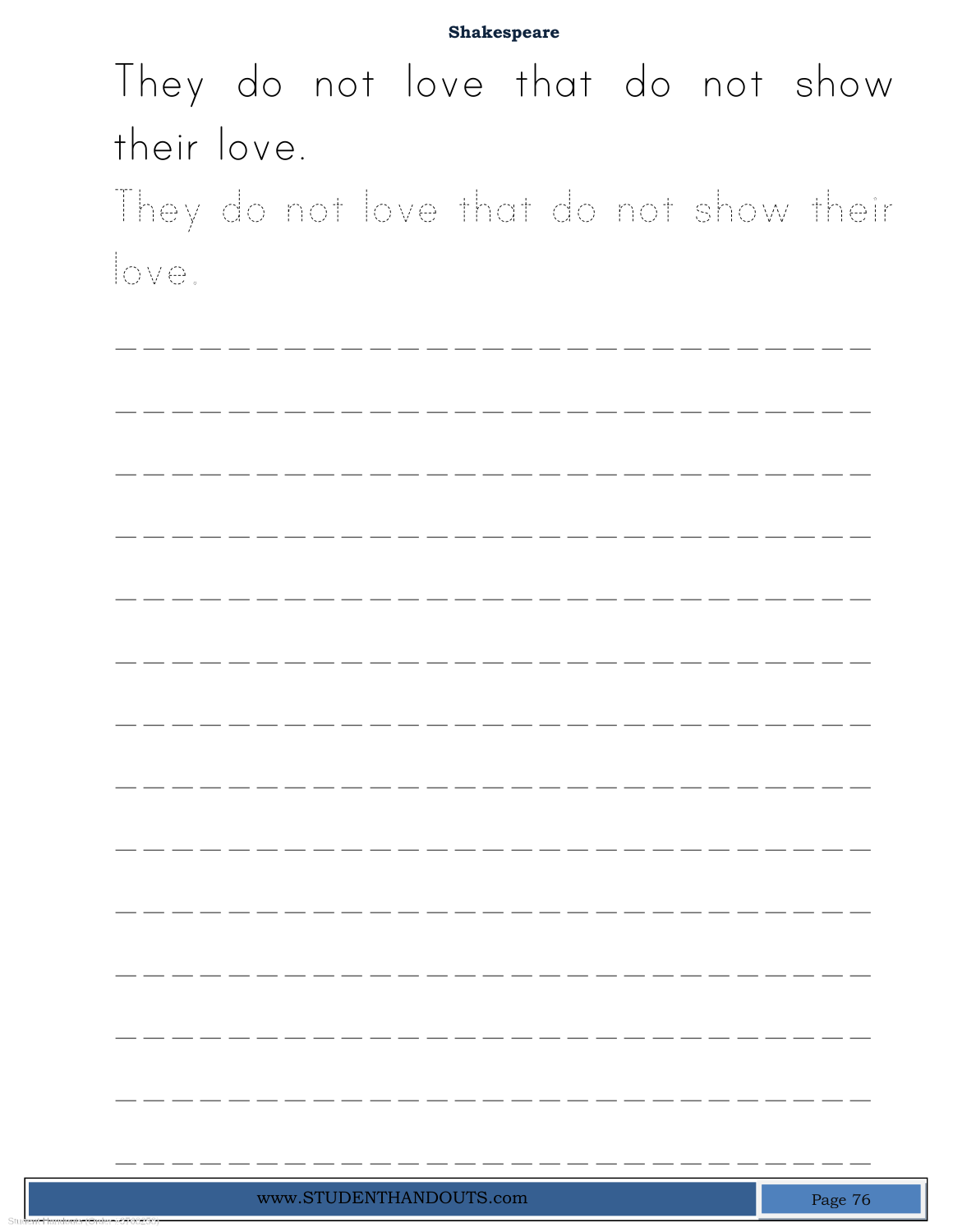# There is nothing either good or bad but thinking makes it so.

There is nothing either good or bad but thinking makes it so.

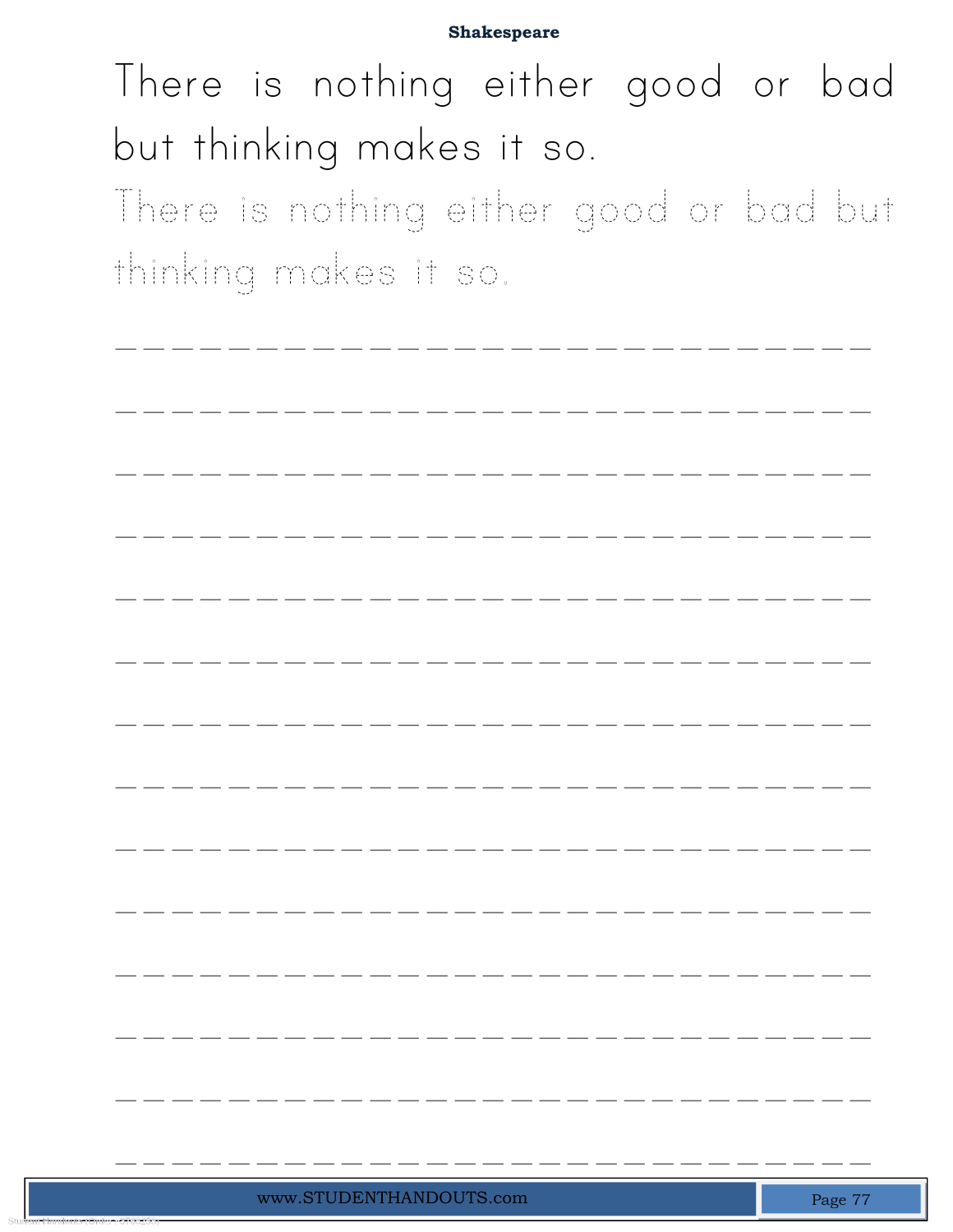There have been many great men that have flattered the people who ne'er loved them.

There have been many great men that have flattered the people who ne'er loved them.

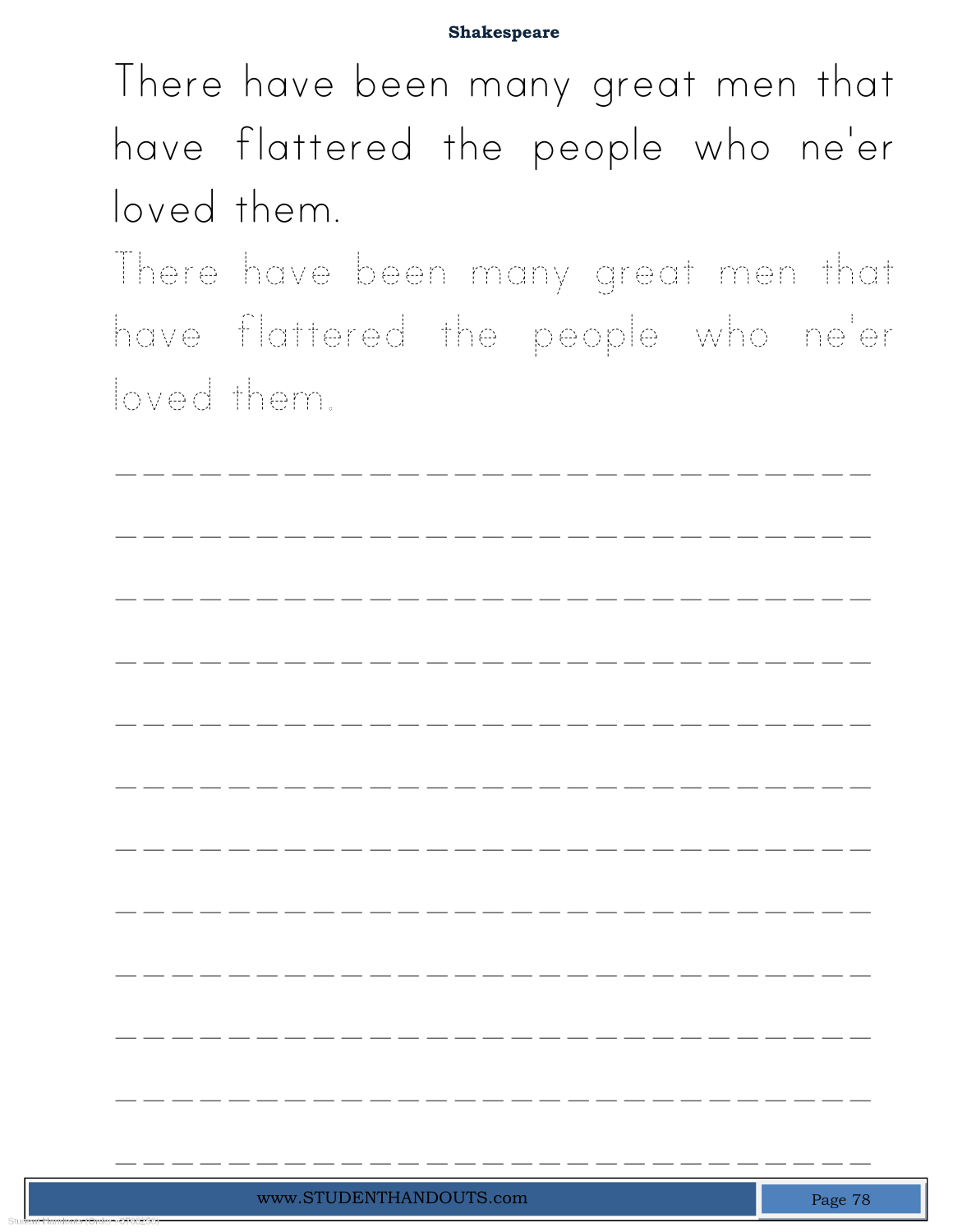The most peaceable way for you, if you do take a thief, is, to let him show himself what he is and steal out of your company.

The most peaceable way for you, if you do take a thief, is, to let him show himself what he is and steal out of your company.

\_\_\_\_\_\_\_\_\_\_\_\_\_\_\_\_\_\_\_\_\_\_\_\_\_\_\_

\_\_\_\_\_\_\_\_\_\_\_\_\_\_\_\_\_\_\_\_\_\_\_\_\_\_\_

\_\_\_\_\_\_\_\_\_\_\_\_\_\_\_\_\_\_\_\_\_\_\_\_\_\_\_

\_\_\_\_\_\_\_\_\_\_\_\_\_\_\_\_\_\_\_\_\_\_\_\_\_\_\_

\_\_\_\_\_\_\_\_\_\_\_\_\_\_\_\_\_\_\_\_\_\_\_\_\_\_\_

\_\_\_\_\_\_\_\_\_\_\_\_\_\_\_\_\_\_\_\_\_\_\_\_\_\_\_

\_\_\_\_\_\_\_\_\_\_\_\_\_\_\_\_\_\_\_\_\_\_\_\_\_\_\_

\_\_\_\_\_\_\_\_\_\_\_\_\_\_\_\_\_\_\_\_\_\_\_\_\_\_\_

\_\_\_\_\_\_\_\_\_\_\_\_\_\_\_\_\_\_\_\_\_\_\_\_\_\_\_

\_\_\_\_\_\_\_\_\_\_\_\_\_\_\_\_\_\_\_\_\_\_\_\_\_\_\_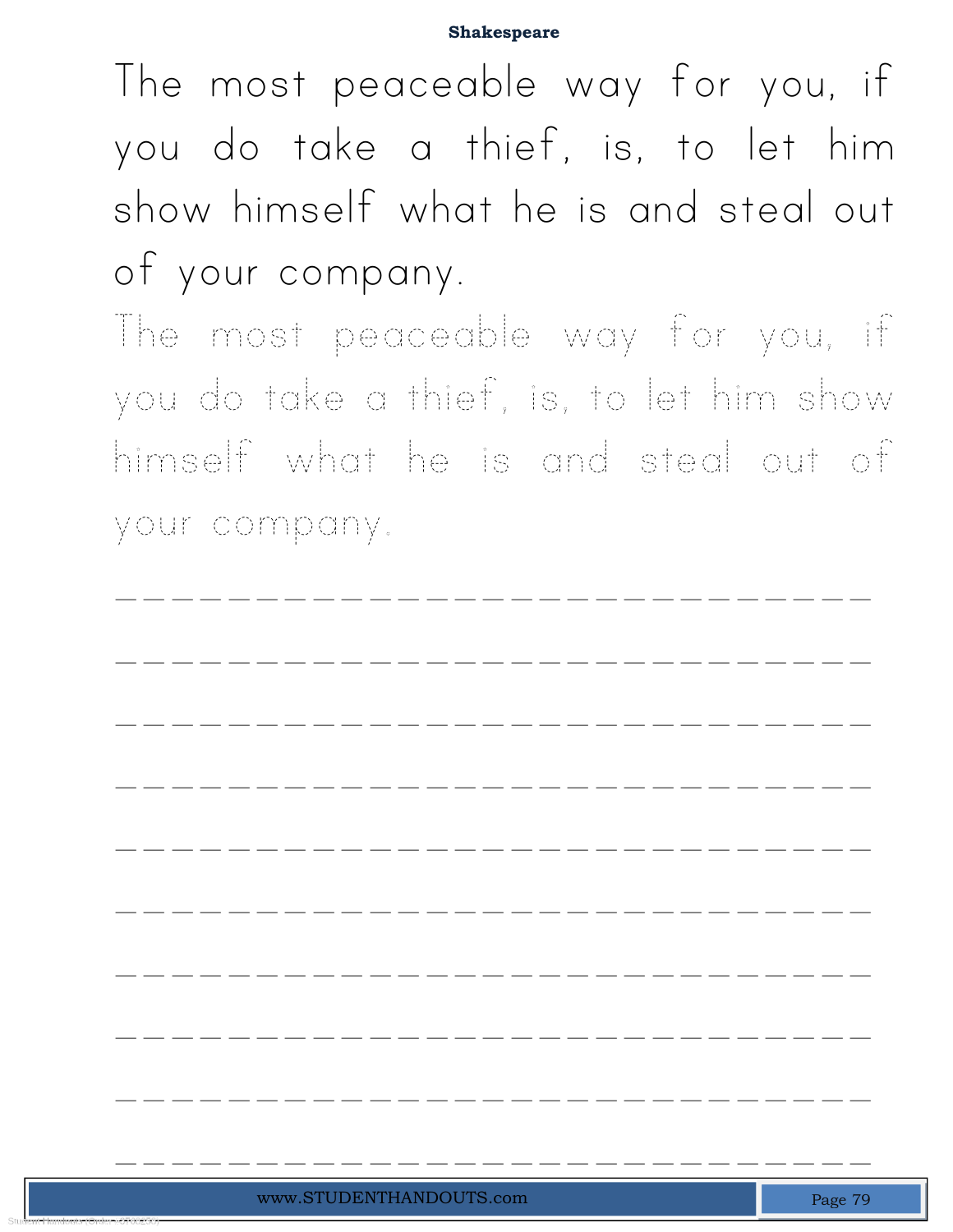The lunatic, the lover, and the poet, are of imagination all compact.

The lunatic, the lover, and the poet, are of imagination all compact.

\_\_\_\_\_\_\_\_\_\_\_\_\_\_\_\_\_\_\_\_\_\_\_\_\_\_\_

\_\_\_\_\_\_\_\_\_\_\_\_\_\_\_\_\_\_\_\_\_\_\_\_\_\_\_ \_\_\_\_\_\_\_\_\_\_\_\_\_\_\_\_\_\_\_\_\_\_\_\_\_\_\_ \_\_\_\_\_\_\_\_\_\_\_\_\_\_\_\_\_\_\_\_\_\_\_\_\_\_\_ \_\_\_\_\_\_\_\_\_\_\_\_\_\_\_\_\_\_\_\_\_\_\_\_\_\_\_ \_\_\_\_\_\_\_\_\_\_\_\_\_\_\_\_\_\_\_\_\_\_\_\_\_\_\_ \_\_\_\_\_\_\_\_\_\_\_\_\_\_\_\_\_\_\_\_\_\_\_\_\_\_\_ \_\_\_\_\_\_\_\_\_\_\_\_\_\_\_\_\_\_\_\_\_\_\_\_\_\_\_ \_\_\_\_\_\_\_\_\_\_\_\_\_\_\_\_\_\_\_\_\_\_\_\_\_\_\_ \_\_\_\_\_\_\_\_\_\_\_\_\_\_\_\_\_\_\_\_\_\_\_\_\_\_\_ \_\_\_\_\_\_\_\_\_\_\_\_\_\_\_\_\_\_\_\_\_\_\_\_\_\_\_ \_\_\_\_\_\_\_\_\_\_\_\_\_\_\_\_\_\_\_\_\_\_\_\_\_\_\_ \_\_\_\_\_\_\_\_\_\_\_\_\_\_\_\_\_\_\_\_\_\_\_\_\_\_\_ \_\_\_\_\_\_\_\_\_\_\_\_\_\_\_\_\_\_\_\_\_\_\_\_\_\_\_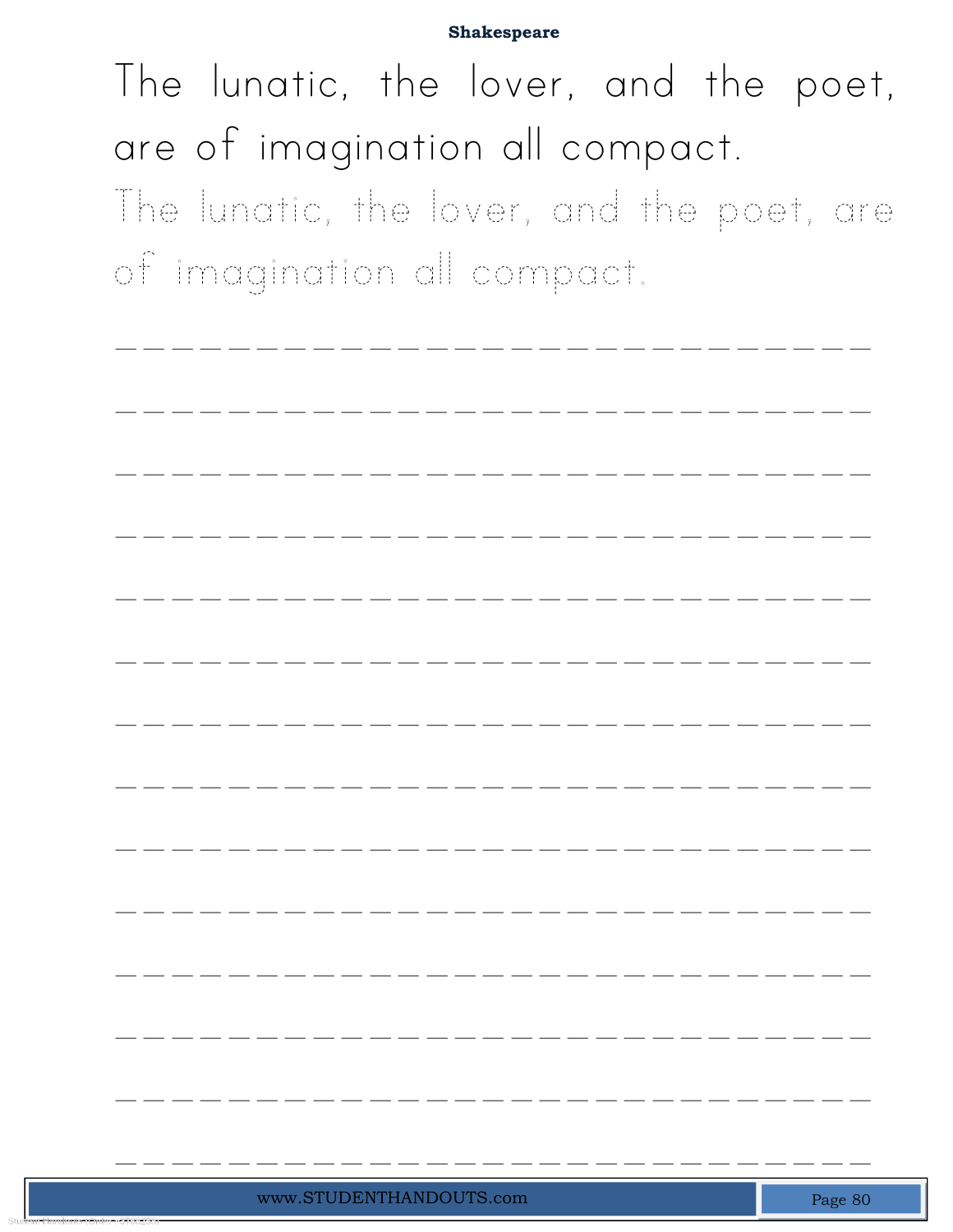The lady doth protest too much, methinks.

The lady doth protest too much, methinks.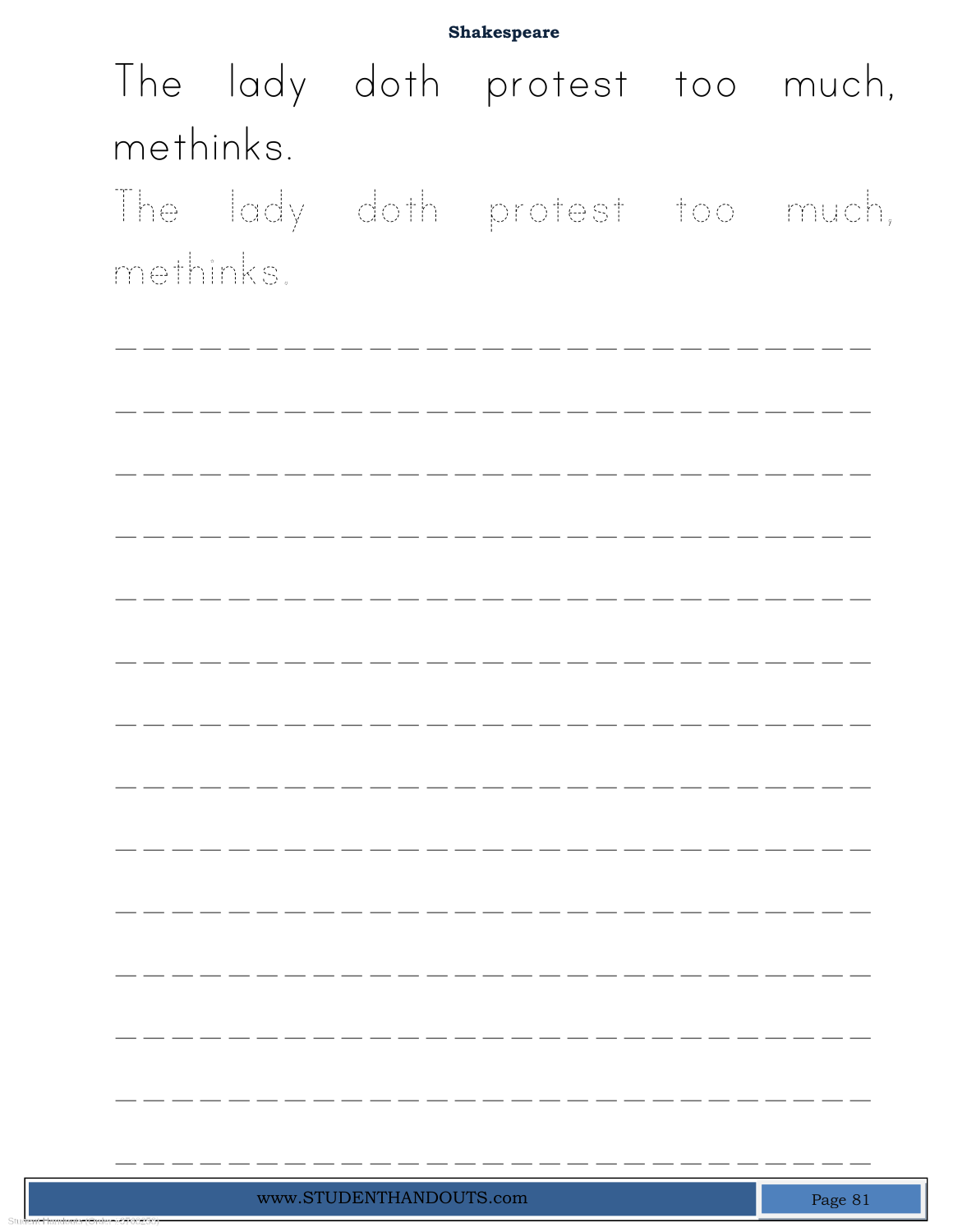Sweet are the uses of adversity which, like the toad, ugly and venomous, wears yet a precious jewel in his head.

Sweet are the uses of adversity which, like the toad, ugly and venomous, wears yet a precious jewel in his head.

\_\_\_\_\_\_\_\_\_\_\_\_\_\_\_\_\_\_\_\_\_\_\_\_\_\_\_

\_\_\_\_\_\_\_\_\_\_\_\_\_\_\_\_\_\_\_\_\_\_\_\_\_\_\_

\_\_\_\_\_\_\_\_\_\_\_\_\_\_\_\_\_\_\_\_\_\_\_\_\_\_\_

\_\_\_\_\_\_\_\_\_\_\_\_\_\_\_\_\_\_\_\_\_\_\_\_\_\_\_

\_\_\_\_\_\_\_\_\_\_\_\_\_\_\_\_\_\_\_\_\_\_\_\_\_\_\_

\_\_\_\_\_\_\_\_\_\_\_\_\_\_\_\_\_\_\_\_\_\_\_\_\_\_\_

\_\_\_\_\_\_\_\_\_\_\_\_\_\_\_\_\_\_\_\_\_\_\_\_\_\_\_

\_\_\_\_\_\_\_\_\_\_\_\_\_\_\_\_\_\_\_\_\_\_\_\_\_\_\_

\_\_\_\_\_\_\_\_\_\_\_\_\_\_\_\_\_\_\_\_\_\_\_\_\_\_\_

\_\_\_\_\_\_\_\_\_\_\_\_\_\_\_\_\_\_\_\_\_\_\_\_\_\_\_

\_\_\_\_\_\_\_\_\_\_\_\_\_\_\_\_\_\_\_\_\_\_\_\_\_\_\_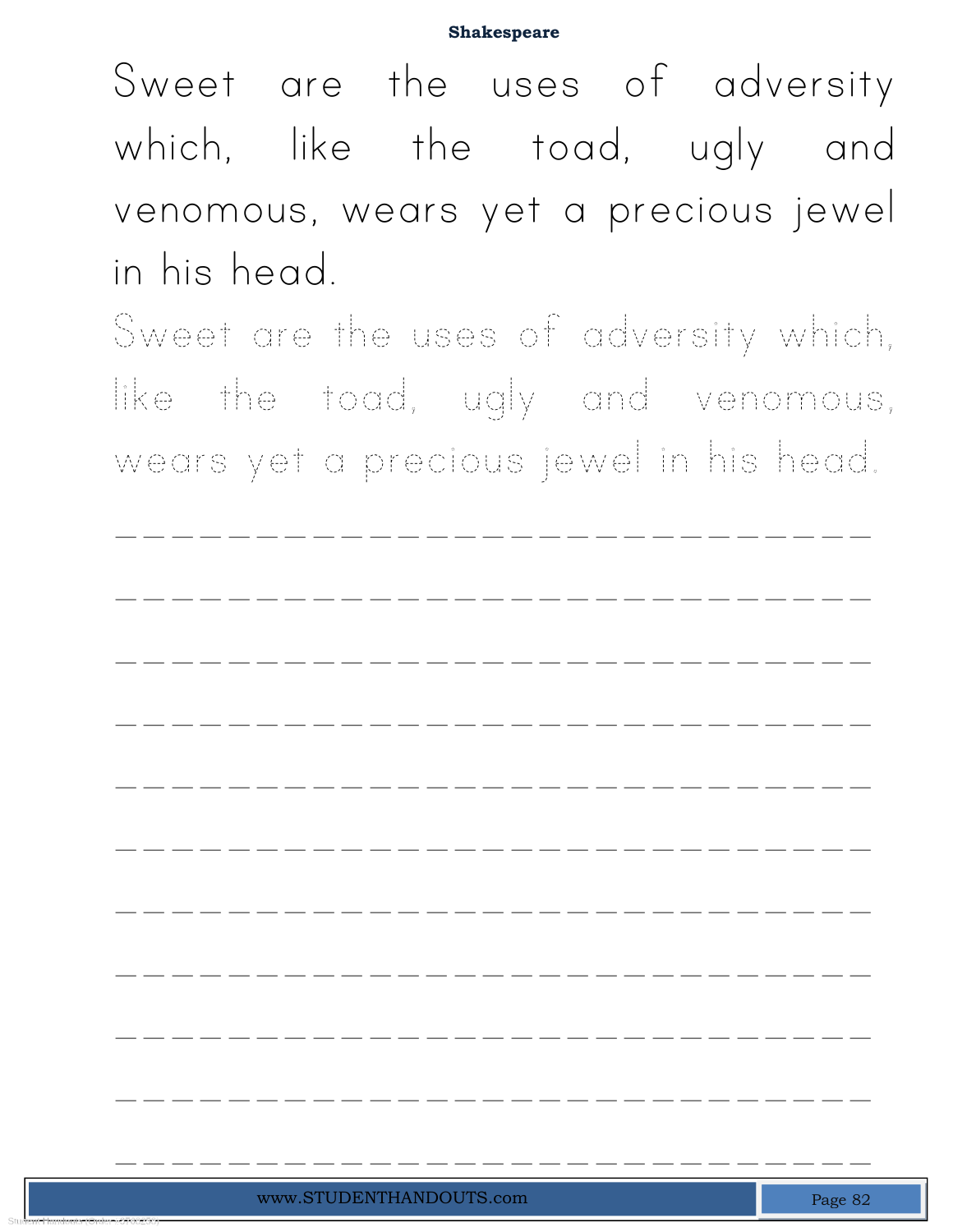Praise us as we are tasted, allow us as we prove.

Praise us as we are tasted, allow us as we prove.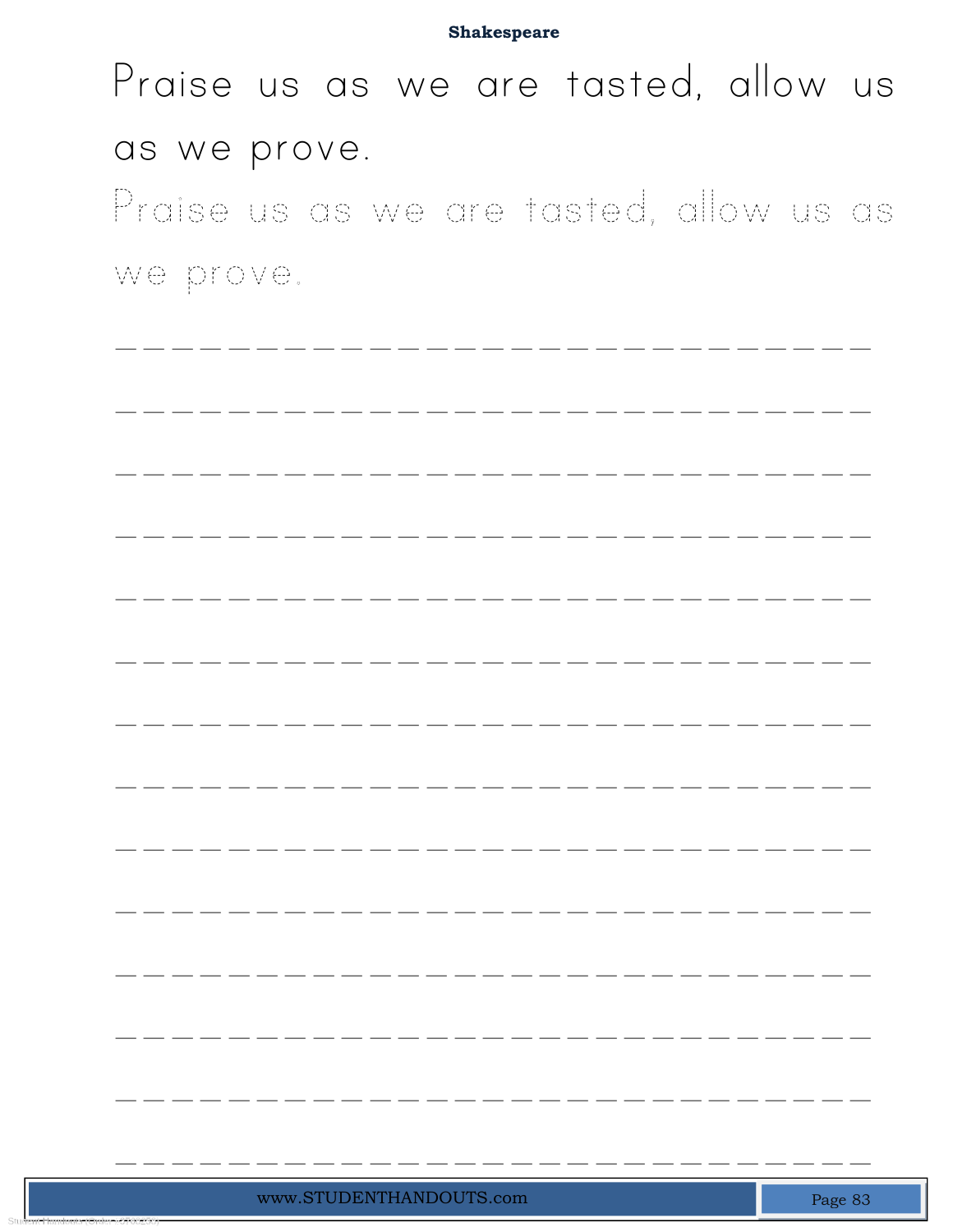Pleasure and action make the hours seem short.

Pleasure and action make the hours seem short.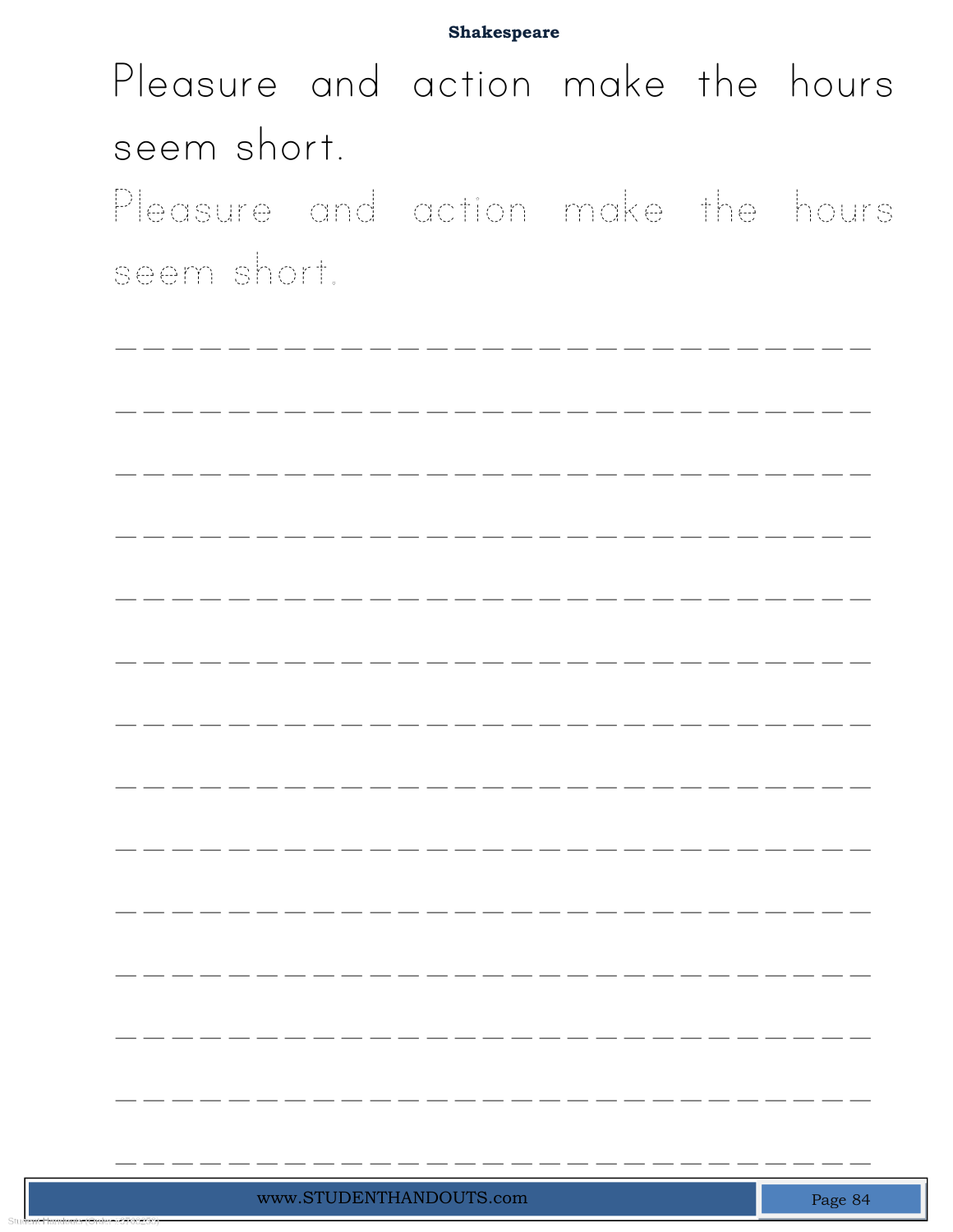# O, had I but followed the arts! 0, had I but followed the arts!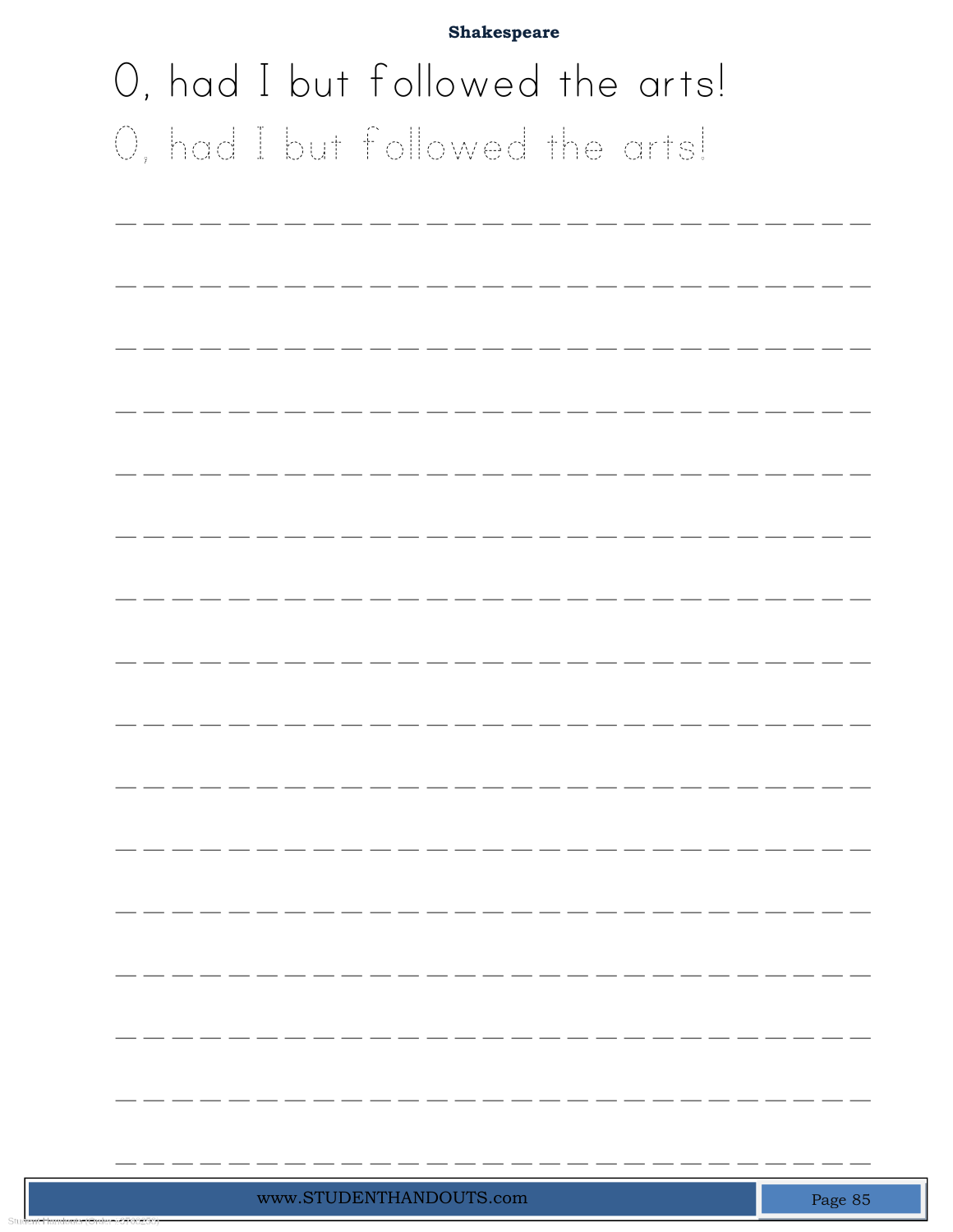Most dangerous is that temptation that doth goad us on to sin in loving virtue.

Most dangerous is that temptation that doth goad us on to sin in loving virtue.

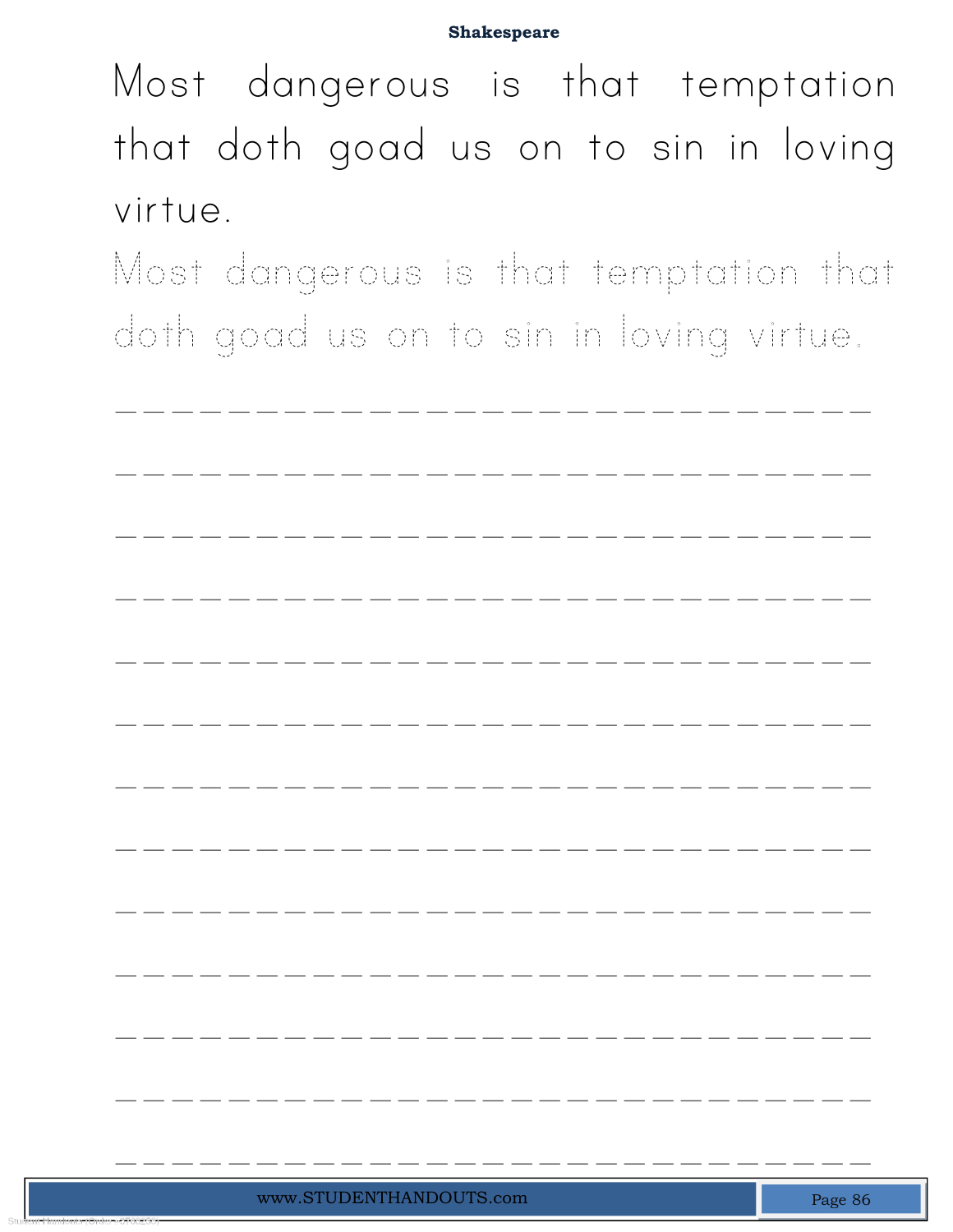In a false quarrel there is no true valor.

In a false quarrel there is no true valor.

www.STUDENTHANDOUTS.com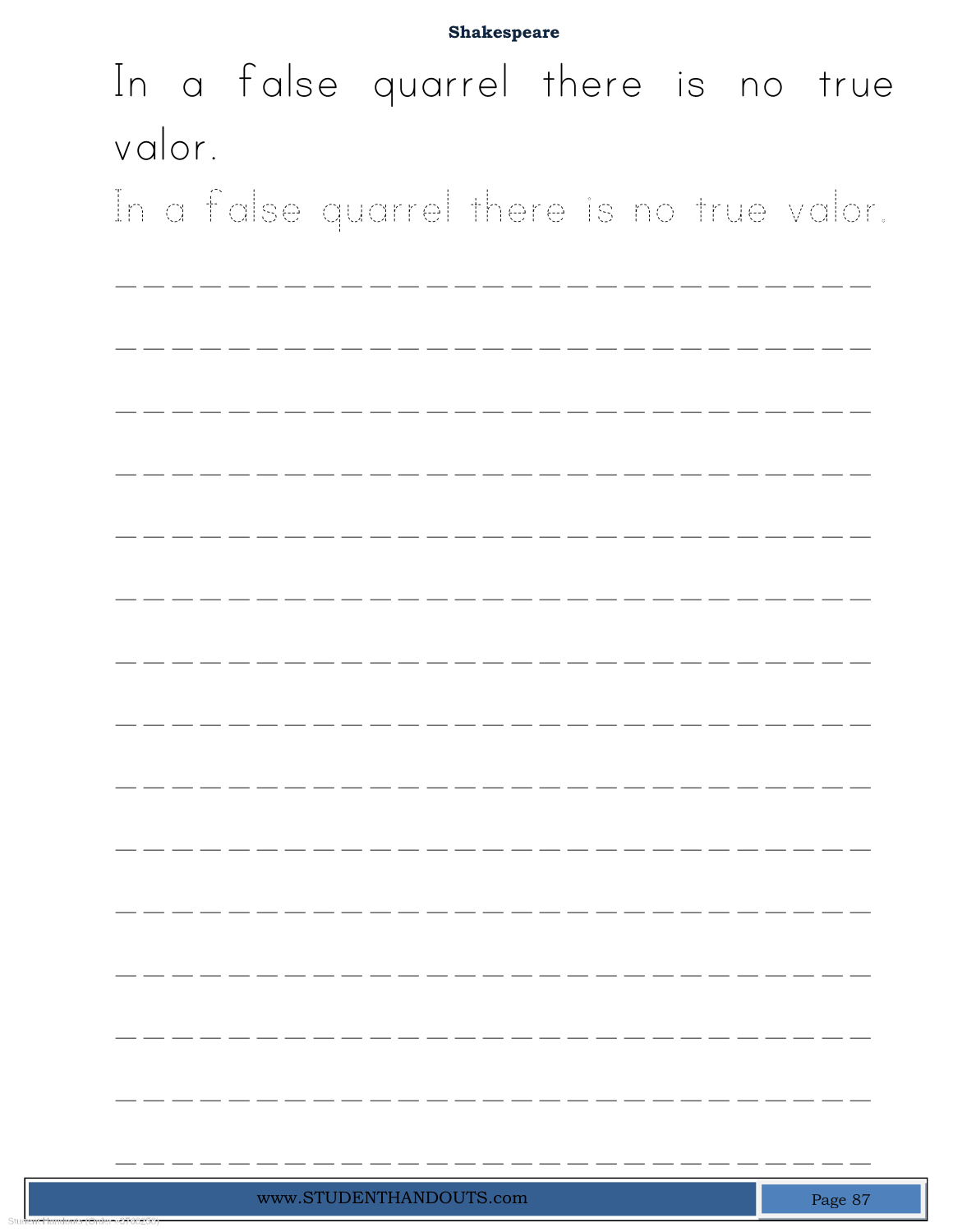# I never see thy face but I think upon hell-fire.

I never see thy face but I think upon hell-fire.

|  |               | — —                                |                |
|--|---------------|------------------------------------|----------------|
|  | $\mathcal{L}$ | $\overline{a}$<br>$   -$<br>$\sim$ | $\overline{a}$ |
|  |               |                                    |                |
|  |               |                                    |                |
|  |               |                                    |                |
|  |               |                                    |                |
|  |               |                                    |                |
|  |               |                                    |                |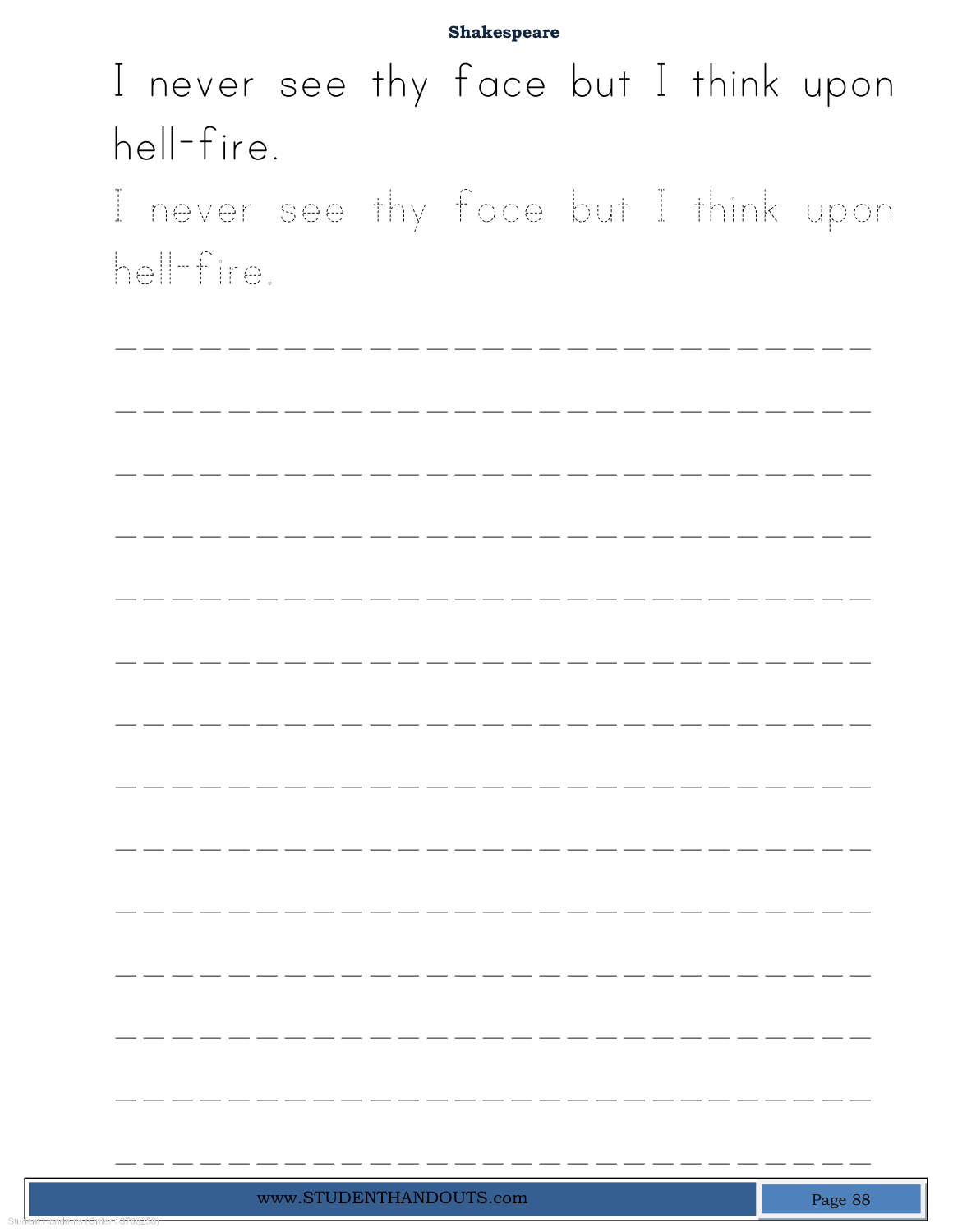How poor are they that have not patience! What wound did ever heal but by degrees?

How poor are they that have not patience! What wound did ever heal but by degrees?

\_\_\_\_\_\_\_\_\_\_\_\_\_\_\_\_\_\_\_\_\_\_\_\_\_\_\_

\_\_\_\_\_\_\_\_\_\_\_\_\_\_\_\_\_\_\_\_\_\_\_\_\_\_\_ \_\_\_\_\_\_\_\_\_\_\_\_\_\_\_\_\_\_\_\_\_\_\_\_\_\_\_ \_\_\_\_\_\_\_\_\_\_\_\_\_\_\_\_\_\_\_\_\_\_\_\_\_\_\_ \_\_\_\_\_\_\_\_\_\_\_\_\_\_\_\_\_\_\_\_\_\_\_\_\_\_\_ \_\_\_\_\_\_\_\_\_\_\_\_\_\_\_\_\_\_\_\_\_\_\_\_\_\_\_ \_\_\_\_\_\_\_\_\_\_\_\_\_\_\_\_\_\_\_\_\_\_\_\_\_\_\_ \_\_\_\_\_\_\_\_\_\_\_\_\_\_\_\_\_\_\_\_\_\_\_\_\_\_\_ \_\_\_\_\_\_\_\_\_\_\_\_\_\_\_\_\_\_\_\_\_\_\_\_\_\_\_ \_\_\_\_\_\_\_\_\_\_\_\_\_\_\_\_\_\_\_\_\_\_\_\_\_\_\_ \_\_\_\_\_\_\_\_\_\_\_\_\_\_\_\_\_\_\_\_\_\_\_\_\_\_\_ \_\_\_\_\_\_\_\_\_\_\_\_\_\_\_\_\_\_\_\_\_\_\_\_\_\_\_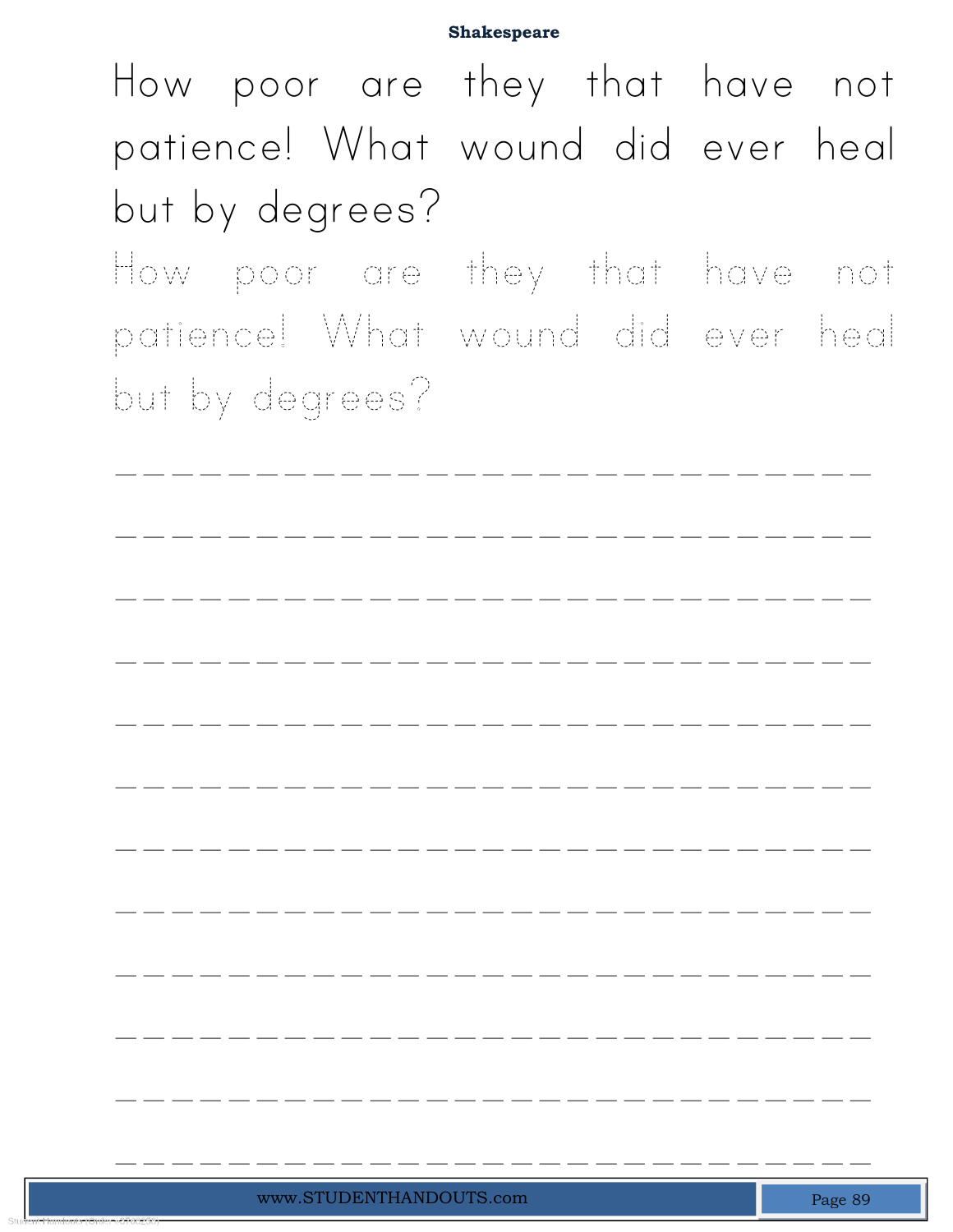Go to your bosom: Knock there, and ask your heart what it doth know.

Go to your bosom: Knock there, and ask your heart what it doth know.

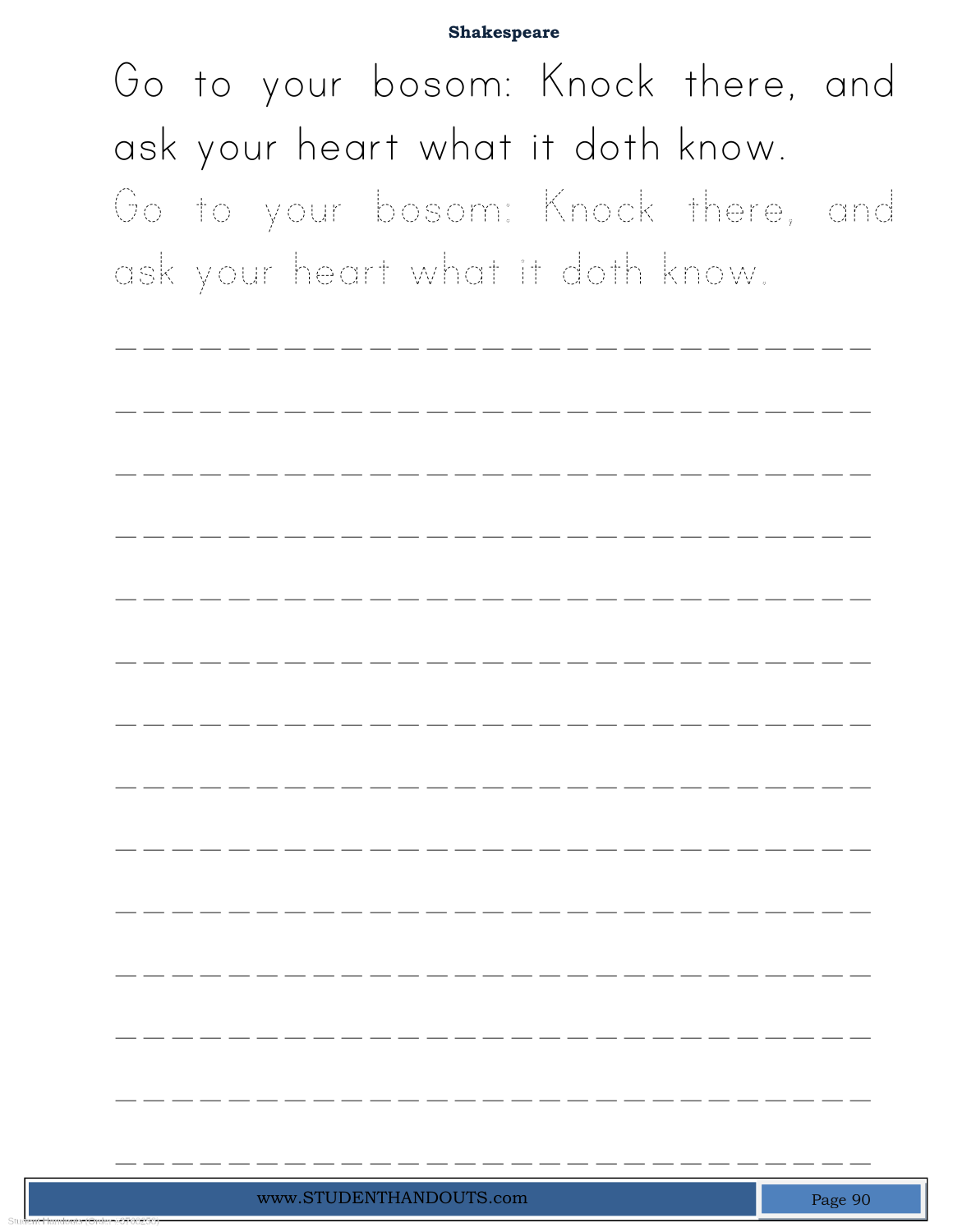He that is giddy thinks the world turns round.

He that is giddy thinks the world turns round.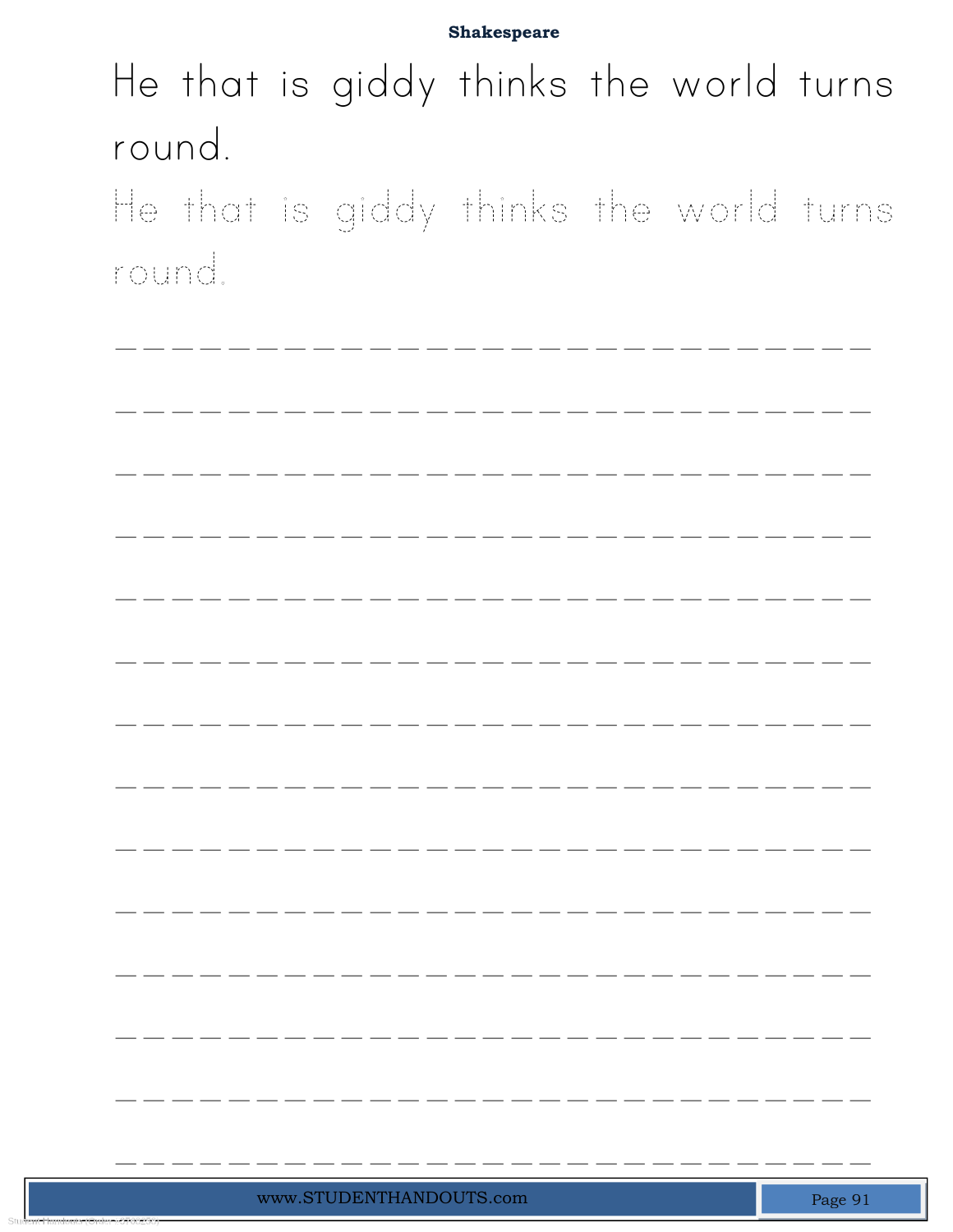Hell is empty and all the devils are here.

Hell is empty and all the devils are here.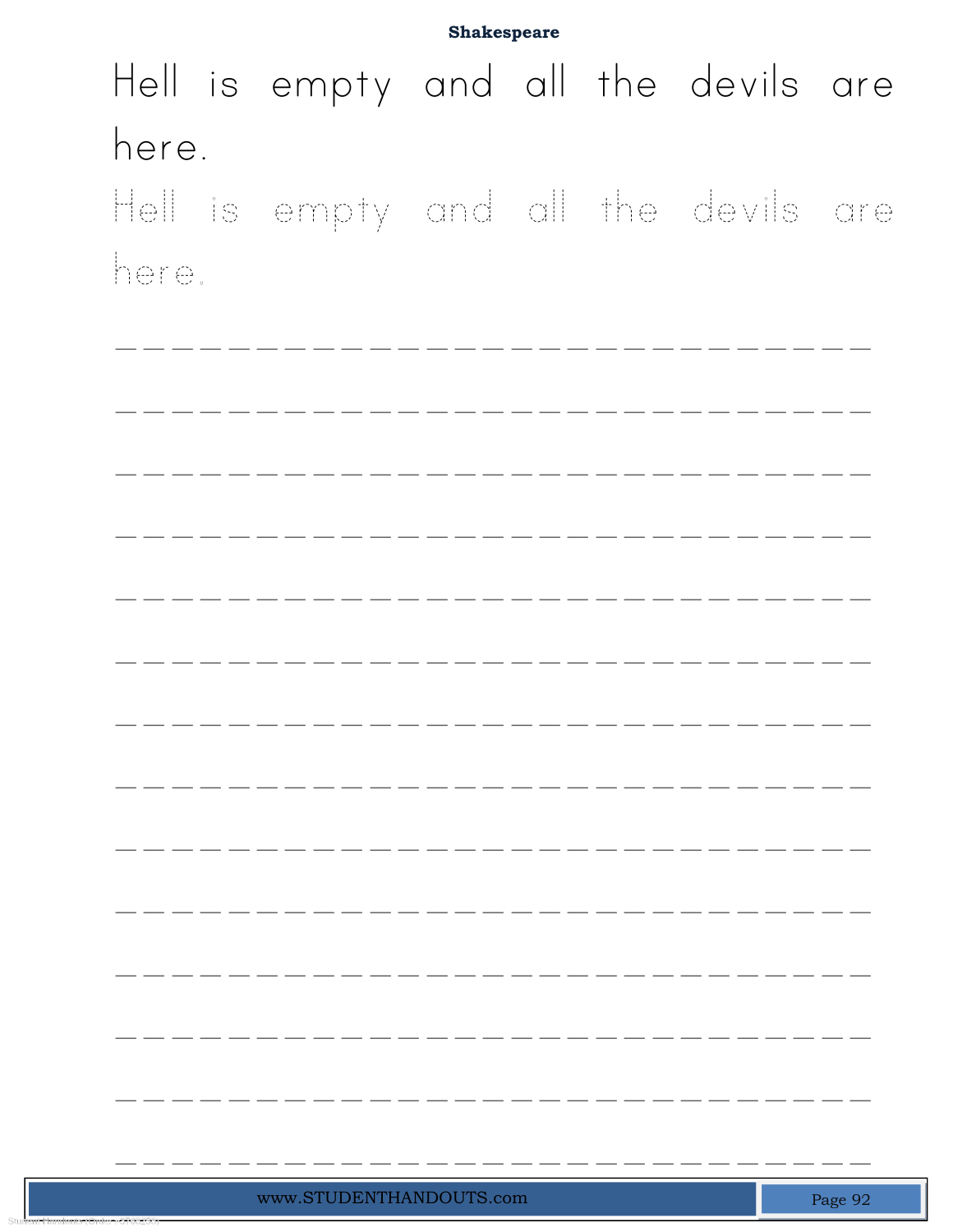How far that little candle throws its beams! So shines a good deed in a naughty world.

How far that little candle throws its beams! So shines a good deed in a naughty world.

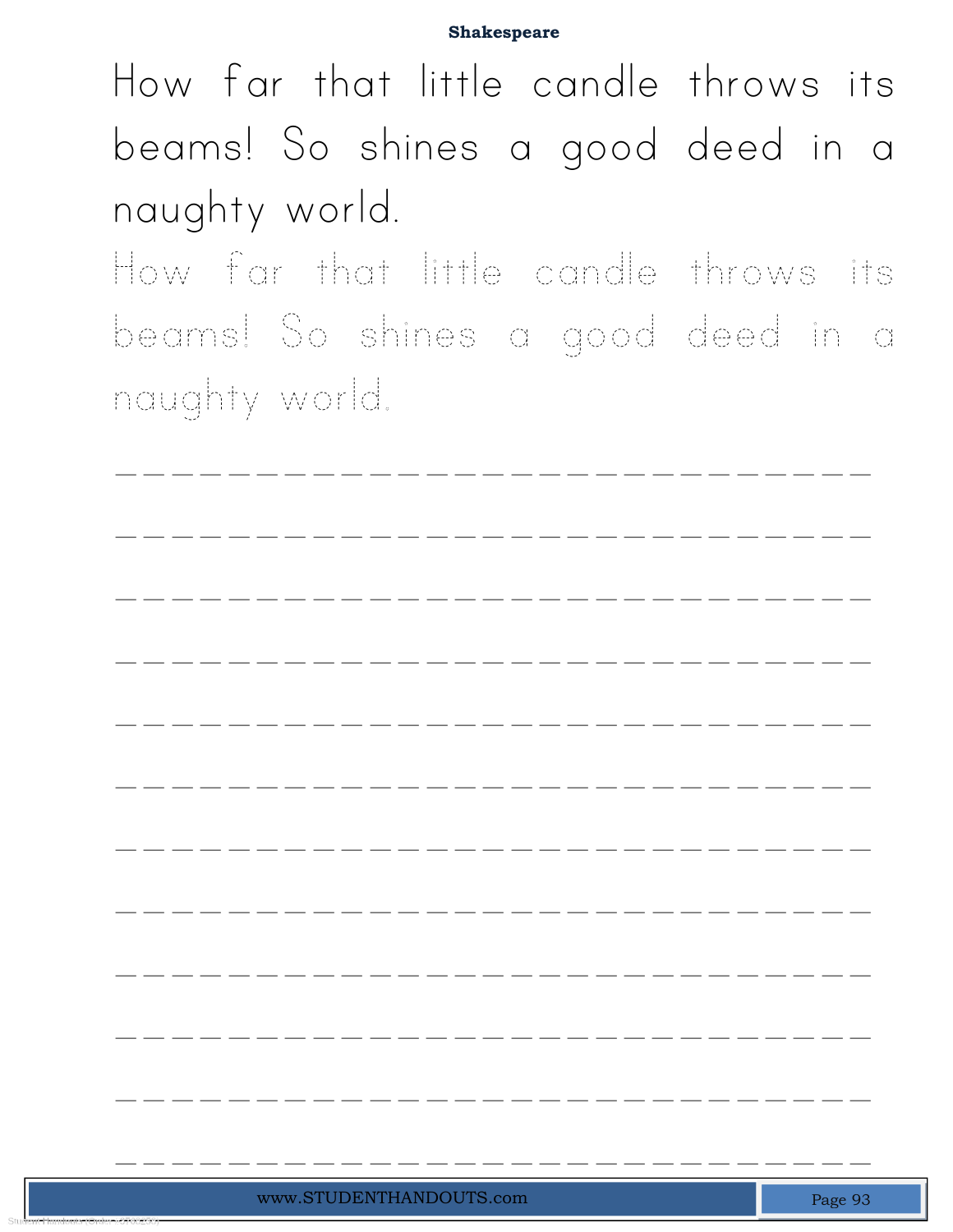Now, God be praised, that to believing souls gives light in darkness, comfort in despair.

Now, God be praised, that to believing souls gives light in darkness, comfort in despair.

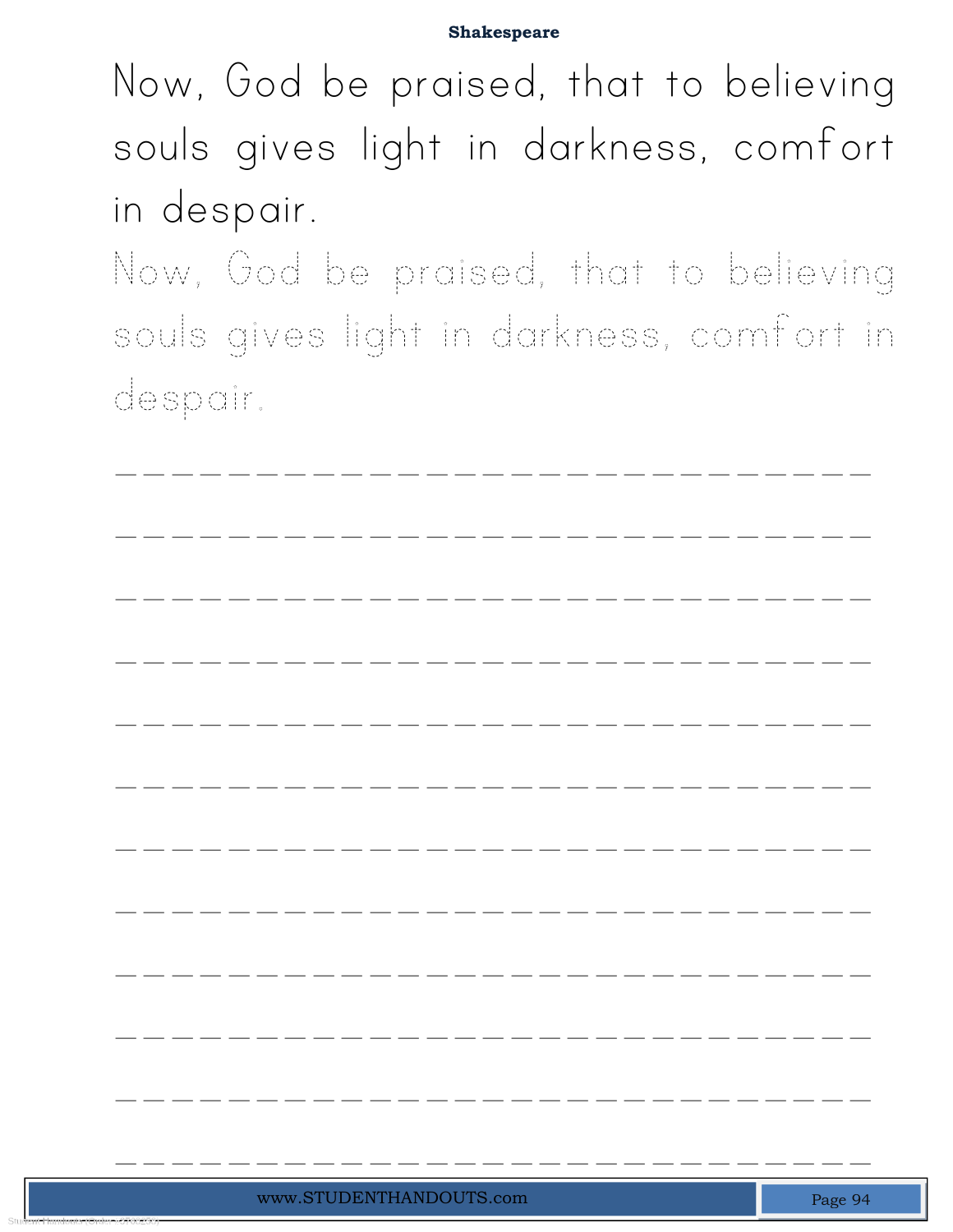O God, O God, how weary, stale, flat, and unprofitable seem to me all the uses of this world!

O God, O God, how weary, stale, flat, and unprofitable seem to me all the uses of this world!

\_\_\_\_\_\_\_\_\_\_\_\_\_\_\_\_\_\_\_\_\_\_\_\_\_\_\_

\_\_\_\_\_\_\_\_\_\_\_\_\_\_\_\_\_\_\_\_\_\_\_\_\_\_\_

\_\_\_\_\_\_\_\_\_\_\_\_\_\_\_\_\_\_\_\_\_\_\_\_\_\_\_ \_\_\_\_\_\_\_\_\_\_\_\_\_\_\_\_\_\_\_\_\_\_\_\_\_\_\_ \_\_\_\_\_\_\_\_\_\_\_\_\_\_\_\_\_\_\_\_\_\_\_\_\_\_\_ \_\_\_\_\_\_\_\_\_\_\_\_\_\_\_\_\_\_\_\_\_\_\_\_\_\_\_ \_\_\_\_\_\_\_\_\_\_\_\_\_\_\_\_\_\_\_\_\_\_\_\_\_\_\_ \_\_\_\_\_\_\_\_\_\_\_\_\_\_\_\_\_\_\_\_\_\_\_\_\_\_\_ \_\_\_\_\_\_\_\_\_\_\_\_\_\_\_\_\_\_\_\_\_\_\_\_\_\_\_ \_\_\_\_\_\_\_\_\_\_\_\_\_\_\_\_\_\_\_\_\_\_\_\_\_\_\_ \_\_\_\_\_\_\_\_\_\_\_\_\_\_\_\_\_\_\_\_\_\_\_\_\_\_\_ \_\_\_\_\_\_\_\_\_\_\_\_\_\_\_\_\_\_\_\_\_\_\_\_\_\_\_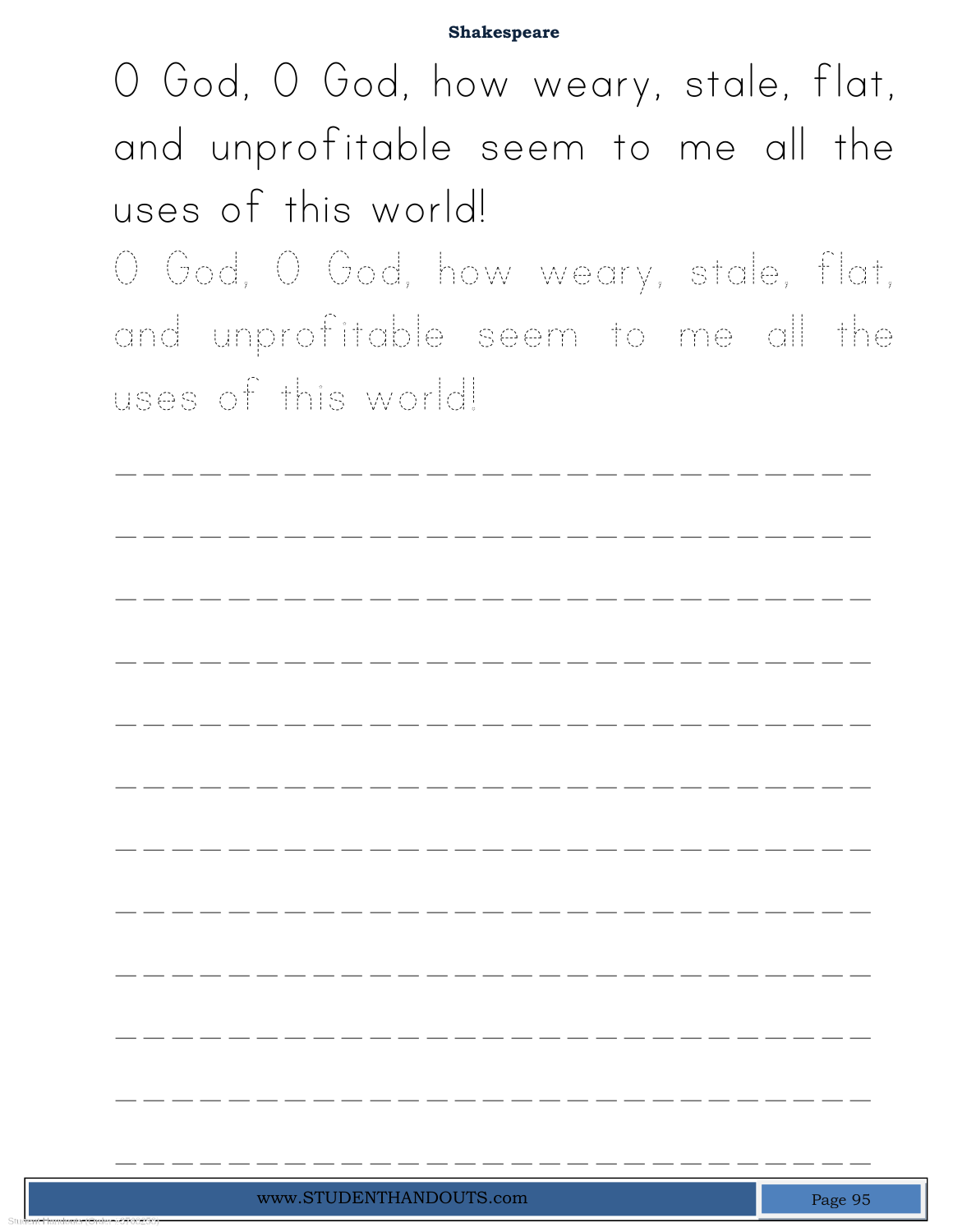Our peace shall stand as firm as rocky mountains.

Our peace shall stand as firm as rocky mountains.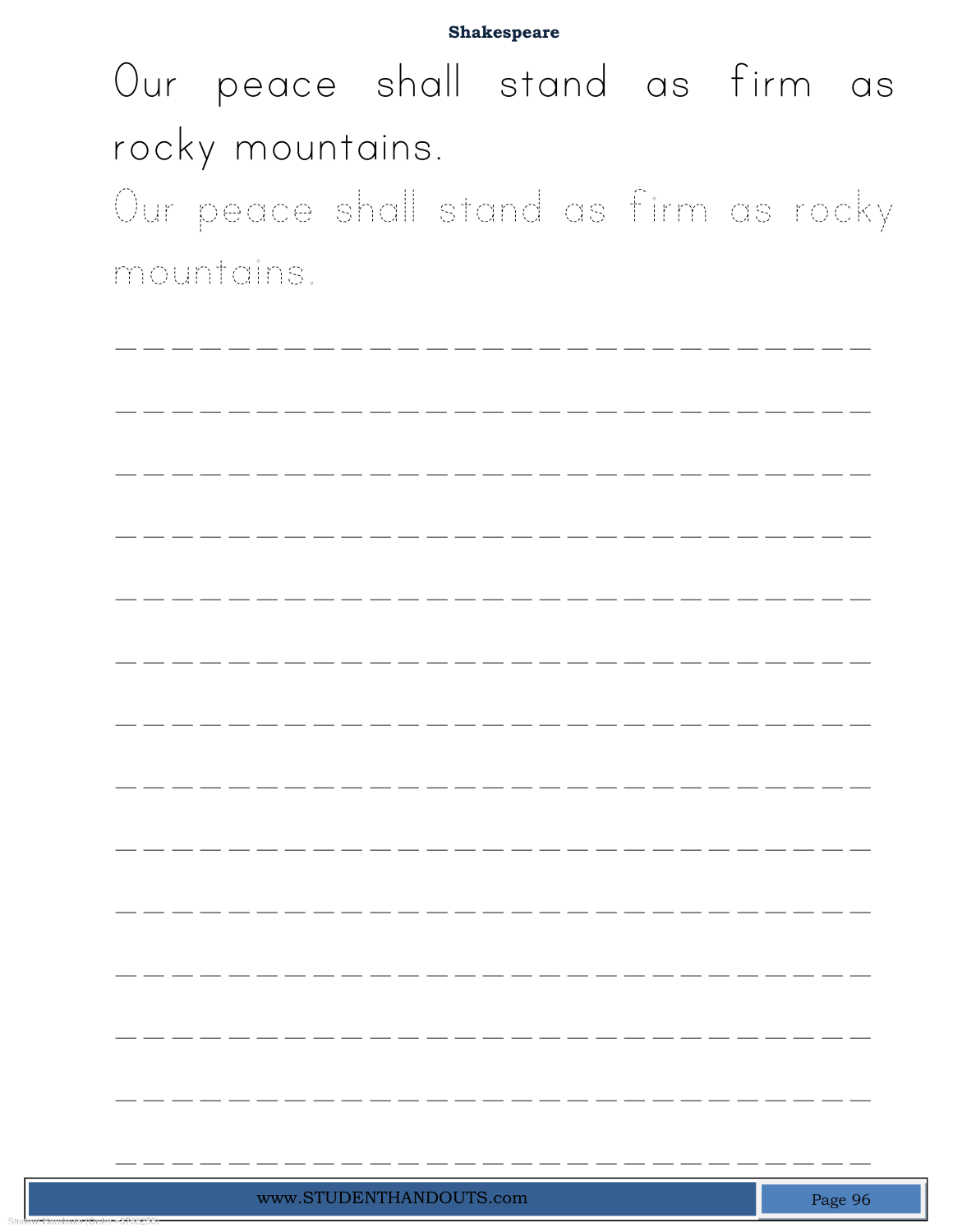Poor and content is rich, and rich enough.

Poor and content is rich, and rich enough.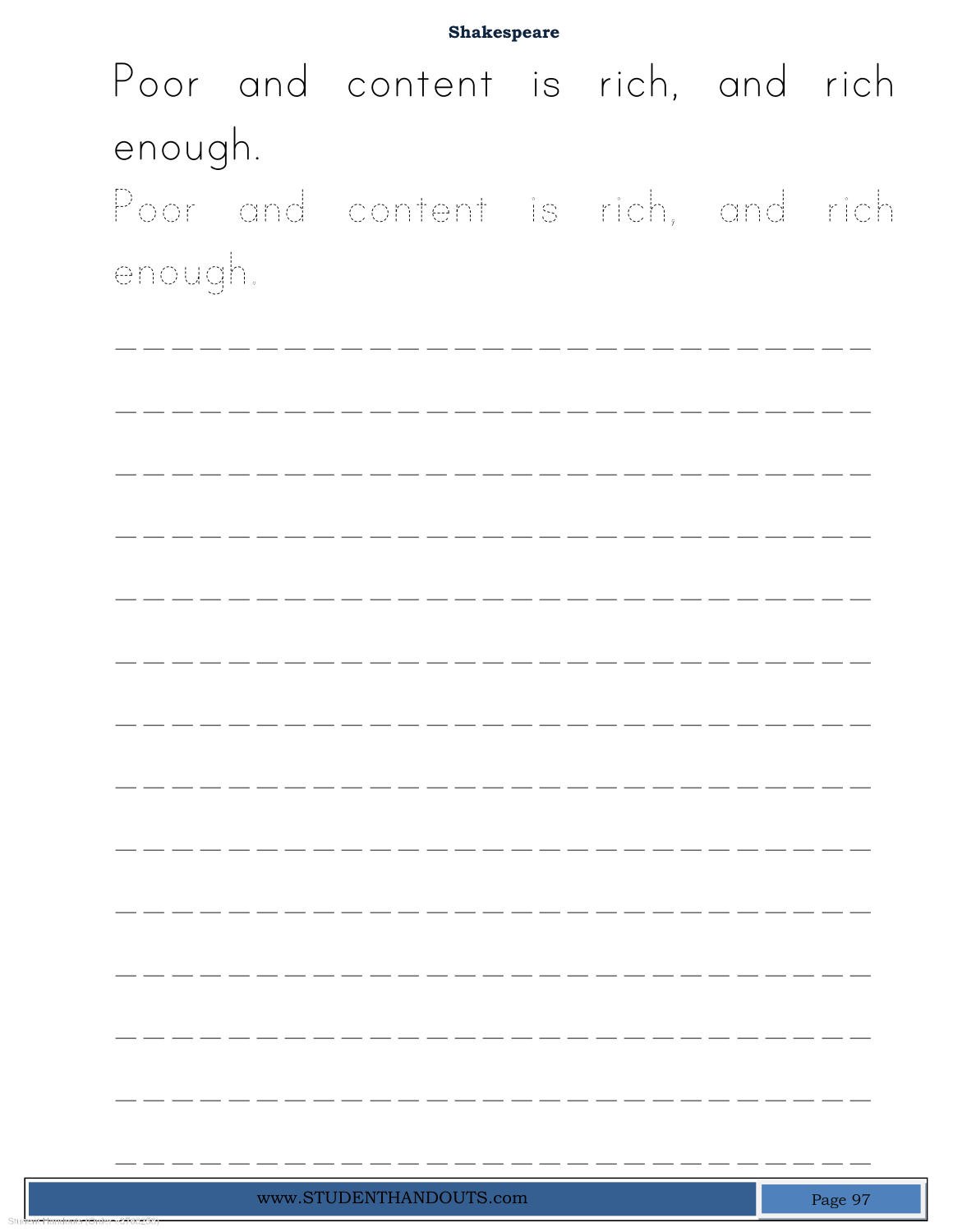Reputation is an idle and most false imposition; oft got without merit, and lost without deserving.

Reputation is an idle and most false imposition; oft got without merit, and lost without deserving.

\_\_\_\_\_\_\_\_\_\_\_\_\_\_\_\_\_\_\_\_\_\_\_\_\_\_\_

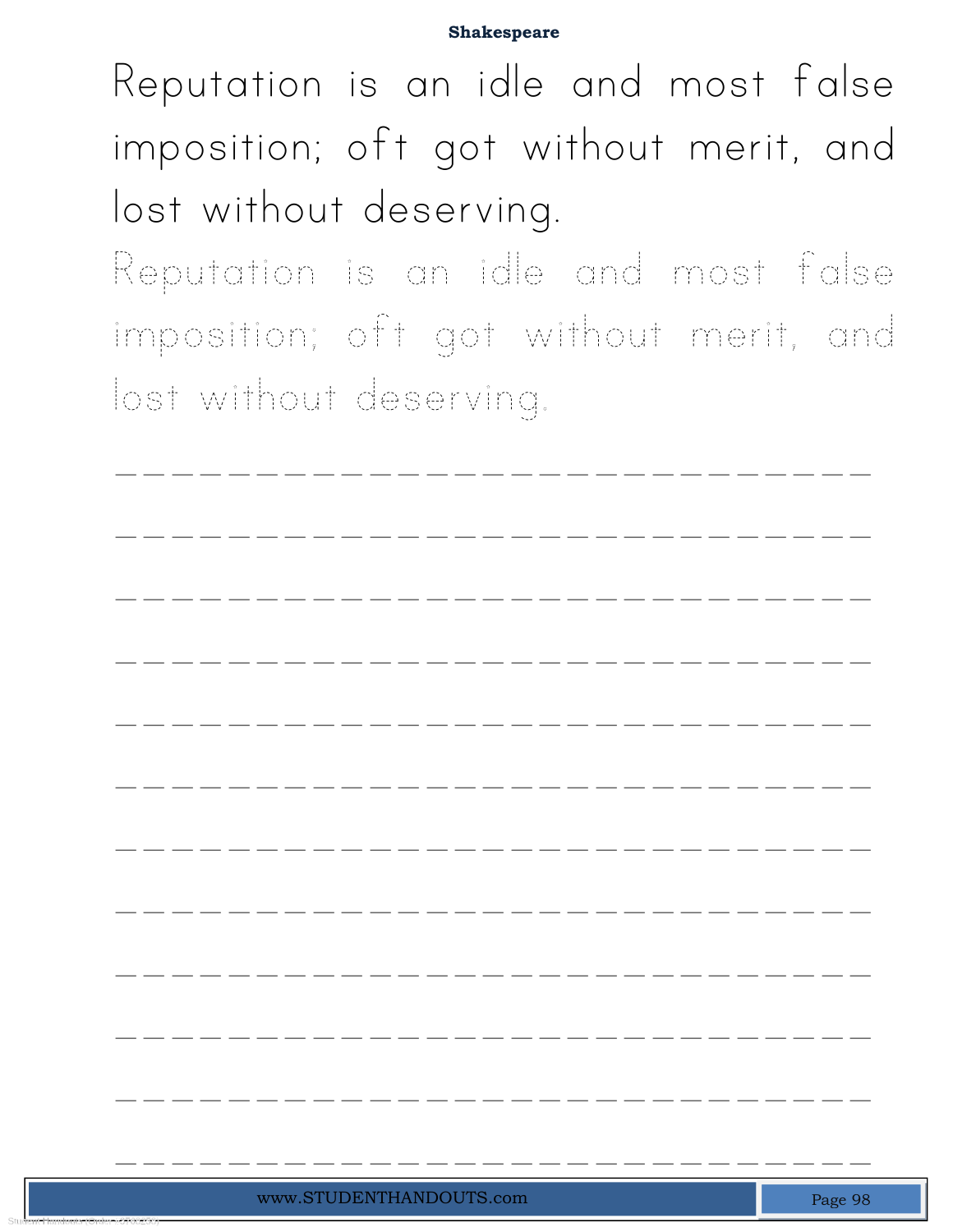# So foul and fair a day I have not seen.

So foul and fair a day I have not seen.

 $\overline{\phantom{a}}$ 

- -- -- -- -- -

\_ \_\_ \_\_ \_\_ \_\_ \_\_ \_\_

 $\overline{a}$ 

<u>. . </u>

 $\overline{\phantom{a}}$  $\overline{\phantom{a}}$  $\overline{\phantom{a}}$  $\overline{\phantom{a}}$ 

www.STUDENTHANDOUTS.com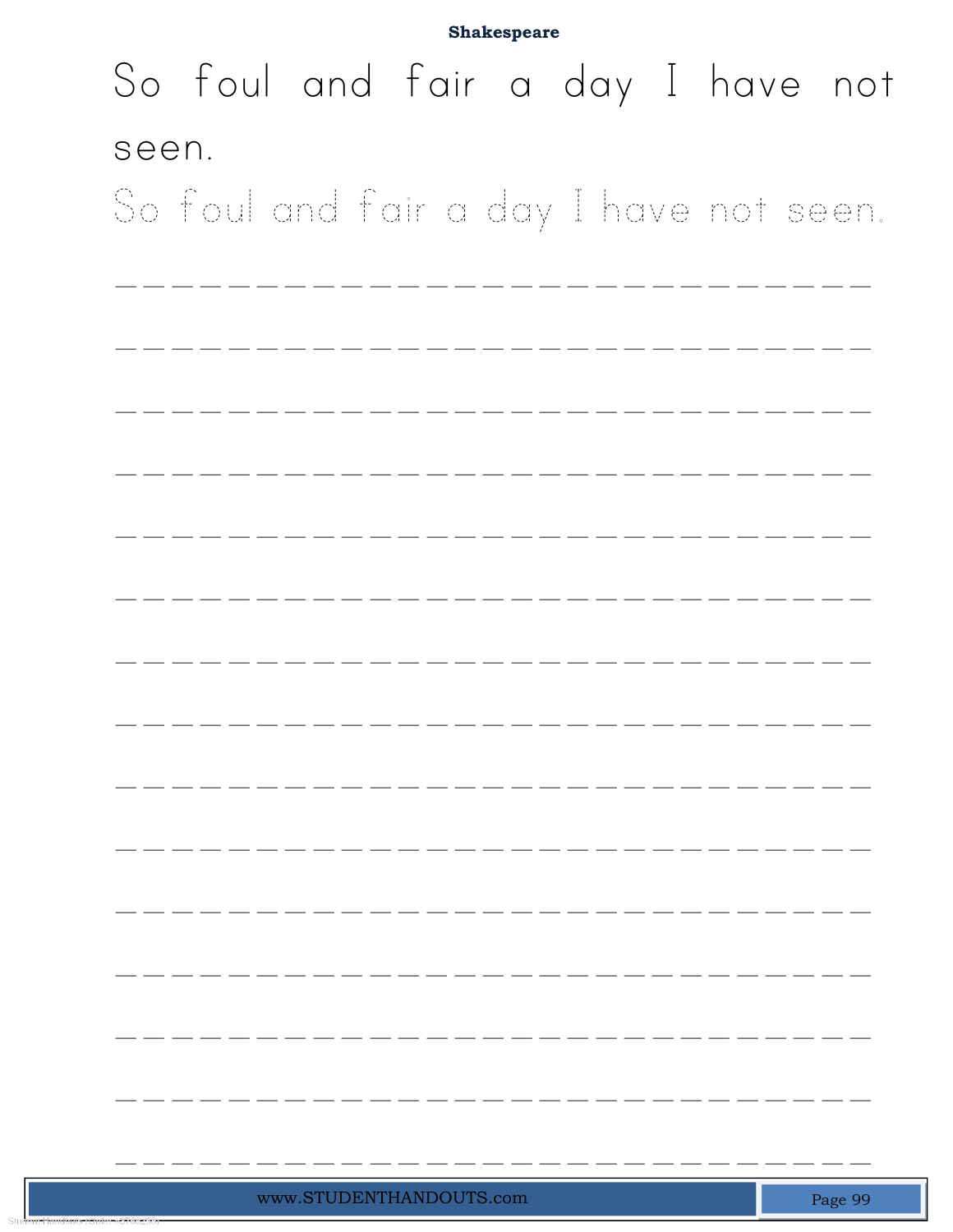The man that hath no music in himself, nor is not moved with concord of sweet sounds, is fit for treasons, stratagems and spoils.

The man that hath no music in himself, nor is not moved with concord of sweet sounds, is fit for treasons, stratagems and spoils.

\_\_\_\_\_\_\_\_\_\_\_\_\_\_\_\_\_\_\_\_\_\_\_\_\_\_\_

\_\_\_\_\_\_\_\_\_\_\_\_\_\_\_\_\_\_\_\_\_\_\_\_\_\_\_

\_\_\_\_\_\_\_\_\_\_\_\_\_\_\_\_\_\_\_\_\_\_\_\_\_\_\_

\_\_\_\_\_\_\_\_\_\_\_\_\_\_\_\_\_\_\_\_\_\_\_\_\_\_\_

\_\_\_\_\_\_\_\_\_\_\_\_\_\_\_\_\_\_\_\_\_\_\_\_\_\_\_

\_\_\_\_\_\_\_\_\_\_\_\_\_\_\_\_\_\_\_\_\_\_\_\_\_\_\_

\_\_\_\_\_\_\_\_\_\_\_\_\_\_\_\_\_\_\_\_\_\_\_\_\_\_\_

\_\_\_\_\_\_\_\_\_\_\_\_\_\_\_\_\_\_\_\_\_\_\_\_\_\_\_

\_\_\_\_\_\_\_\_\_\_\_\_\_\_\_\_\_\_\_\_\_\_\_\_\_\_\_

\_\_\_\_\_\_\_\_\_\_\_\_\_\_\_\_\_\_\_\_\_\_\_\_\_\_\_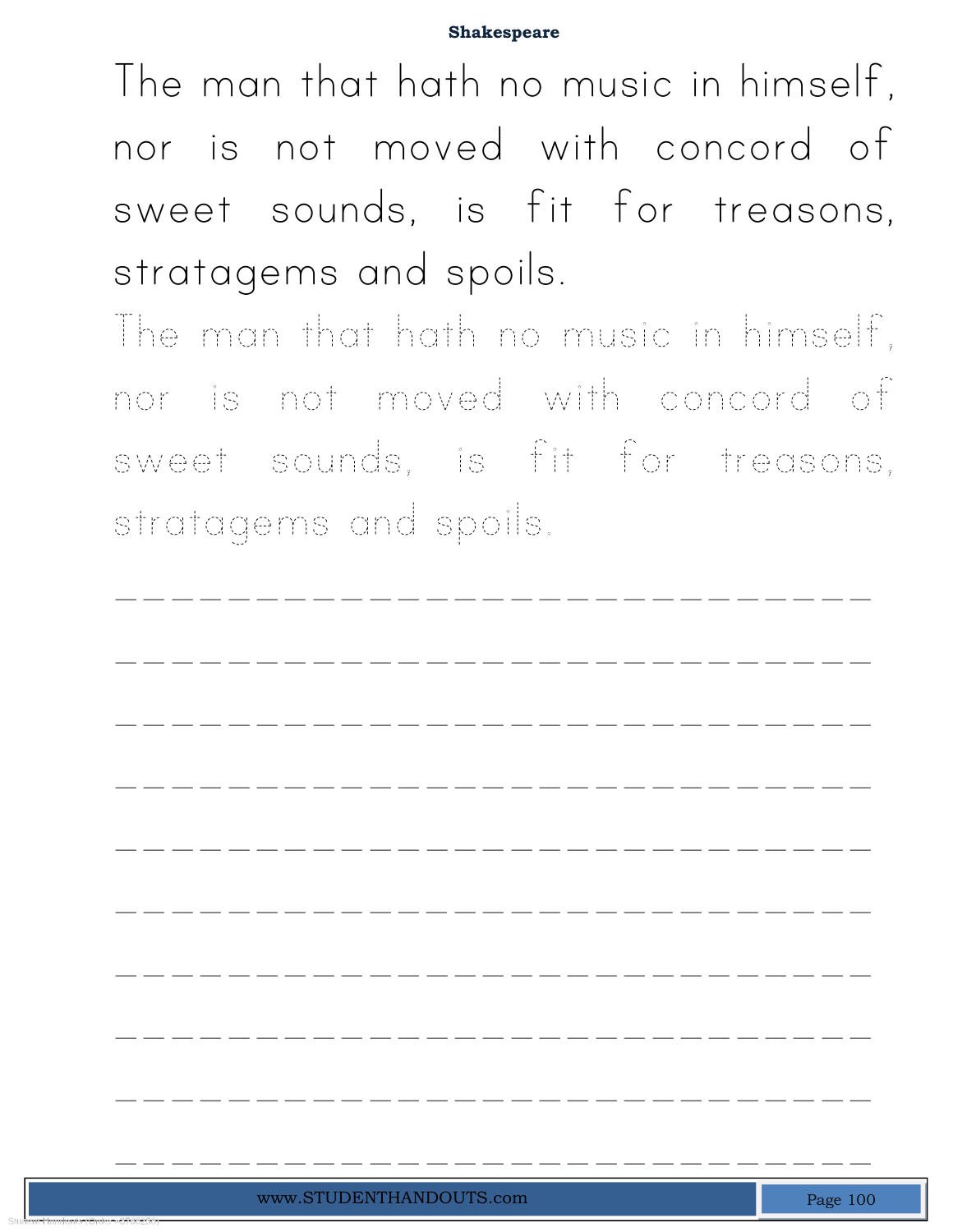There's not a note of mine that's worth the noting.

There's not a note of mine that's worth the noting.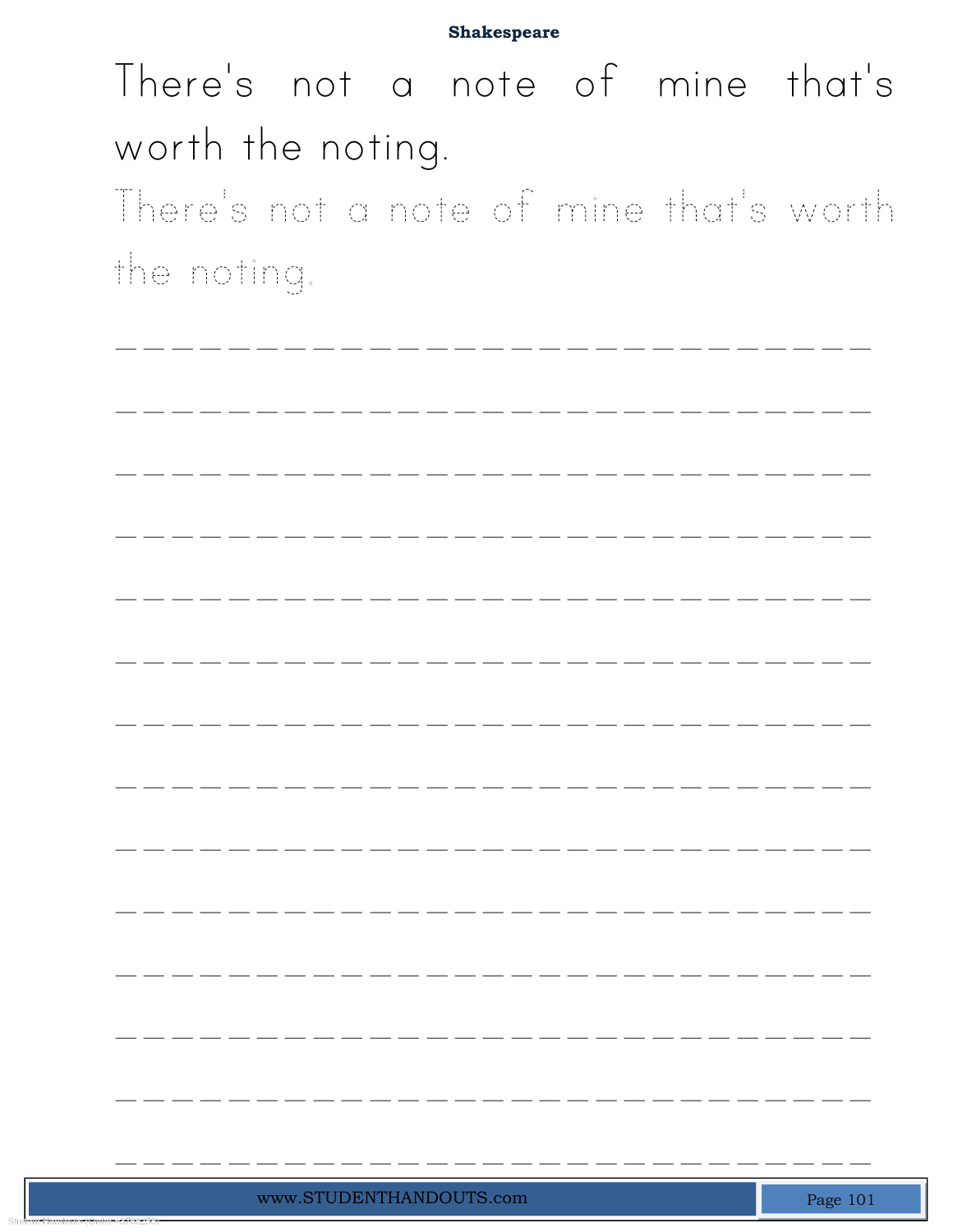Time and the hour run through the roughest day.

Time and the hour run through the roughest day.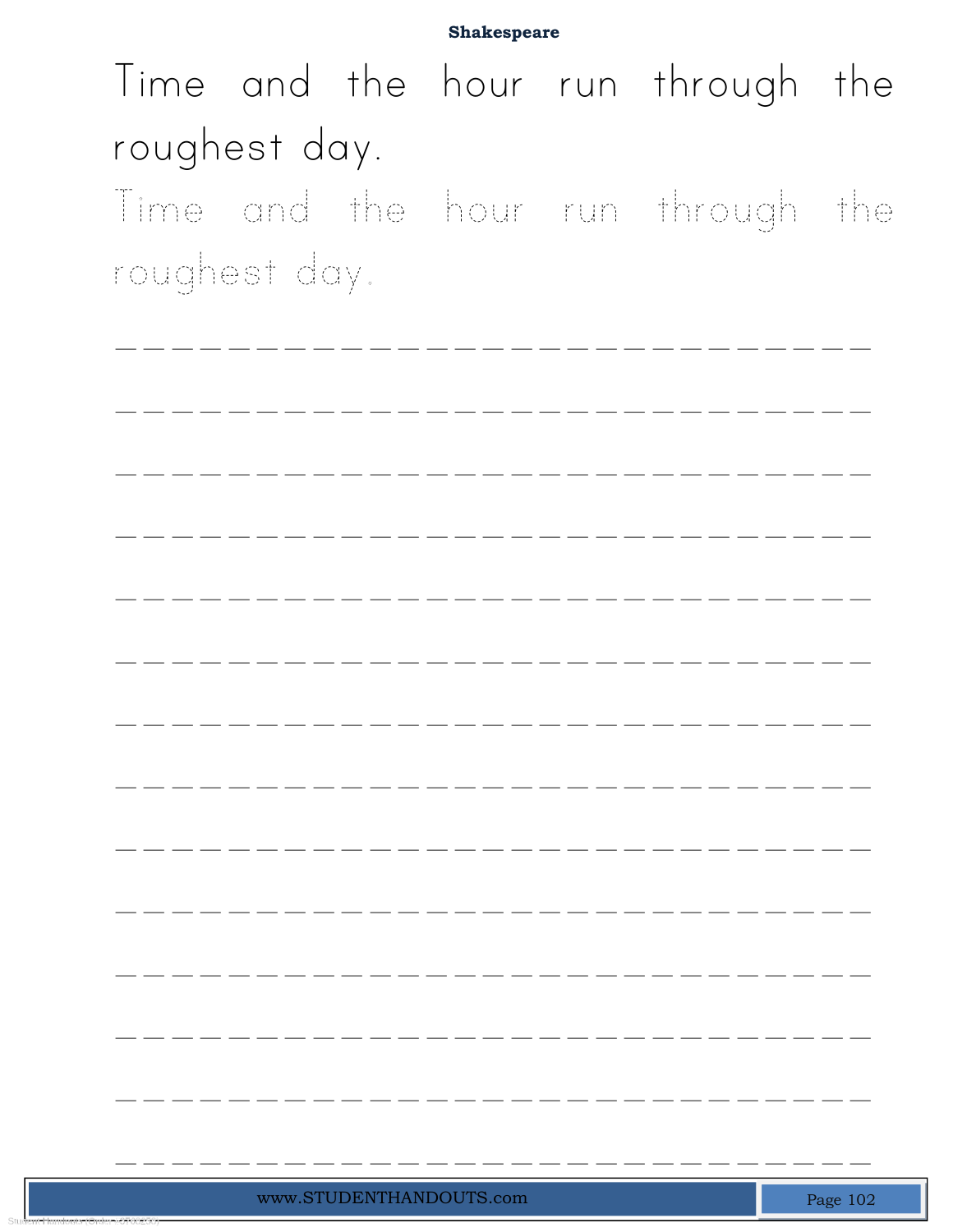# 'Tis best to weigh the enemy more mighty than he seems.

'Tis best to weigh the enemy more mighty than he seems.

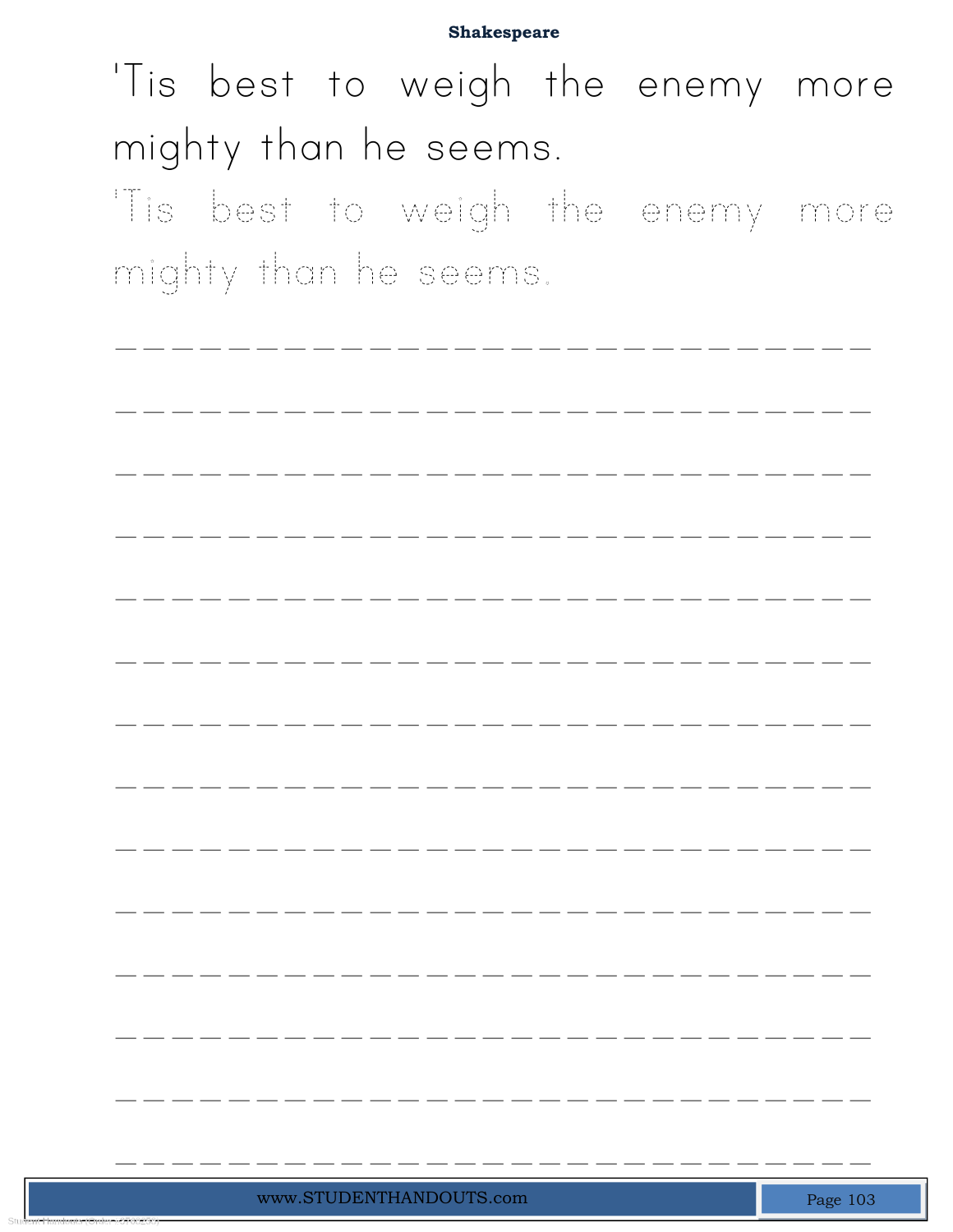# What, man, defy the devil. Consider, he's an enemy to mankind.

What, man, defy the devil. Consider, he's an enemy to mankind.

\_ \_\_ \_\_ \_\_ \_\_ \_\_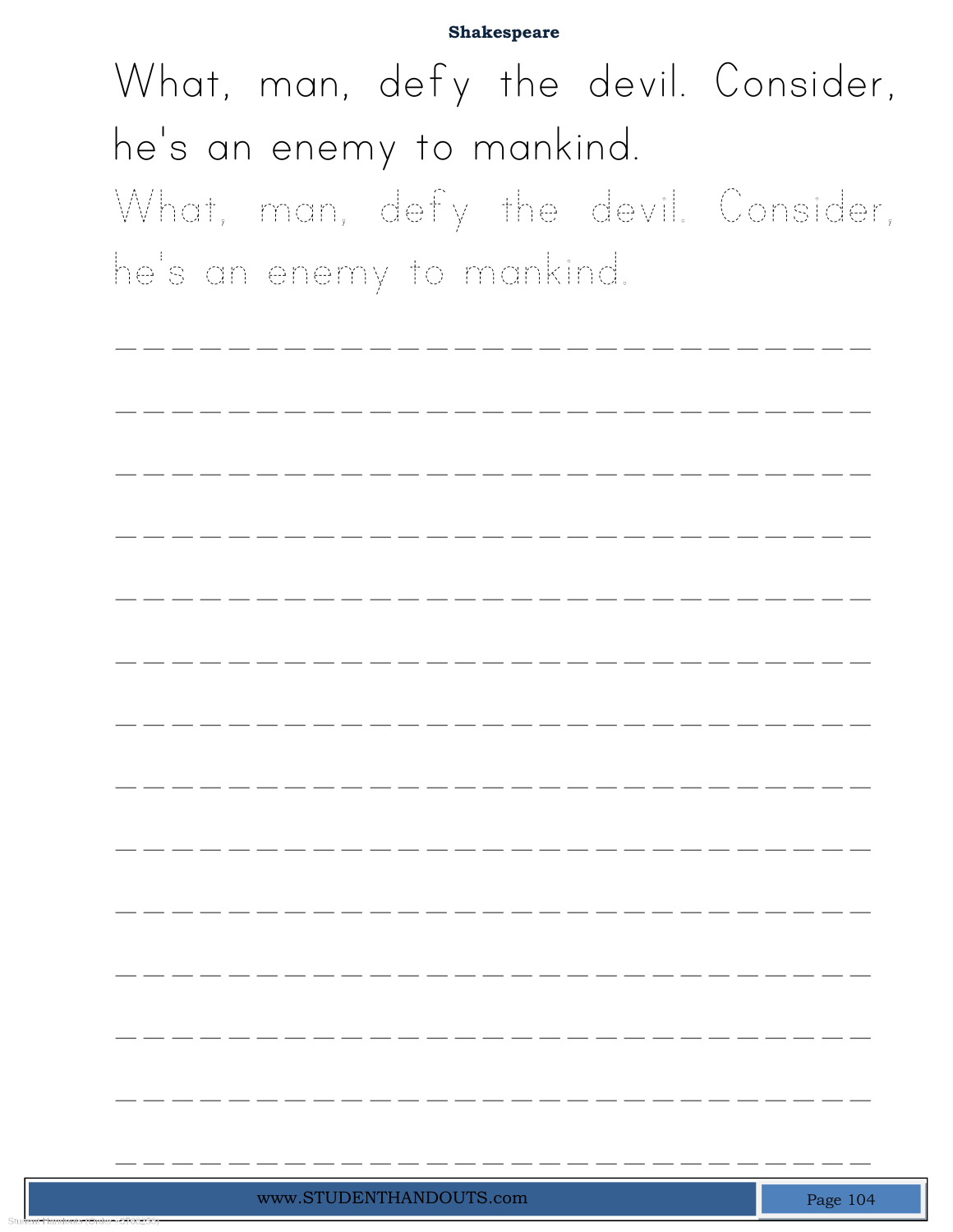O, what a goodly outside falsehood hath!

O, what a goodly outside falsehood hathl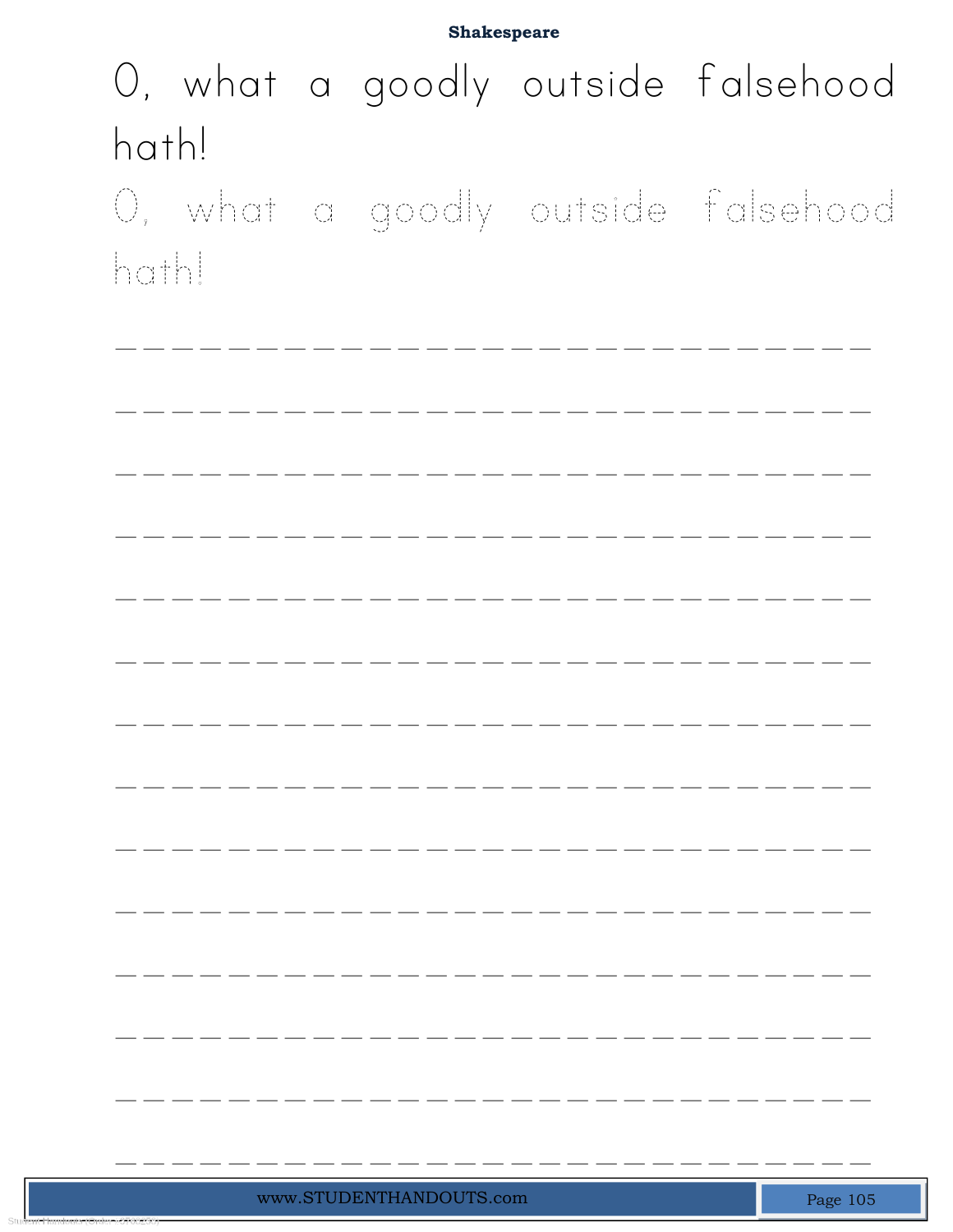Love to faults is always blind, always is to joy inclined. Lawless, winged, and unconfined, and breaks all chains from every mind.

Love to faults is always blind, always is to joy inclined. Lawless, winged, and unconfined, and breaks all chains from every mind.

\_\_\_\_\_\_\_\_\_\_\_\_\_\_\_\_\_\_\_\_\_\_\_\_\_\_\_

\_\_\_\_\_\_\_\_\_\_\_\_\_\_\_\_\_\_\_\_\_\_\_\_\_\_\_

\_\_\_\_\_\_\_\_\_\_\_\_\_\_\_\_\_\_\_\_\_\_\_\_\_\_\_

\_\_\_\_\_\_\_\_\_\_\_\_\_\_\_\_\_\_\_\_\_\_\_\_\_\_\_

\_\_\_\_\_\_\_\_\_\_\_\_\_\_\_\_\_\_\_\_\_\_\_\_\_\_\_

\_\_\_\_\_\_\_\_\_\_\_\_\_\_\_\_\_\_\_\_\_\_\_\_\_\_\_

\_\_\_\_\_\_\_\_\_\_\_\_\_\_\_\_\_\_\_\_\_\_\_\_\_\_\_

\_\_\_\_\_\_\_\_\_\_\_\_\_\_\_\_\_\_\_\_\_\_\_\_\_\_\_

\_\_\_\_\_\_\_\_\_\_\_\_\_\_\_\_\_\_\_\_\_\_\_\_\_\_\_

\_\_\_\_\_\_\_\_\_\_\_\_\_\_\_\_\_\_\_\_\_\_\_\_\_\_\_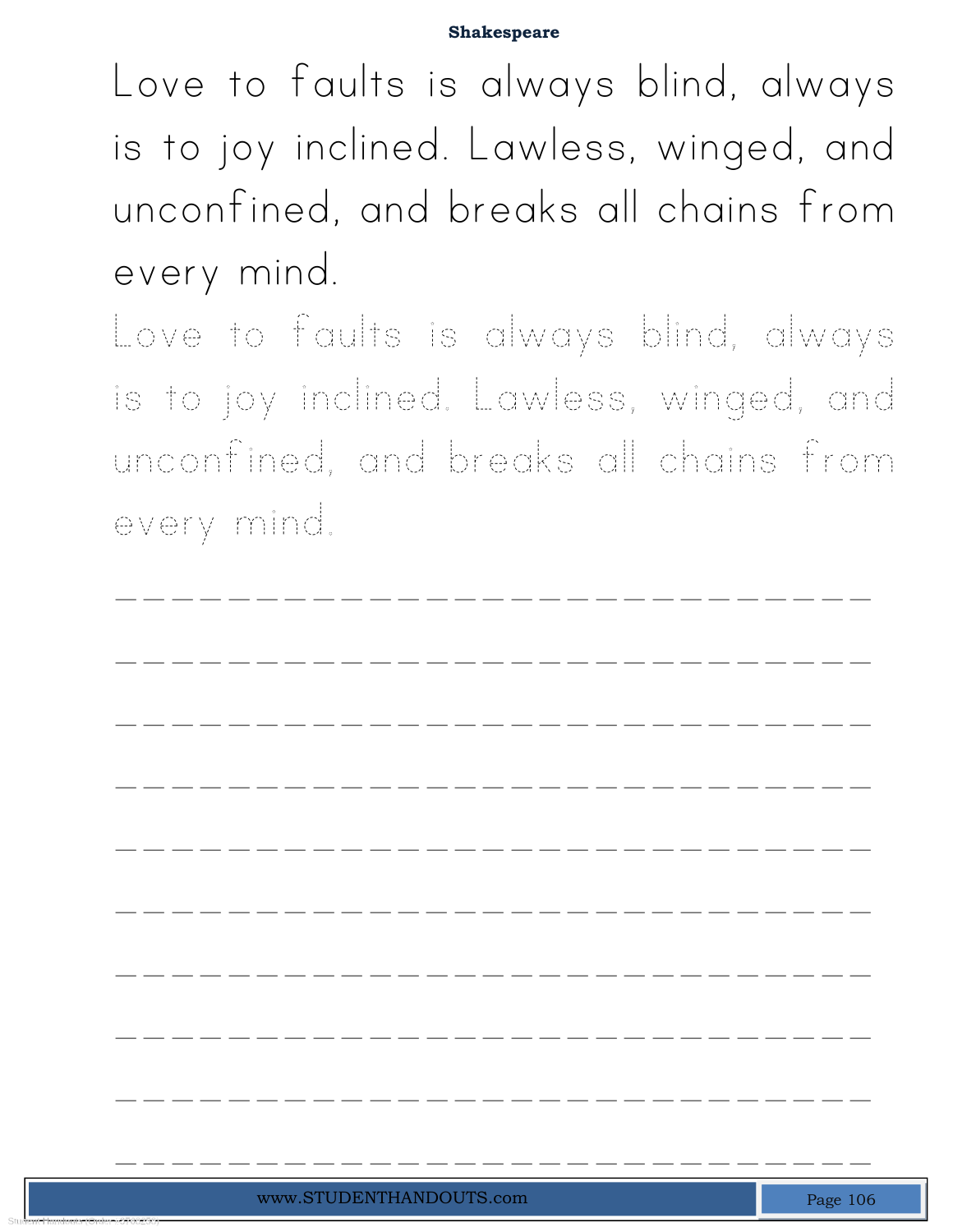It is a wise father that knows his own child.

It is a wise father that knows his own child.

|  | $\overline{a}$<br>- -<br>- - |  |
|--|------------------------------|--|
|  |                              |  |
|  | a la                         |  |
|  |                              |  |
|  |                              |  |
|  |                              |  |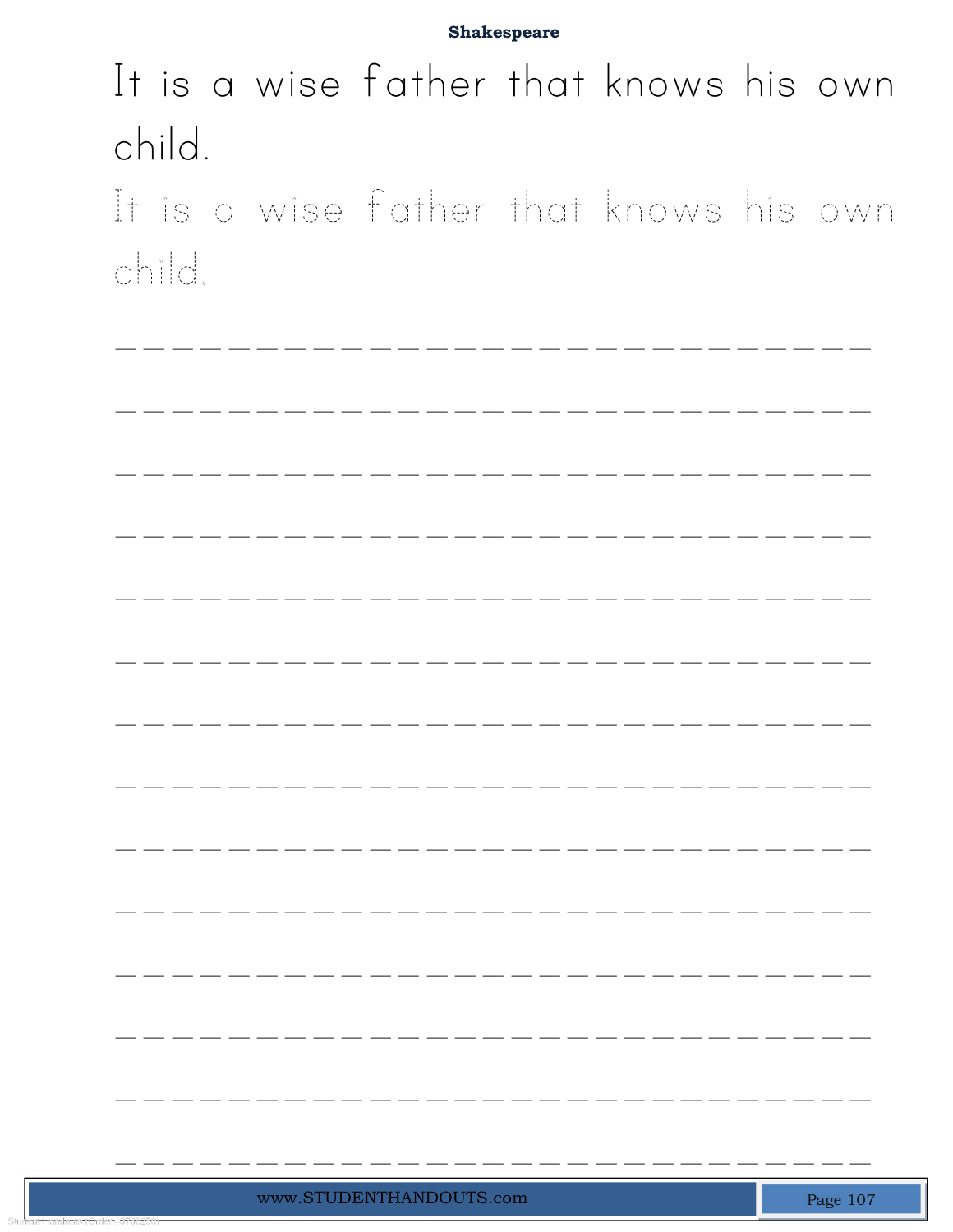If you prick us do we not bleed? If you tickle us do we not laugh? If you poison us do we not die? And if you wrong us shall we not revenge? If you prick us do we not bleed? If you tickle us do we not laugh? If you poison us do we not die? And if you wrong us shall we not revenge?

\_\_\_\_\_\_\_\_\_\_\_\_\_\_\_\_\_\_\_\_\_\_\_\_\_\_\_

\_\_\_\_\_\_\_\_\_\_\_\_\_\_\_\_\_\_\_\_\_\_\_\_\_\_\_

\_\_\_\_\_\_\_\_\_\_\_\_\_\_\_\_\_\_\_\_\_\_\_\_\_\_\_

\_\_\_\_\_\_\_\_\_\_\_\_\_\_\_\_\_\_\_\_\_\_\_\_\_\_\_

\_\_\_\_\_\_\_\_\_\_\_\_\_\_\_\_\_\_\_\_\_\_\_\_\_\_\_

\_\_\_\_\_\_\_\_\_\_\_\_\_\_\_\_\_\_\_\_\_\_\_\_\_\_\_

\_\_\_\_\_\_\_\_\_\_\_\_\_\_\_\_\_\_\_\_\_\_\_\_\_\_\_

\_\_\_\_\_\_\_\_\_\_\_\_\_\_\_\_\_\_\_\_\_\_\_\_\_\_\_

\_\_\_\_\_\_\_\_\_\_\_\_\_\_\_\_\_\_\_\_\_\_\_\_\_\_\_

\_\_\_\_\_\_\_\_\_\_\_\_\_\_\_\_\_\_\_\_\_\_\_\_\_\_\_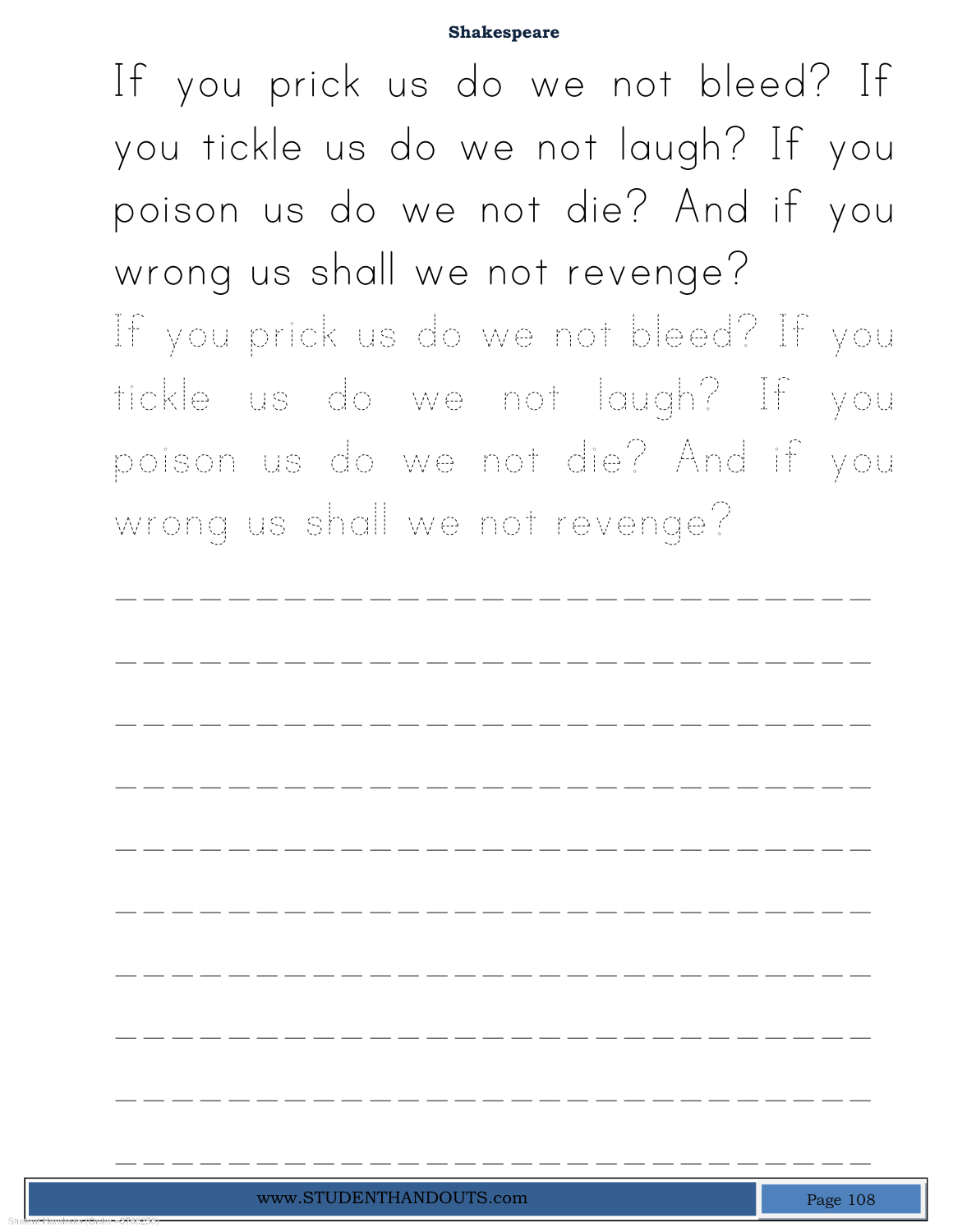I am not bound to please thee with my answer.

I am not bound to please thee with my answer.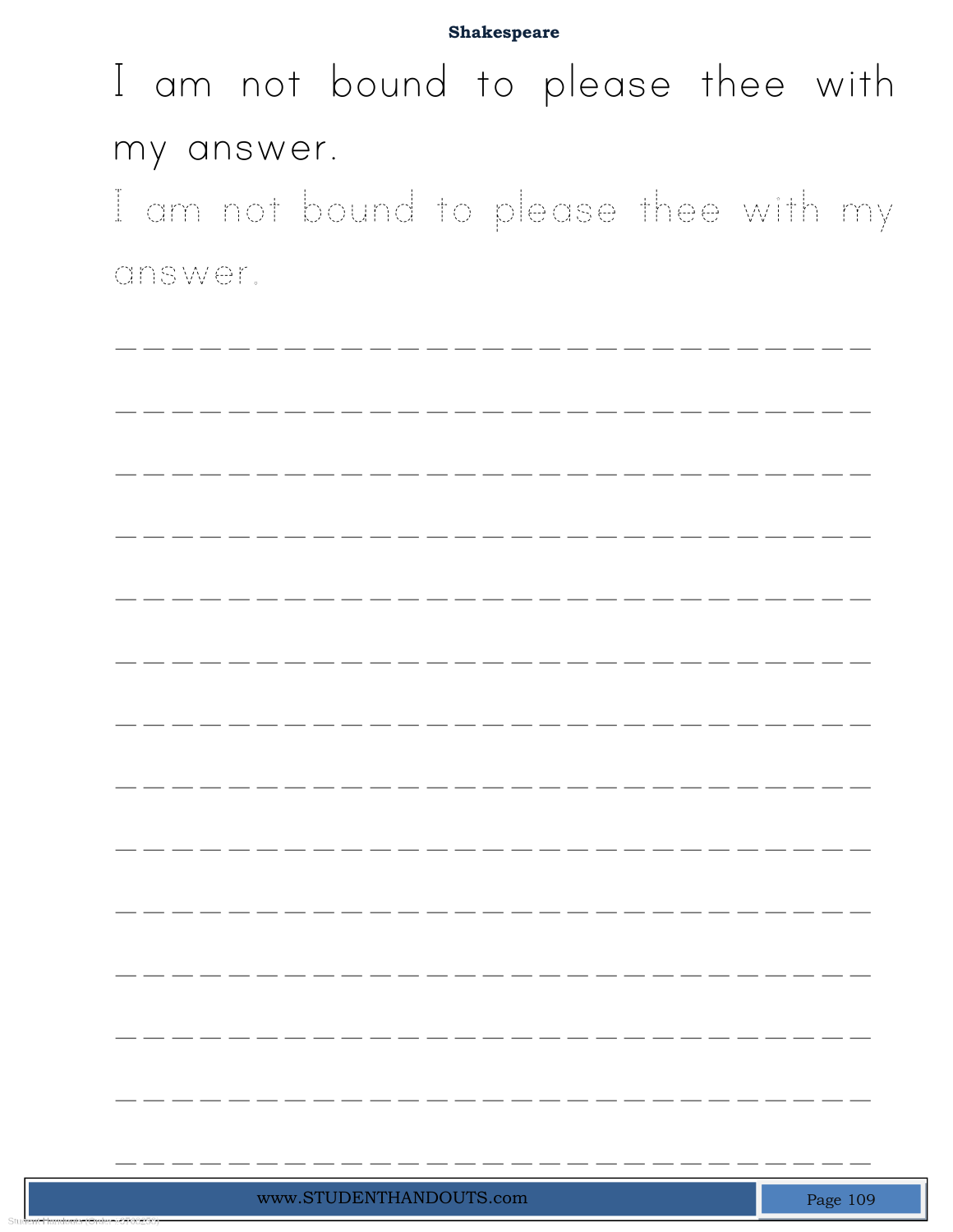# How well he's read, to reason against reading!

How well he's read, to reason against reading!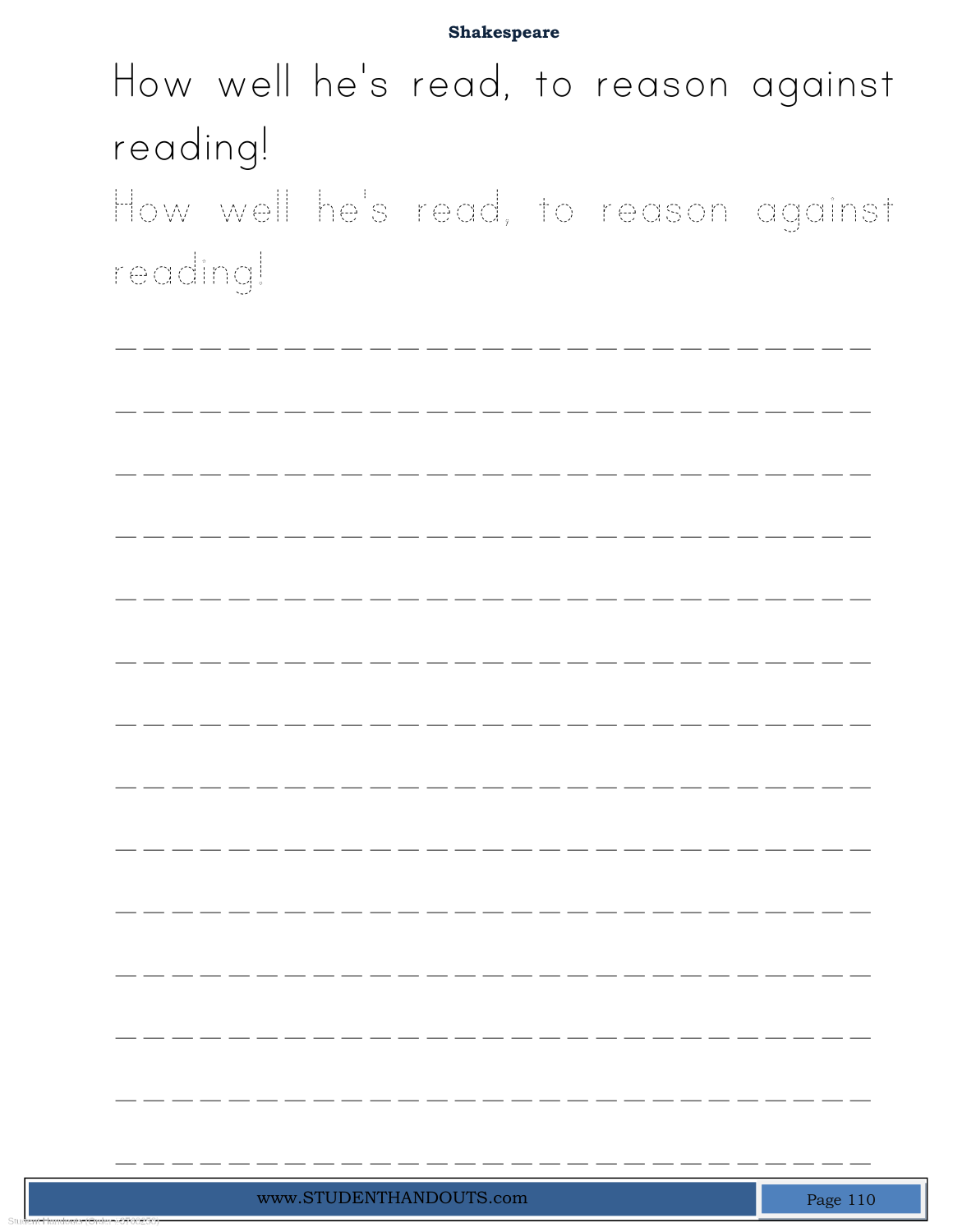# How oft the sight of means to do ill deeds makes ill deeds done!

How oft the sight of means to do ill deeds makes ill deeds done!

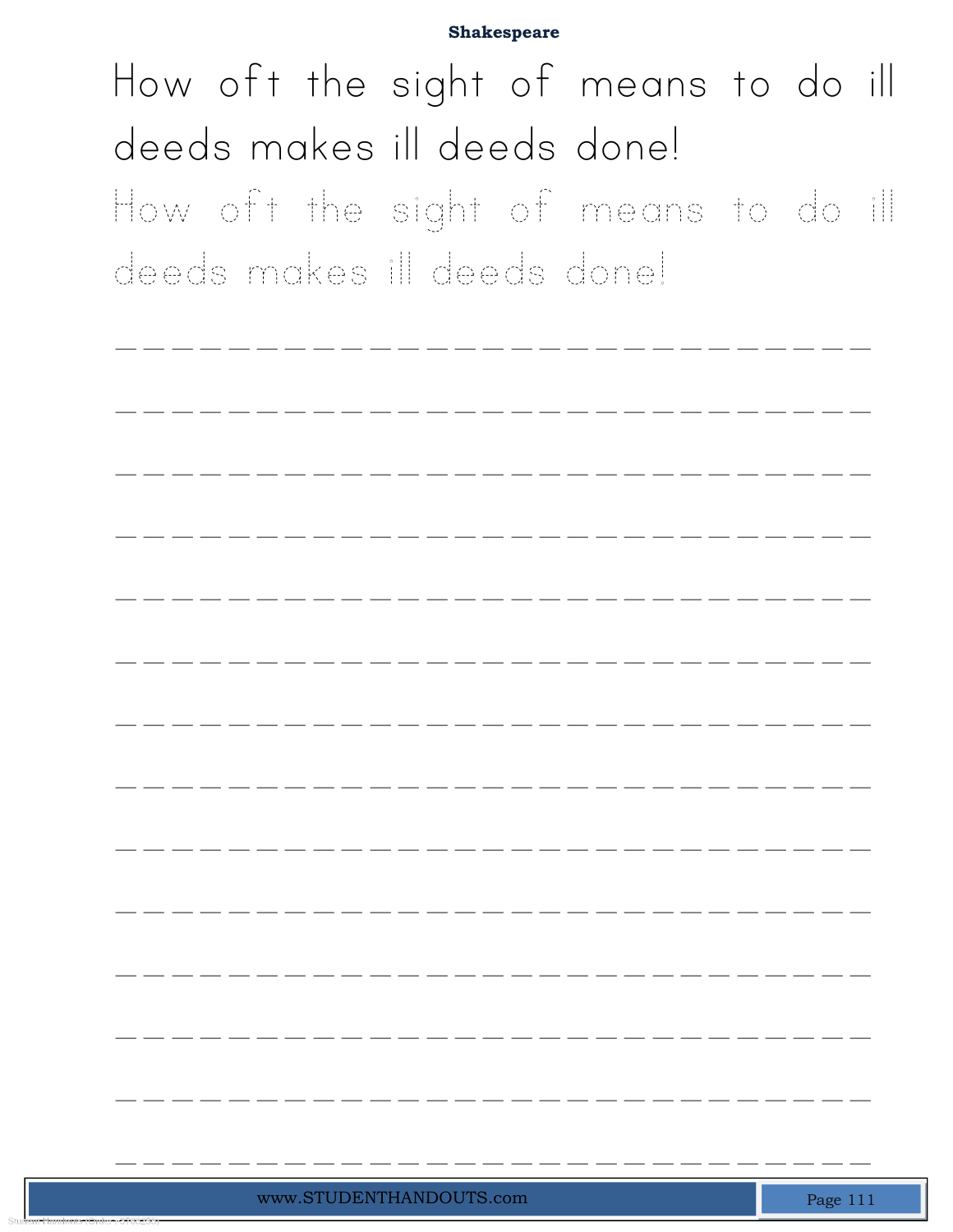And oftentimes excusing of a fault doth make the fault the worse by the excuse.

And oftentimes excusing of a fault doth make the fault the worse by the excuse.

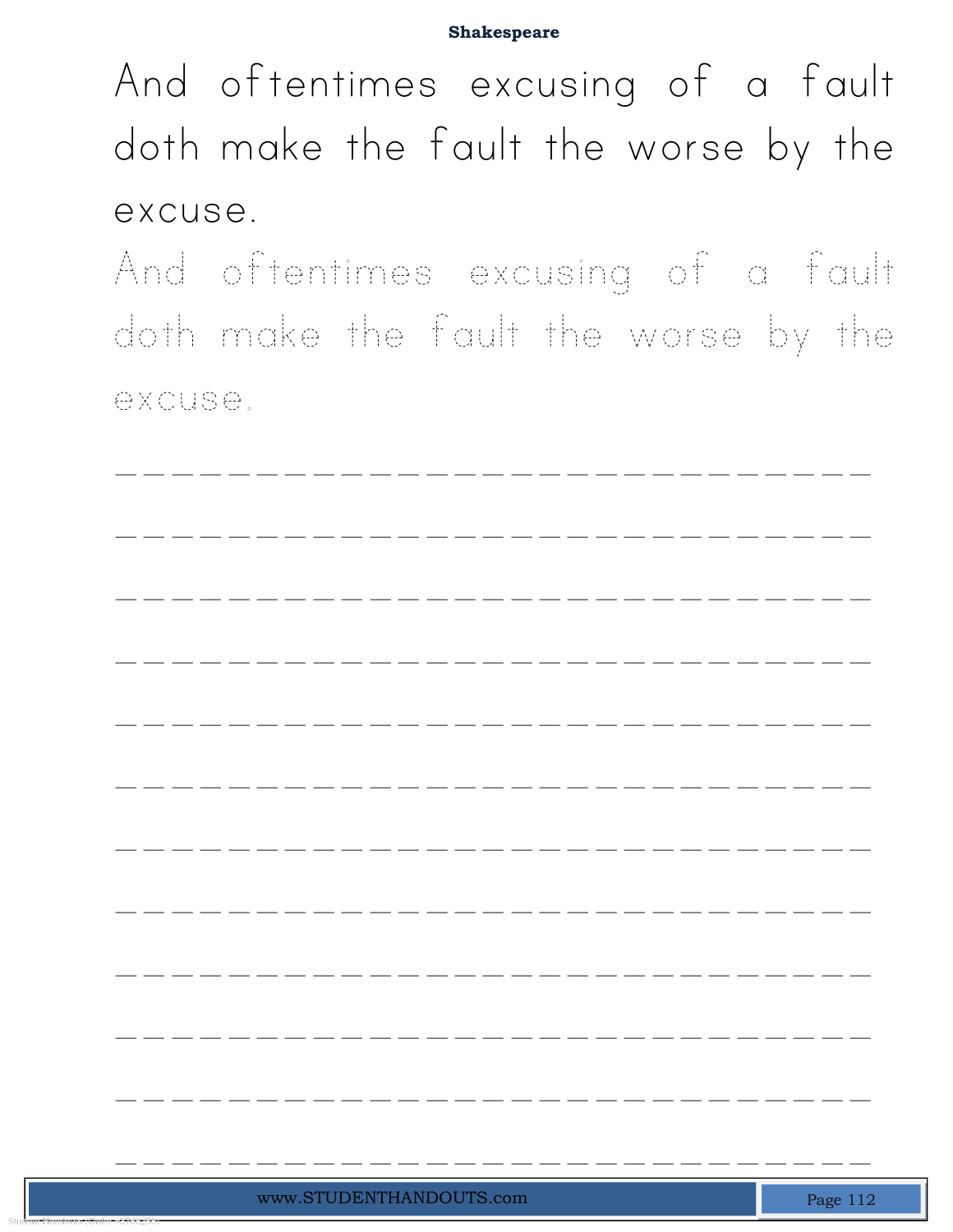# By that sin fell the angels. By that sin fell the angels.

|  | - -<br>- -<br>- - | — <i>—</i><br>- - | - -<br>- -<br><u>— —</u> | - -<br>- -<br>- - | - - |  |
|--|-------------------|-------------------|--------------------------|-------------------|-----|--|
|  |                   |                   |                          | . .               |     |  |
|  |                   |                   |                          |                   |     |  |
|  |                   |                   |                          | $\sim$<br>. .     |     |  |
|  |                   |                   |                          | - -               |     |  |
|  |                   |                   |                          | - -<br>- -<br>- - |     |  |
|  |                   |                   | - -<br>- -               |                   |     |  |
|  |                   |                   |                          |                   |     |  |
|  |                   |                   |                          |                   |     |  |
|  |                   |                   |                          |                   |     |  |
|  |                   |                   |                          |                   |     |  |
|  |                   |                   |                          |                   |     |  |
|  |                   |                   |                          |                   |     |  |
|  |                   |                   |                          |                   |     |  |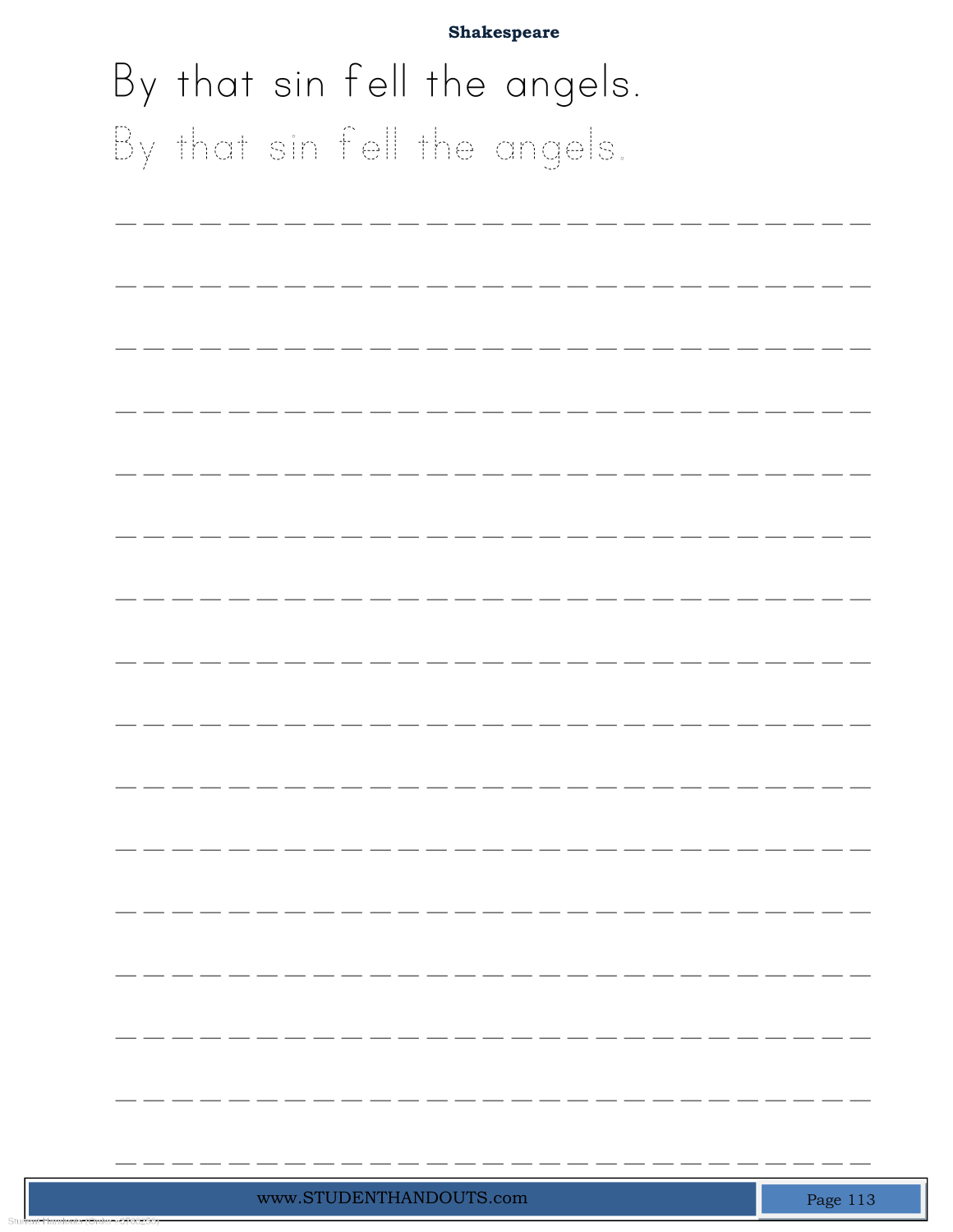Give me my robe, put on my crown; I have Immortal longings in me.

Give me my robe, put on my crown; I have Immortal longings in me.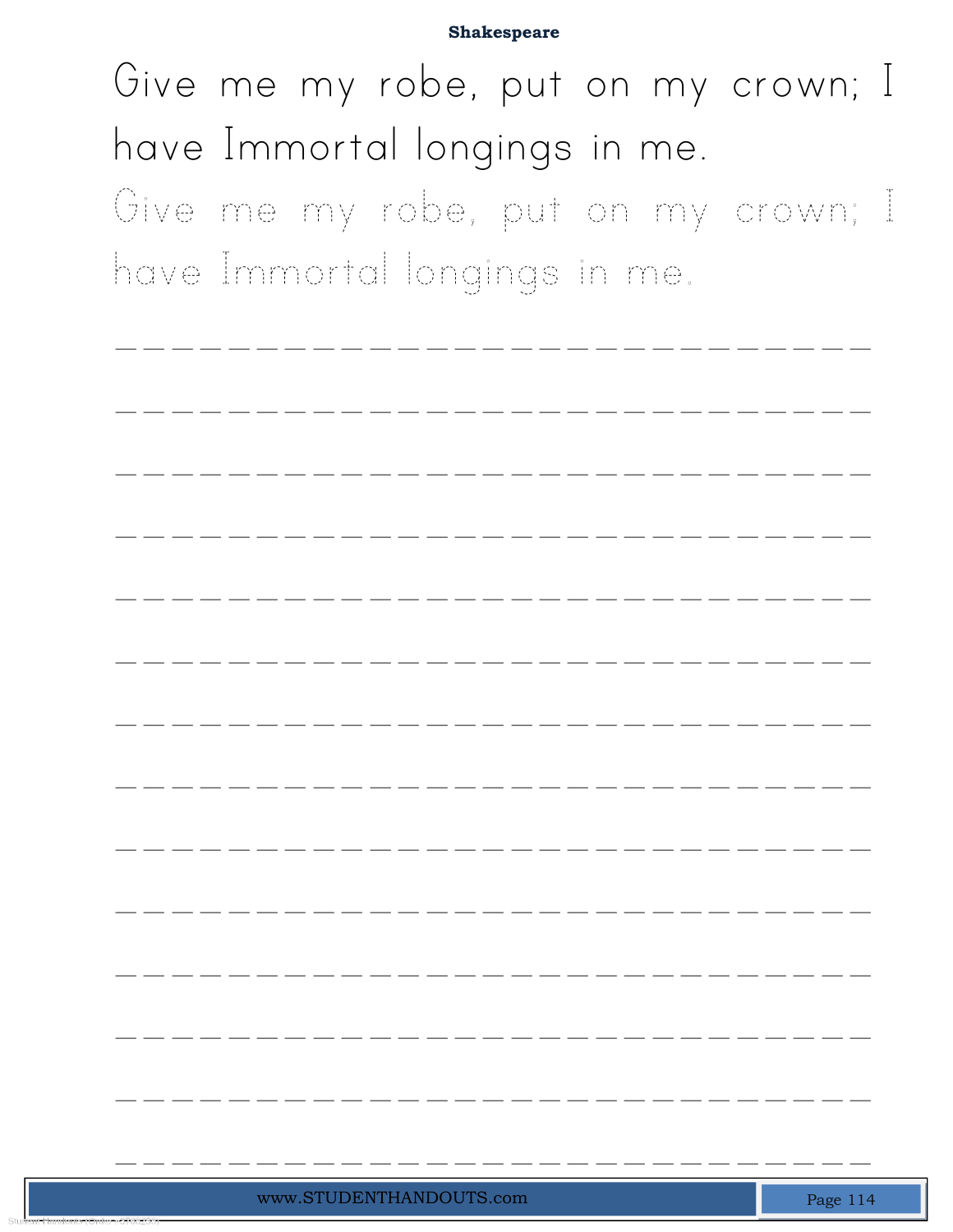### He does it with better grace, but I do it more natural.

He does it with better grace, but  $I$  do it more natural.

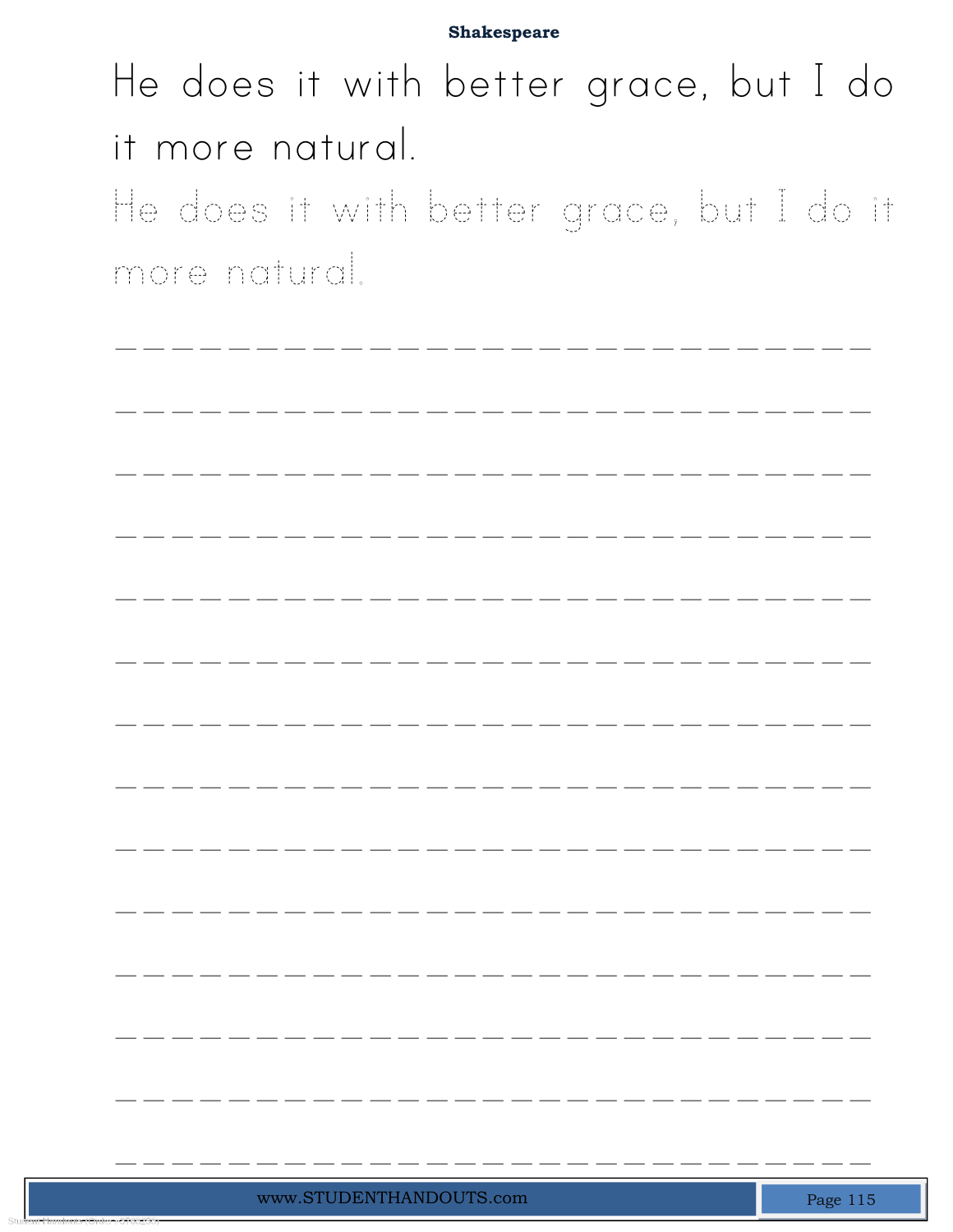## It is not in the stars to hold our destiny but in ourselves.

It is not in the stars to hold our destiny but in ourselves.

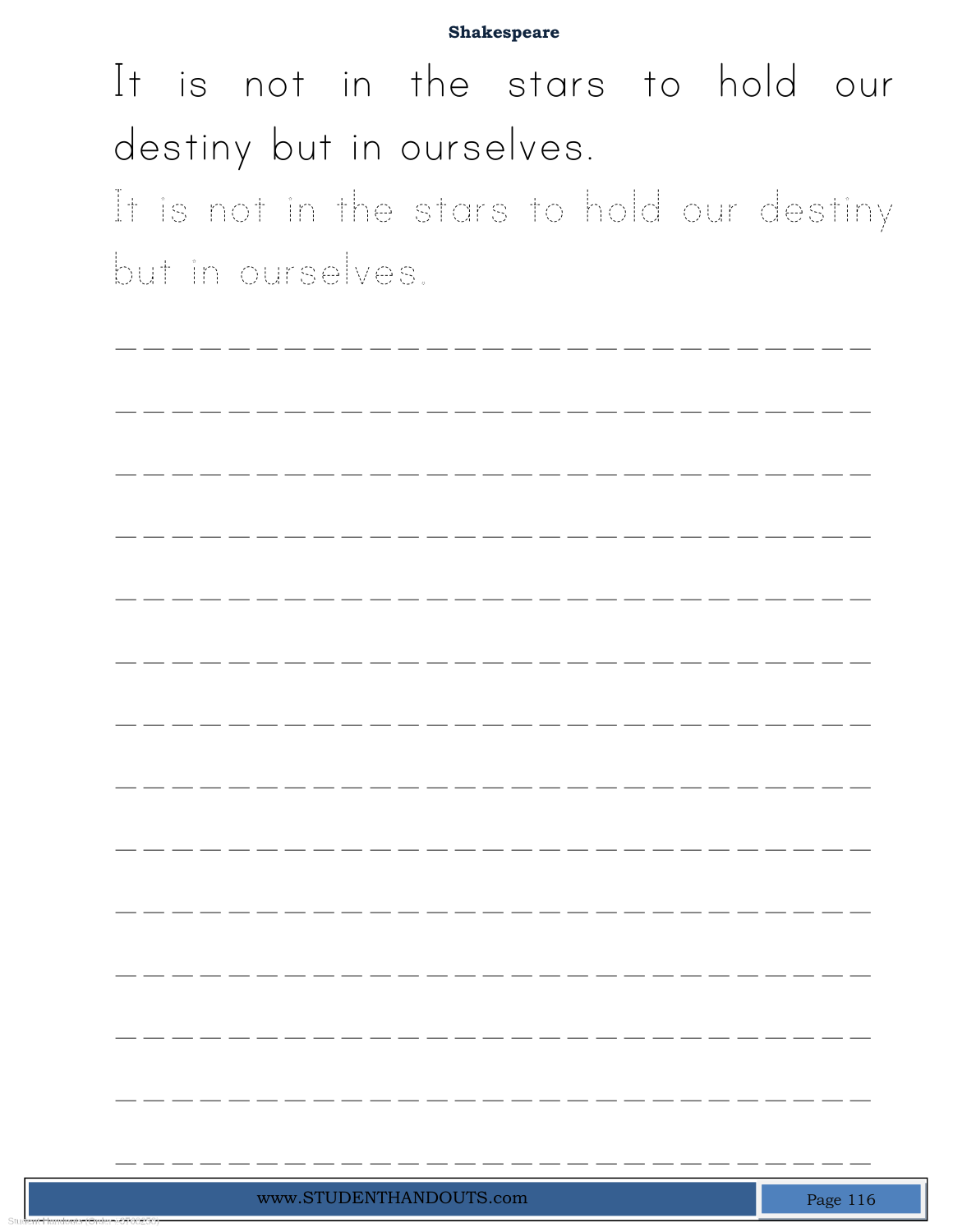### Love is not love that alters when it alteration finds.

Love is not love that alters when it alteration finds.

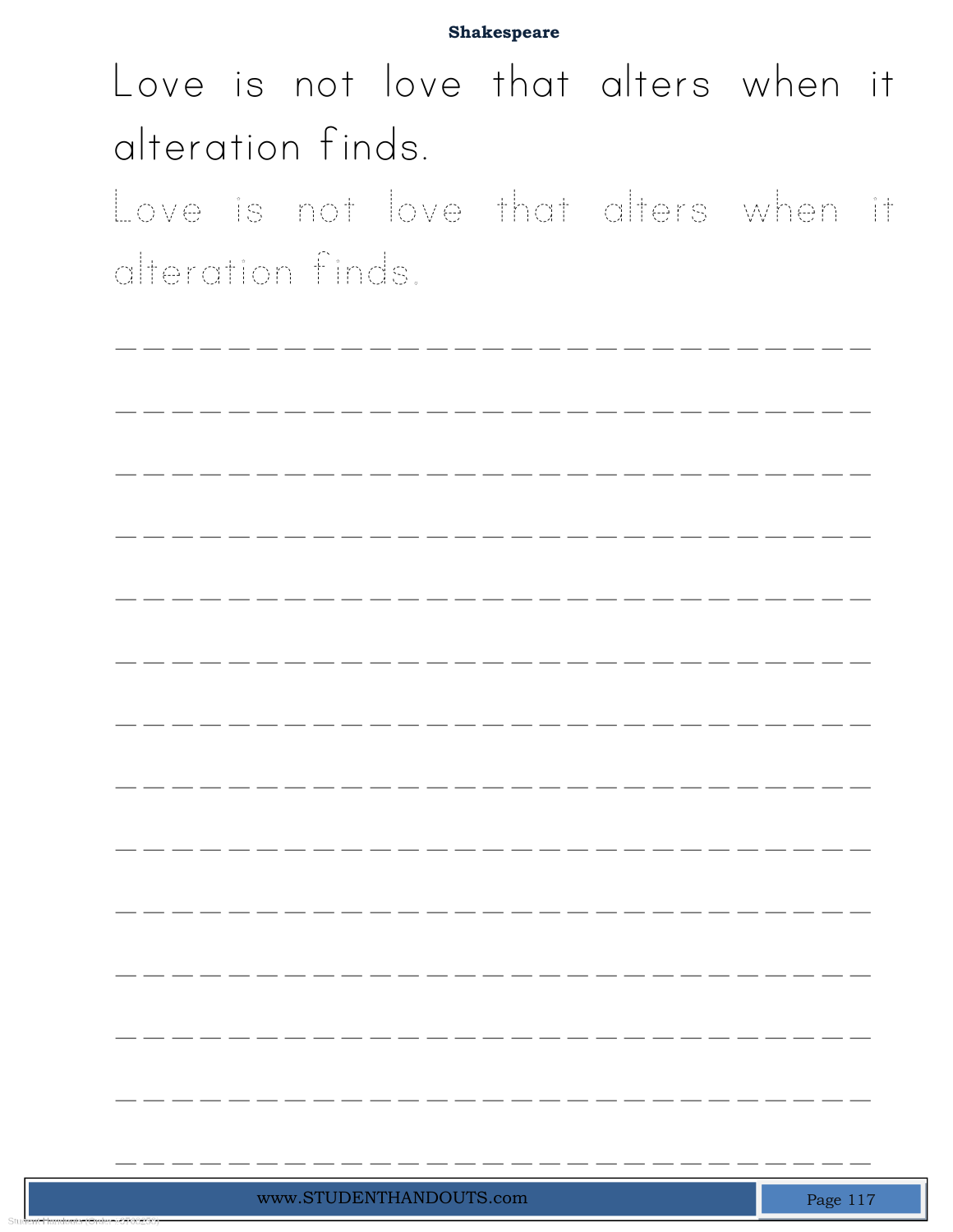Maids want nothing but husbands, and when they have them, they want everything.

Maids want nothing but husbands, and when they have them, they want everything.

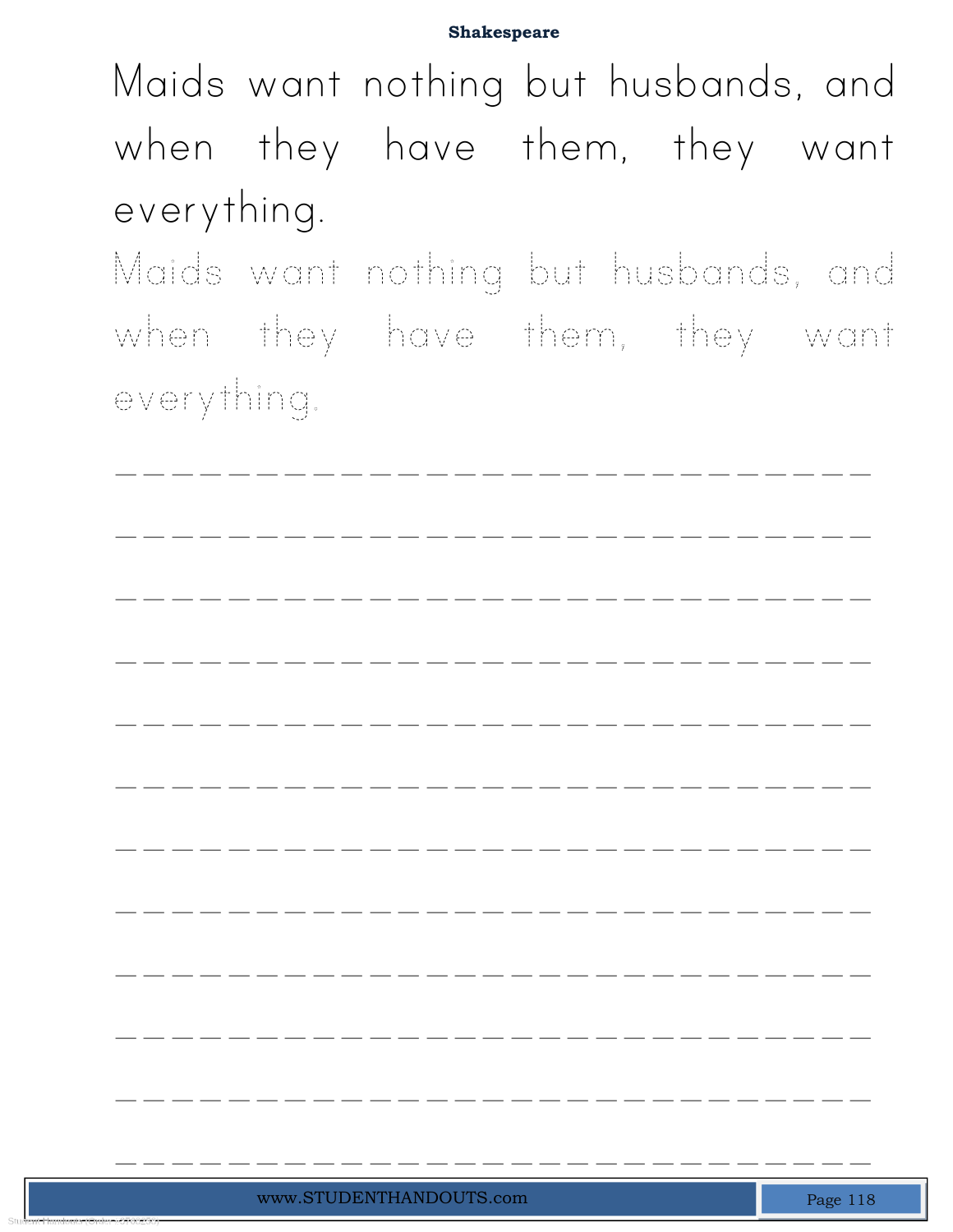### Men's vows are women's traitors! Men's vows are women's traitors!

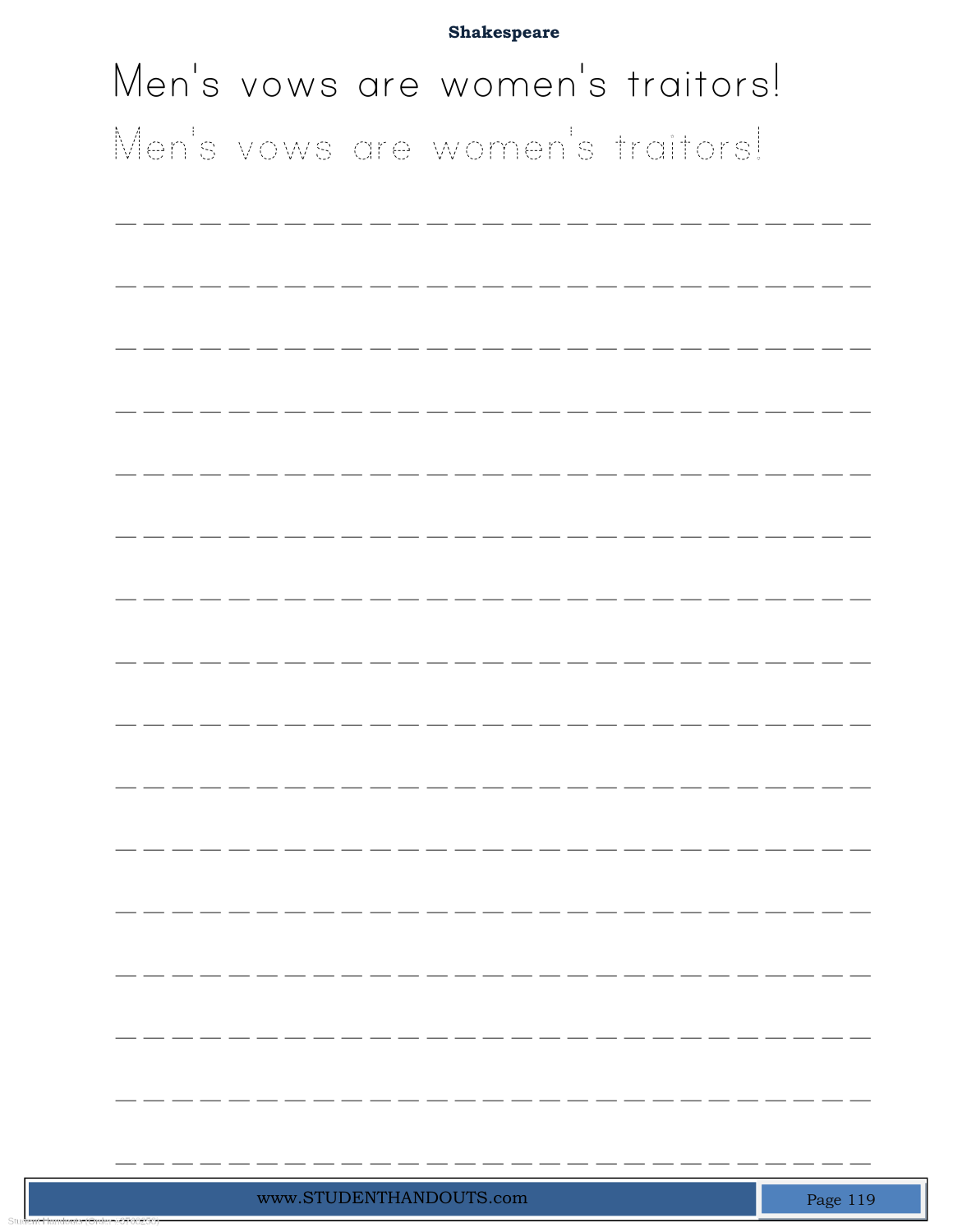O! Let me not be mad, not mad, sweet heaven; keep me in temper; I would not be mad!

O! Let me not be mad, not mad, sweet heaven; keep me in temper; I would not be mad!

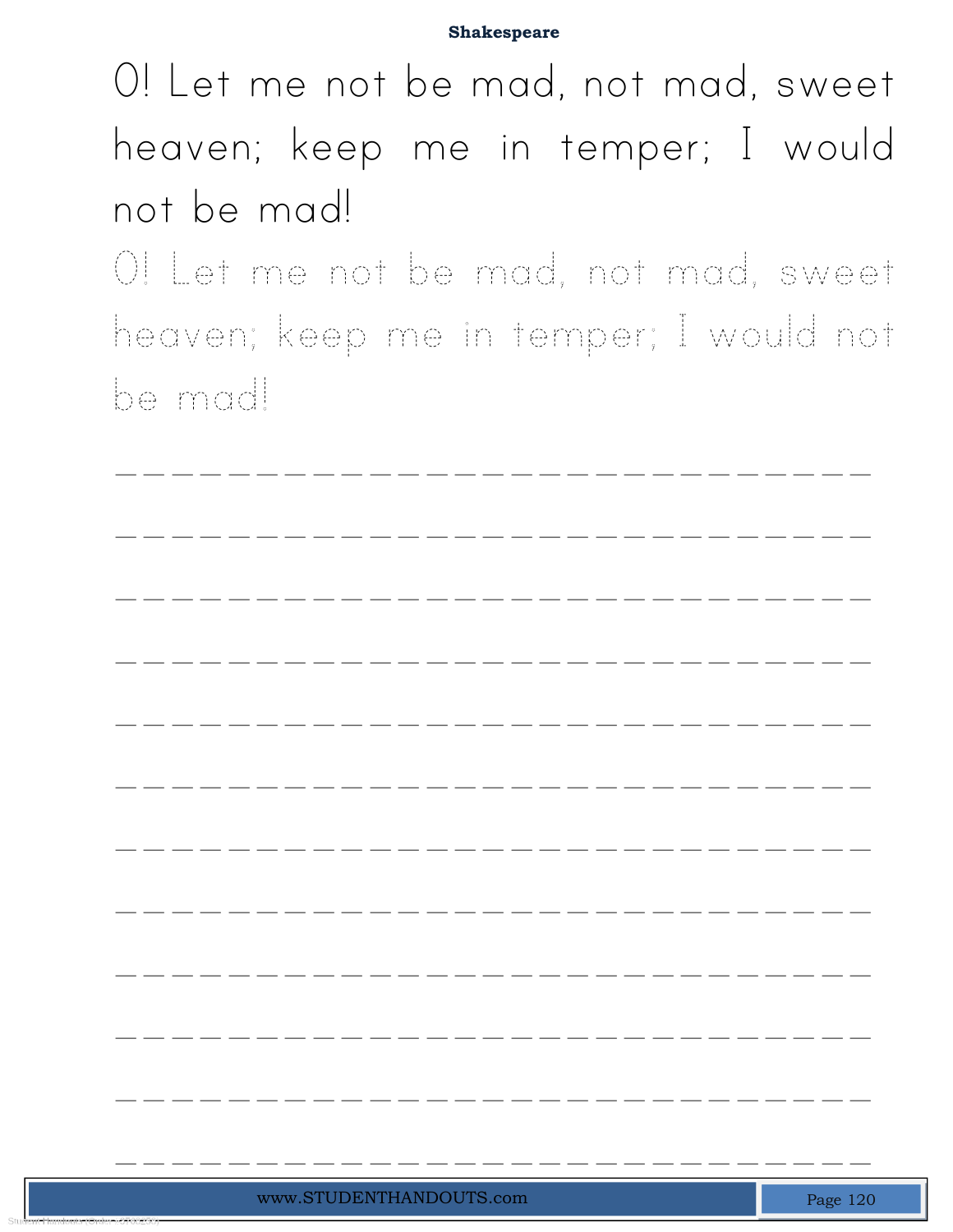The love of heaven makes one heavenly.

The love of heaven makes one heavenly.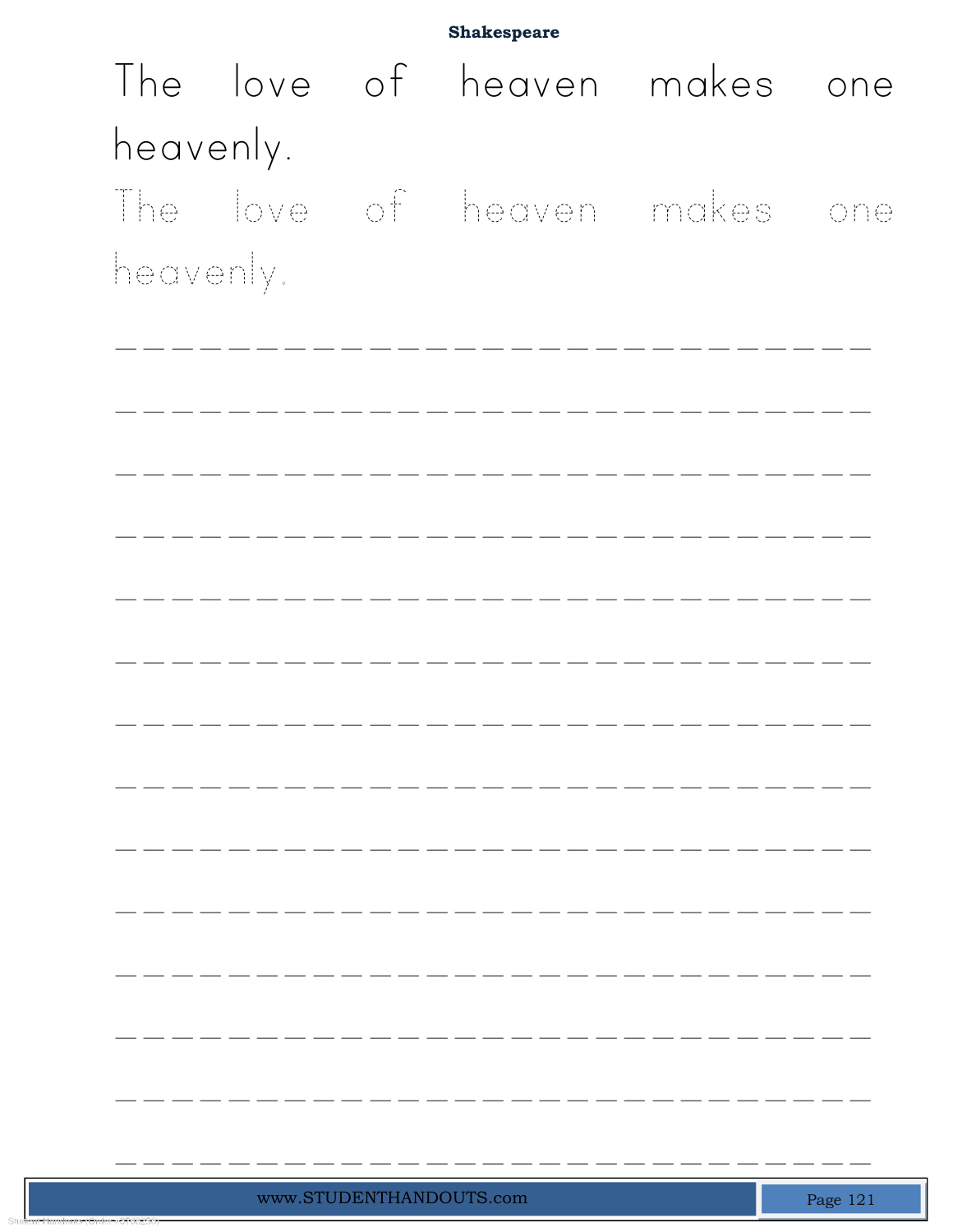## The robbed that smiles, steals something from the thief.

The robbed that smiles, steals something from the thief.

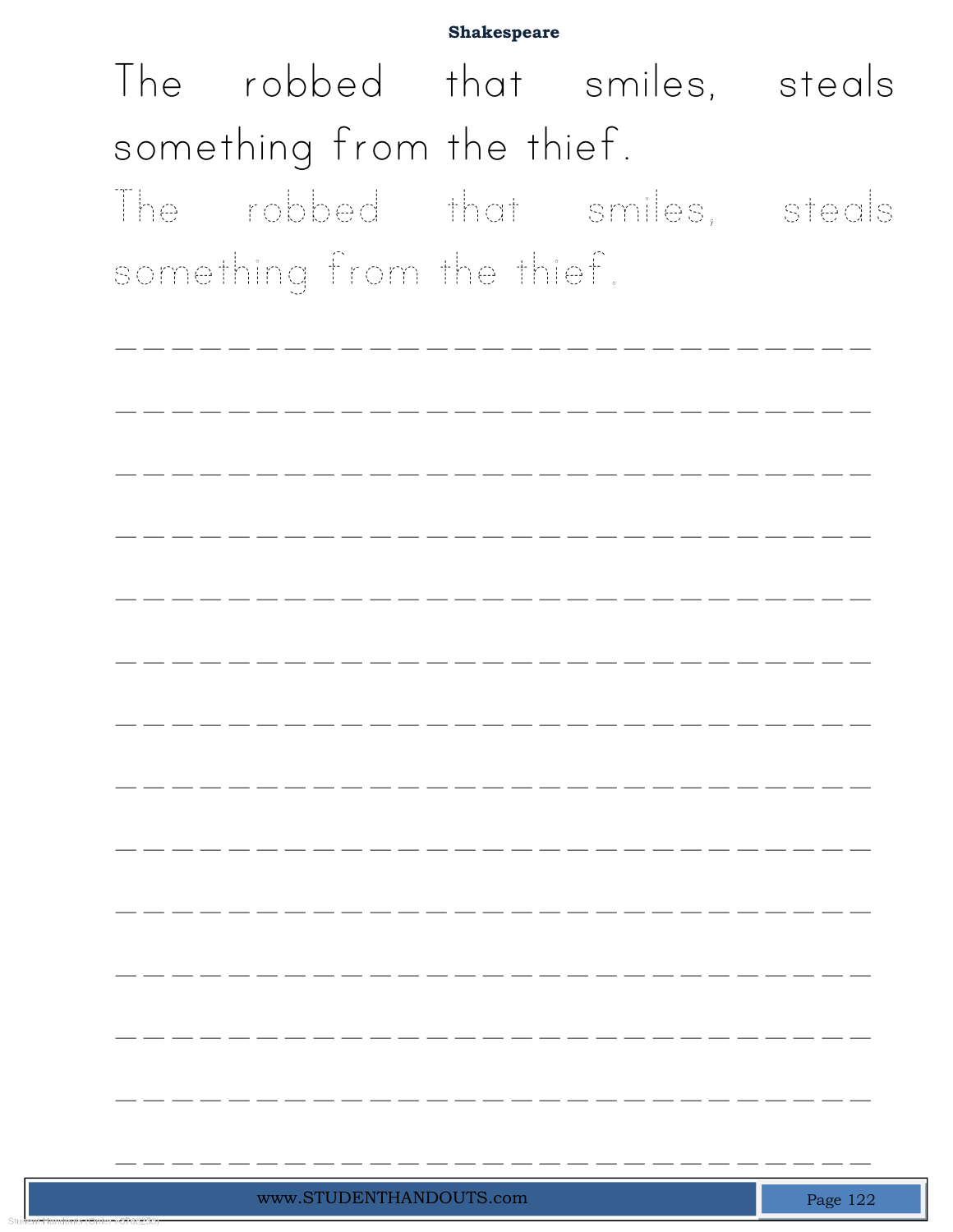## There is no darkness but ignorance. There is no darkness but ignorance.

|     | - -<br>$\sim$<br>- - | - -- -- -- -- -- -<br>- - | - -        |
|-----|----------------------|---------------------------|------------|
|     |                      |                           |            |
|     | - -<br>. .           | - -<br>- -<br>- -         | - -        |
|     | - -<br>- -           | _______<br>- -            | - -        |
|     |                      |                           |            |
|     |                      |                           |            |
|     |                      |                           |            |
|     |                      |                           |            |
| - - | $\sim$<br>- -<br>- - | __ ___ ___ ___ __         | - -<br>- - |
|     |                      | $\overline{\phantom{a}}$  |            |
|     |                      |                           |            |
|     |                      |                           |            |
|     |                      |                           |            |
|     |                      |                           |            |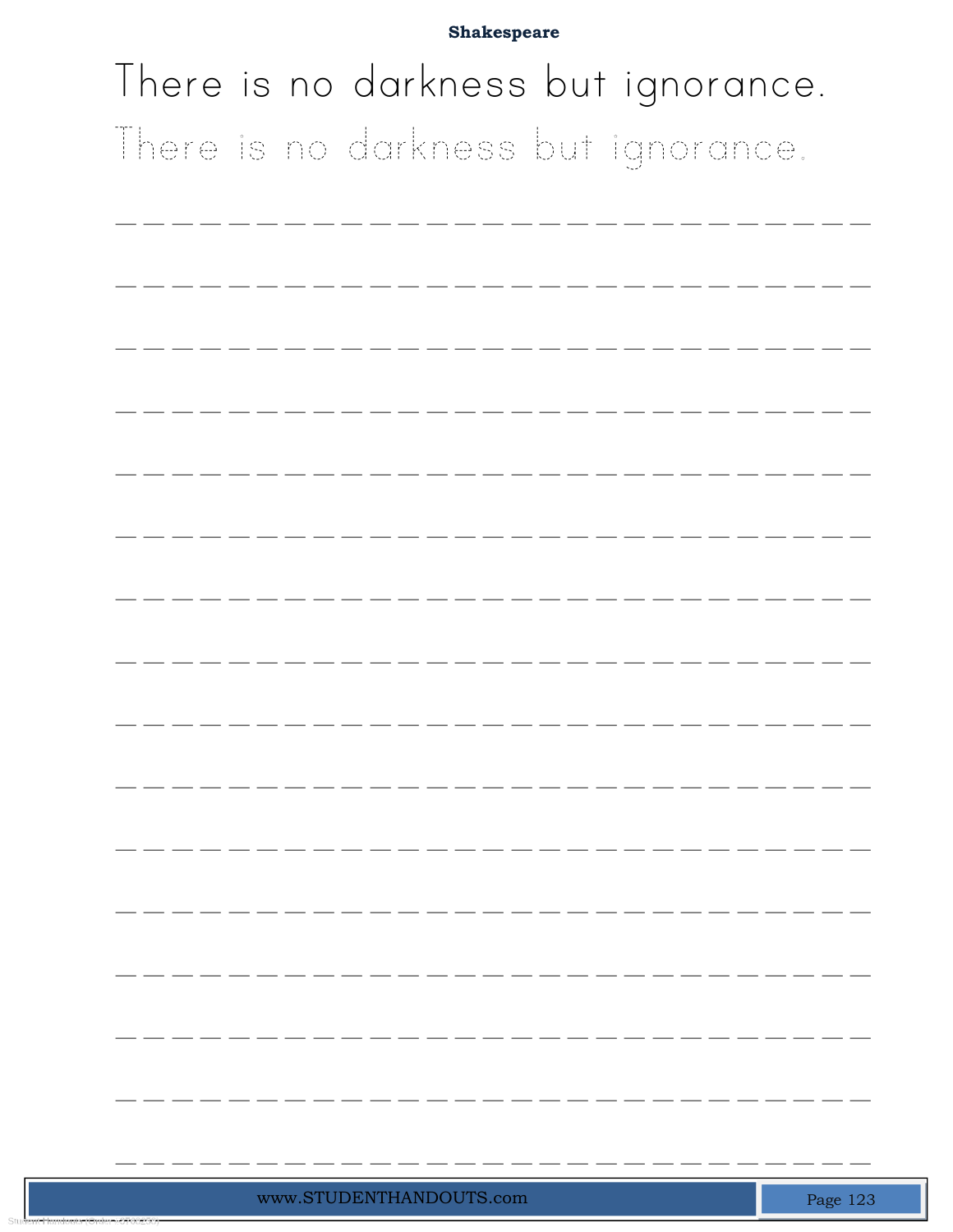What's in a name? That which we call a rose by any other name would smell as sweet.

What's in a name? That which we call a rose by any other name would smell as sweet.

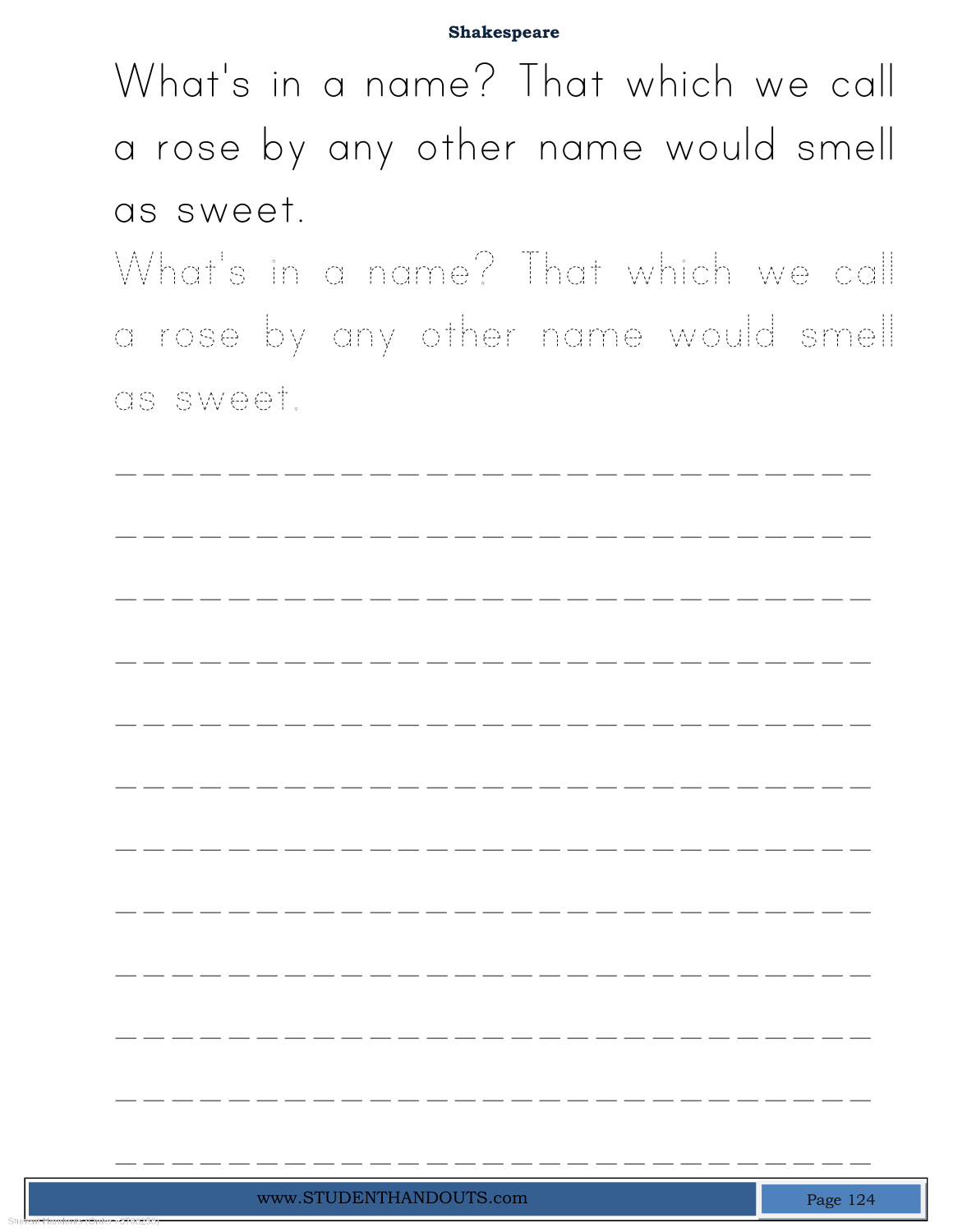$\overline{a}$  $\overline{\phantom{a}}$ 

\_ \_\_ \_

 $\overline{\phantom{a}}$ 

# My pride fell with my fortunes. My pride fell with my fortunes.

 $\overline{a}$ 

www.STUDENTHANDOUTS.com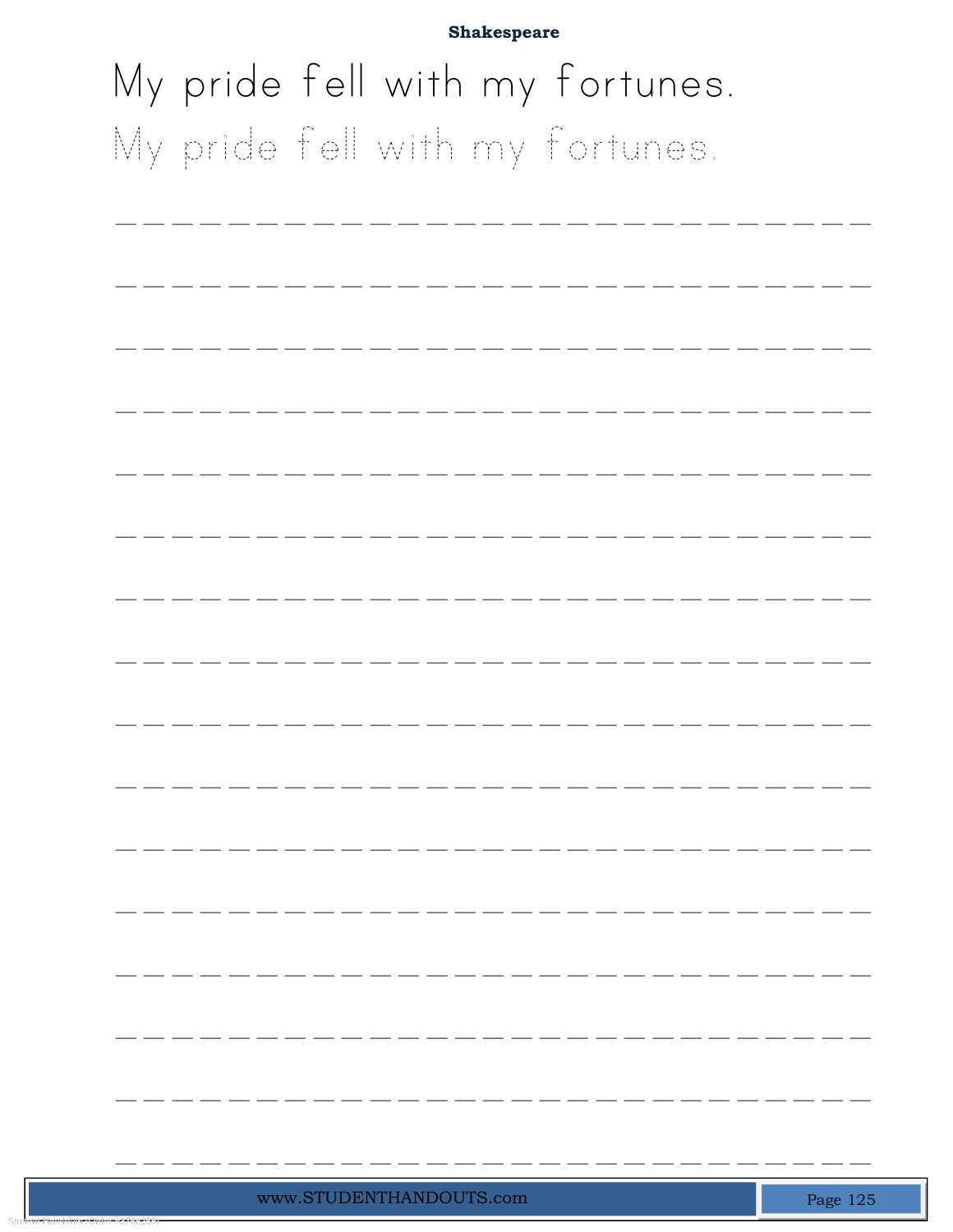No, I will be the pattern of all patience; I will say nothing. No, I will be the pattern of all patience; I will say nothing.

|     | — <i>—</i><br>سي ب<br>- 11 |  |
|-----|----------------------------|--|
|     |                            |  |
| . . | ш.                         |  |
|     | $\overline{a}$             |  |
|     |                            |  |
|     |                            |  |
|     |                            |  |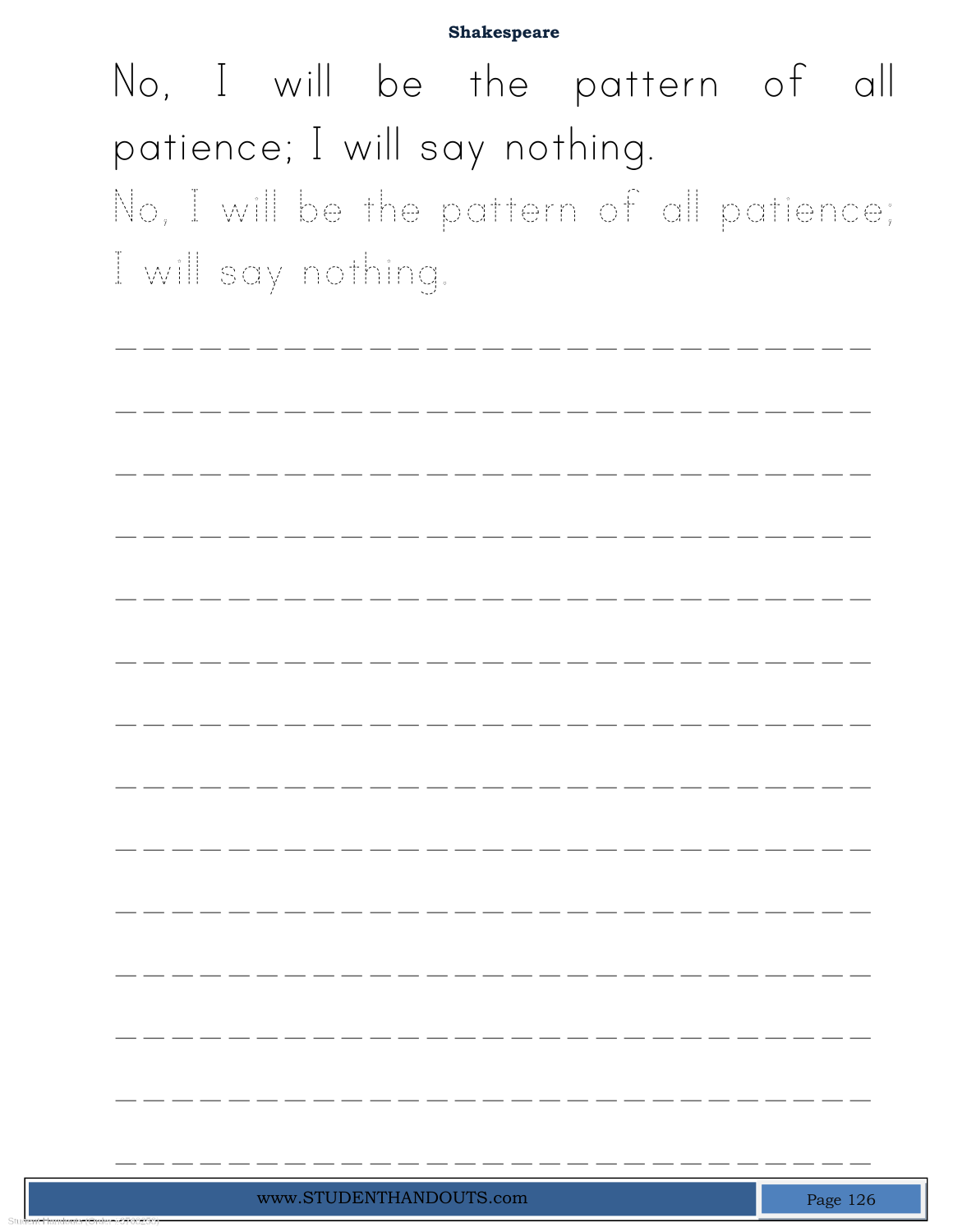Love is a smoke made with the fume of sighs.

Love is a smoke made with the fume of sighs.

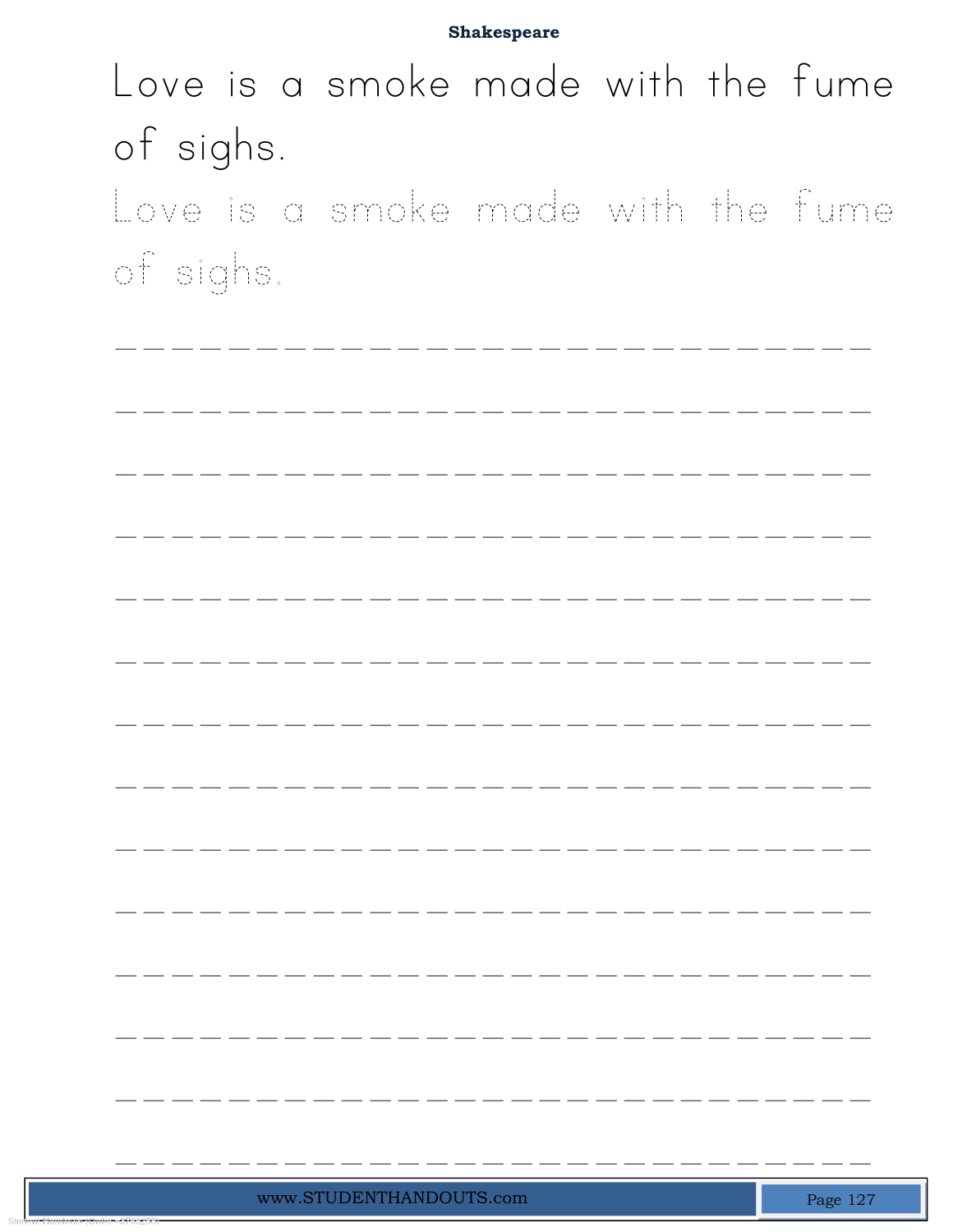## Mind your speech a little lest you should mar your fortunes.

Mind your speech a little lest you should mar your fortunes.

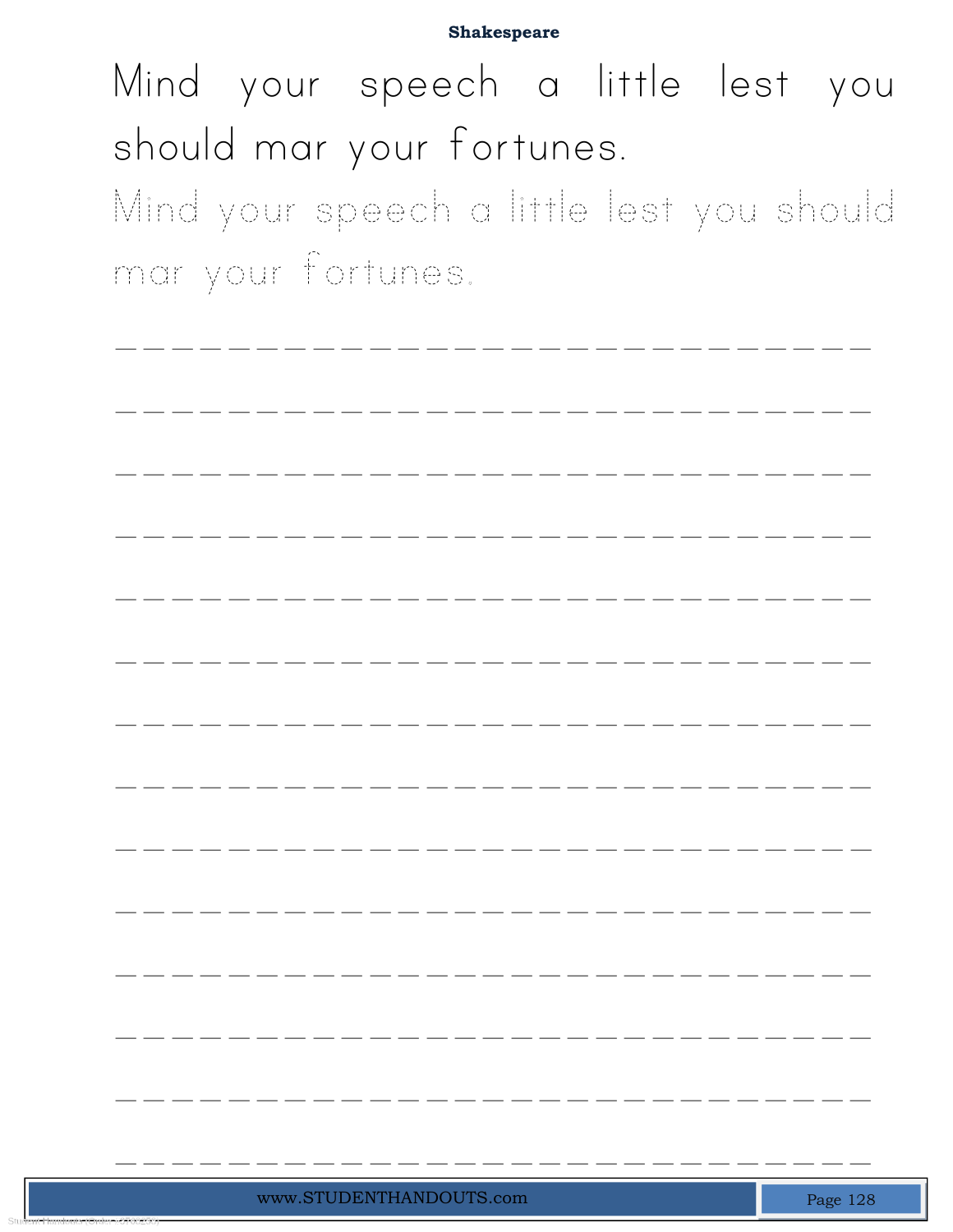### It is the stars, the stars above us, govern our conditions.

It is the stars, the stars above us, govern our conditions.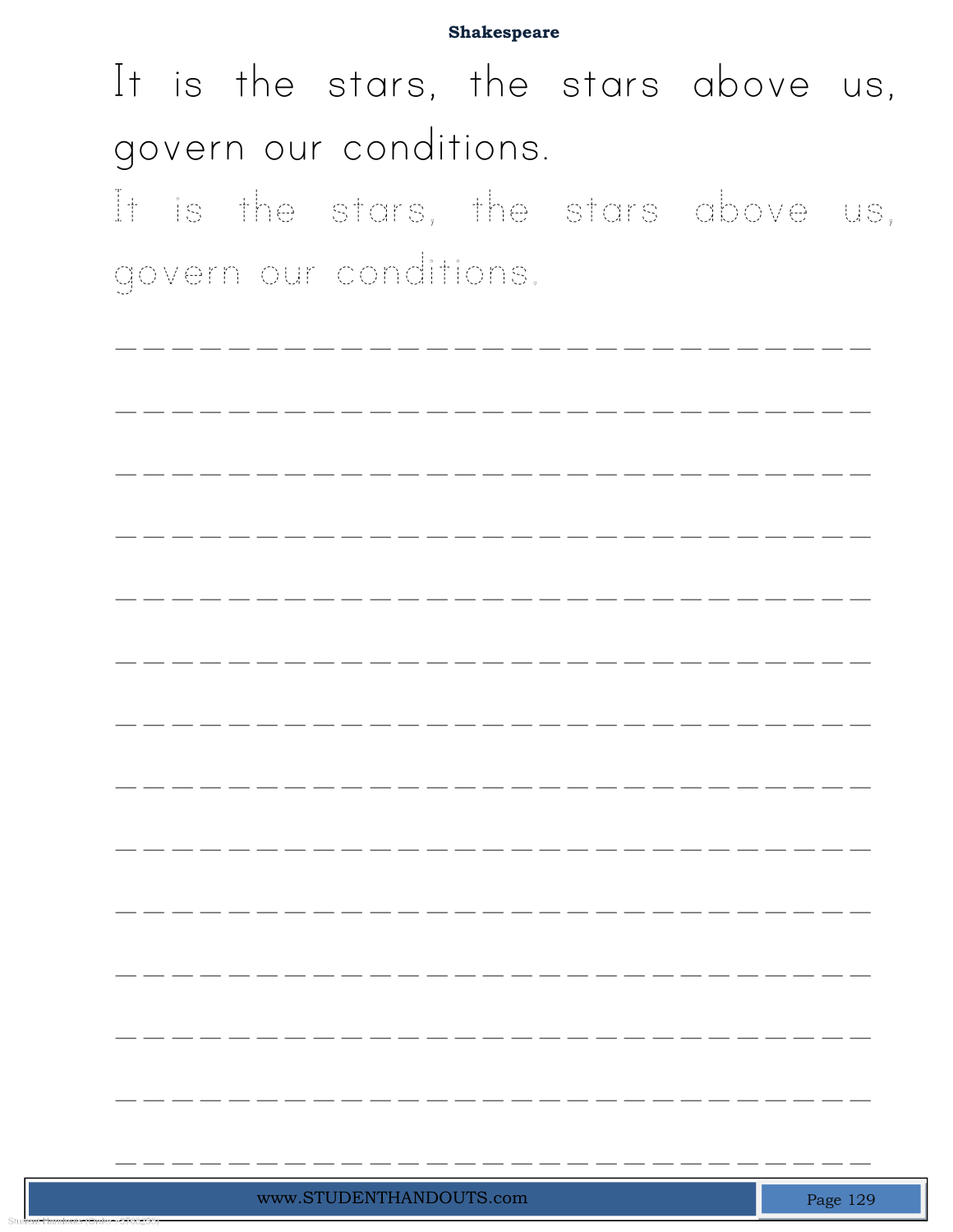Lawless are they that make their wills their law.

Lawless are they that make their wills their law.

|                                                          | -------------------                                                                   |  |
|----------------------------------------------------------|---------------------------------------------------------------------------------------|--|
|                                                          | — <i>—</i><br>- - -                                                                   |  |
|                                                          |                                                                                       |  |
| $\overline{\phantom{a}}$<br>_ ___ ___ __<br>$\mathbf{r}$ | كالمساحب المساريسية المساريسية المساريسية المساريسية المساريسية المساريسية المساريسية |  |
|                                                          | - -- -<br>- -                                                                         |  |
|                                                          |                                                                                       |  |
|                                                          | $\sim$<br>- -                                                                         |  |
|                                                          |                                                                                       |  |
|                                                          |                                                                                       |  |
|                                                          |                                                                                       |  |
|                                                          |                                                                                       |  |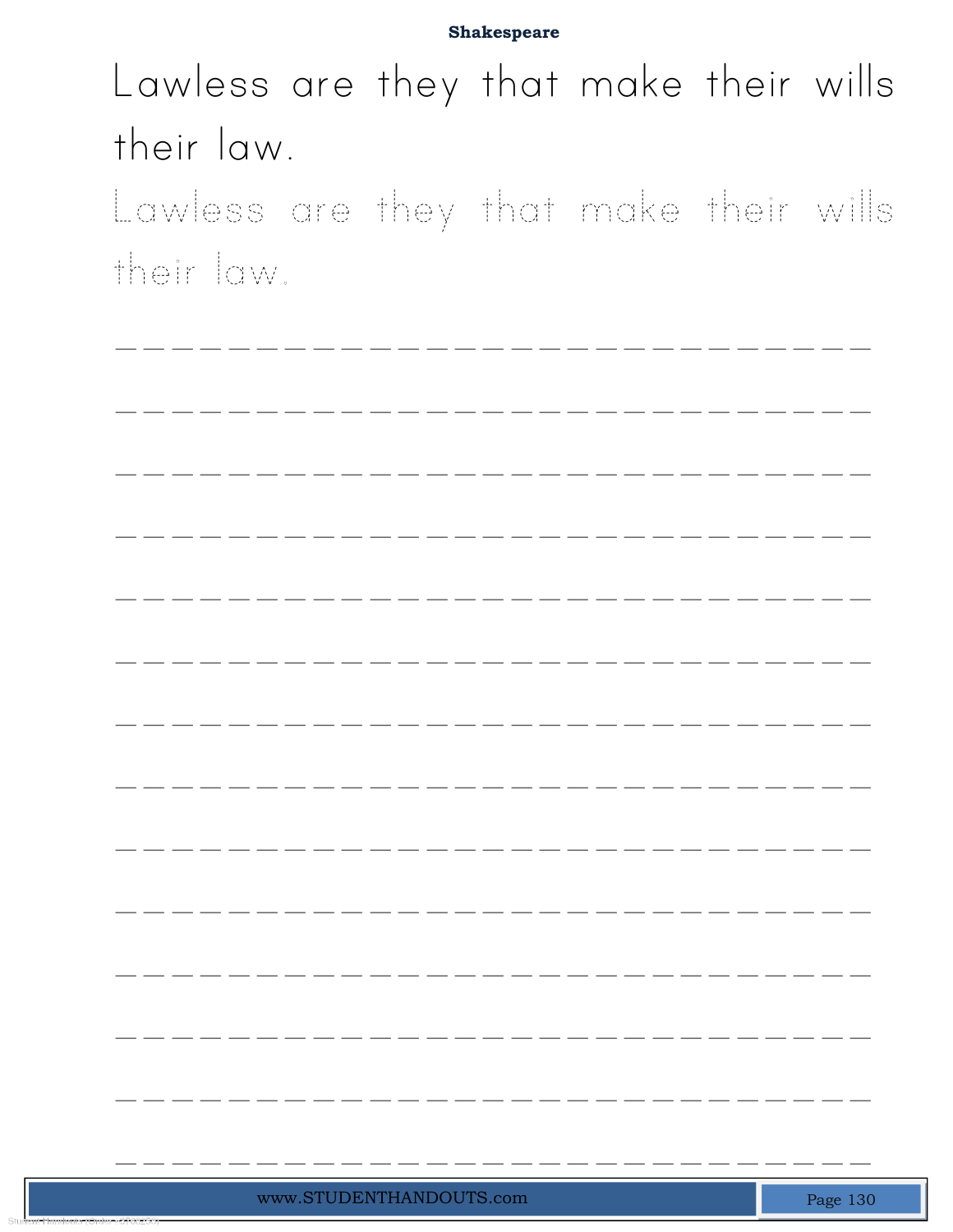Is it not strange that desire should so many years outlive performance? Is it not strange that desire should so many years outlive performance?

\_\_\_\_\_\_\_\_\_\_\_\_\_\_\_\_\_\_\_\_\_\_\_\_\_\_\_

\_\_\_\_\_\_\_\_\_\_\_\_\_\_\_\_\_\_\_\_\_\_\_\_\_\_\_

\_\_\_\_\_\_\_\_\_\_\_\_\_\_\_\_\_\_\_\_\_\_\_\_\_\_\_

\_\_\_\_\_\_\_\_\_\_\_\_\_\_\_\_\_\_\_\_\_\_\_\_\_\_\_

\_\_\_\_\_\_\_\_\_\_\_\_\_\_\_\_\_\_\_\_\_\_\_\_\_\_\_

\_\_\_\_\_\_\_\_\_\_\_\_\_\_\_\_\_\_\_\_\_\_\_\_\_\_\_

\_\_\_\_\_\_\_\_\_\_\_\_\_\_\_\_\_\_\_\_\_\_\_\_\_\_\_

\_\_\_\_\_\_\_\_\_\_\_\_\_\_\_\_\_\_\_\_\_\_\_\_\_\_\_

\_\_\_\_\_\_\_\_\_\_\_\_\_\_\_\_\_\_\_\_\_\_\_\_\_\_\_

\_\_\_\_\_\_\_\_\_\_\_\_\_\_\_\_\_\_\_\_\_\_\_\_\_\_\_

\_\_\_\_\_\_\_\_\_\_\_\_\_\_\_\_\_\_\_\_\_\_\_\_\_\_\_

\_\_\_\_\_\_\_\_\_\_\_\_\_\_\_\_\_\_\_\_\_\_\_\_\_\_\_

\_\_\_\_\_\_\_\_\_\_\_\_\_\_\_\_\_\_\_\_\_\_\_\_\_\_\_

\_\_\_\_\_\_\_\_\_\_\_\_\_\_\_\_\_\_\_\_\_\_\_\_\_\_\_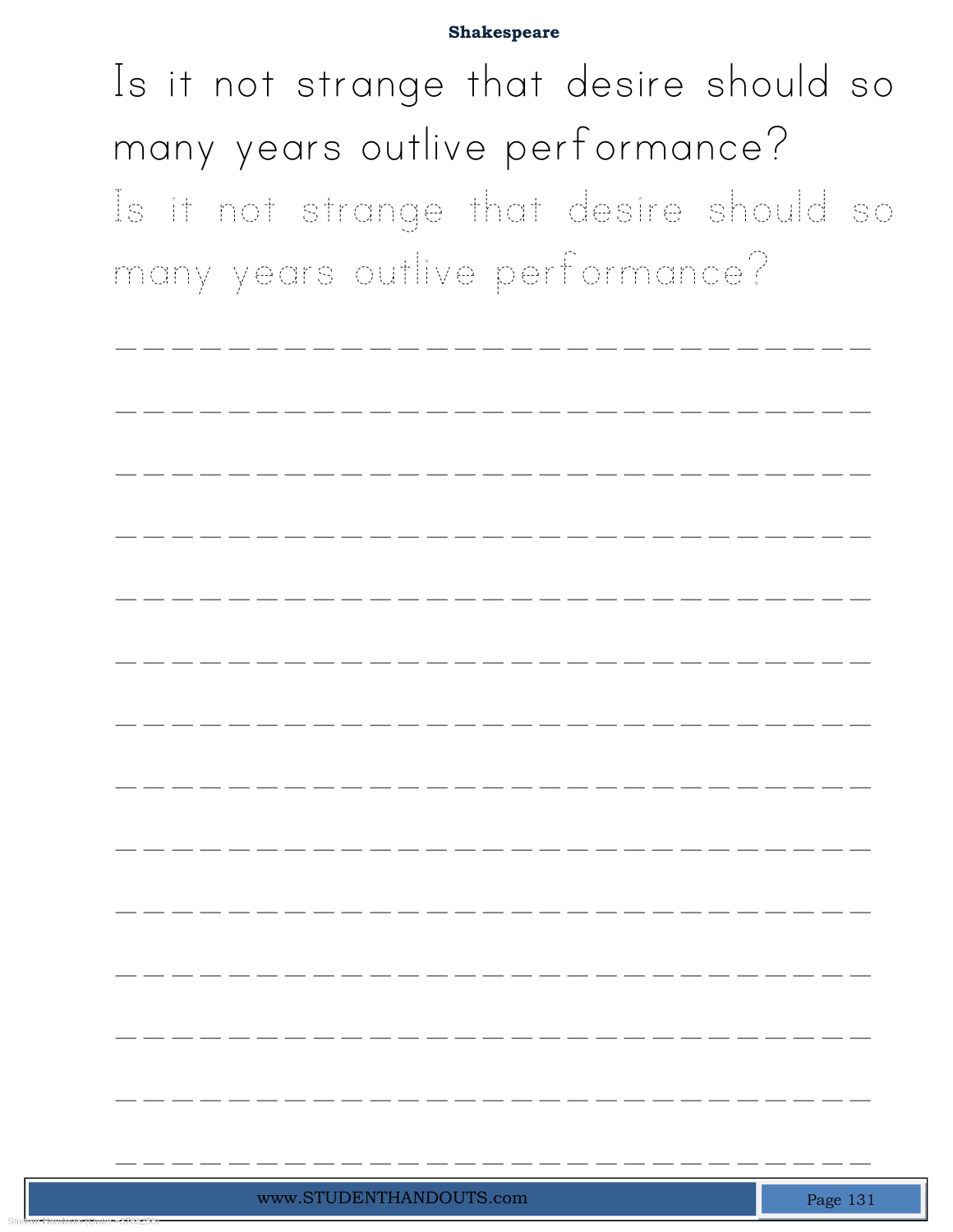### Let no such man be trusted. Let no such man be trusted.

\_ \_\_ \_

- -

 $\overline{\phantom{a}}$ 

 $\overline{a}$ 

\_\_\_

 $\overline{\phantom{a}}$ 

- -

- -- -

\_\_

\_ \_\_ \_\_ \_\_ \_\_

- -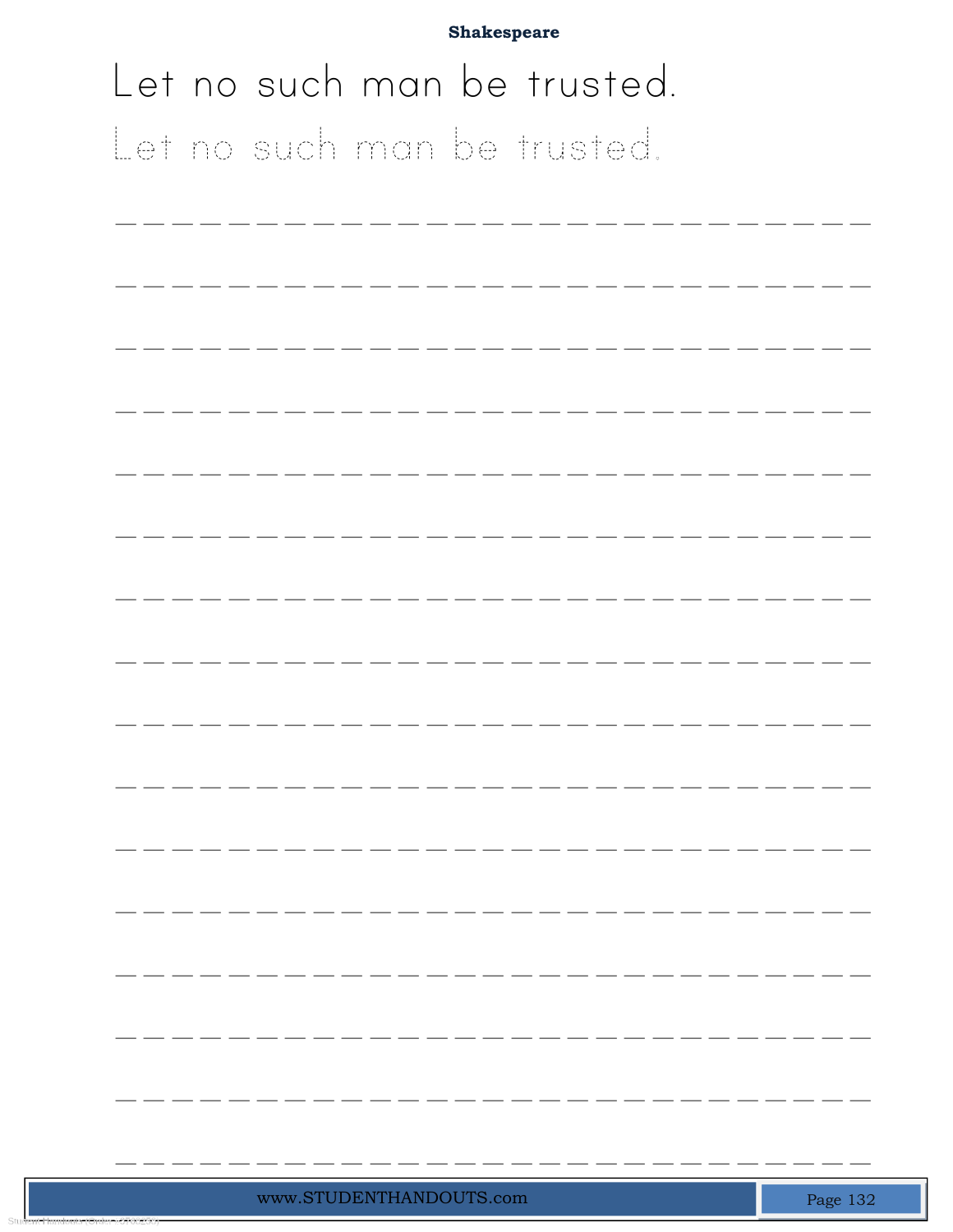In time we hate that which we often fear.

In time we hate that which we often fear.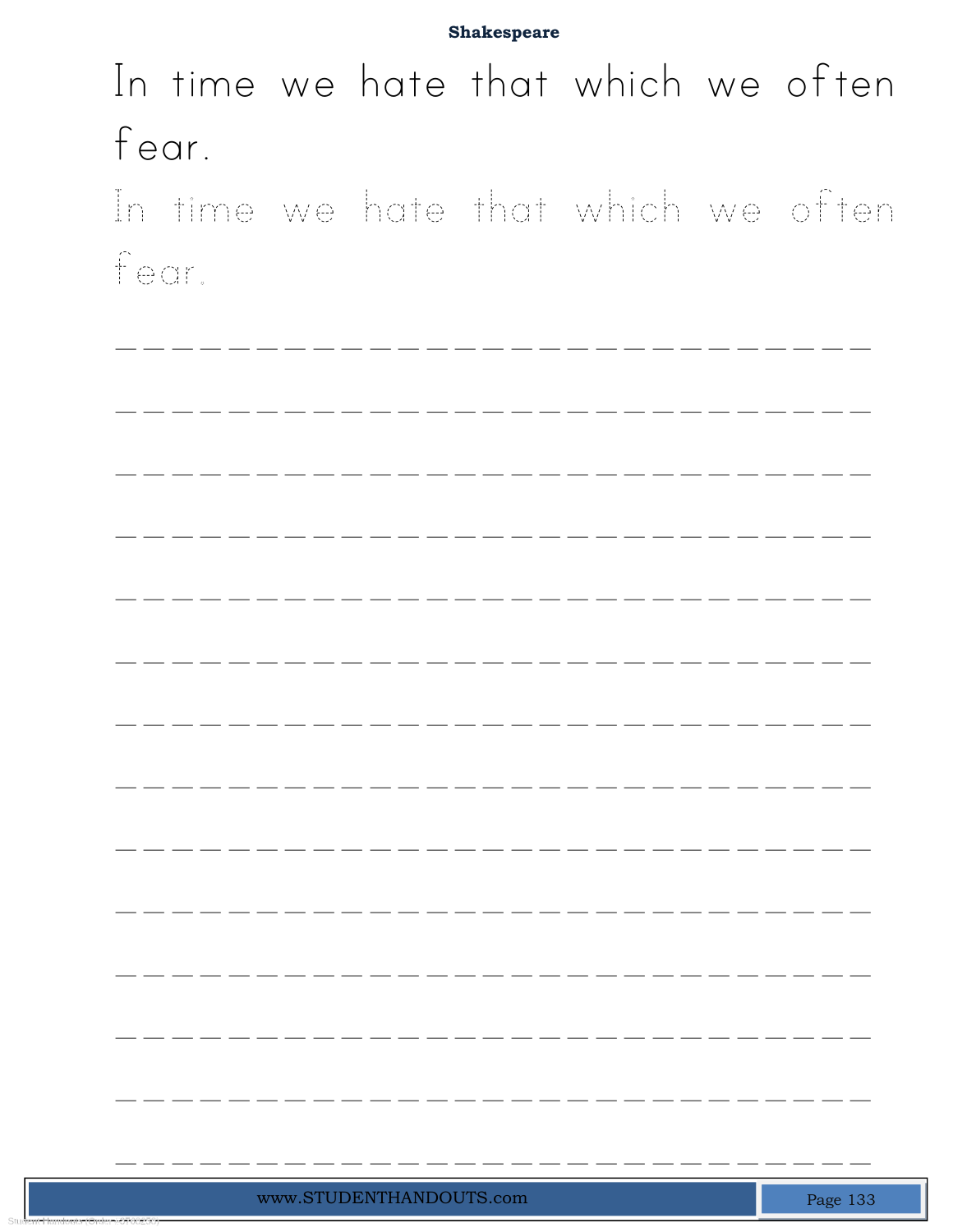Life is as tedious as twice-told tale, vexing the dull ear of a drowsy man. Life is as tedious as twice-told tale, vexing the dull ear of a drowsy man.

\_\_\_\_\_\_\_\_\_\_\_\_\_\_\_\_\_\_\_\_\_\_\_\_\_\_\_

\_\_\_\_\_\_\_\_\_\_\_\_\_\_\_\_\_\_\_\_\_\_\_\_\_\_\_ \_\_\_\_\_\_\_\_\_\_\_\_\_\_\_\_\_\_\_\_\_\_\_\_\_\_\_ \_\_\_\_\_\_\_\_\_\_\_\_\_\_\_\_\_\_\_\_\_\_\_\_\_\_\_ \_\_\_\_\_\_\_\_\_\_\_\_\_\_\_\_\_\_\_\_\_\_\_\_\_\_\_ \_\_\_\_\_\_\_\_\_\_\_\_\_\_\_\_\_\_\_\_\_\_\_\_\_\_\_ \_\_\_\_\_\_\_\_\_\_\_\_\_\_\_\_\_\_\_\_\_\_\_\_\_\_\_ \_\_\_\_\_\_\_\_\_\_\_\_\_\_\_\_\_\_\_\_\_\_\_\_\_\_\_ \_\_\_\_\_\_\_\_\_\_\_\_\_\_\_\_\_\_\_\_\_\_\_\_\_\_\_ \_\_\_\_\_\_\_\_\_\_\_\_\_\_\_\_\_\_\_\_\_\_\_\_\_\_\_ \_\_\_\_\_\_\_\_\_\_\_\_\_\_\_\_\_\_\_\_\_\_\_\_\_\_\_ \_\_\_\_\_\_\_\_\_\_\_\_\_\_\_\_\_\_\_\_\_\_\_\_\_\_\_ \_\_\_\_\_\_\_\_\_\_\_\_\_\_\_\_\_\_\_\_\_\_\_\_\_\_\_ \_\_\_\_\_\_\_\_\_\_\_\_\_\_\_\_\_\_\_\_\_\_\_\_\_\_\_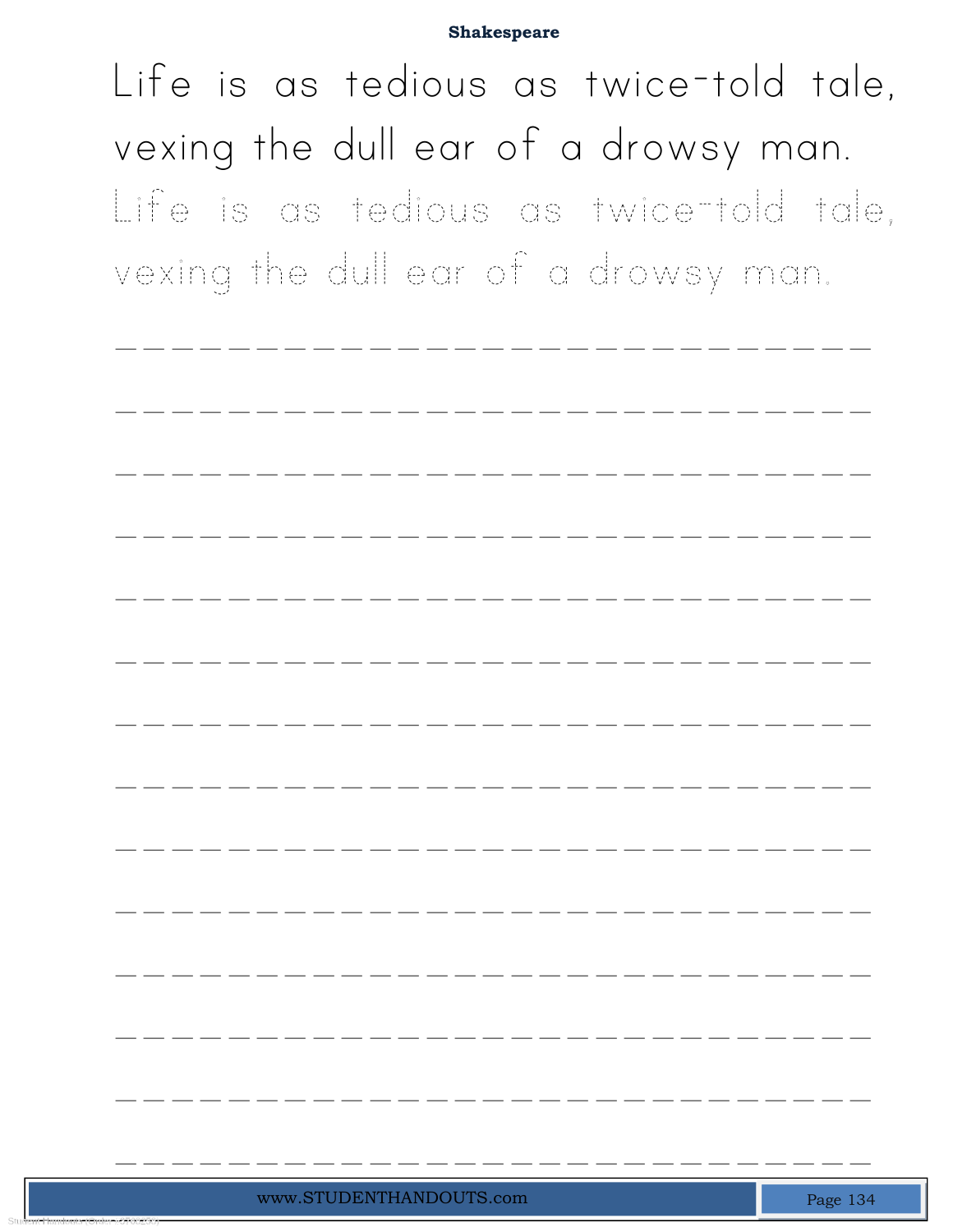Like as the waves make towards the pebbl'd shore, so do our minutes, hasten to their end.

Like as the waves make towards the pebbl'd shore, so do our minutes, hasten to their end.

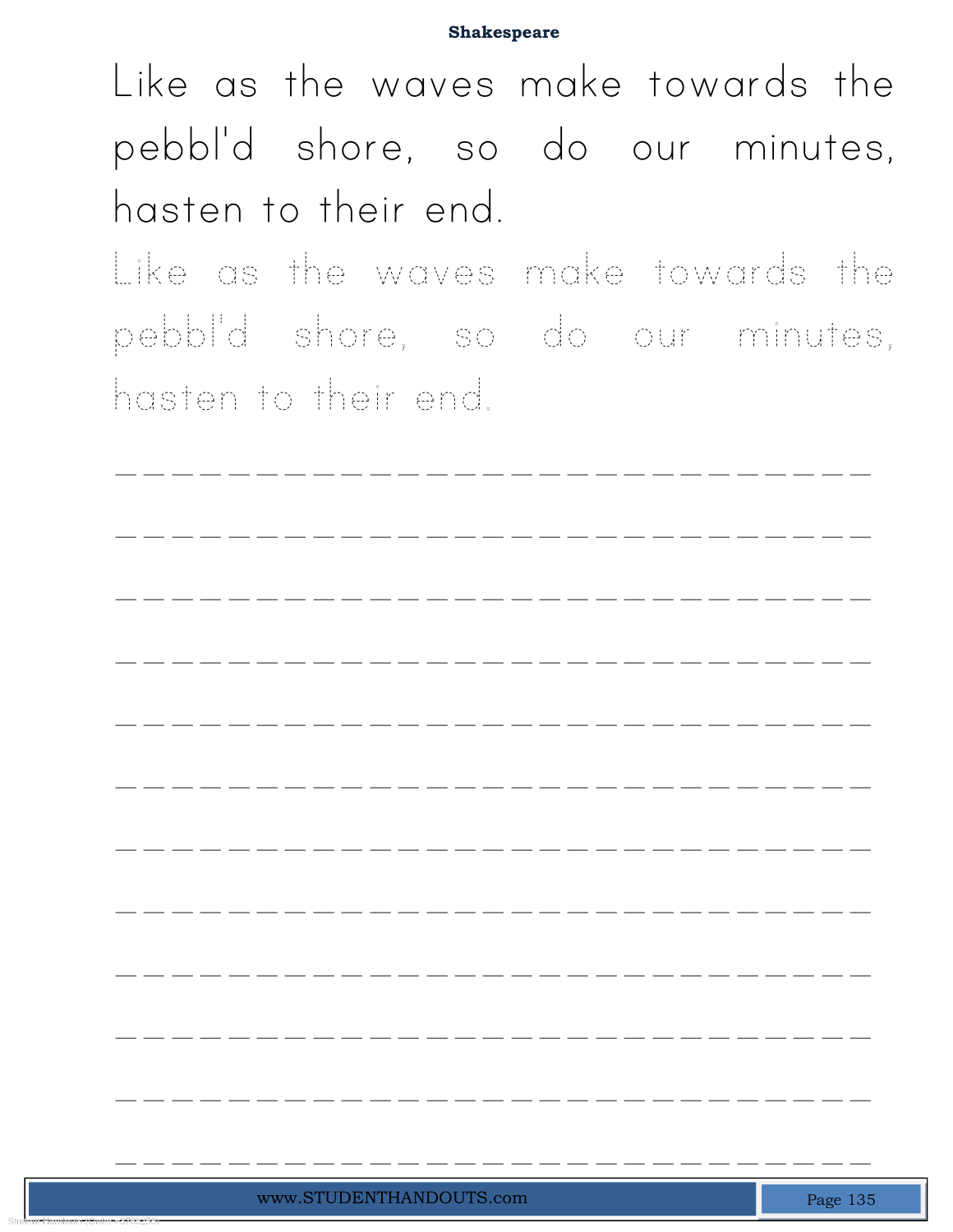Modest doubt is called the beacon of the wise.

Modest doubt is called the beacon of the wise.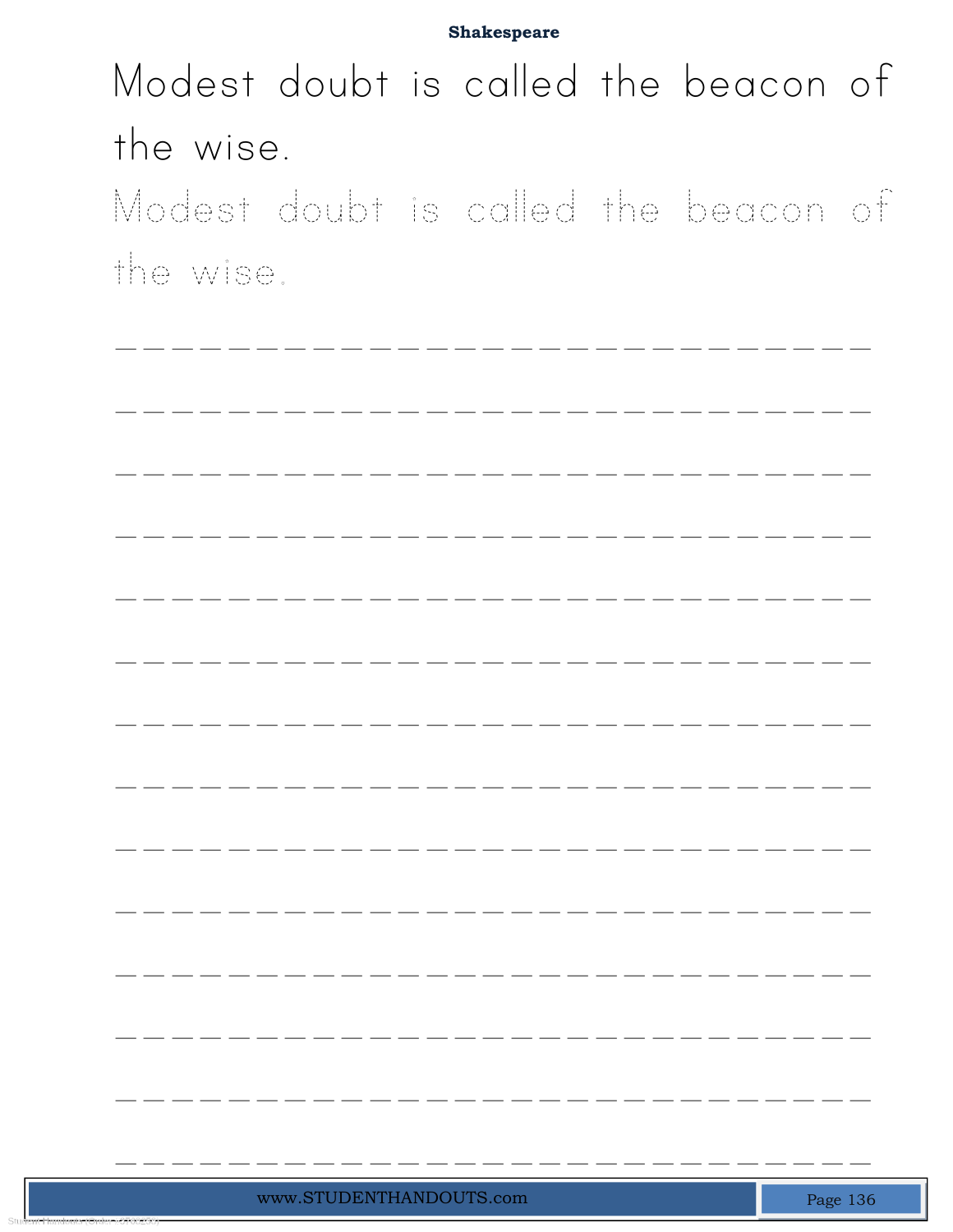If you can look into the seeds of time, and say which grain will grow and which will not, speak then unto me.

If you can look into the seeds of time, and say which grain will grow and which will not, speak then unto me.

\_\_\_\_\_\_\_\_\_\_\_\_\_\_\_\_\_\_\_\_\_\_\_\_\_\_\_

\_\_\_\_\_\_\_\_\_\_\_\_\_\_\_\_\_\_\_\_\_\_\_\_\_\_\_

\_\_\_\_\_\_\_\_\_\_\_\_\_\_\_\_\_\_\_\_\_\_\_\_\_\_\_

\_\_\_\_\_\_\_\_\_\_\_\_\_\_\_\_\_\_\_\_\_\_\_\_\_\_\_

\_\_\_\_\_\_\_\_\_\_\_\_\_\_\_\_\_\_\_\_\_\_\_\_\_\_\_

\_\_\_\_\_\_\_\_\_\_\_\_\_\_\_\_\_\_\_\_\_\_\_\_\_\_\_

\_\_\_\_\_\_\_\_\_\_\_\_\_\_\_\_\_\_\_\_\_\_\_\_\_\_\_

\_\_\_\_\_\_\_\_\_\_\_\_\_\_\_\_\_\_\_\_\_\_\_\_\_\_\_

\_\_\_\_\_\_\_\_\_\_\_\_\_\_\_\_\_\_\_\_\_\_\_\_\_\_\_

\_\_\_\_\_\_\_\_\_\_\_\_\_\_\_\_\_\_\_\_\_\_\_\_\_\_\_

\_\_\_\_\_\_\_\_\_\_\_\_\_\_\_\_\_\_\_\_\_\_\_\_\_\_\_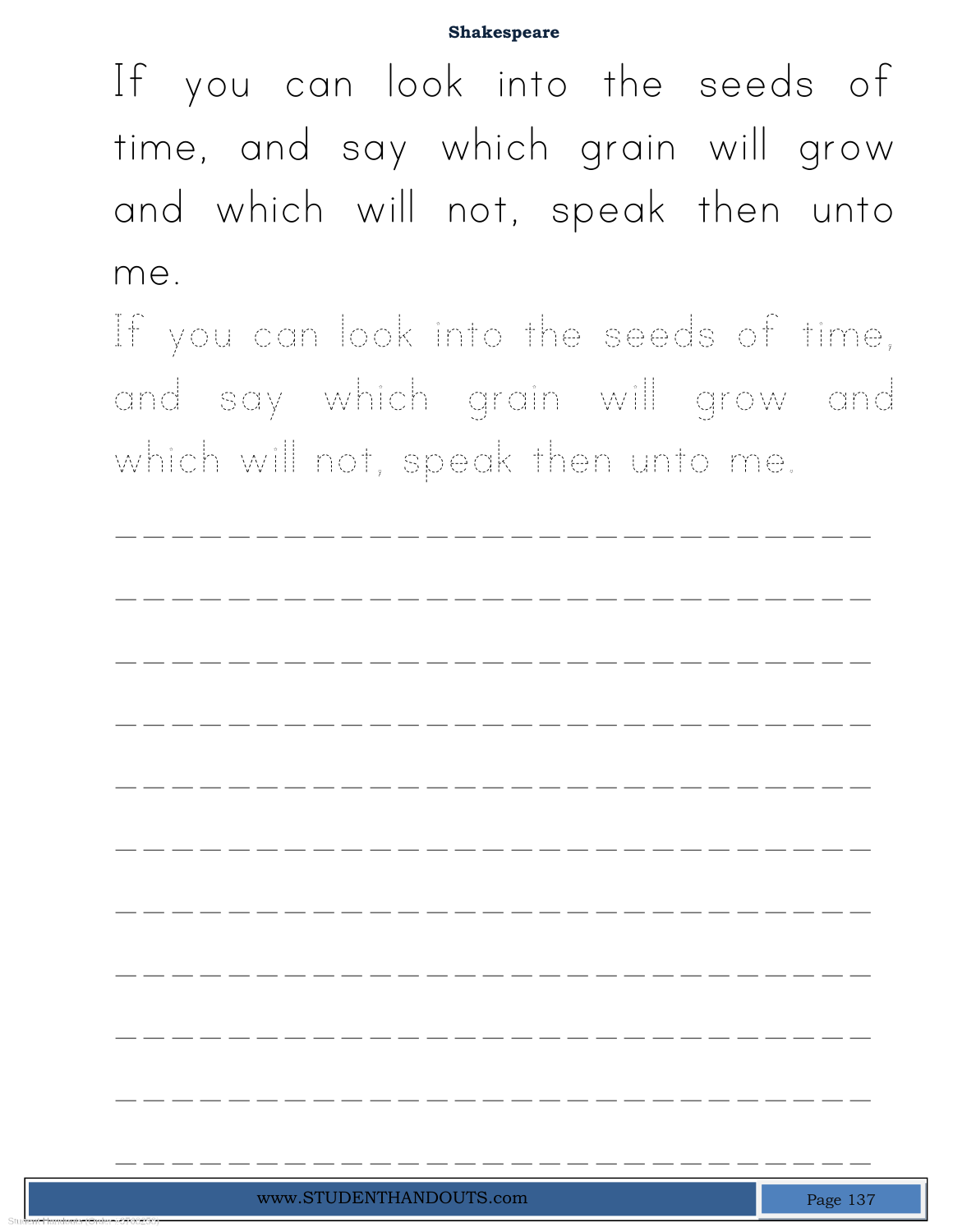O thou invisible spirit of wine, if thou hast no name to be known by, let us call thee devil.

O thou invisible spirit of wine, if thou hast no name to be known by, let us call thee devil.

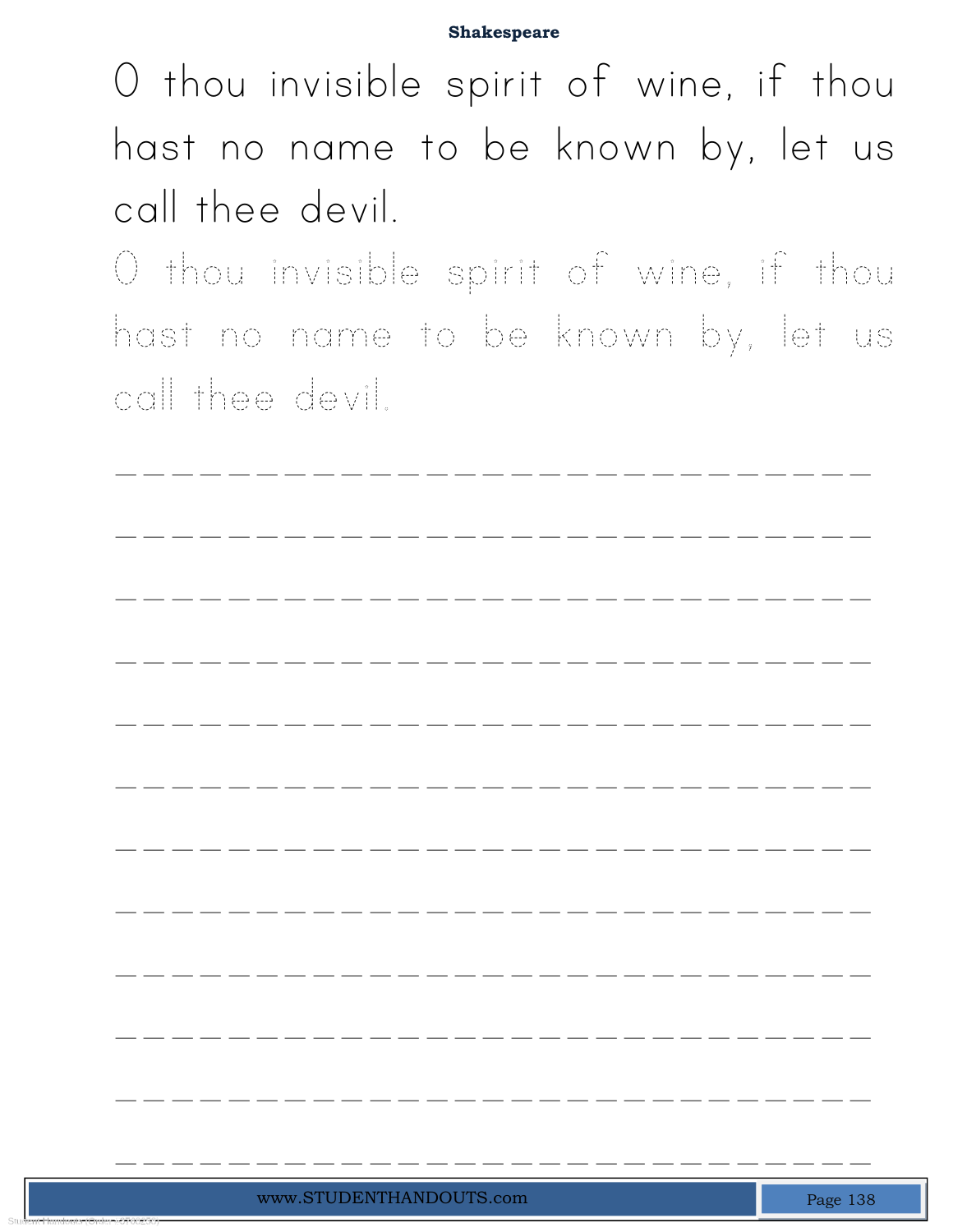Our doubts are traitors and make us lose the good we oft might win by fearing to attempt.

Our doubts are traitors and make us lose the good we oft might win by fearing to attempt.

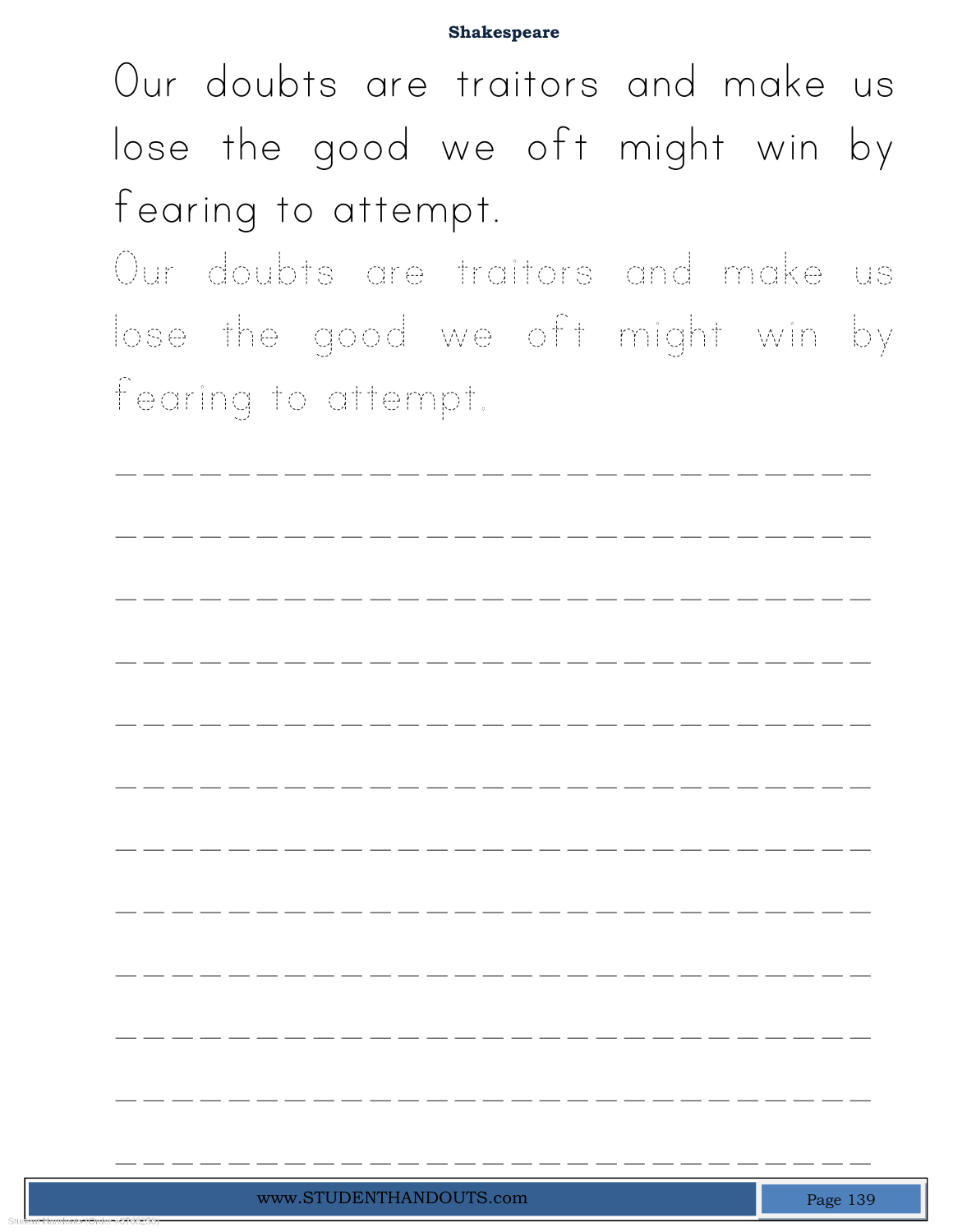Some are born great, some achieve greatness, and some have greatness thrust upon them.

Some are born great, some achieve greatness, and some have greatness thrust upon them.

\_\_\_\_\_\_\_\_\_\_\_\_\_\_\_\_\_\_\_\_\_\_\_\_\_\_\_

\_\_\_\_\_\_\_\_\_\_\_\_\_\_\_\_\_\_\_\_\_\_\_\_\_\_\_

\_\_\_\_\_\_\_\_\_\_\_\_\_\_\_\_\_\_\_\_\_\_\_\_\_\_\_ \_\_\_\_\_\_\_\_\_\_\_\_\_\_\_\_\_\_\_\_\_\_\_\_\_\_\_ \_\_\_\_\_\_\_\_\_\_\_\_\_\_\_\_\_\_\_\_\_\_\_\_\_\_\_ \_\_\_\_\_\_\_\_\_\_\_\_\_\_\_\_\_\_\_\_\_\_\_\_\_\_\_ \_\_\_\_\_\_\_\_\_\_\_\_\_\_\_\_\_\_\_\_\_\_\_\_\_\_\_ \_\_\_\_\_\_\_\_\_\_\_\_\_\_\_\_\_\_\_\_\_\_\_\_\_\_\_ \_\_\_\_\_\_\_\_\_\_\_\_\_\_\_\_\_\_\_\_\_\_\_\_\_\_\_ \_\_\_\_\_\_\_\_\_\_\_\_\_\_\_\_\_\_\_\_\_\_\_\_\_\_\_ \_\_\_\_\_\_\_\_\_\_\_\_\_\_\_\_\_\_\_\_\_\_\_\_\_\_\_ \_\_\_\_\_\_\_\_\_\_\_\_\_\_\_\_\_\_\_\_\_\_\_\_\_\_\_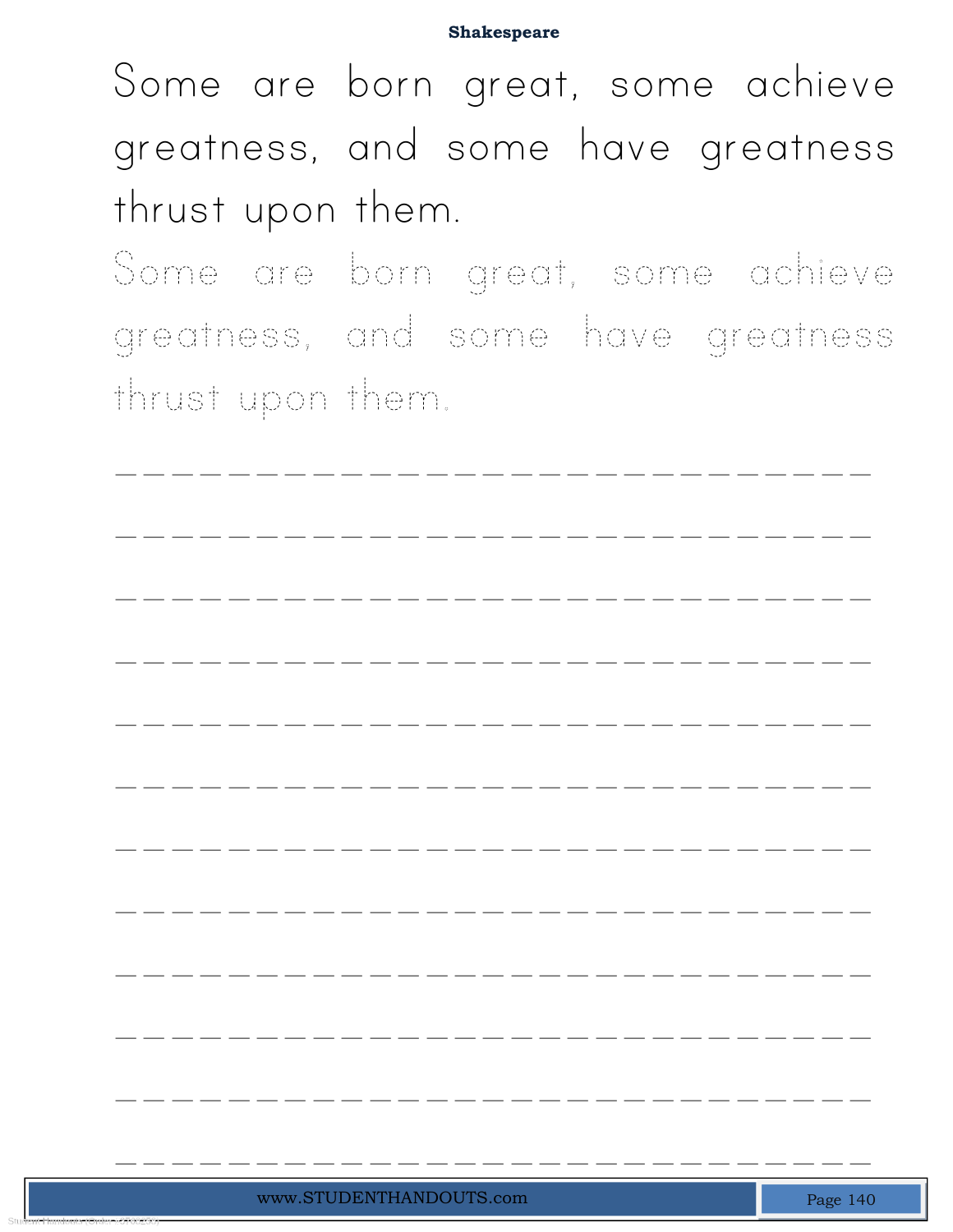If to do were as easy as to know what were good to do, chapels had been churches, and poor men's cottage princes' palaces.

If to do were as easy as to know what were good to do, chapels had been churches, and poor men's cottage princes' palaces.

\_\_\_\_\_\_\_\_\_\_\_\_\_\_\_\_\_\_\_\_\_\_\_\_\_\_\_

\_\_\_\_\_\_\_\_\_\_\_\_\_\_\_\_\_\_\_\_\_\_\_\_\_\_\_

\_\_\_\_\_\_\_\_\_\_\_\_\_\_\_\_\_\_\_\_\_\_\_\_\_\_\_

\_\_\_\_\_\_\_\_\_\_\_\_\_\_\_\_\_\_\_\_\_\_\_\_\_\_\_

\_\_\_\_\_\_\_\_\_\_\_\_\_\_\_\_\_\_\_\_\_\_\_\_\_\_\_

\_\_\_\_\_\_\_\_\_\_\_\_\_\_\_\_\_\_\_\_\_\_\_\_\_\_\_

\_\_\_\_\_\_\_\_\_\_\_\_\_\_\_\_\_\_\_\_\_\_\_\_\_\_\_

\_\_\_\_\_\_\_\_\_\_\_\_\_\_\_\_\_\_\_\_\_\_\_\_\_\_\_

\_\_\_\_\_\_\_\_\_\_\_\_\_\_\_\_\_\_\_\_\_\_\_\_\_\_\_

\_\_\_\_\_\_\_\_\_\_\_\_\_\_\_\_\_\_\_\_\_\_\_\_\_\_\_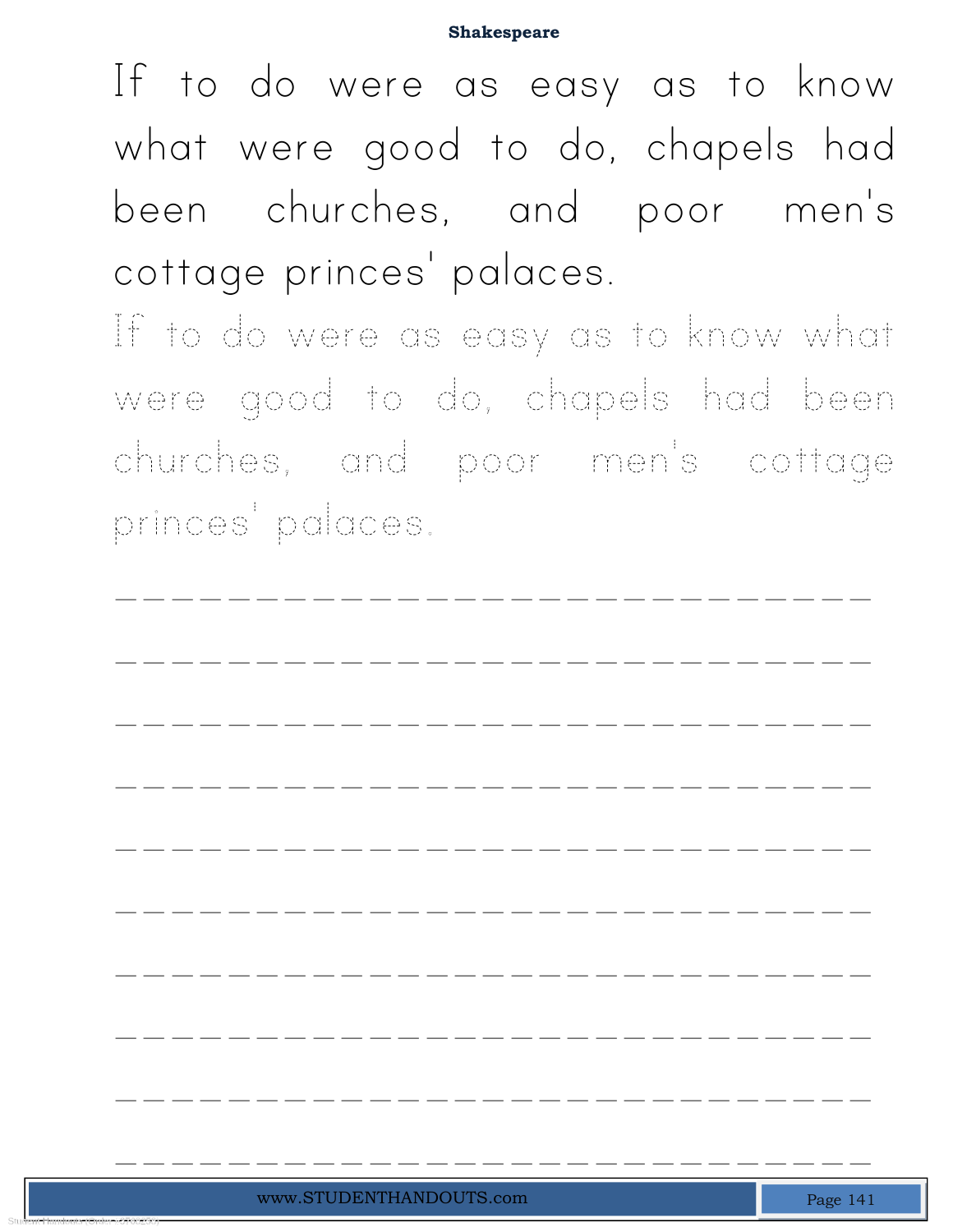O! for a muse of fire, that would ascend the brightest heaven of invention.

O! for a muse of fire, that would ascend the brightest heaven of invention.

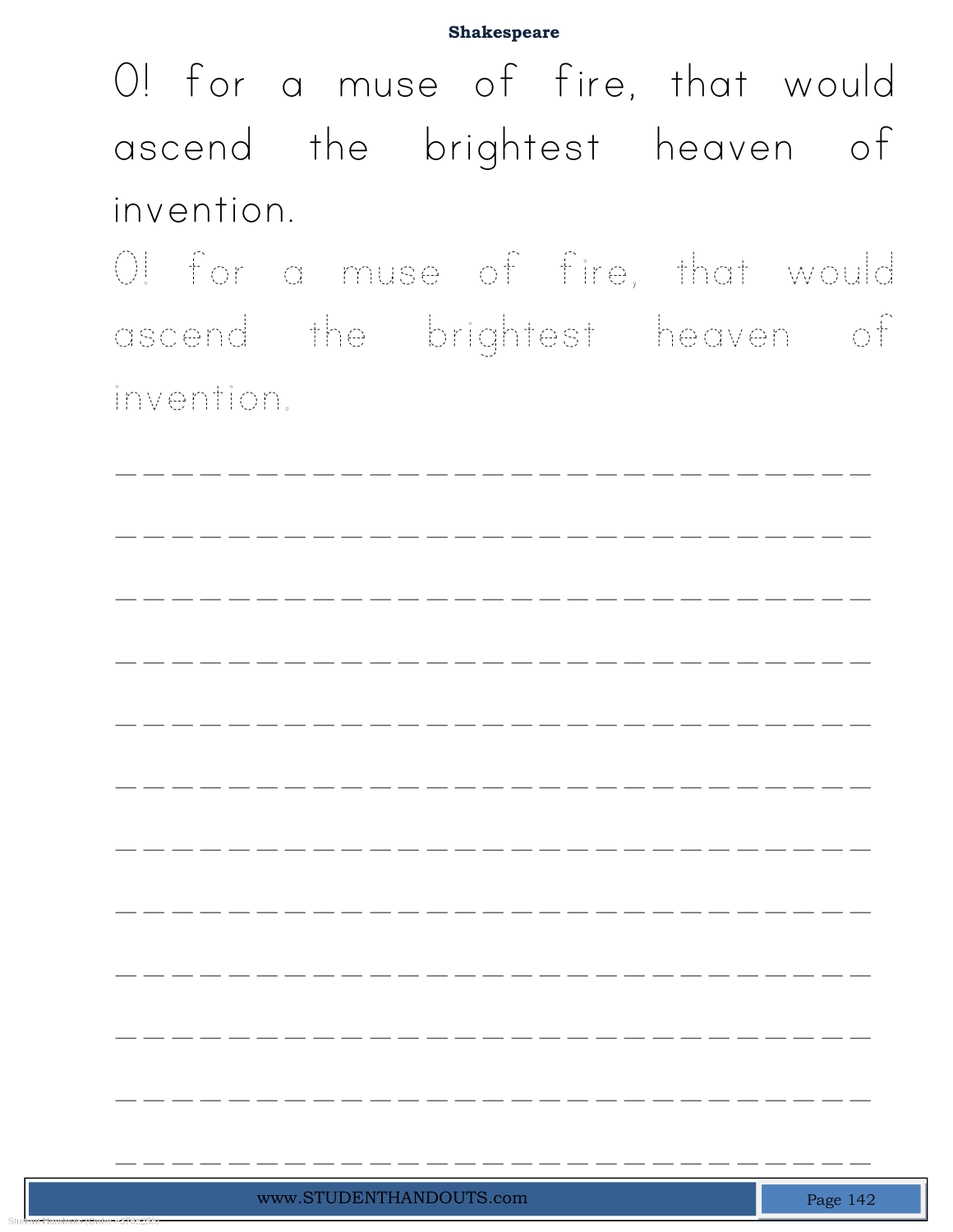# The stroke of death is as a lover's pinch, which hurts and is desired.

The stroke of death is as a lover's pinch, which hurts and is desired.

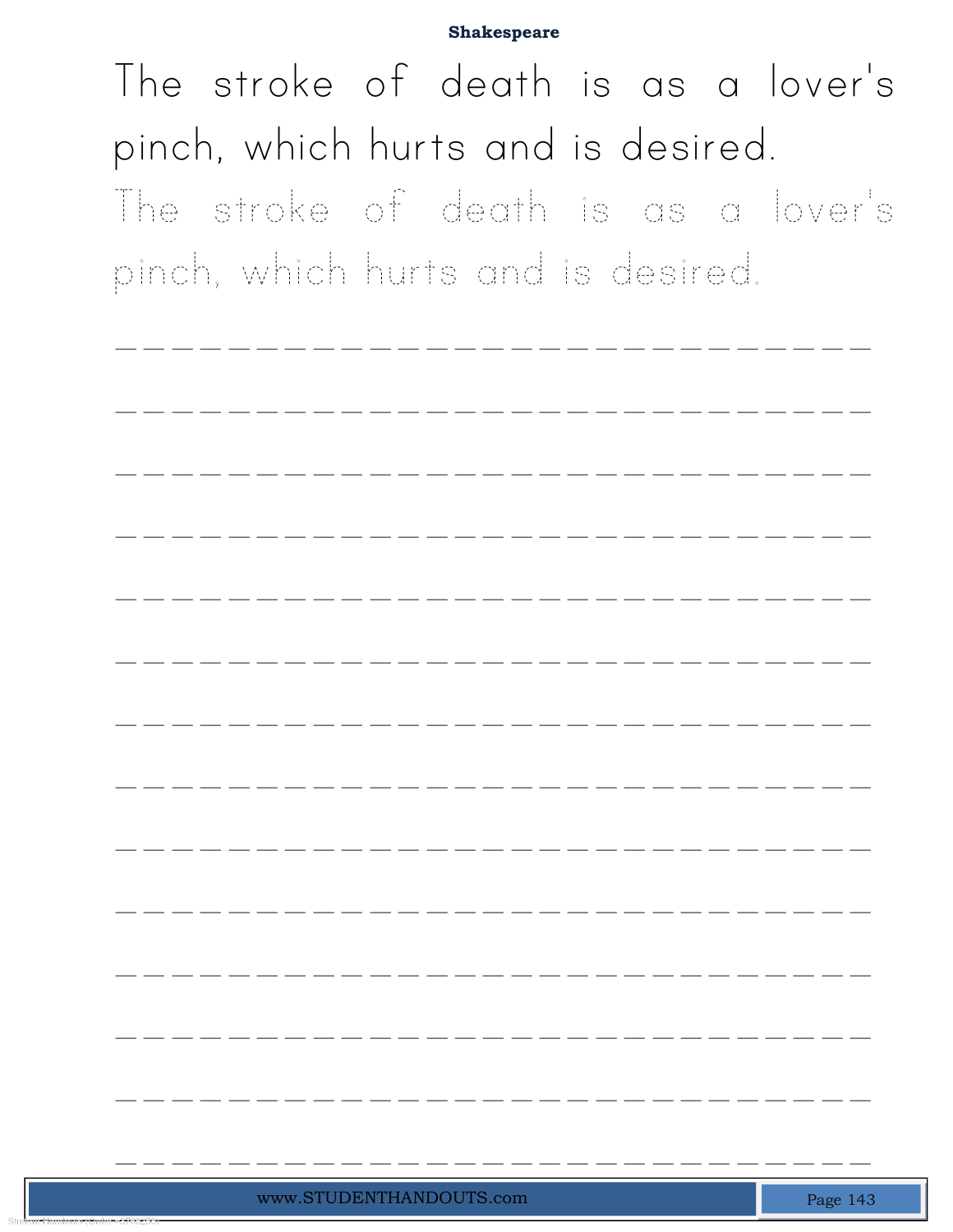Cowards die many times before their deaths; the valiant never taste of death but once.

Cowards die many times before their deaths; the valiant never taste of death but once.

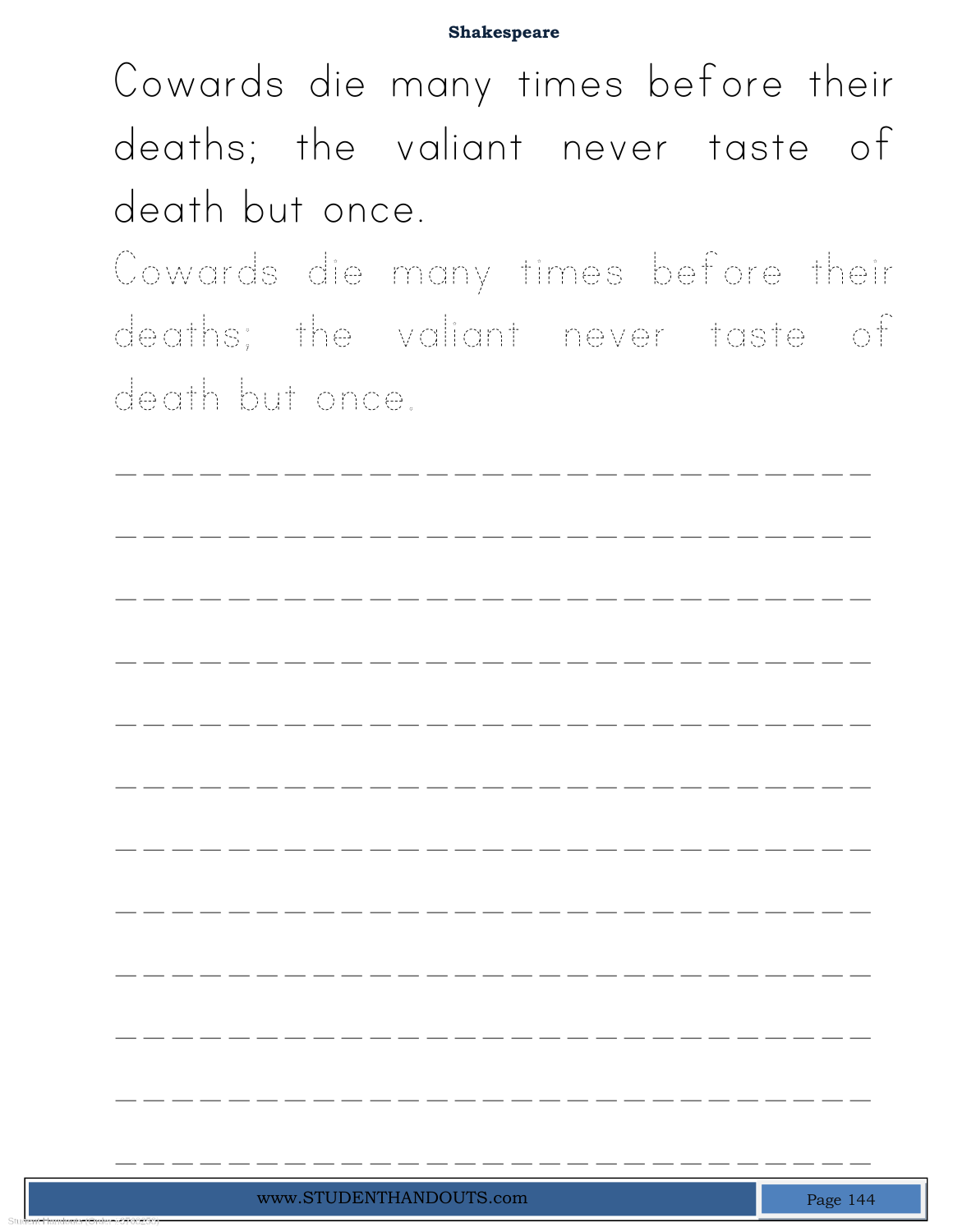# Death is a fearful thing. Death is a fearful thing.

|  | ш. |  | - -        | - -<br>- - | - -<br>- - | - -    |     |     |     |  |
|--|----|--|------------|------------|------------|--------|-----|-----|-----|--|
|  |    |  |            |            |            |        |     |     |     |  |
|  |    |  |            |            |            |        |     |     |     |  |
|  |    |  |            | - -<br>- - | - -<br>- - | - -    |     |     |     |  |
|  |    |  |            |            | - -        |        |     |     |     |  |
|  |    |  | __<br>____ |            |            | ______ | - - | - - | - - |  |
|  |    |  | - -        | — —        | - -        | . .    |     |     |     |  |
|  |    |  |            |            |            |        |     |     |     |  |
|  |    |  |            |            |            |        |     |     |     |  |
|  |    |  |            |            |            |        |     |     |     |  |
|  |    |  |            |            |            |        |     |     |     |  |
|  |    |  |            |            |            |        |     |     |     |  |
|  |    |  |            |            |            |        |     |     |     |  |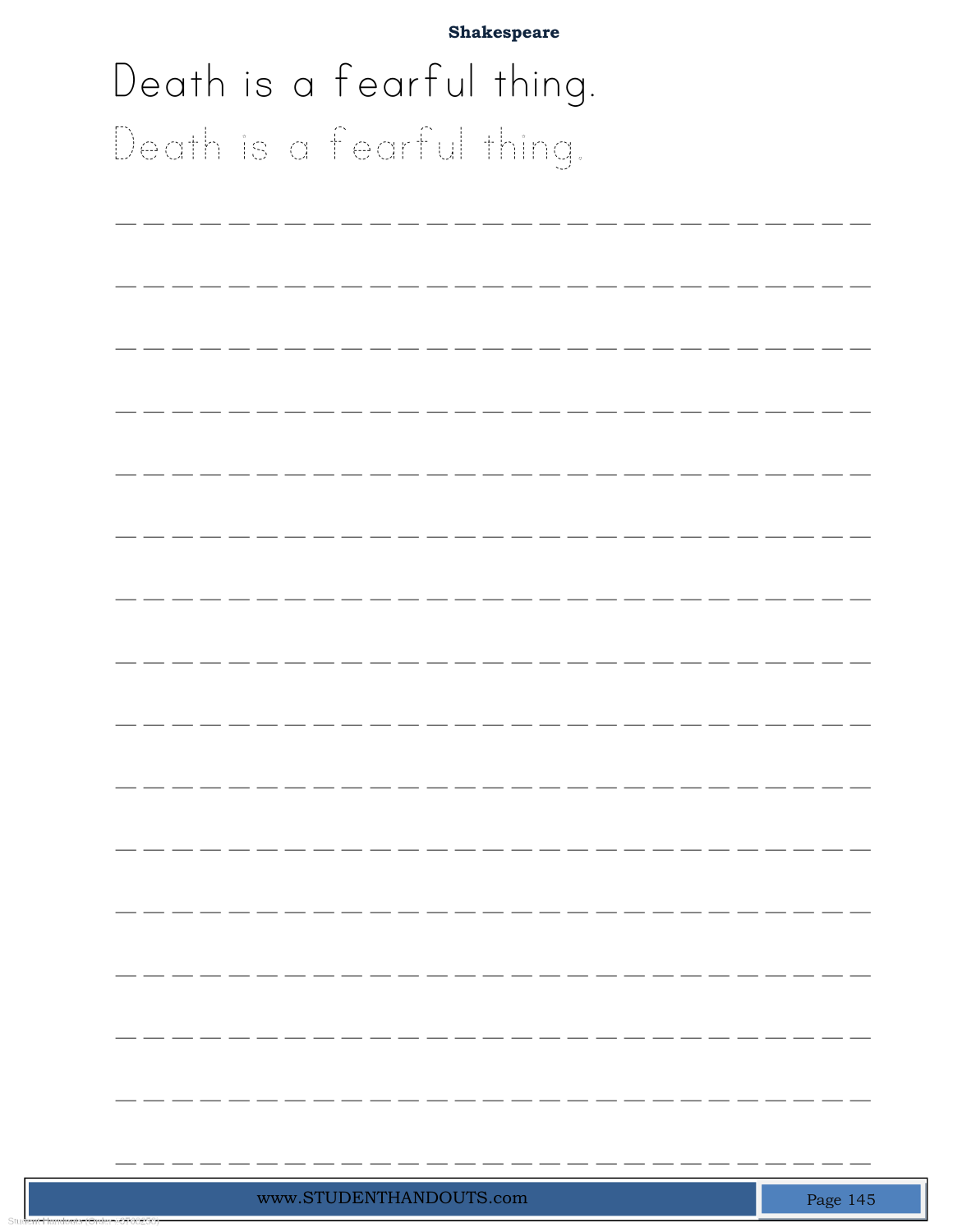But O, how bitter a thing it is to look into happiness through another man's eyes.

But O, how bitter a thing it is to look into happiness through another man's eyes.

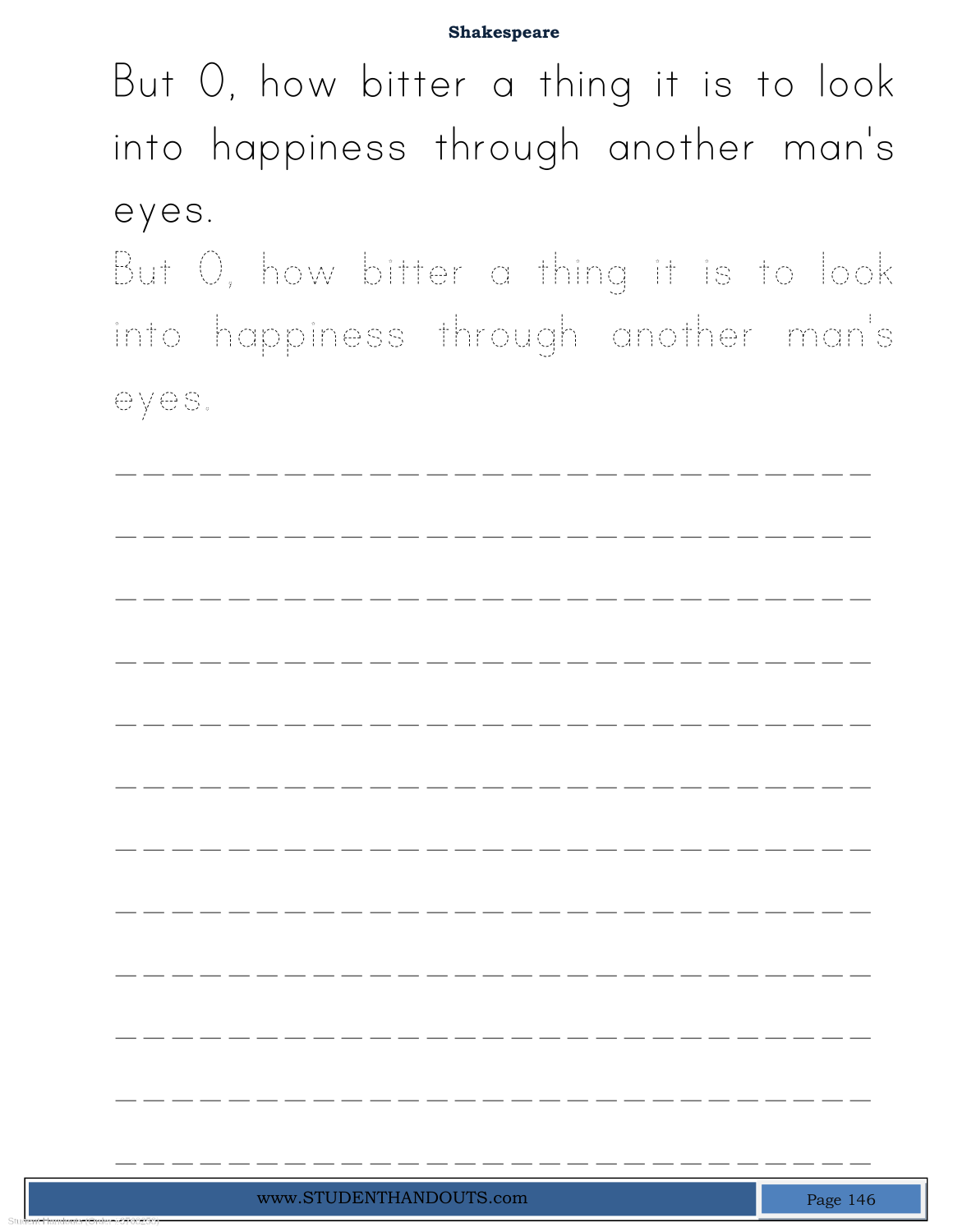### Fortune brings in some boats that are not steered.

Fortune brings in some boats that are not steered.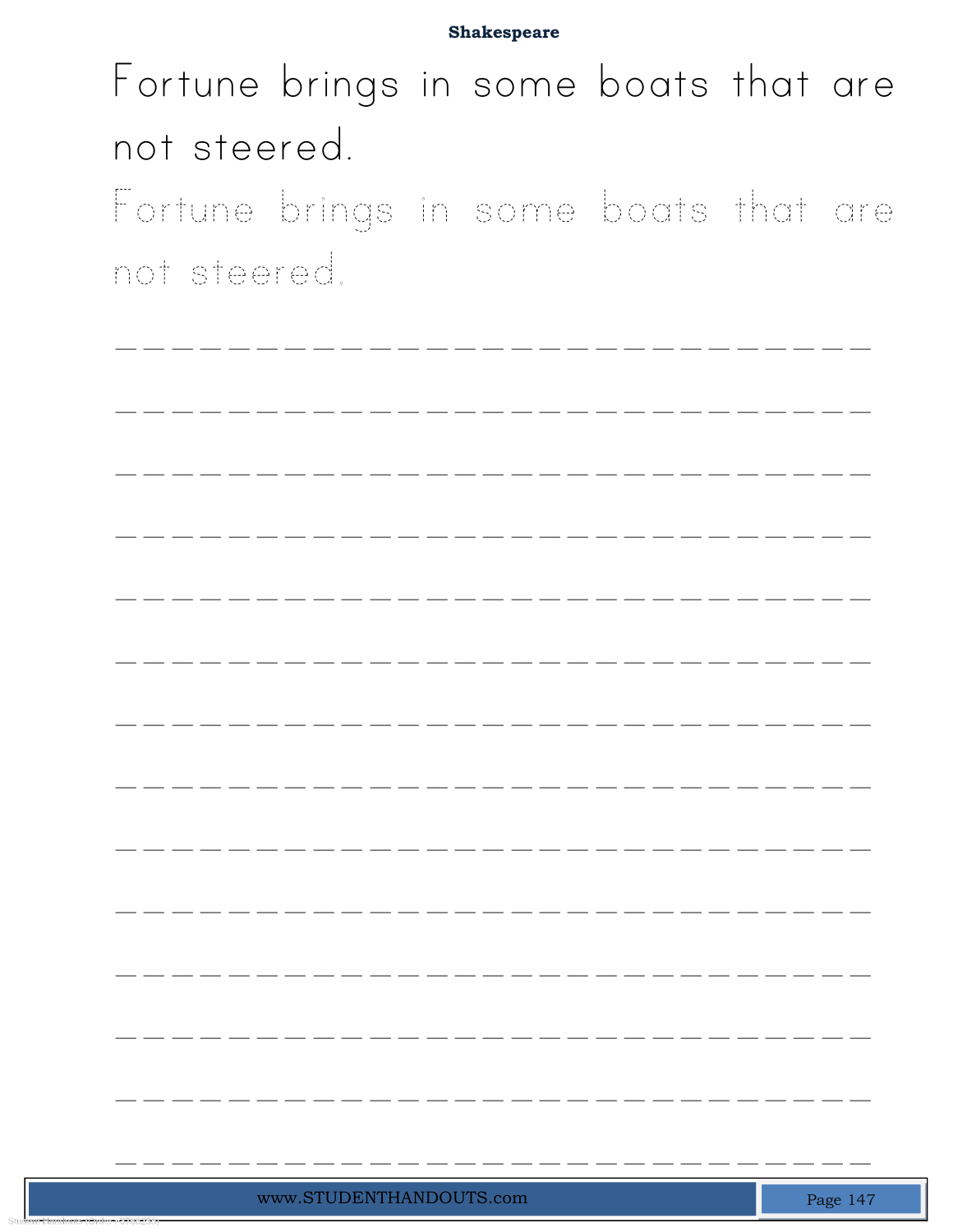Give every man thy ear, but few thy voice.

Give every man thy ear, but few thy voice.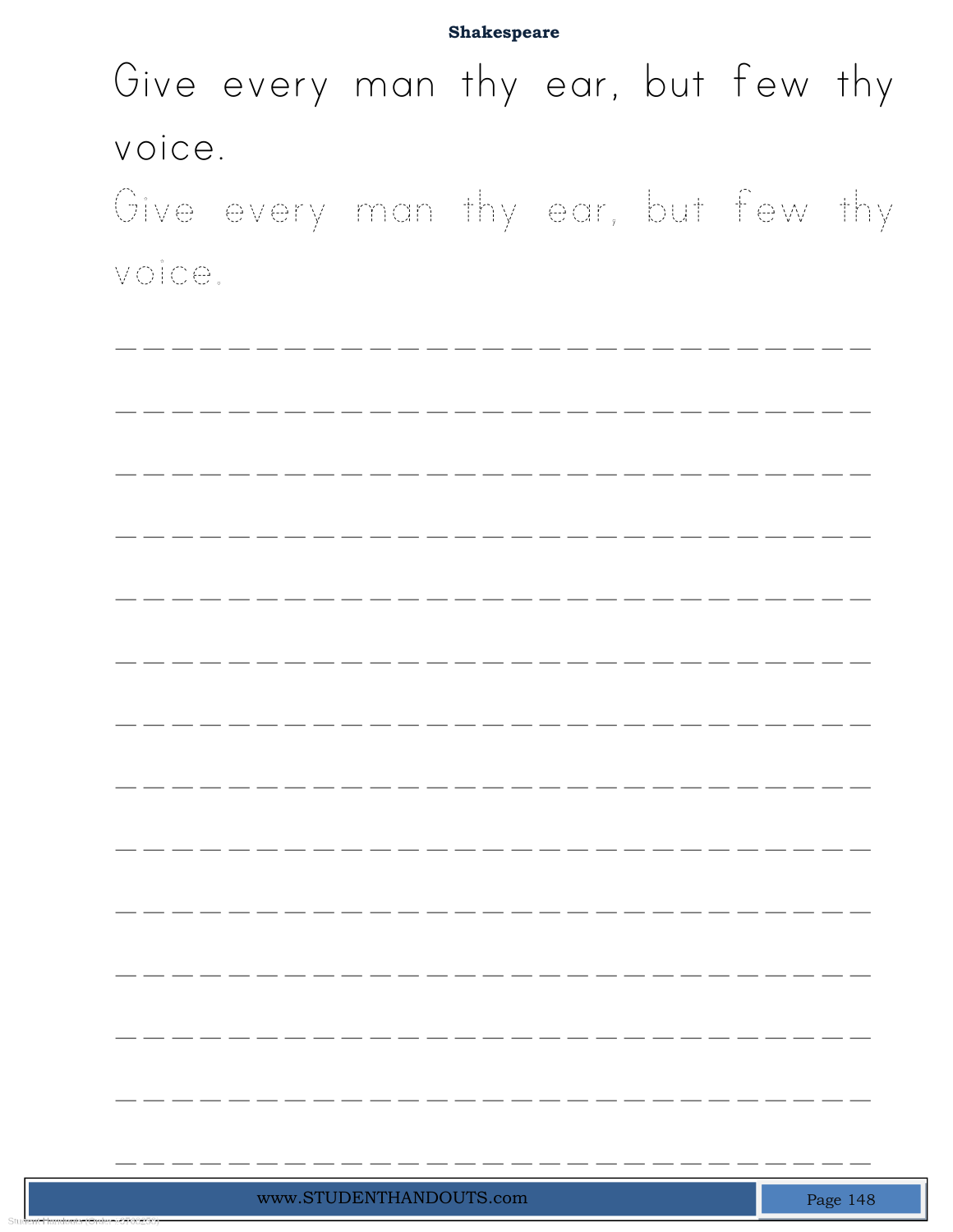# He is winding the watch of his wit; by and by it will strike.

He is winding the watch of his wit; by and by it will strike.

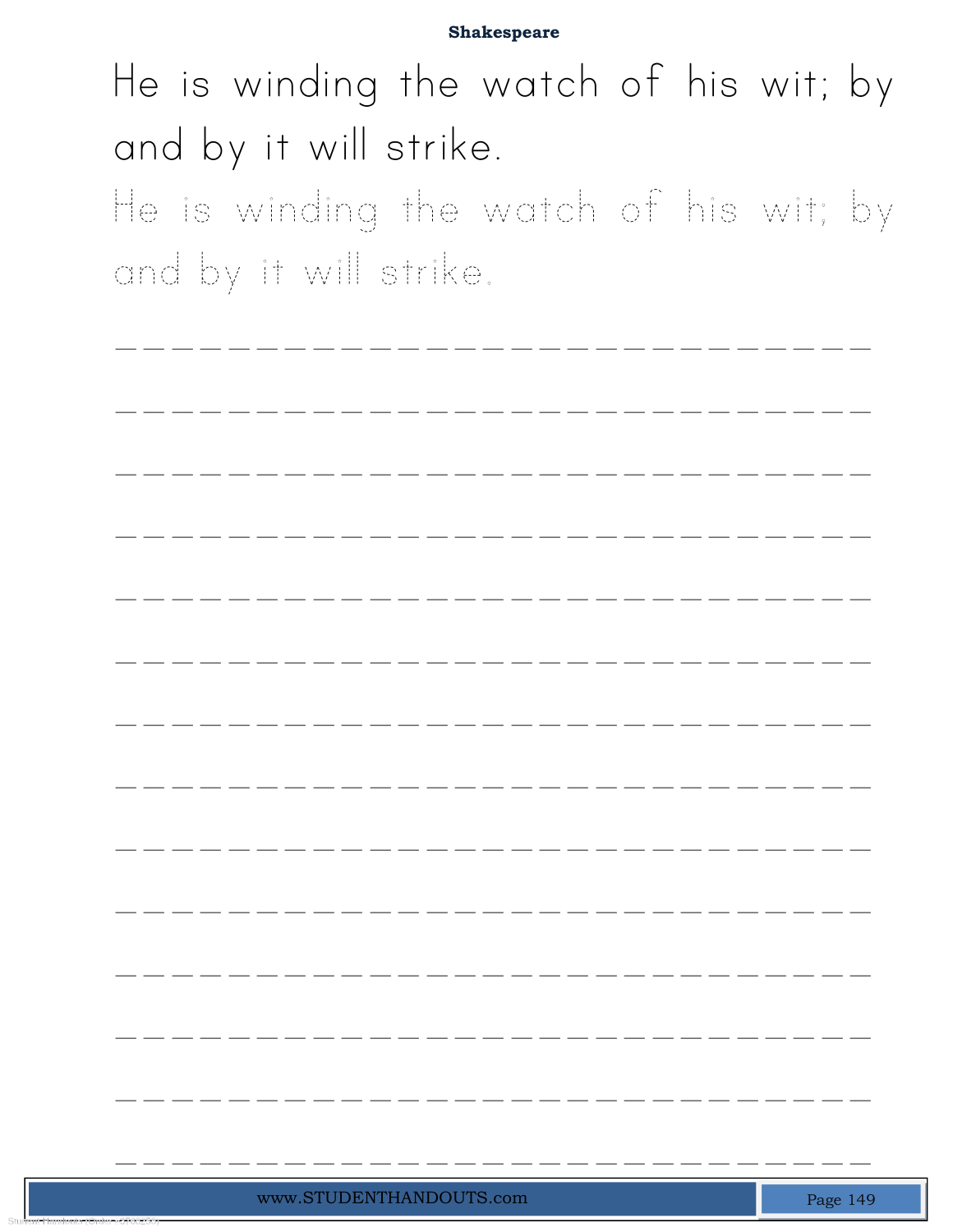$\sim$ 

 $\overline{a}$ 

 $\overline{a}$  $\overline{a}$   $\overline{a}$  $\overline{a}$  $\overline{a}$ 44  $\overline{a}$ 

- -

ш.

 $\overline{\phantom{a}}$ 

- -- -

ш.

- -

 $\overline{\phantom{a}}$  $\overline{a}$  $\overline{a}$ 

 $\overline{\phantom{a}}$ 

 $\overline{a}$ 

a a

# I bear a charmed life.

I bear a charmed life.

\_ \_\_ \_

- -

- -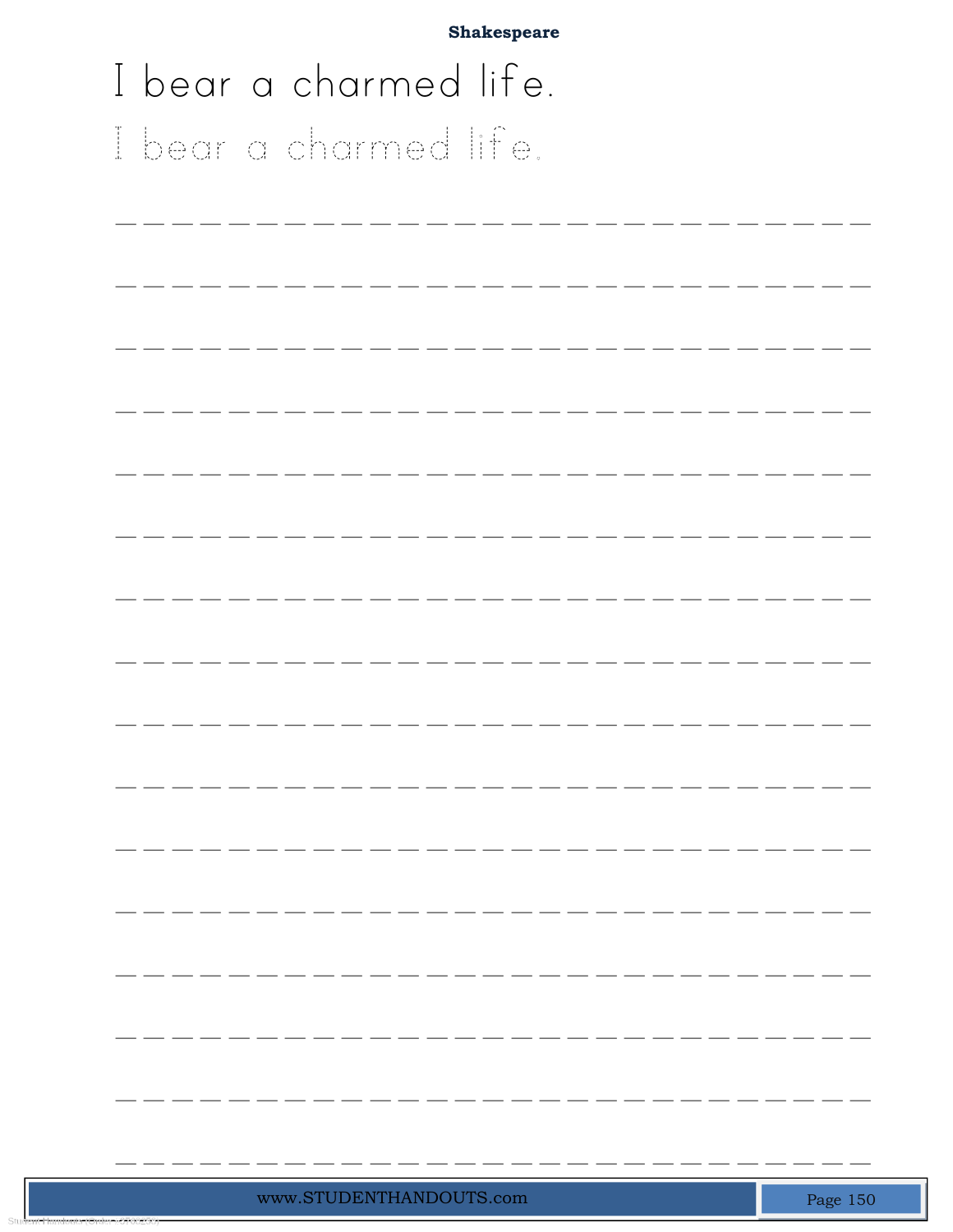### But men are men; the best sometimes forget.

But men are men; the best sometimes forget.

|  |                     | ____________ |  |
|--|---------------------|--------------|--|
|  |                     | _ __ __ _    |  |
|  |                     |              |  |
|  |                     |              |  |
|  |                     |              |  |
|  |                     |              |  |
|  |                     |              |  |
|  | _ __ _<br>_ __ __ _ |              |  |
|  |                     |              |  |
|  |                     |              |  |
|  |                     |              |  |
|  |                     |              |  |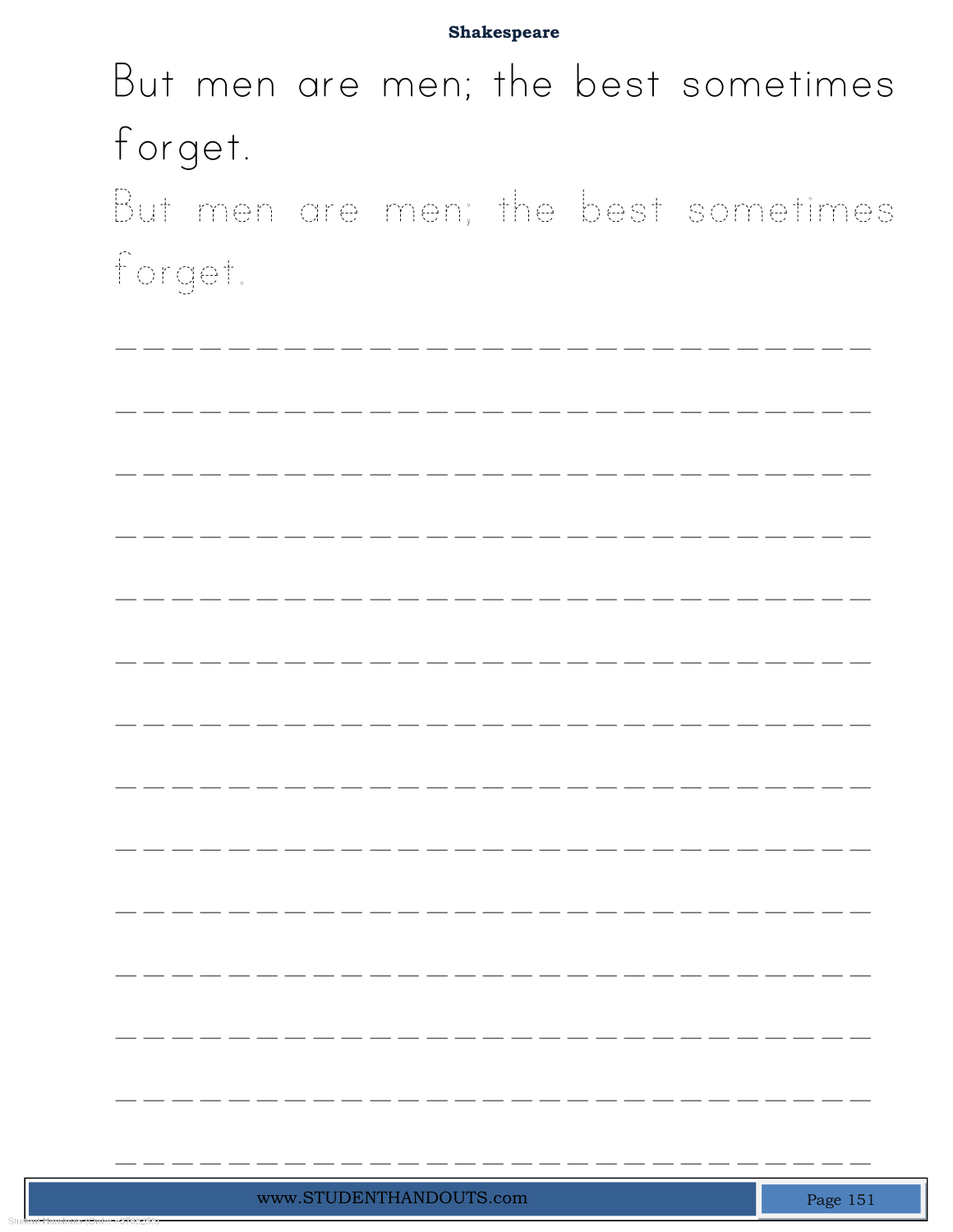Desire of having is the sin of covetousness.

Desire of having is the sin of covetousness.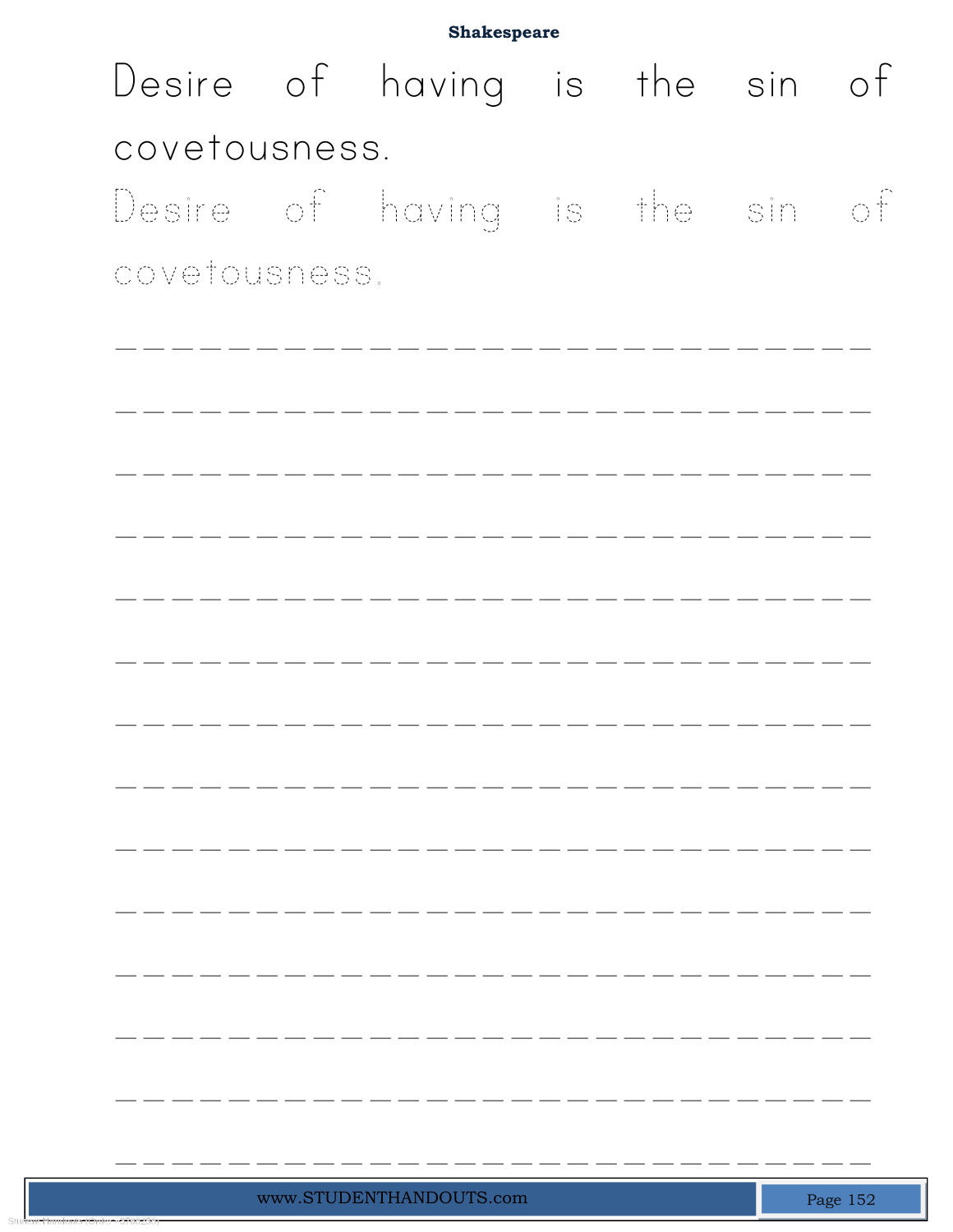### Everyone ought to bear patiently the results of his own conduct.

Everyone ought to bear patiently the results of his own conduct.

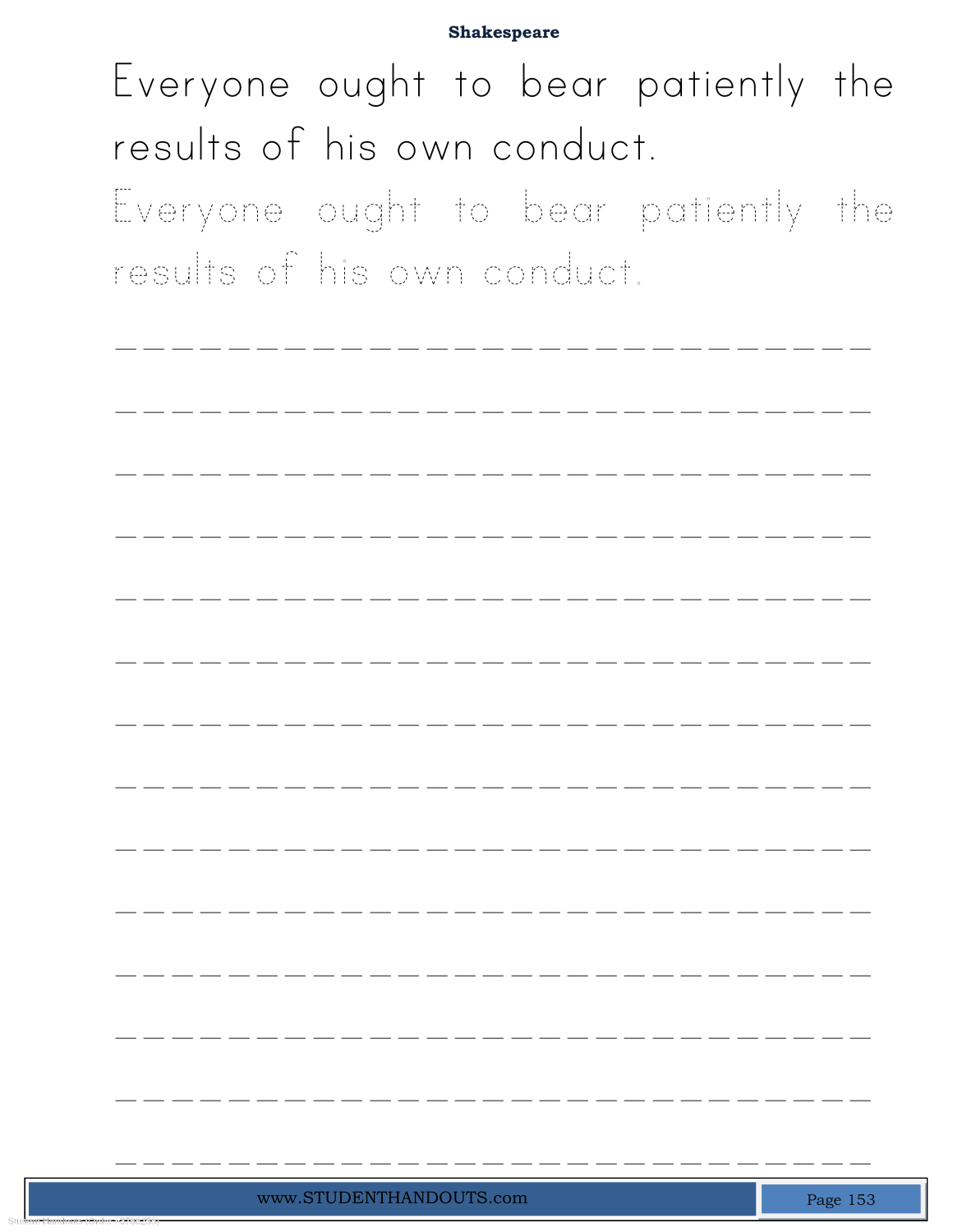### For my part, it was Greek to me. For my part, it was Greek to me.

 $\overline{a}$  $\overline{\phantom{a}}$ \_ \_\_ \_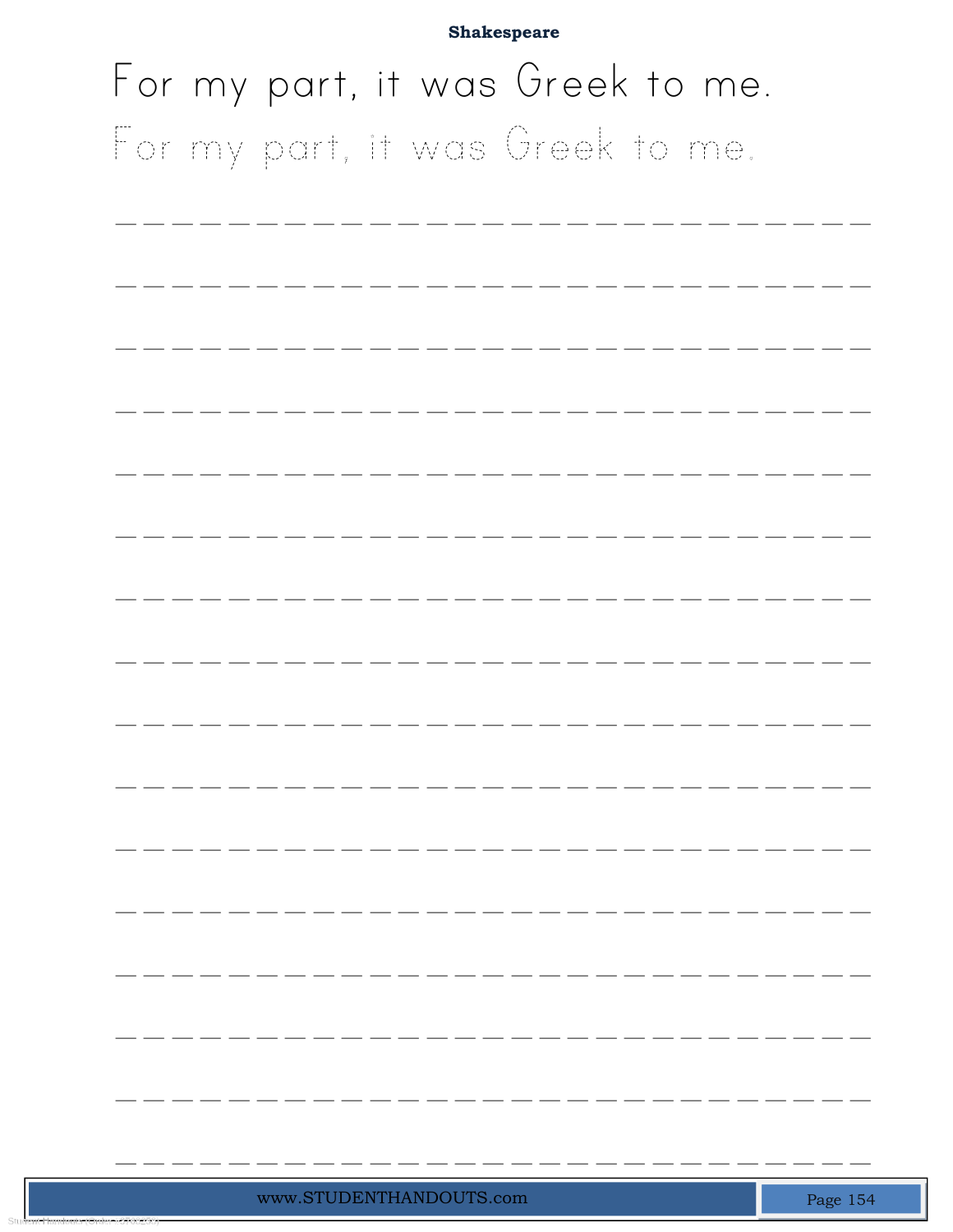I had rather have a fool to make me merry than experience to make me sad and to travel for it too! I had rather have a fool to make me

merry than experience to make me sad and to travel for it too!

\_\_\_\_\_\_\_\_\_\_\_\_\_\_\_\_\_\_\_\_\_\_\_\_\_\_\_

\_\_\_\_\_\_\_\_\_\_\_\_\_\_\_\_\_\_\_\_\_\_\_\_\_\_\_ \_\_\_\_\_\_\_\_\_\_\_\_\_\_\_\_\_\_\_\_\_\_\_\_\_\_\_ \_\_\_\_\_\_\_\_\_\_\_\_\_\_\_\_\_\_\_\_\_\_\_\_\_\_\_ \_\_\_\_\_\_\_\_\_\_\_\_\_\_\_\_\_\_\_\_\_\_\_\_\_\_\_ \_\_\_\_\_\_\_\_\_\_\_\_\_\_\_\_\_\_\_\_\_\_\_\_\_\_\_ \_\_\_\_\_\_\_\_\_\_\_\_\_\_\_\_\_\_\_\_\_\_\_\_\_\_\_ \_\_\_\_\_\_\_\_\_\_\_\_\_\_\_\_\_\_\_\_\_\_\_\_\_\_\_ \_\_\_\_\_\_\_\_\_\_\_\_\_\_\_\_\_\_\_\_\_\_\_\_\_\_\_ \_\_\_\_\_\_\_\_\_\_\_\_\_\_\_\_\_\_\_\_\_\_\_\_\_\_\_ \_\_\_\_\_\_\_\_\_\_\_\_\_\_\_\_\_\_\_\_\_\_\_\_\_\_\_ \_\_\_\_\_\_\_\_\_\_\_\_\_\_\_\_\_\_\_\_\_\_\_\_\_\_\_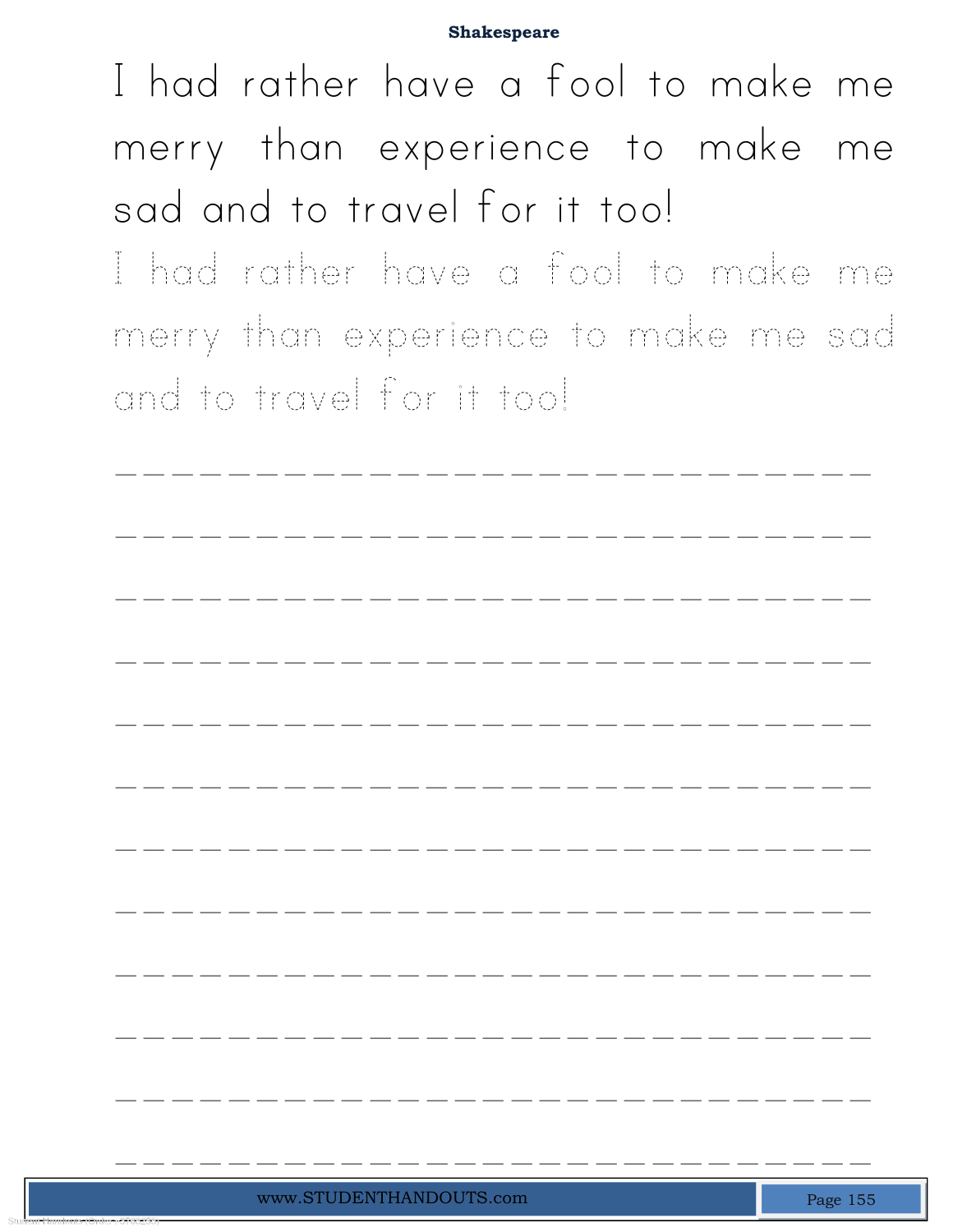I will praise any man that will praise me.

I will praise any man that will praise me.

|  |  |  | - -<br>$\sim$ |  |
|--|--|--|---------------|--|
|  |  |  |               |  |
|  |  |  |               |  |
|  |  |  |               |  |
|  |  |  |               |  |
|  |  |  |               |  |
|  |  |  |               |  |
|  |  |  |               |  |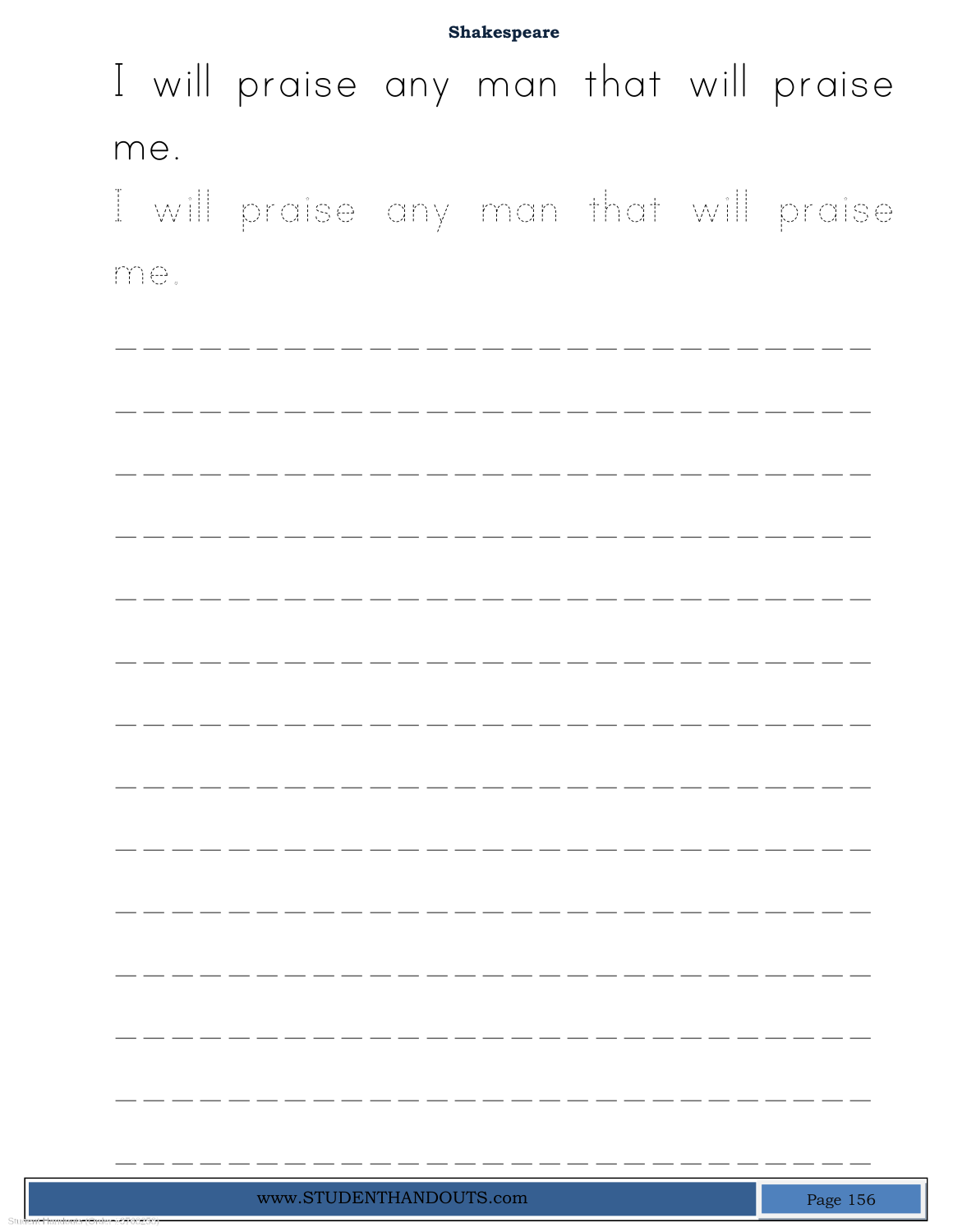$\overline{a}$ 

\_ \_\_ \_

# Speak low, if you speak love. Speak low, if you speak love.

www.STUDENTHANDOUTS.com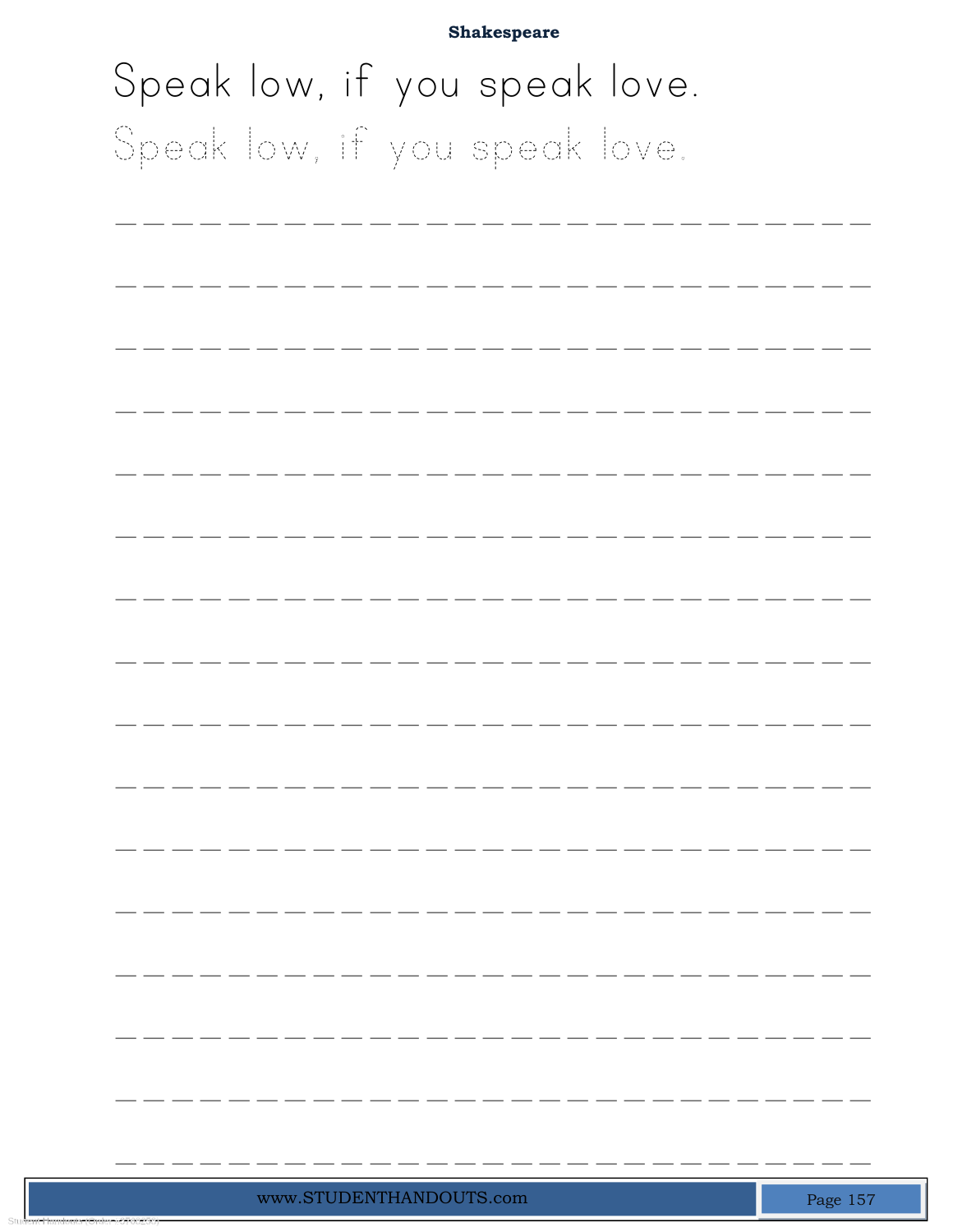

As soon go kindle fire with snow, as seek to quench the fire of love with words.

As soon go kindle fire with snow, as seek to quench the fire of love with words.

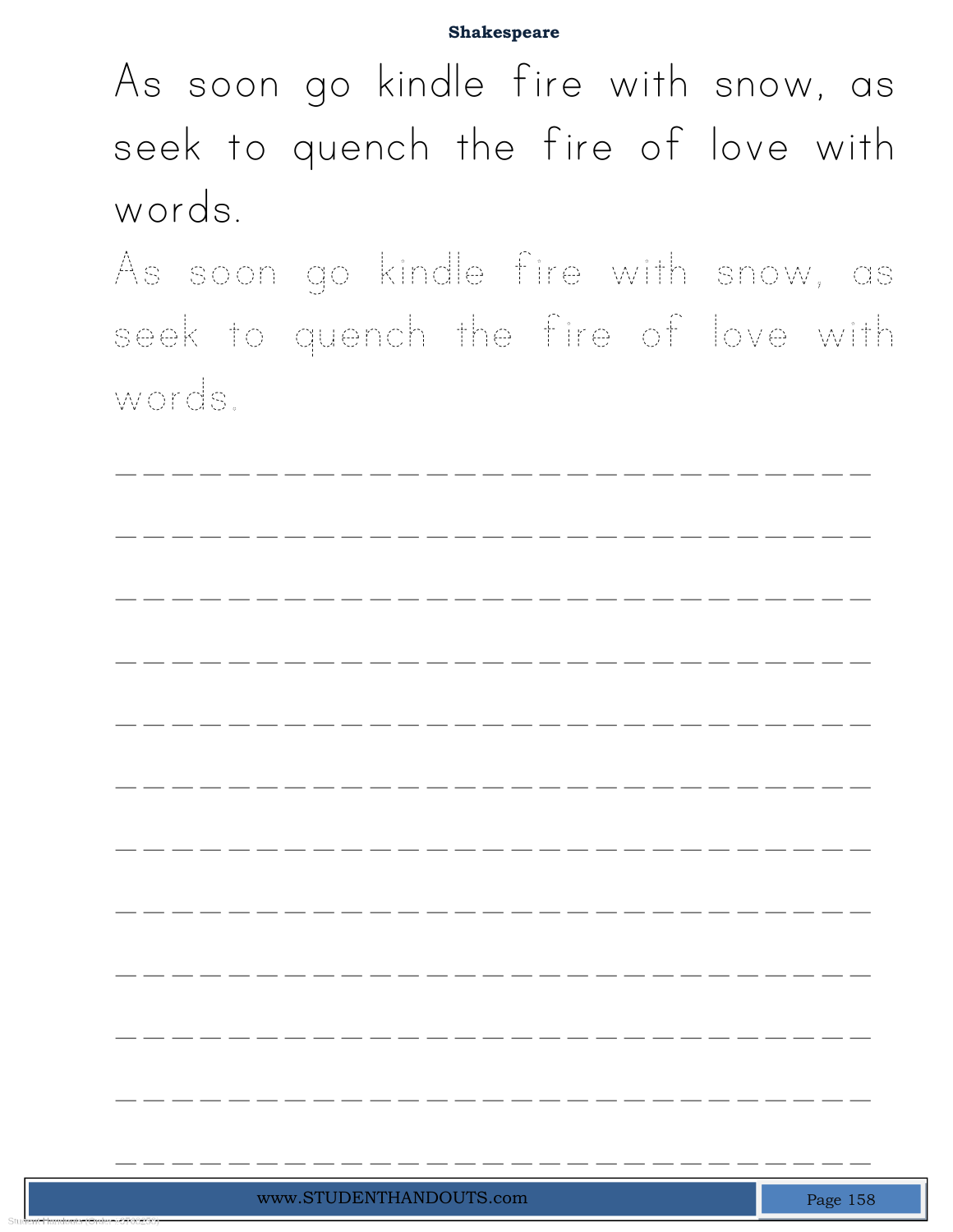Be not afraid of greatness: some are born great, some achieve greatness, and some have greatness thrust upon them.

Be not afraid of greatness: some are born great, some achieve greatness, and some have greatness thrust upon them.

\_\_\_\_\_\_\_\_\_\_\_\_\_\_\_\_\_\_\_\_\_\_\_\_\_\_\_

\_\_\_\_\_\_\_\_\_\_\_\_\_\_\_\_\_\_\_\_\_\_\_\_\_\_\_

\_\_\_\_\_\_\_\_\_\_\_\_\_\_\_\_\_\_\_\_\_\_\_\_\_\_\_

\_\_\_\_\_\_\_\_\_\_\_\_\_\_\_\_\_\_\_\_\_\_\_\_\_\_\_

\_\_\_\_\_\_\_\_\_\_\_\_\_\_\_\_\_\_\_\_\_\_\_\_\_\_\_

\_\_\_\_\_\_\_\_\_\_\_\_\_\_\_\_\_\_\_\_\_\_\_\_\_\_\_

\_\_\_\_\_\_\_\_\_\_\_\_\_\_\_\_\_\_\_\_\_\_\_\_\_\_\_

\_\_\_\_\_\_\_\_\_\_\_\_\_\_\_\_\_\_\_\_\_\_\_\_\_\_\_

\_\_\_\_\_\_\_\_\_\_\_\_\_\_\_\_\_\_\_\_\_\_\_\_\_\_\_

\_\_\_\_\_\_\_\_\_\_\_\_\_\_\_\_\_\_\_\_\_\_\_\_\_\_\_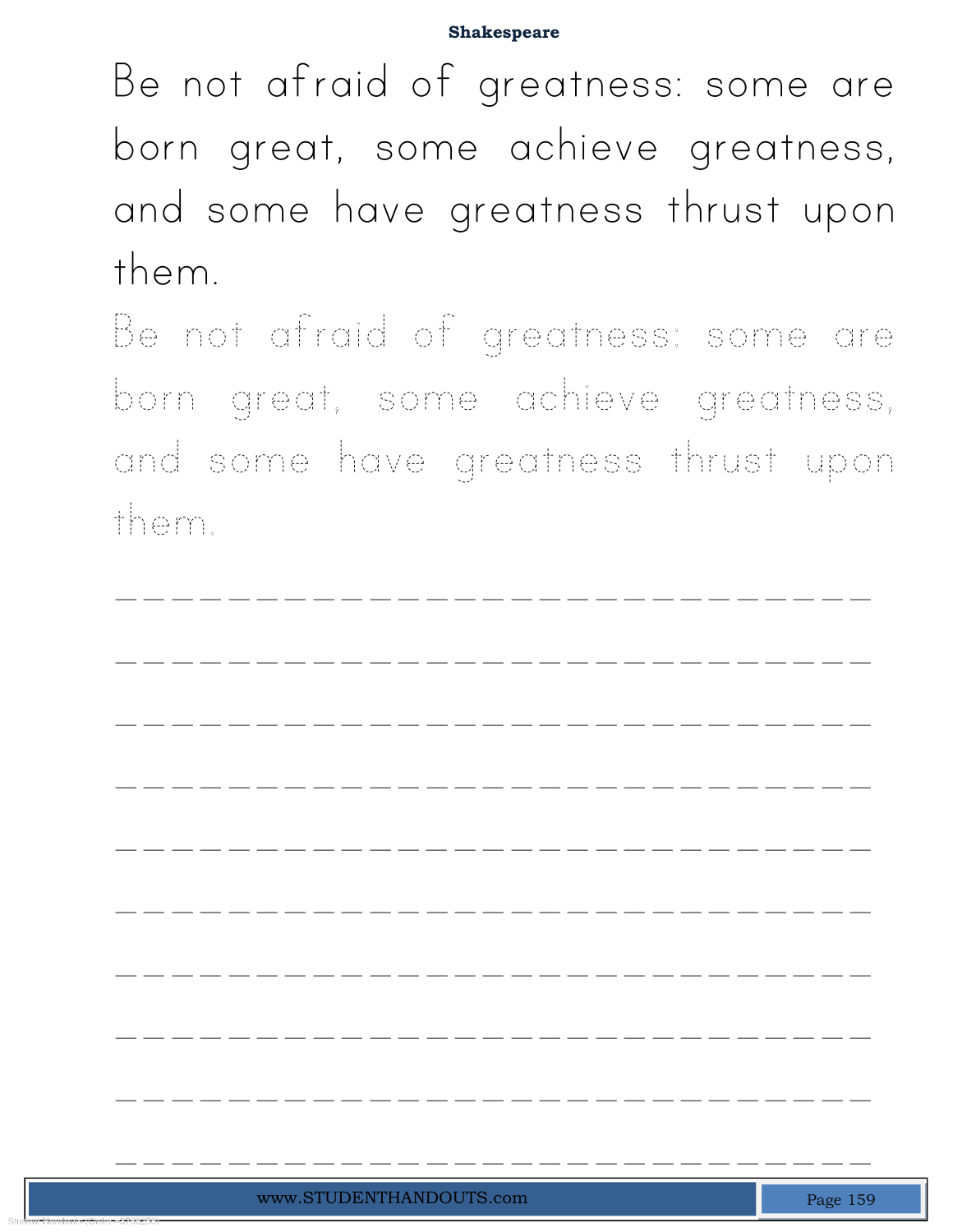Exceeds man's might: that dwells with the gods above.

Exceeds man's might: that dwells with the gods above.

|  | - - | $\overline{\phantom{a}}$<br>- - |
|--|-----|---------------------------------|
|  |     |                                 |
|  |     |                                 |
|  |     |                                 |
|  |     |                                 |
|  |     |                                 |
|  |     |                                 |
|  |     |                                 |
|  |     |                                 |
|  |     |                                 |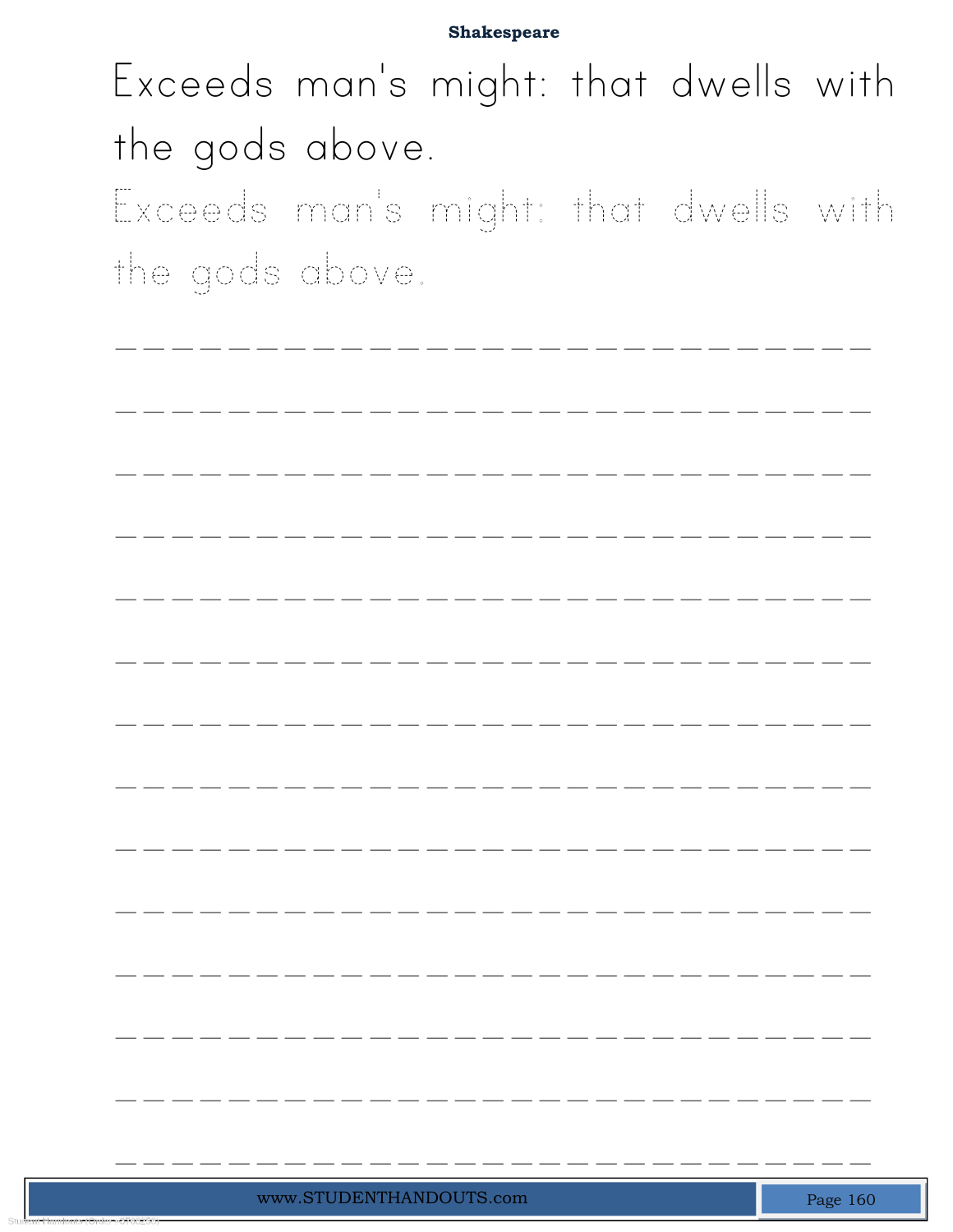Fishes live in the sea, as men do aland; the great ones eat up the little ones.

Fishes live in the sea, as men do aland; the great ones eat up the little ones.

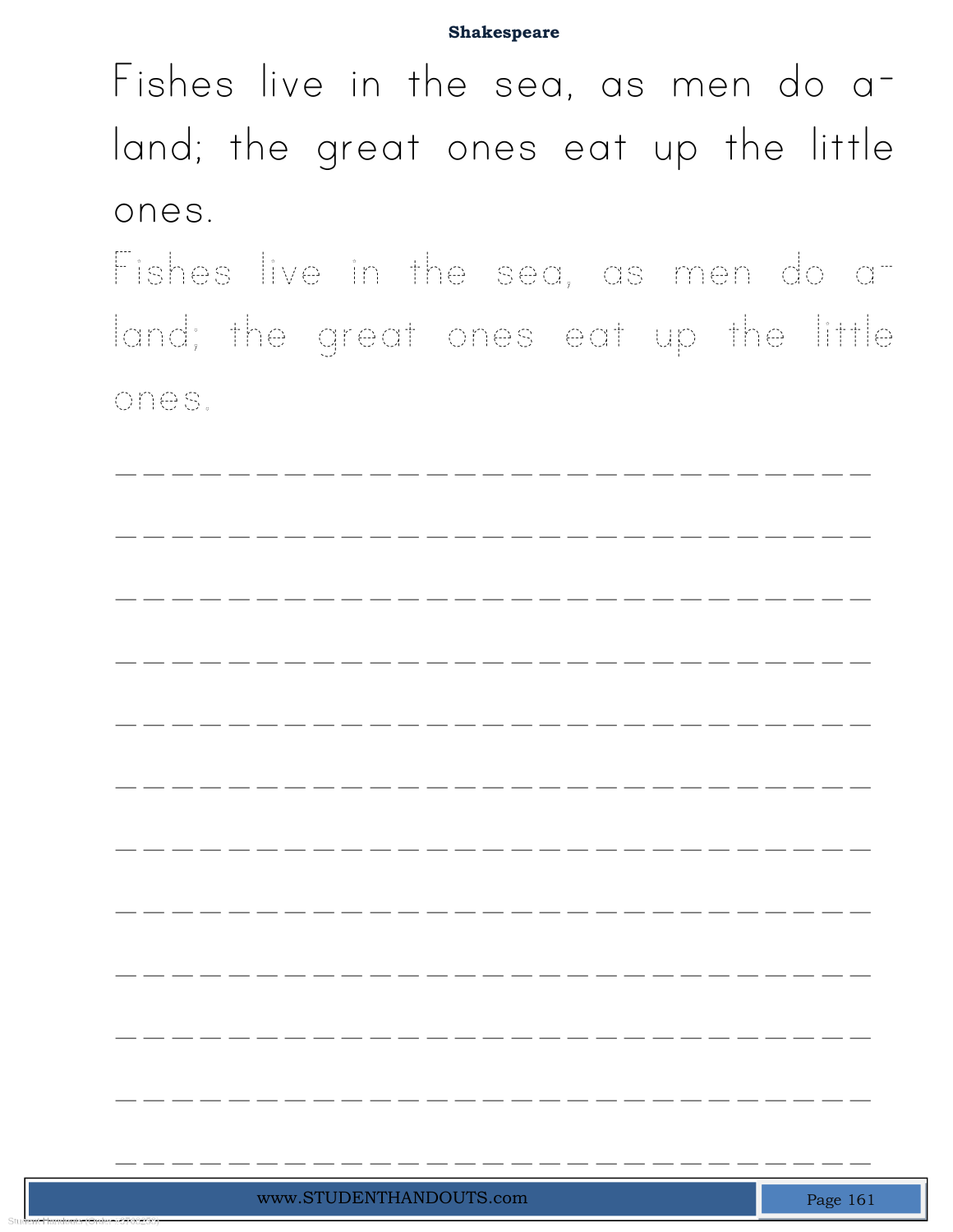I were better to be eaten to death with a rust than to be scoured to nothing with perpetual motion.

I were better to be eaten to death with a rust than to be scoured to nothing with perpetual motion.

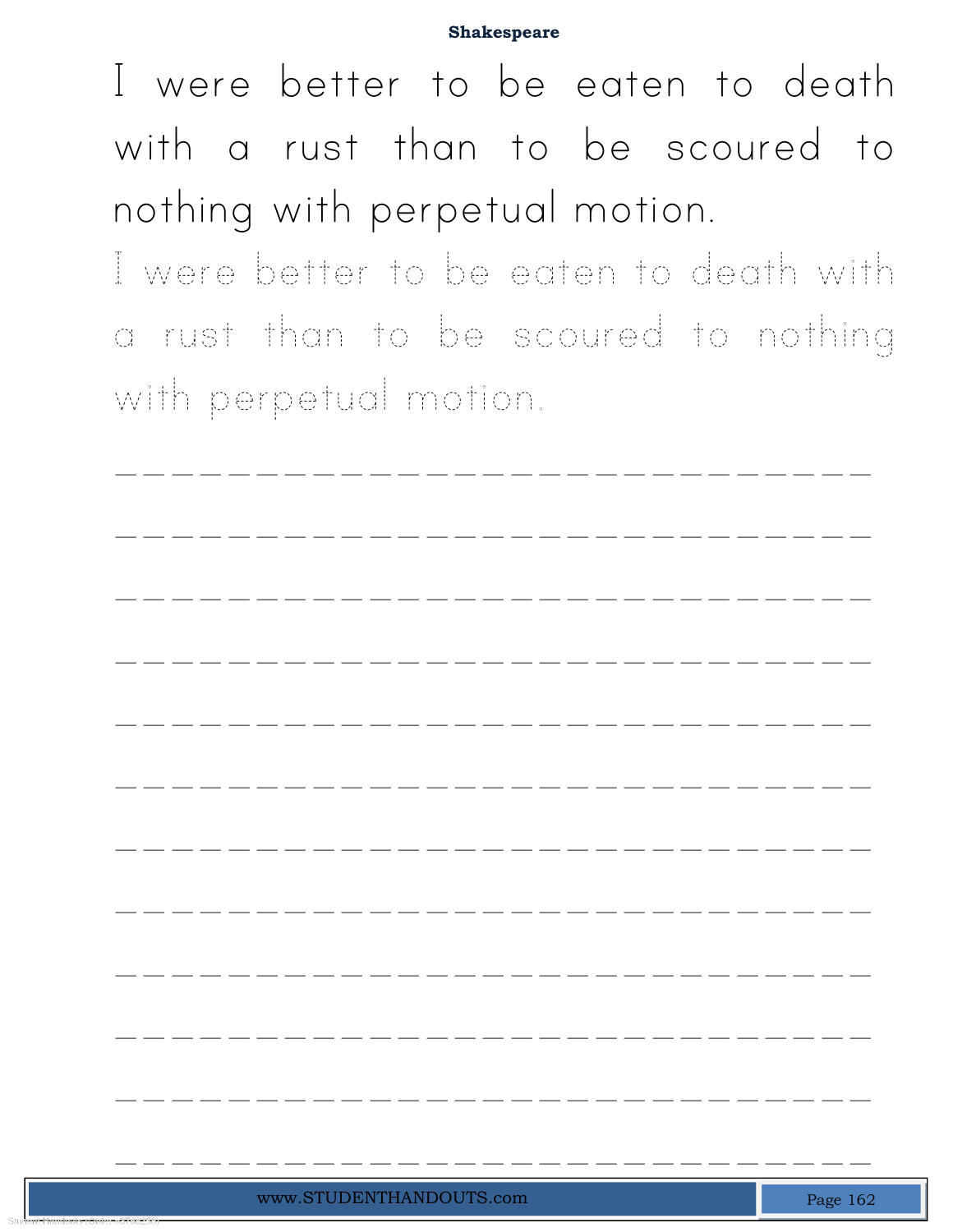### Such as we are made of, such we be. Such as we are made of, such we be.

|     |  | _ ___ __ __ __ __ __  |                                                                                                                                                                                                                                                        |  |
|-----|--|-----------------------|--------------------------------------------------------------------------------------------------------------------------------------------------------------------------------------------------------------------------------------------------------|--|
|     |  |                       |                                                                                                                                                                                                                                                        |  |
|     |  | - -- -- -- -- -- -- - | - -                                                                                                                                                                                                                                                    |  |
|     |  |                       |                                                                                                                                                                                                                                                        |  |
|     |  |                       |                                                                                                                                                                                                                                                        |  |
|     |  |                       |                                                                                                                                                                                                                                                        |  |
|     |  |                       |                                                                                                                                                                                                                                                        |  |
|     |  |                       |                                                                                                                                                                                                                                                        |  |
|     |  |                       |                                                                                                                                                                                                                                                        |  |
| - - |  | - -                   | $\sim$<br>— <i>—</i><br>and and the second state of the second state of the second state of the second state of the second state of the second state of the second state of the second state of the second state of the second state of the second sta |  |
|     |  |                       |                                                                                                                                                                                                                                                        |  |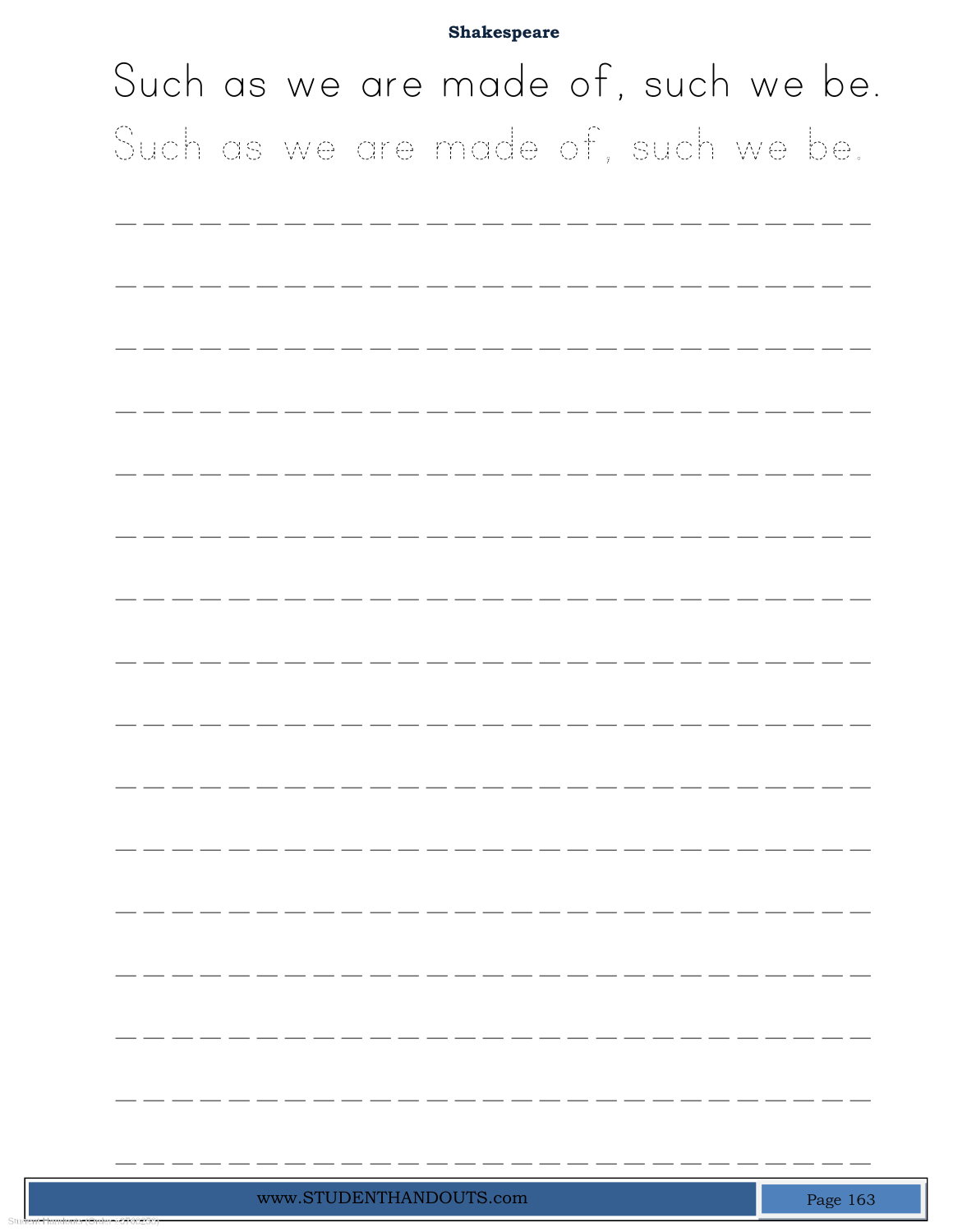And this, our life, exempt from public haunt, finds tongues in trees, books in the running brooks, sermons in stones, and good in everything.

And this, our life, exempt from public haunt, finds tongues in trees, books in the running brooks, sermons in stones, and good in everything.

\_\_\_\_\_\_\_\_\_\_\_\_\_\_\_\_\_\_\_\_\_\_\_\_\_\_\_

\_\_\_\_\_\_\_\_\_\_\_\_\_\_\_\_\_\_\_\_\_\_\_\_\_\_\_

\_\_\_\_\_\_\_\_\_\_\_\_\_\_\_\_\_\_\_\_\_\_\_\_\_\_\_

\_\_\_\_\_\_\_\_\_\_\_\_\_\_\_\_\_\_\_\_\_\_\_\_\_\_\_

\_\_\_\_\_\_\_\_\_\_\_\_\_\_\_\_\_\_\_\_\_\_\_\_\_\_\_

\_\_\_\_\_\_\_\_\_\_\_\_\_\_\_\_\_\_\_\_\_\_\_\_\_\_\_

\_\_\_\_\_\_\_\_\_\_\_\_\_\_\_\_\_\_\_\_\_\_\_\_\_\_\_

\_\_\_\_\_\_\_\_\_\_\_\_\_\_\_\_\_\_\_\_\_\_\_\_\_\_\_

\_\_\_\_\_\_\_\_\_\_\_\_\_\_\_\_\_\_\_\_\_\_\_\_\_\_\_

\_\_\_\_\_\_\_\_\_\_\_\_\_\_\_\_\_\_\_\_\_\_\_\_\_\_\_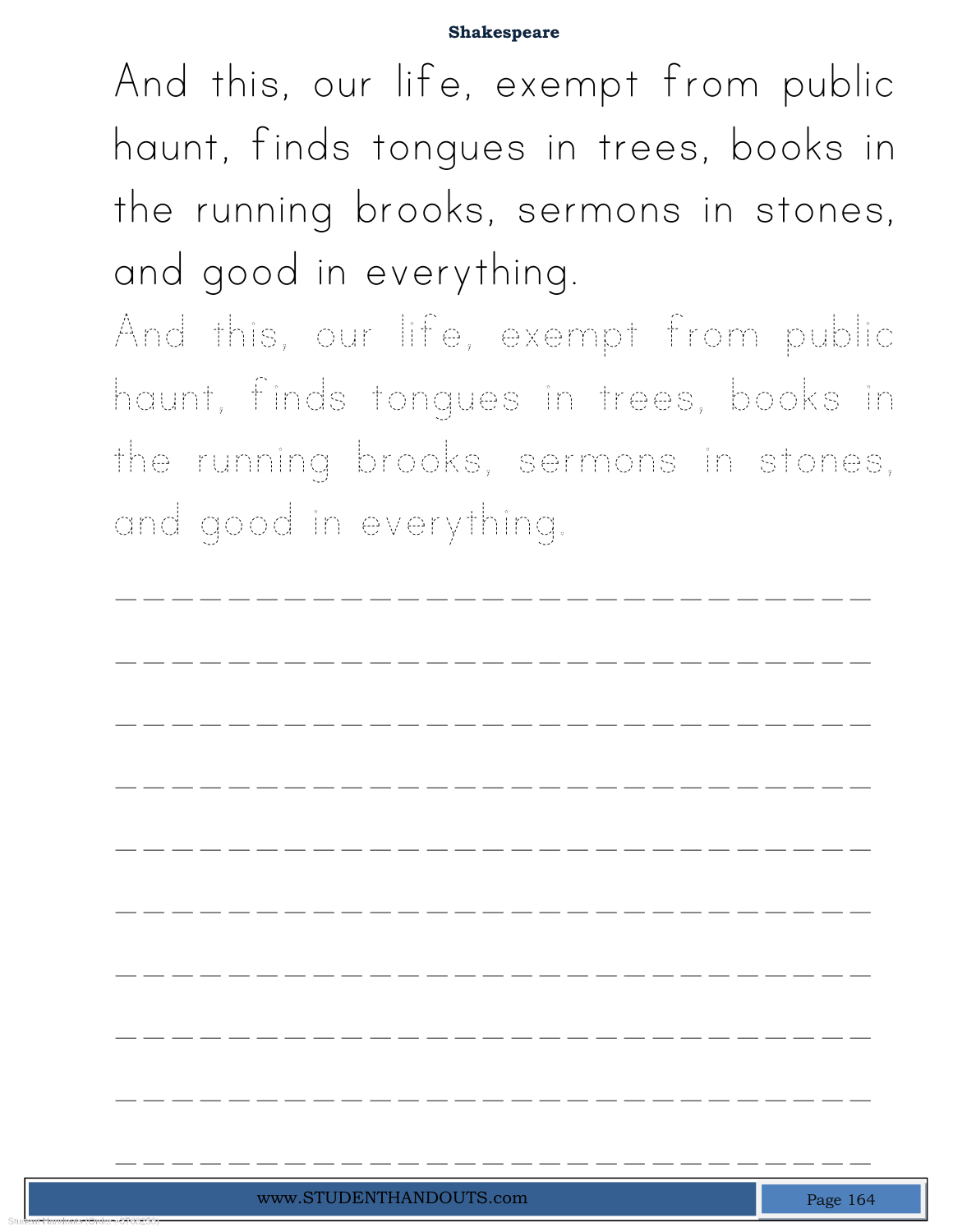|        |  |  | For I can raise no money by vile |  |
|--------|--|--|----------------------------------|--|
| means. |  |  |                                  |  |
|        |  |  | For I can raise no money by vile |  |
| means. |  |  |                                  |  |
|        |  |  |                                  |  |
|        |  |  |                                  |  |
|        |  |  |                                  |  |
|        |  |  |                                  |  |
|        |  |  |                                  |  |
|        |  |  |                                  |  |
|        |  |  |                                  |  |
|        |  |  |                                  |  |
|        |  |  |                                  |  |
|        |  |  |                                  |  |
|        |  |  |                                  |  |
|        |  |  |                                  |  |
|        |  |  |                                  |  |

international contract and

og.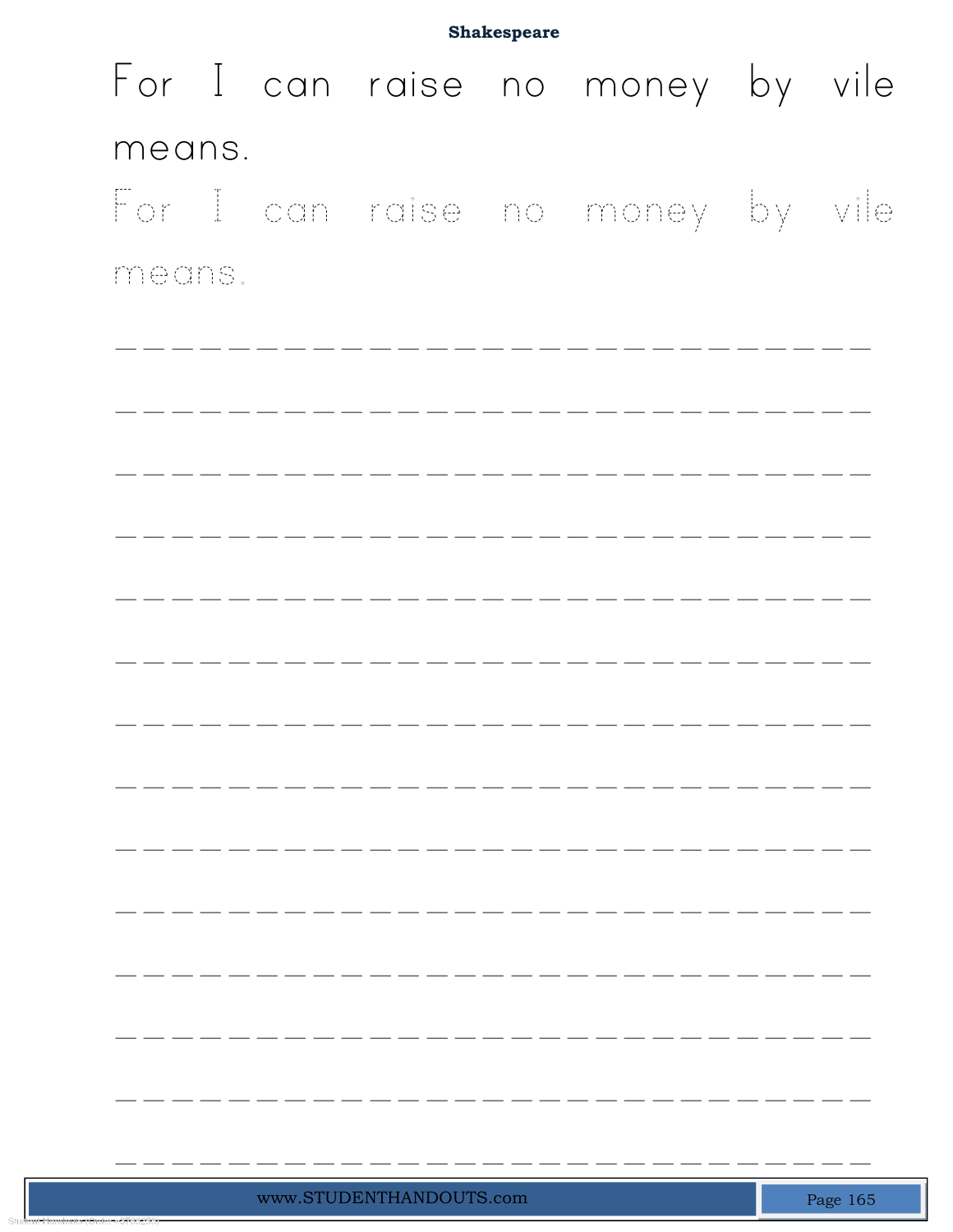I wasted time, and now doth time waste me.

I wasted time, and now doth time waste me.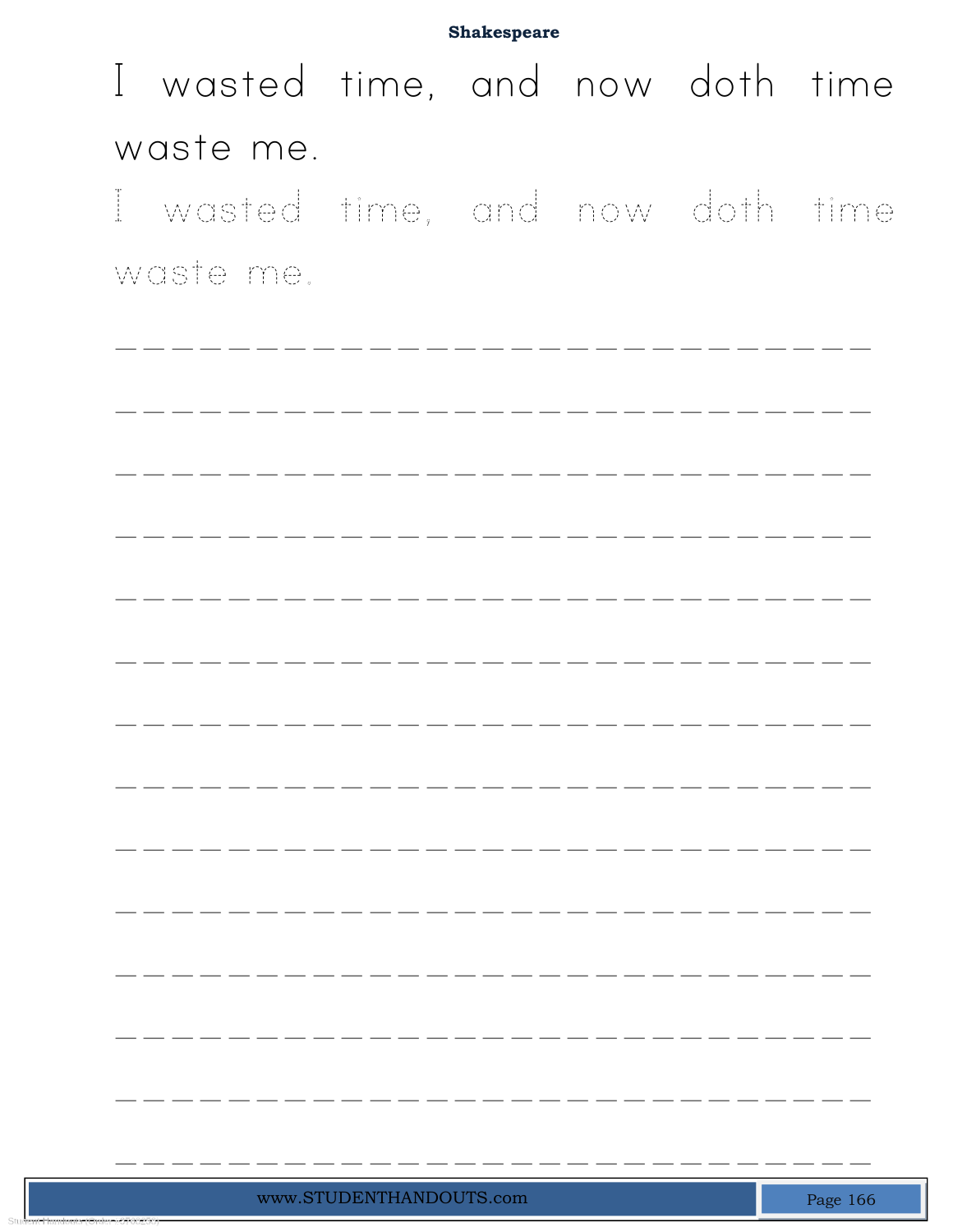### Suit the action to the word, the word to the action.

Suit the action to the word, the word to the action.

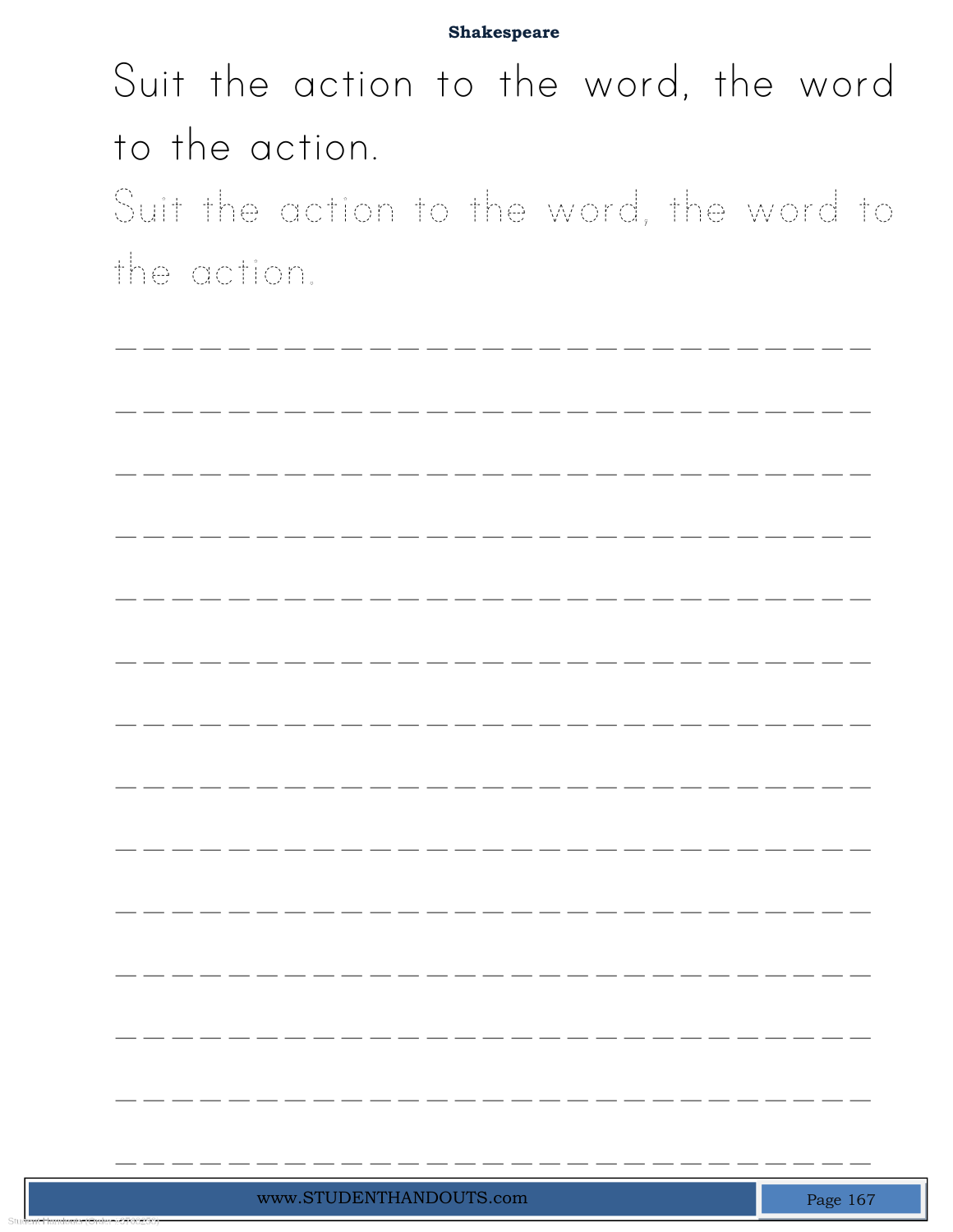Teach not thy lip such scorn, for it was made for kissing, lady, not for such contempt.

Teach not thy lip such scorn, for it was made for kissing, lady, not for such contempt.

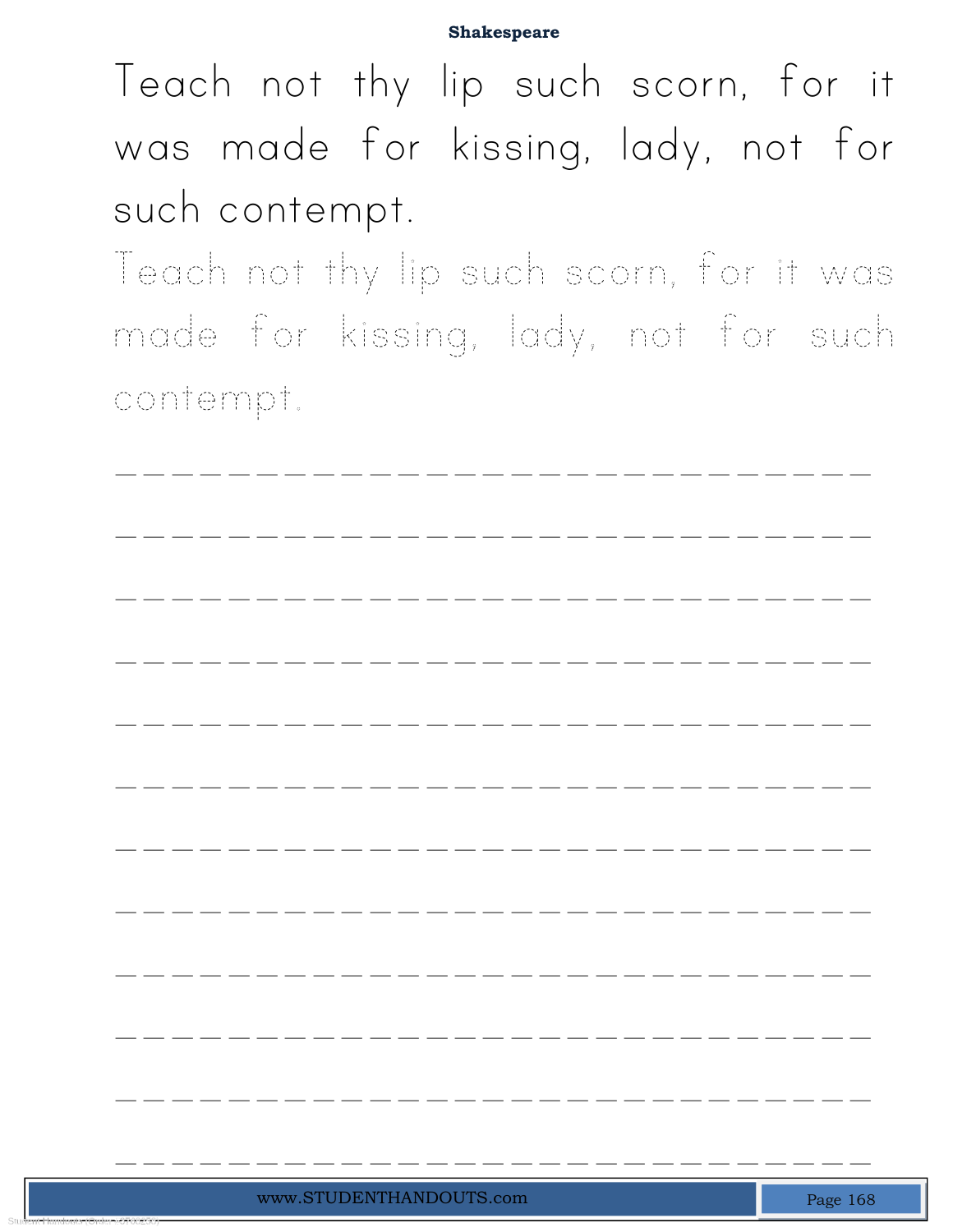The attempt and not the deed confounds us.

The attempt and not the deed confounds us.

| <u>. . </u> | $   -$                   |        |  |
|-------------|--------------------------|--------|--|
|             |                          |        |  |
|             |                          |        |  |
|             | $\sim$                   | $\sim$ |  |
|             |                          |        |  |
|             | $\overline{\phantom{a}}$ | $\sim$ |  |
|             |                          |        |  |
|             |                          |        |  |
|             |                          |        |  |
|             | $\sim$<br>$\sim$         |        |  |
|             |                          |        |  |
|             |                          |        |  |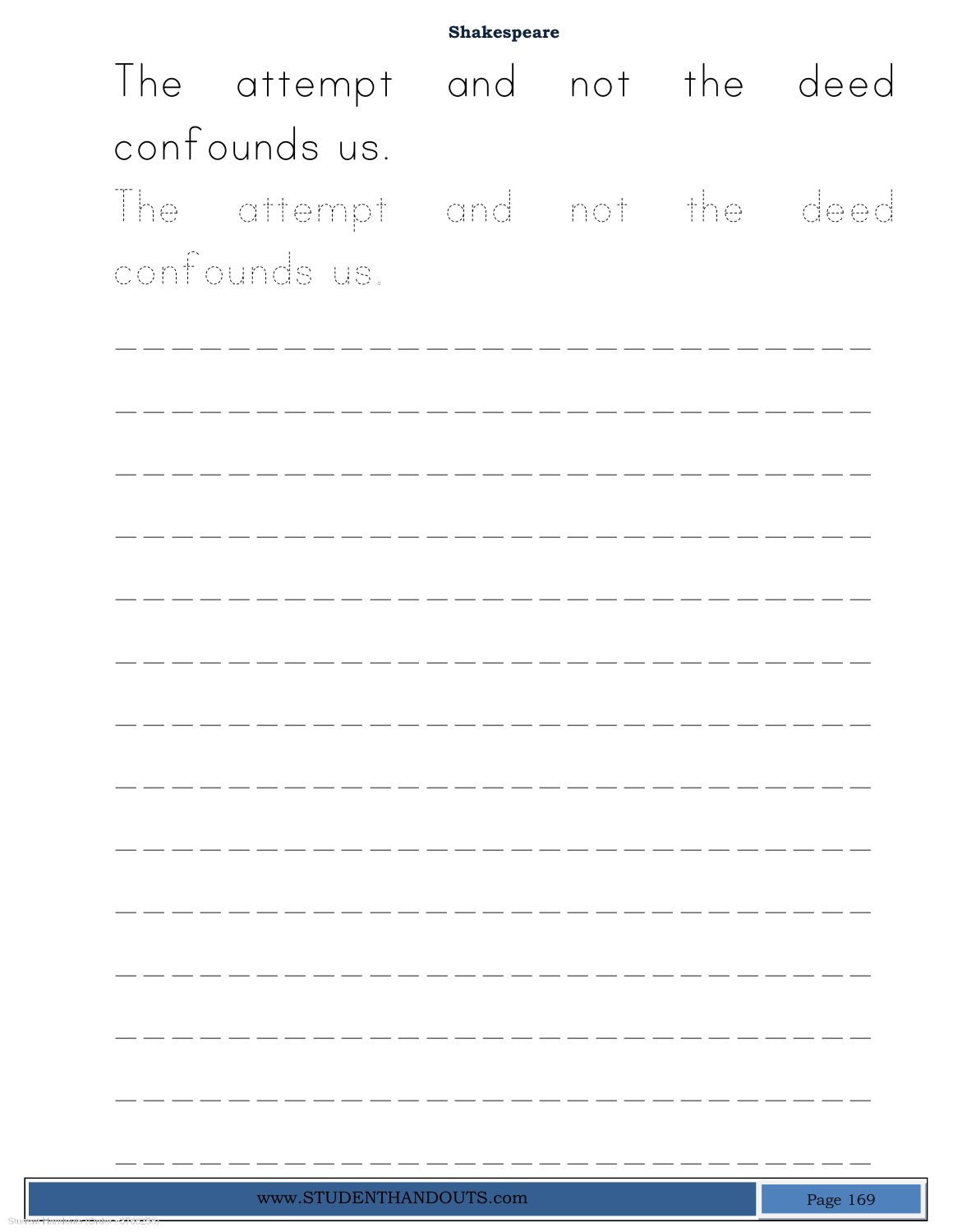### There's no art to find the mind's construction in the face.

There's no art to find the mind's construction in the face.

\_ \_\_ \_\_ \_\_ \_\_ \_\_ \_\_ \_\_ -------------------\_\_ \_\_\_ \_\_\_ \_\_\_ \_\_\_ \_\_\_ \_ \_\_ \_\_ \_\_ \_\_ \_\_ \_\_ \_\_ \_\_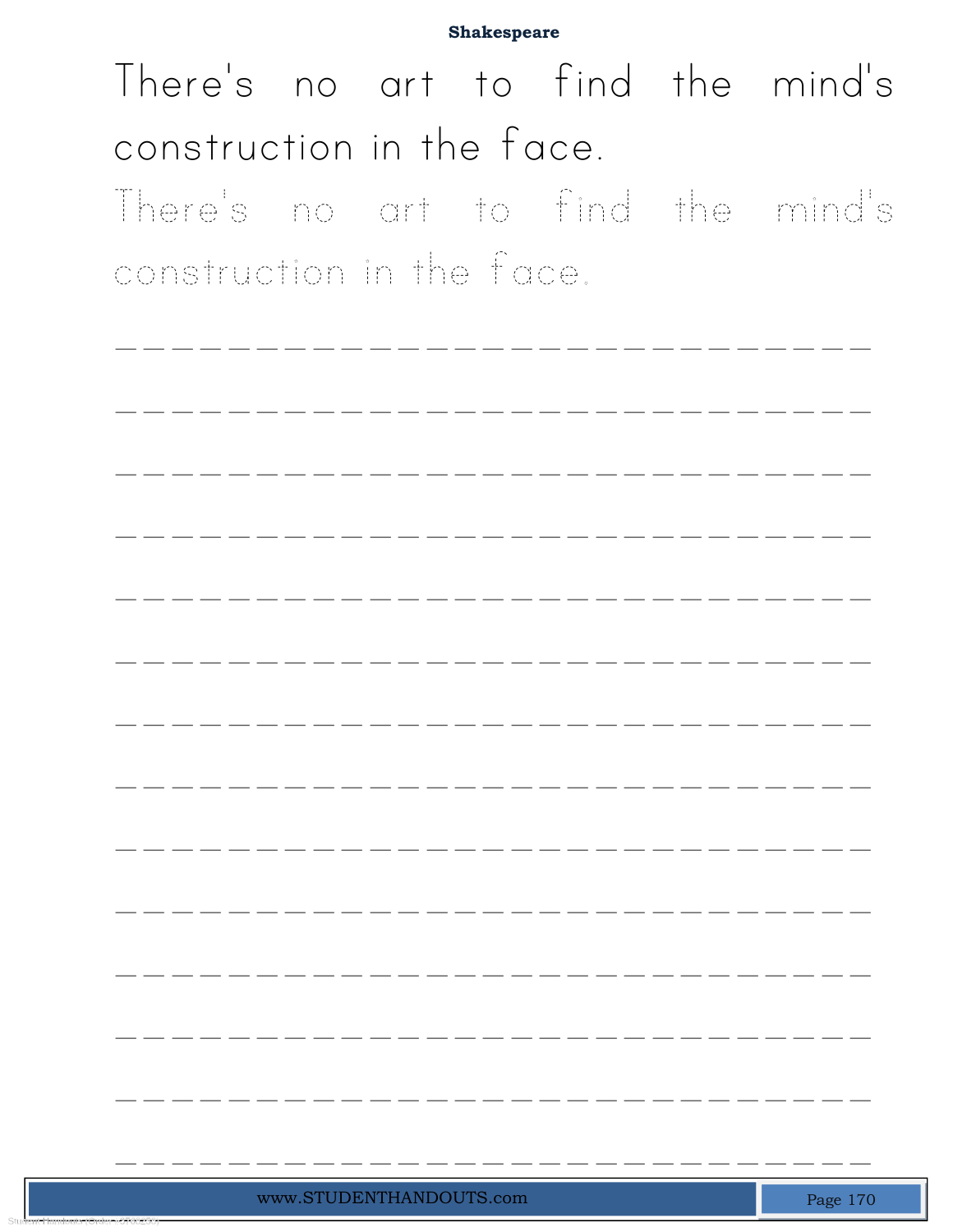'Tis one thing to be tempted, another thing to fall.

Tis one thing to be tempted, another thing to fall.

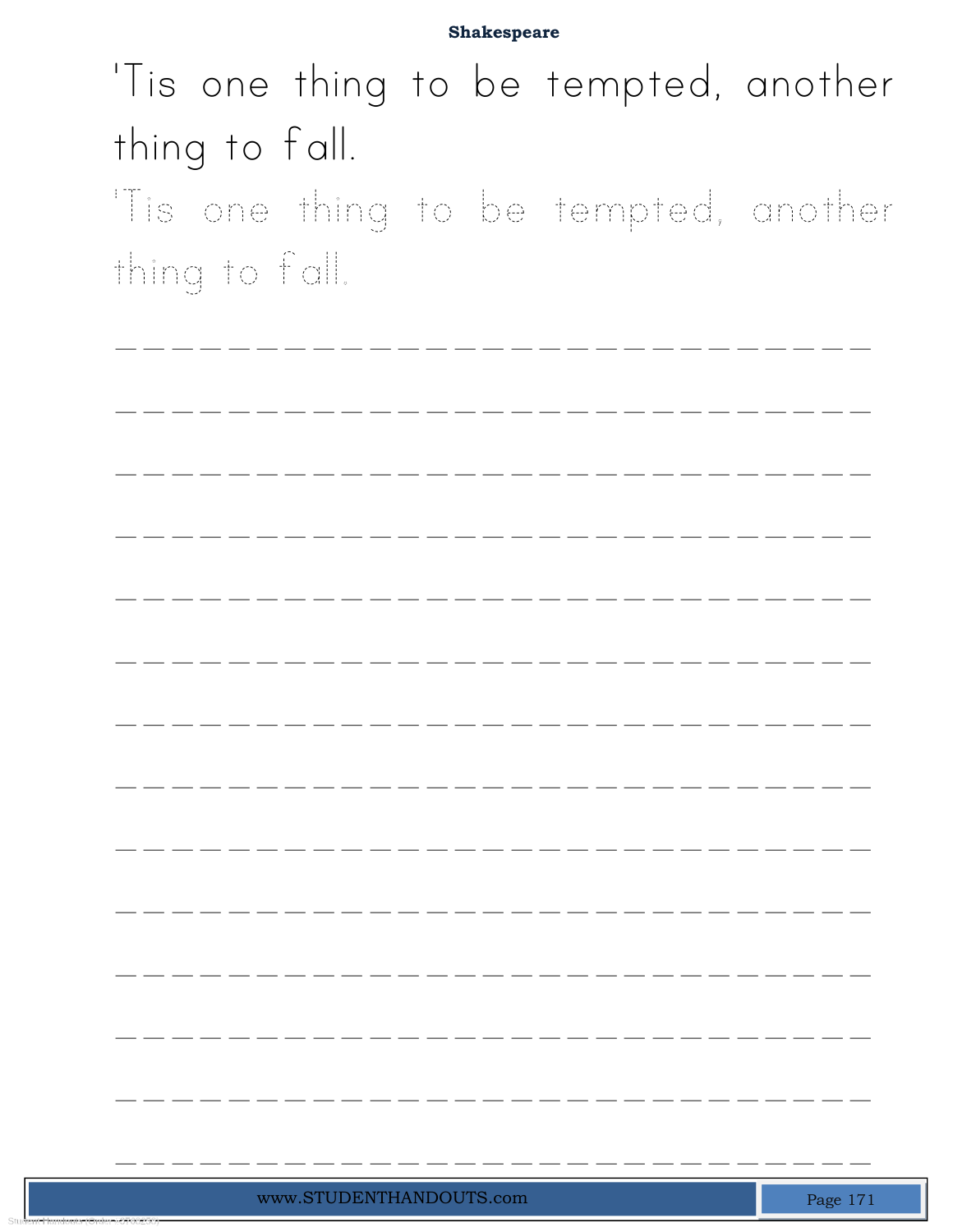

# To do a great right do a little wrong. To do a great right do a little wrong.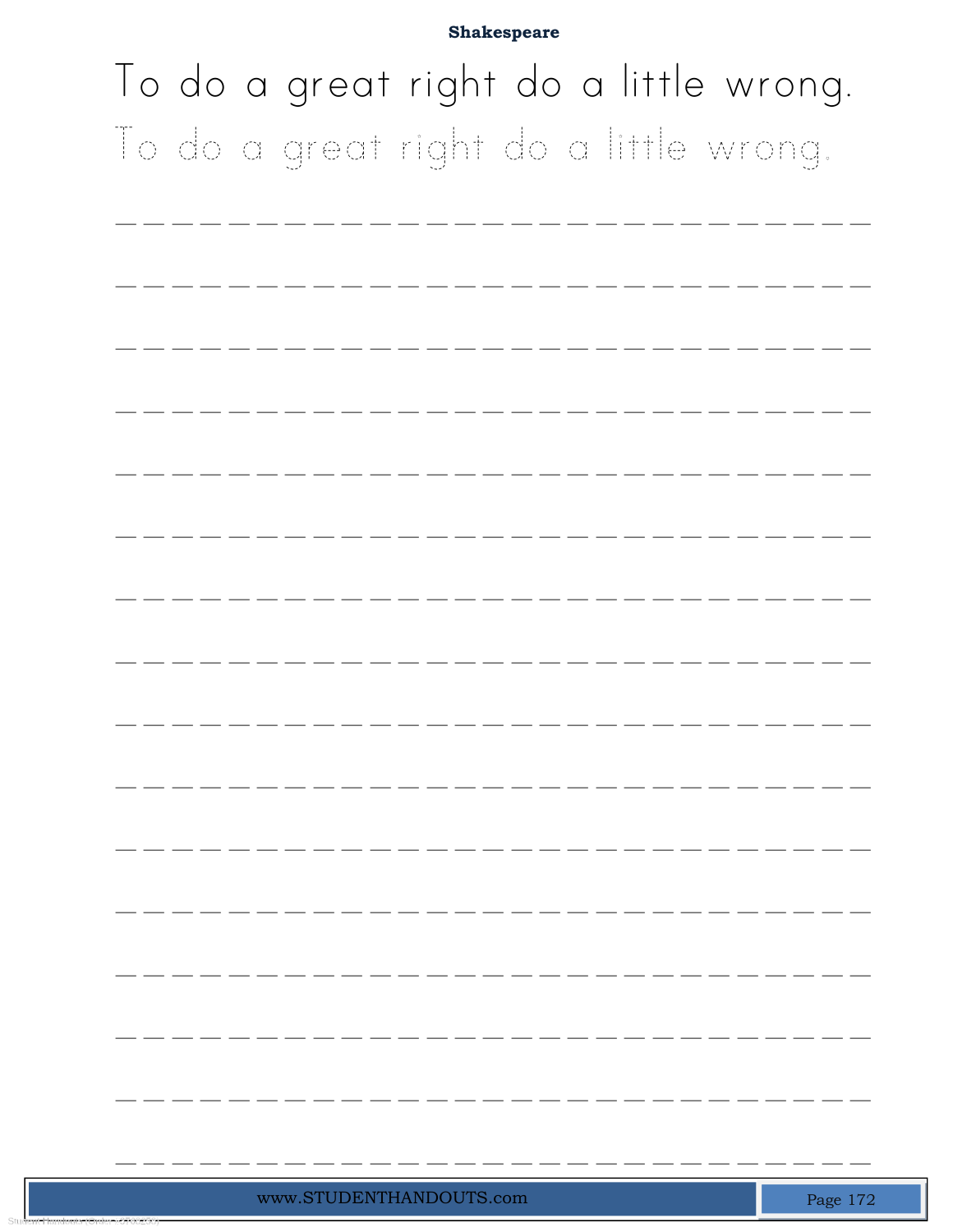To thine own self be true, and it must follow, as the night the day, thou canst not then be false to any man. To thine own self be true, and it must follow, as the night the day, thou canst not then be false to any man.

\_\_\_\_\_\_\_\_\_\_\_\_\_\_\_\_\_\_\_\_\_\_\_\_\_\_\_

\_\_\_\_\_\_\_\_\_\_\_\_\_\_\_\_\_\_\_\_\_\_\_\_\_\_\_

\_\_\_\_\_\_\_\_\_\_\_\_\_\_\_\_\_\_\_\_\_\_\_\_\_\_\_

\_\_\_\_\_\_\_\_\_\_\_\_\_\_\_\_\_\_\_\_\_\_\_\_\_\_\_

\_\_\_\_\_\_\_\_\_\_\_\_\_\_\_\_\_\_\_\_\_\_\_\_\_\_\_

\_\_\_\_\_\_\_\_\_\_\_\_\_\_\_\_\_\_\_\_\_\_\_\_\_\_\_

\_\_\_\_\_\_\_\_\_\_\_\_\_\_\_\_\_\_\_\_\_\_\_\_\_\_\_

\_\_\_\_\_\_\_\_\_\_\_\_\_\_\_\_\_\_\_\_\_\_\_\_\_\_\_

\_\_\_\_\_\_\_\_\_\_\_\_\_\_\_\_\_\_\_\_\_\_\_\_\_\_\_

\_\_\_\_\_\_\_\_\_\_\_\_\_\_\_\_\_\_\_\_\_\_\_\_\_\_\_

\_\_\_\_\_\_\_\_\_\_\_\_\_\_\_\_\_\_\_\_\_\_\_\_\_\_\_

\_\_\_\_\_\_\_\_\_\_\_\_\_\_\_\_\_\_\_\_\_\_\_\_\_\_\_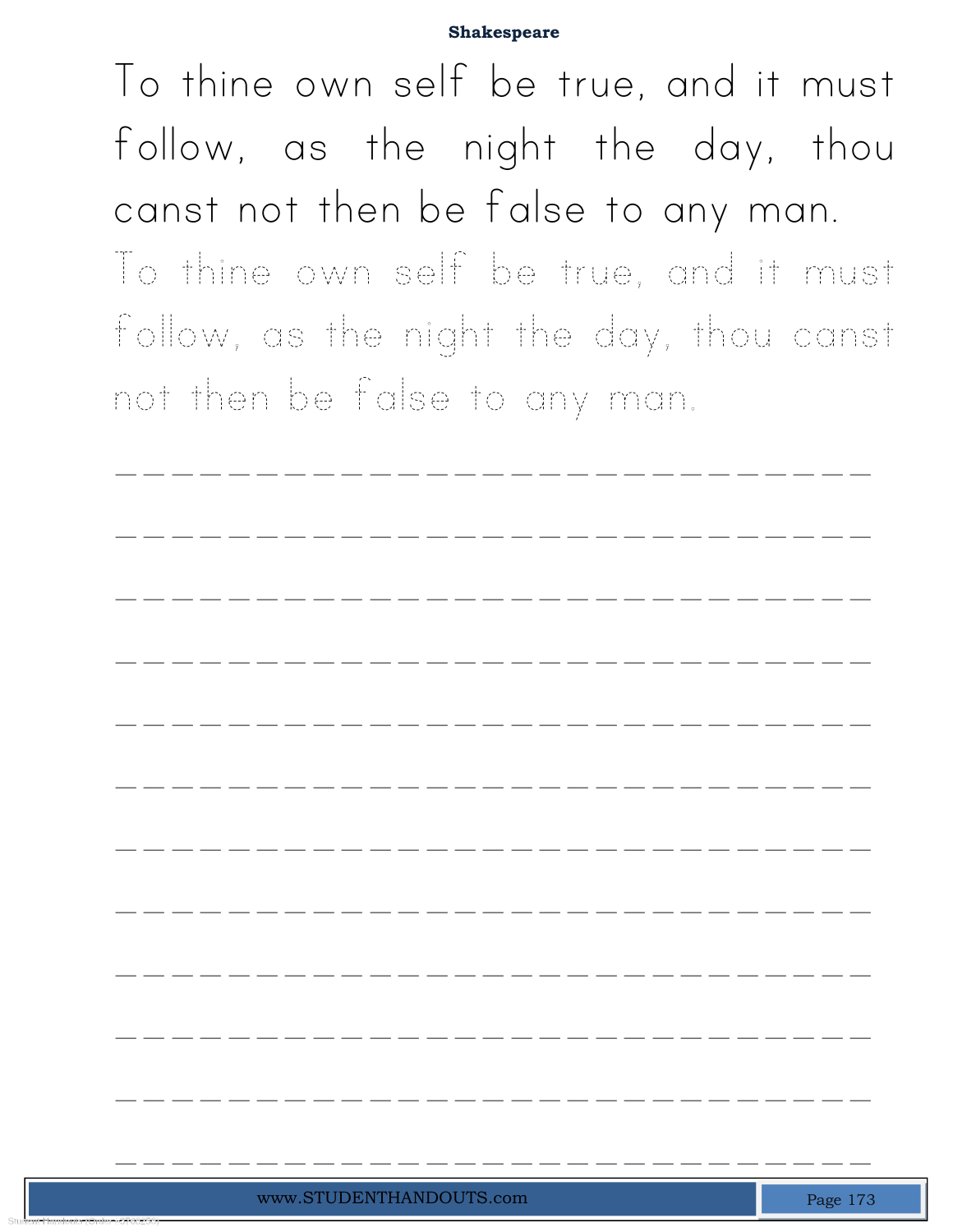### Things won are done, joy's soul lies in the doing.

Things won are done, joy's soul lies in the doing.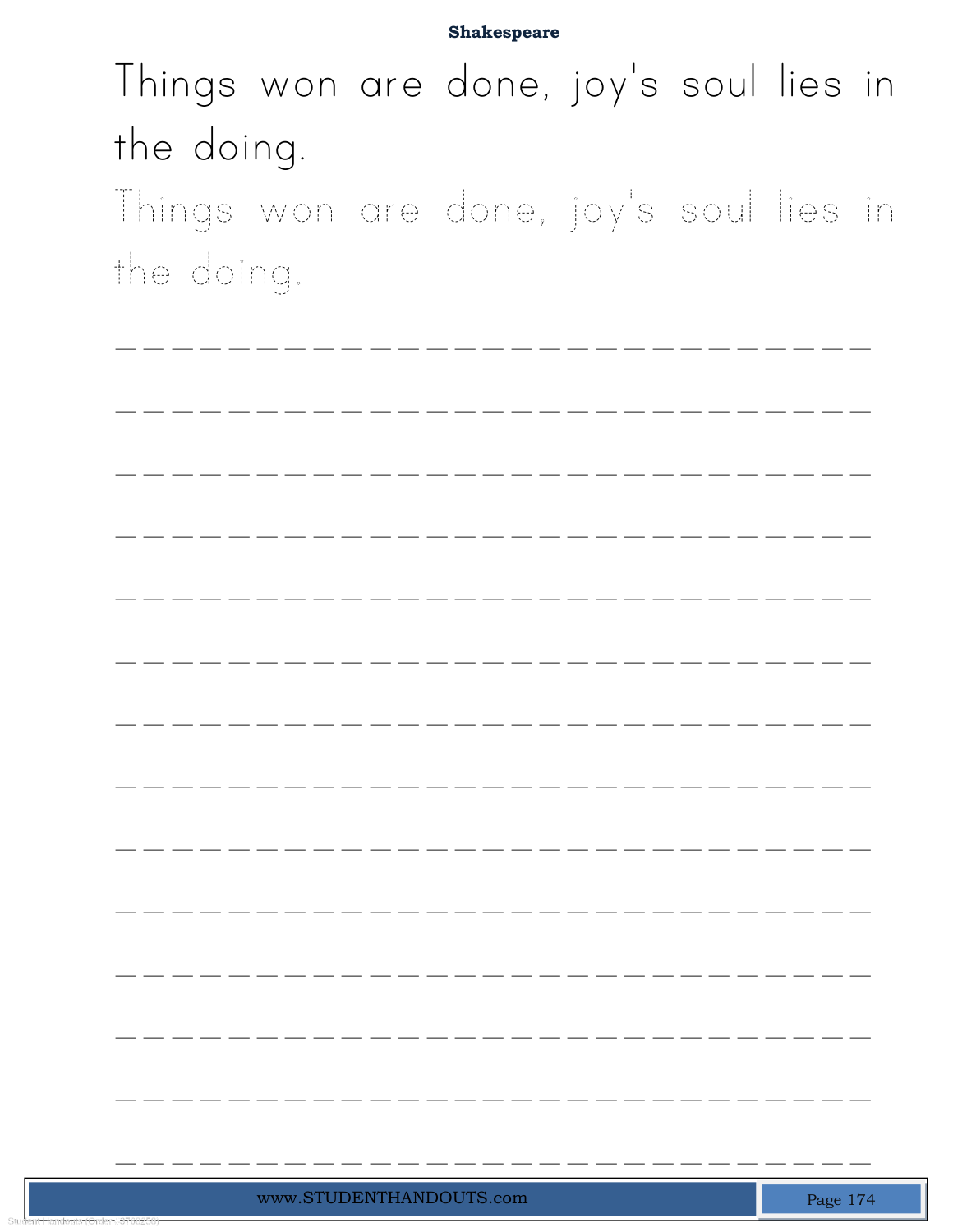Use every man after his desert, and who should escape whipping?

Use every man after his desert, and who should escape whipping?

\_\_\_\_\_\_\_\_\_\_\_\_\_\_\_\_\_\_\_\_\_\_\_\_\_\_\_

\_\_\_\_\_\_\_\_\_\_\_\_\_\_\_\_\_\_\_\_\_\_\_\_\_\_\_ \_\_\_\_\_\_\_\_\_\_\_\_\_\_\_\_\_\_\_\_\_\_\_\_\_\_\_ \_\_\_\_\_\_\_\_\_\_\_\_\_\_\_\_\_\_\_\_\_\_\_\_\_\_\_ \_\_\_\_\_\_\_\_\_\_\_\_\_\_\_\_\_\_\_\_\_\_\_\_\_\_\_ \_\_\_\_\_\_\_\_\_\_\_\_\_\_\_\_\_\_\_\_\_\_\_\_\_\_\_ \_\_\_\_\_\_\_\_\_\_\_\_\_\_\_\_\_\_\_\_\_\_\_\_\_\_\_ \_\_\_\_\_\_\_\_\_\_\_\_\_\_\_\_\_\_\_\_\_\_\_\_\_\_\_ \_\_\_\_\_\_\_\_\_\_\_\_\_\_\_\_\_\_\_\_\_\_\_\_\_\_\_ \_\_\_\_\_\_\_\_\_\_\_\_\_\_\_\_\_\_\_\_\_\_\_\_\_\_\_ \_\_\_\_\_\_\_\_\_\_\_\_\_\_\_\_\_\_\_\_\_\_\_\_\_\_\_ \_\_\_\_\_\_\_\_\_\_\_\_\_\_\_\_\_\_\_\_\_\_\_\_\_\_\_ \_\_\_\_\_\_\_\_\_\_\_\_\_\_\_\_\_\_\_\_\_\_\_\_\_\_\_ \_\_\_\_\_\_\_\_\_\_\_\_\_\_\_\_\_\_\_\_\_\_\_\_\_\_\_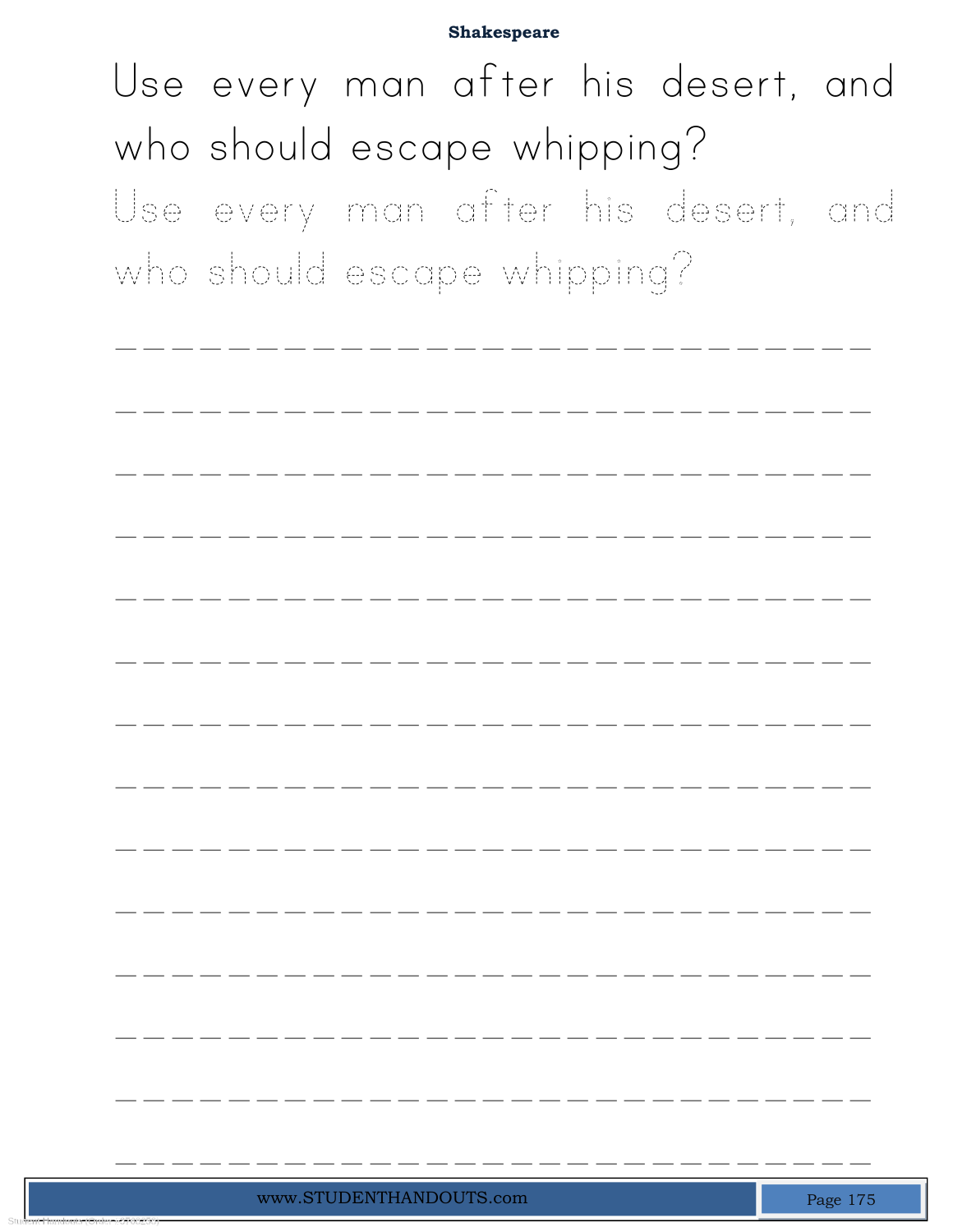# Virtue is bold, and goodness never fearful.

Virtue is bold, and goodness never fearful.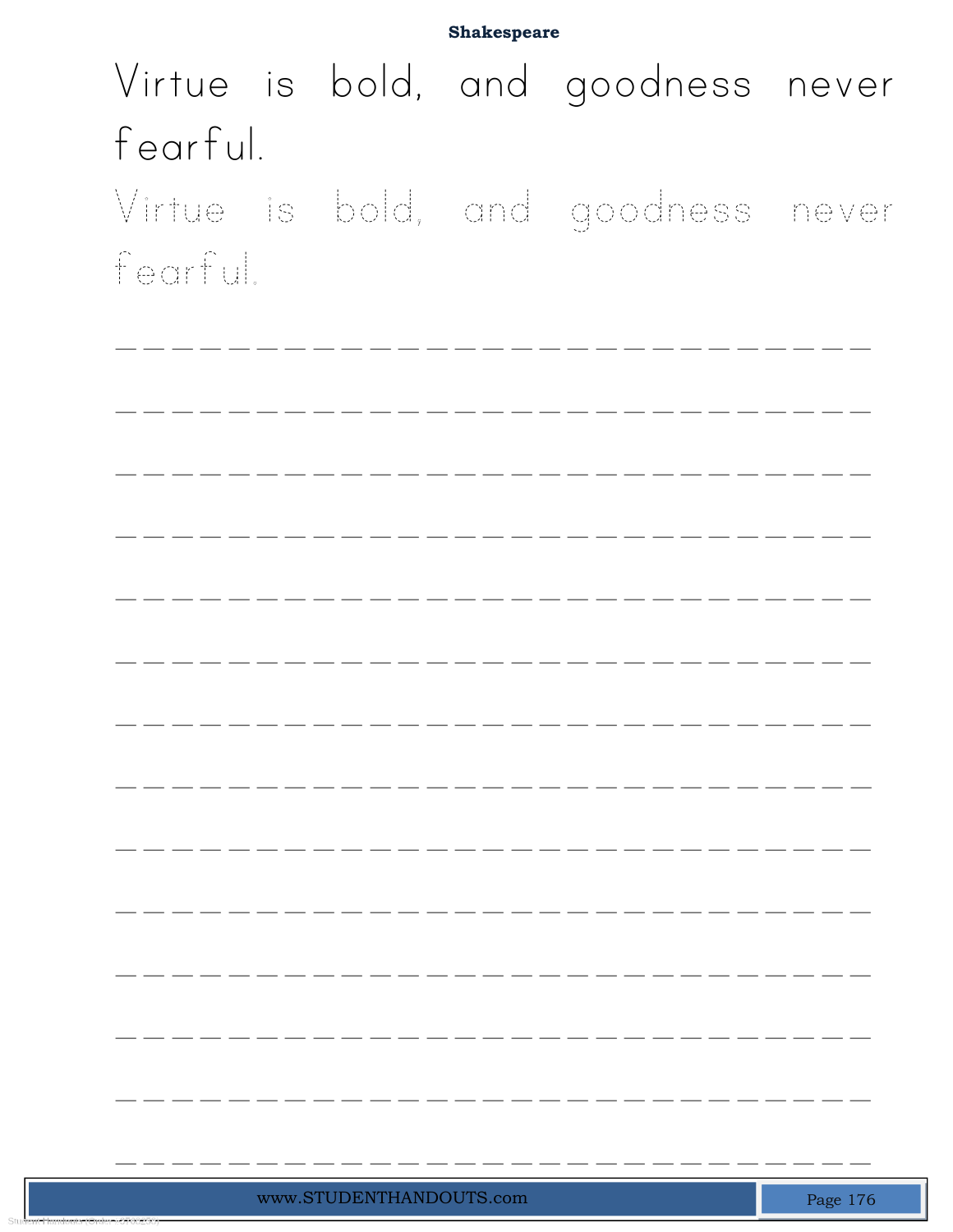We are time's subjects, and time bids be gone.

We are time's subjects, and time bids be gone.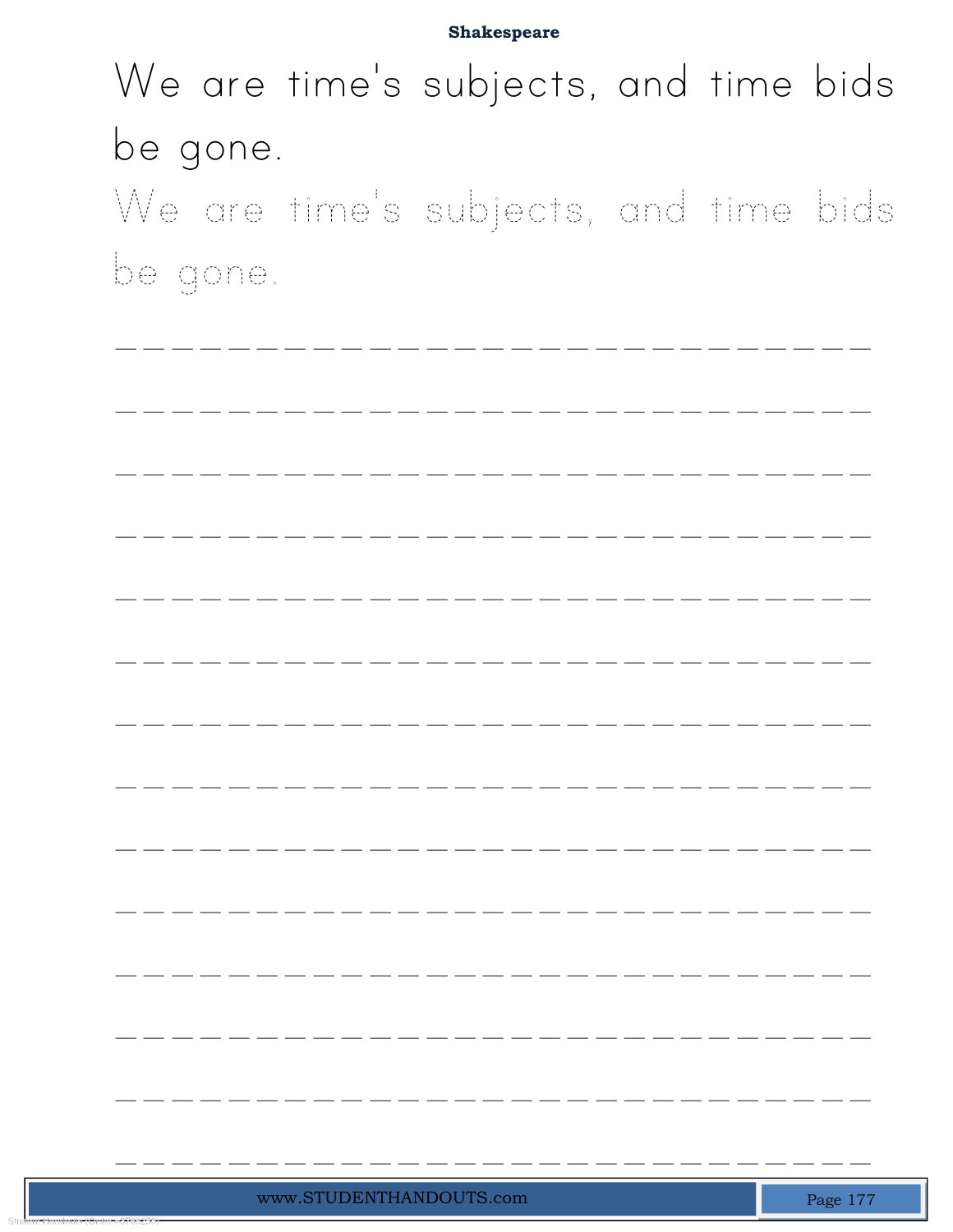|           |  |  |  |  | Alas, I am a woman friendless, |  |  |  |
|-----------|--|--|--|--|--------------------------------|--|--|--|
| hopeless! |  |  |  |  |                                |  |  |  |
|           |  |  |  |  | Alas, I am a woman friendless, |  |  |  |
| hopeless! |  |  |  |  |                                |  |  |  |
|           |  |  |  |  |                                |  |  |  |
|           |  |  |  |  |                                |  |  |  |
|           |  |  |  |  |                                |  |  |  |
|           |  |  |  |  |                                |  |  |  |
|           |  |  |  |  |                                |  |  |  |
|           |  |  |  |  |                                |  |  |  |
|           |  |  |  |  |                                |  |  |  |
|           |  |  |  |  |                                |  |  |  |
|           |  |  |  |  |                                |  |  |  |
|           |  |  |  |  |                                |  |  |  |
|           |  |  |  |  |                                |  |  |  |
|           |  |  |  |  |                                |  |  |  |
|           |  |  |  |  |                                |  |  |  |
|           |  |  |  |  |                                |  |  |  |

rhatrica Cretera da Gobolan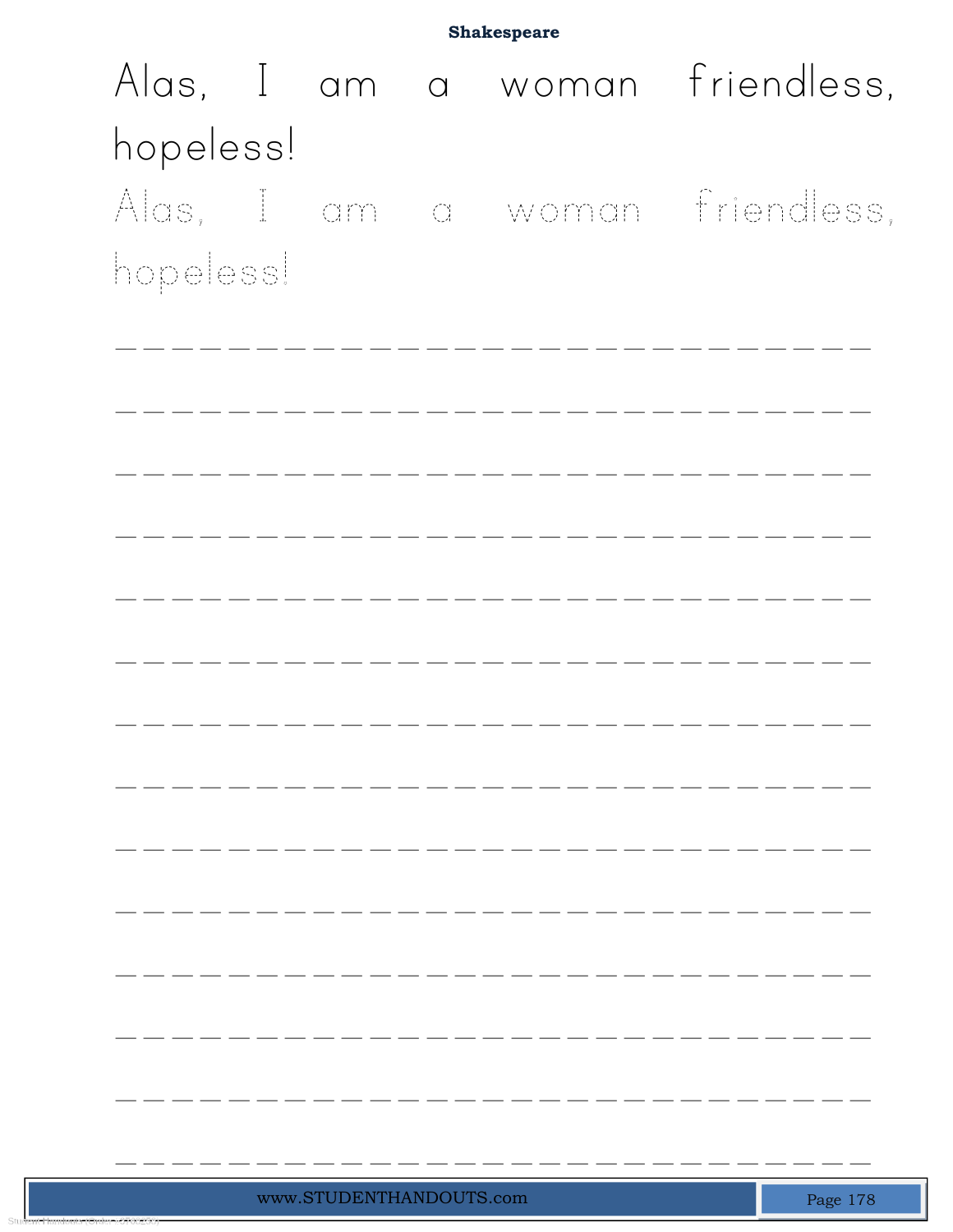### The course of true love never did run smooth.

The course of true love never did run smooth.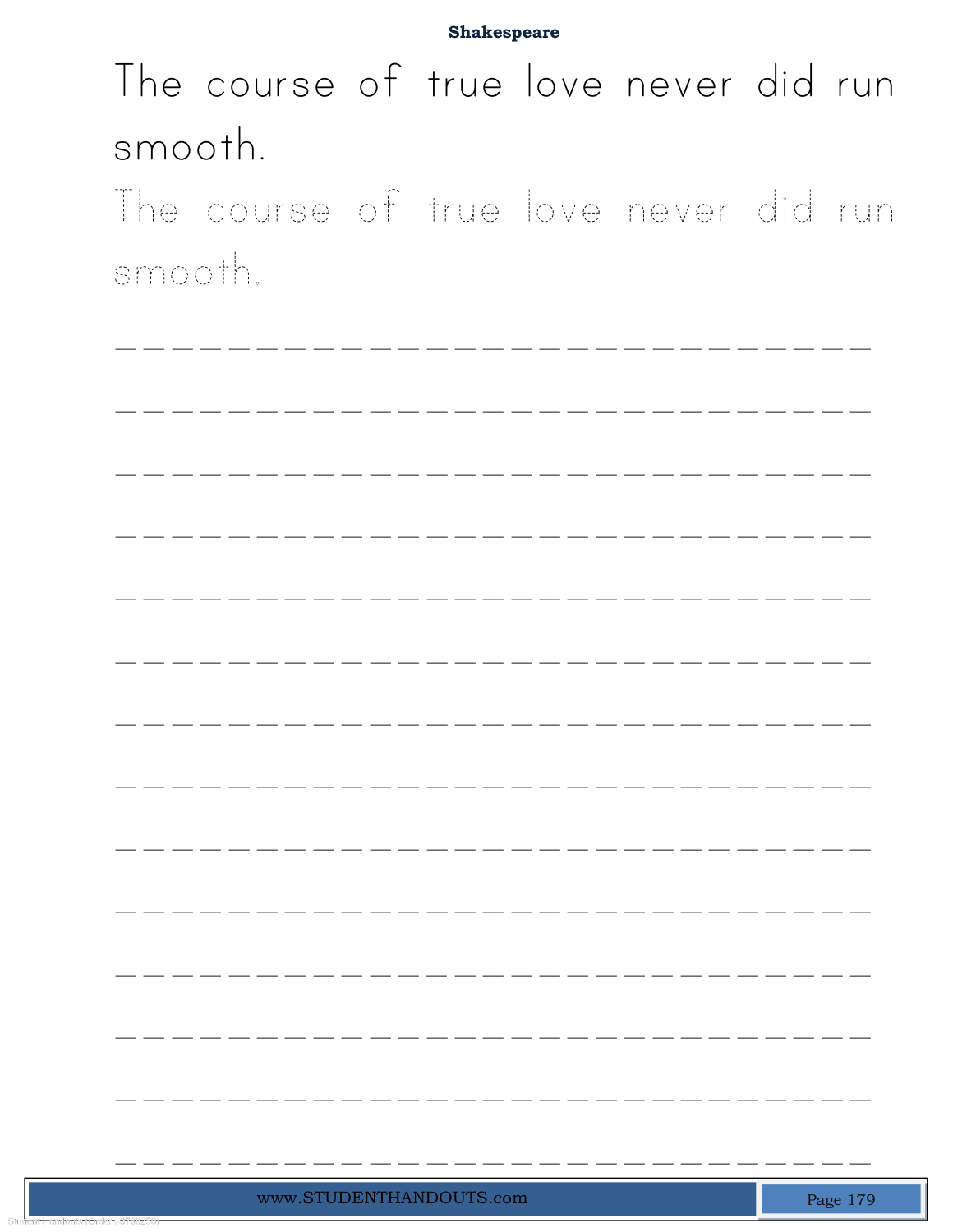# Absence from those we love is self from self - a deadly banishment.

Absence from those we love is self from self - a deadly banishment.

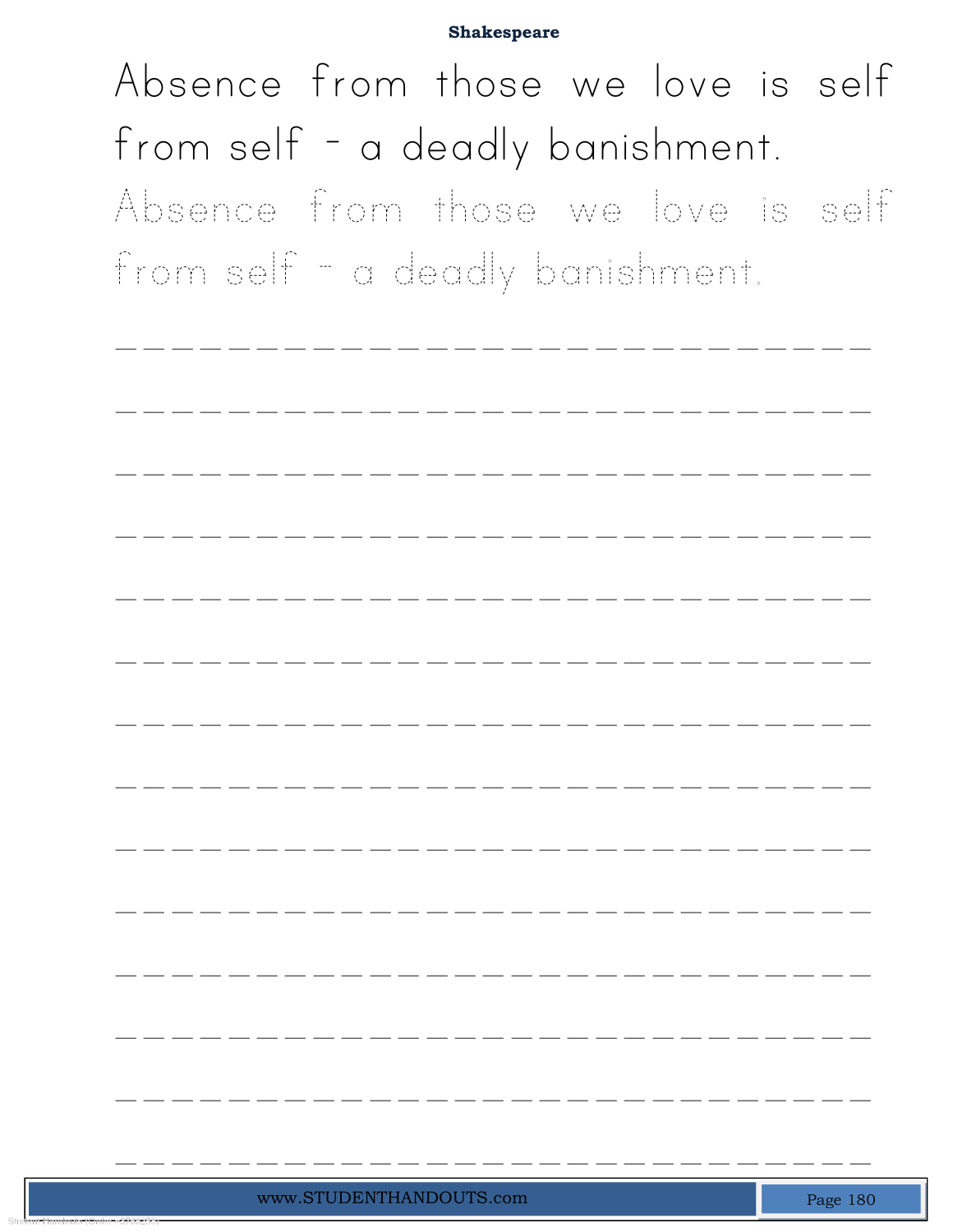The empty vessel makes the loudest sound.

The empty vessel makes the loudest sound.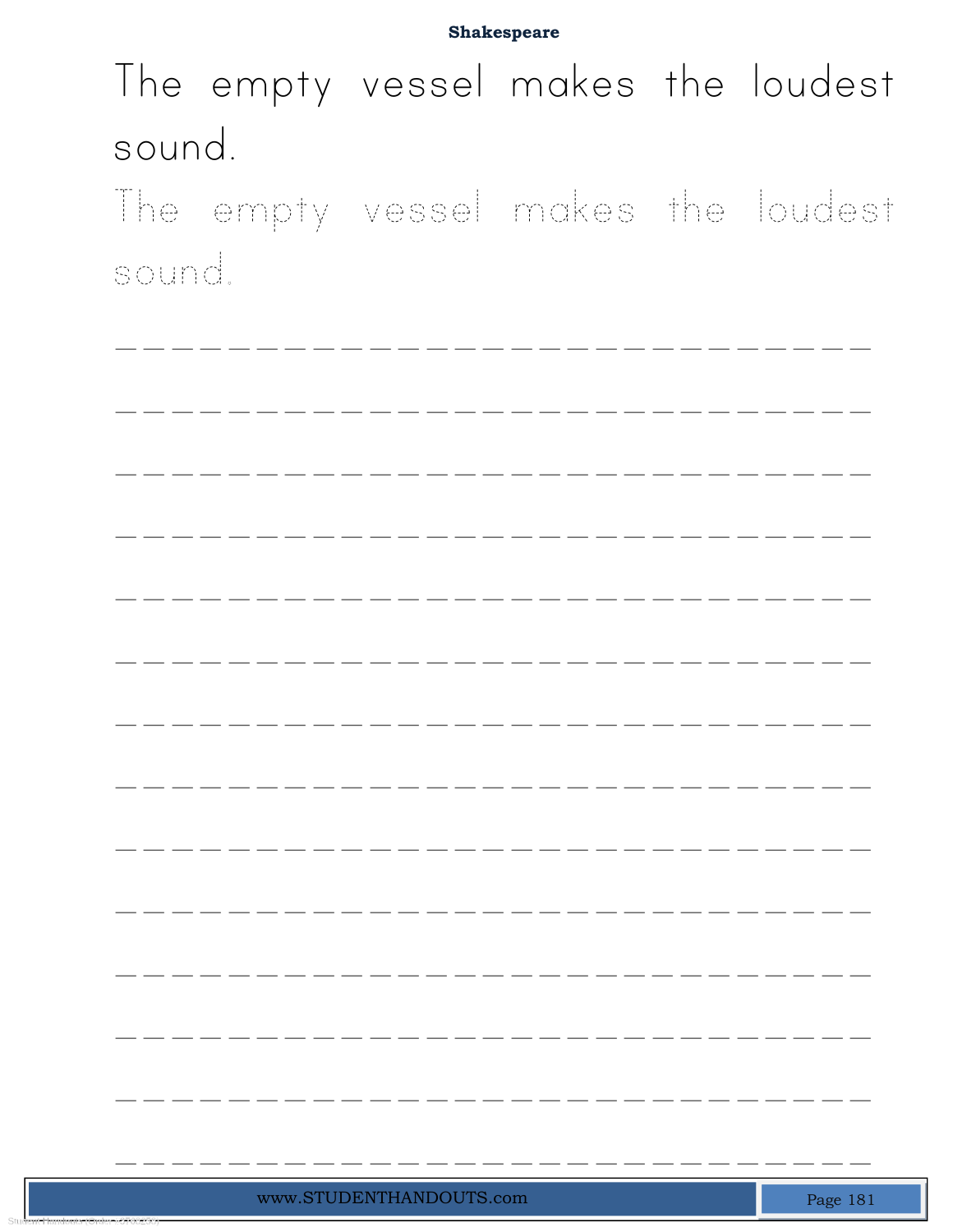A peace is of the nature of a conquest; for then both parties nobly are subdued, and neither party loser. A peace is of the nature of a conquest; for then both parties nobly are subdued, and neither party loser.

\_\_\_\_\_\_\_\_\_\_\_\_\_\_\_\_\_\_\_\_\_\_\_\_\_\_\_

\_\_\_\_\_\_\_\_\_\_\_\_\_\_\_\_\_\_\_\_\_\_\_\_\_\_\_

\_\_\_\_\_\_\_\_\_\_\_\_\_\_\_\_\_\_\_\_\_\_\_\_\_\_\_

\_\_\_\_\_\_\_\_\_\_\_\_\_\_\_\_\_\_\_\_\_\_\_\_\_\_\_

\_\_\_\_\_\_\_\_\_\_\_\_\_\_\_\_\_\_\_\_\_\_\_\_\_\_\_

\_\_\_\_\_\_\_\_\_\_\_\_\_\_\_\_\_\_\_\_\_\_\_\_\_\_\_

\_\_\_\_\_\_\_\_\_\_\_\_\_\_\_\_\_\_\_\_\_\_\_\_\_\_\_

\_\_\_\_\_\_\_\_\_\_\_\_\_\_\_\_\_\_\_\_\_\_\_\_\_\_\_

\_\_\_\_\_\_\_\_\_\_\_\_\_\_\_\_\_\_\_\_\_\_\_\_\_\_\_

\_\_\_\_\_\_\_\_\_\_\_\_\_\_\_\_\_\_\_\_\_\_\_\_\_\_\_

\_\_\_\_\_\_\_\_\_\_\_\_\_\_\_\_\_\_\_\_\_\_\_\_\_\_\_

\_\_\_\_\_\_\_\_\_\_\_\_\_\_\_\_\_\_\_\_\_\_\_\_\_\_\_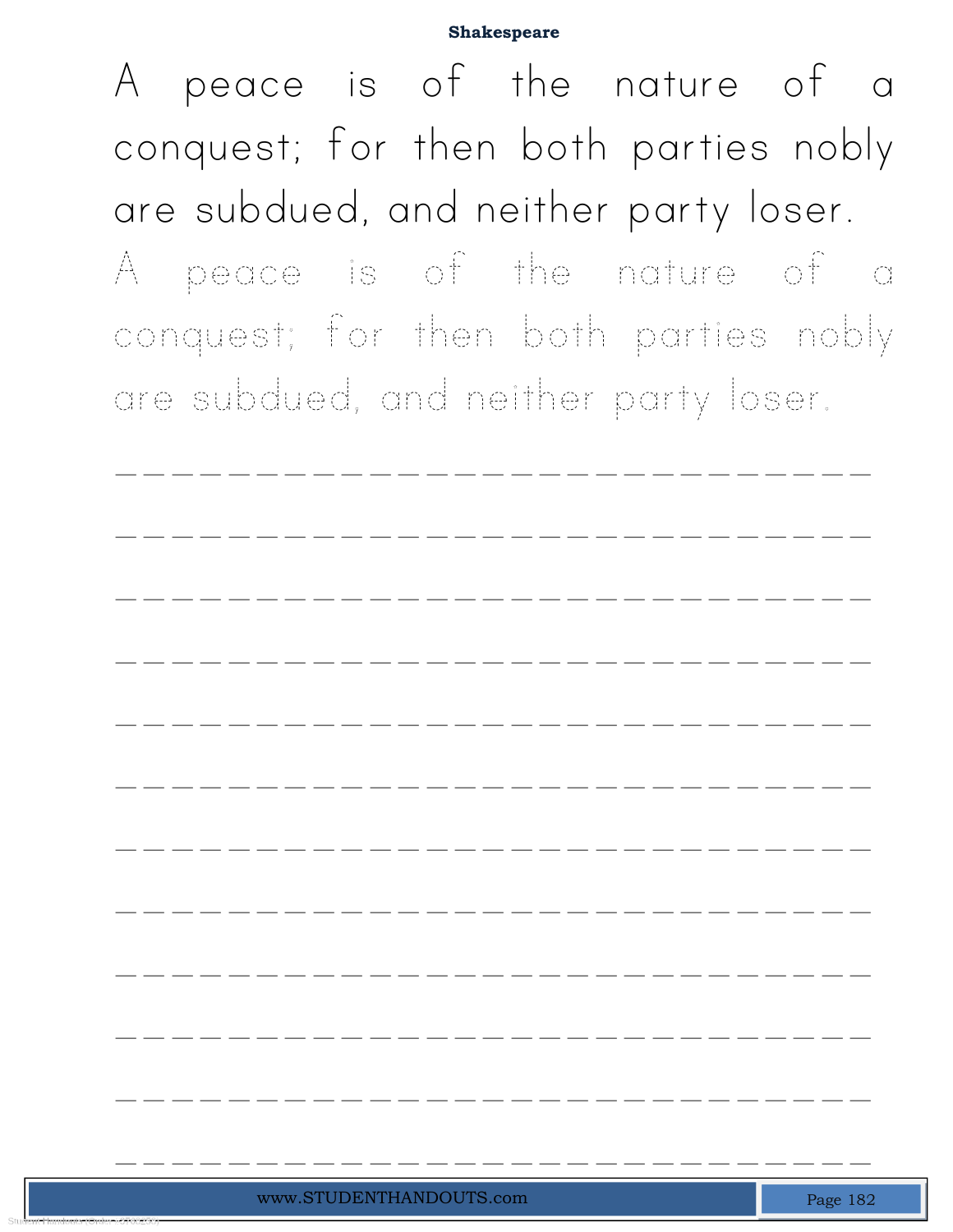# The fashion of the world is to avoid cost, and you encounter it.

The fashion of the world is to avoid cost, and you encounter it.

\_\_\_\_\_\_\_\_\_\_\_\_\_\_\_\_\_\_\_\_\_\_\_\_\_\_\_

\_\_\_\_\_\_\_\_\_\_\_\_\_\_\_\_\_\_\_\_\_\_\_\_\_\_\_ \_\_\_\_\_\_\_\_\_\_\_\_\_\_\_\_\_\_\_\_\_\_\_\_\_\_\_ \_\_\_\_\_\_\_\_\_\_\_\_\_\_\_\_\_\_\_\_\_\_\_\_\_\_\_ \_\_\_\_\_\_\_\_\_\_\_\_\_\_\_\_\_\_\_\_\_\_\_\_\_\_\_ \_\_\_\_\_\_\_\_\_\_\_\_\_\_\_\_\_\_\_\_\_\_\_\_\_\_\_ \_\_\_\_\_\_\_\_\_\_\_\_\_\_\_\_\_\_\_\_\_\_\_\_\_\_\_ \_\_\_\_\_\_\_\_\_\_\_\_\_\_\_\_\_\_\_\_\_\_\_\_\_\_\_ \_\_\_\_\_\_\_\_\_\_\_\_\_\_\_\_\_\_\_\_\_\_\_\_\_\_\_ \_\_\_\_\_\_\_\_\_\_\_\_\_\_\_\_\_\_\_\_\_\_\_\_\_\_\_ \_\_\_\_\_\_\_\_\_\_\_\_\_\_\_\_\_\_\_\_\_\_\_\_\_\_\_ \_\_\_\_\_\_\_\_\_\_\_\_\_\_\_\_\_\_\_\_\_\_\_\_\_\_\_ \_\_\_\_\_\_\_\_\_\_\_\_\_\_\_\_\_\_\_\_\_\_\_\_\_\_\_ \_\_\_\_\_\_\_\_\_\_\_\_\_\_\_\_\_\_\_\_\_\_\_\_\_\_\_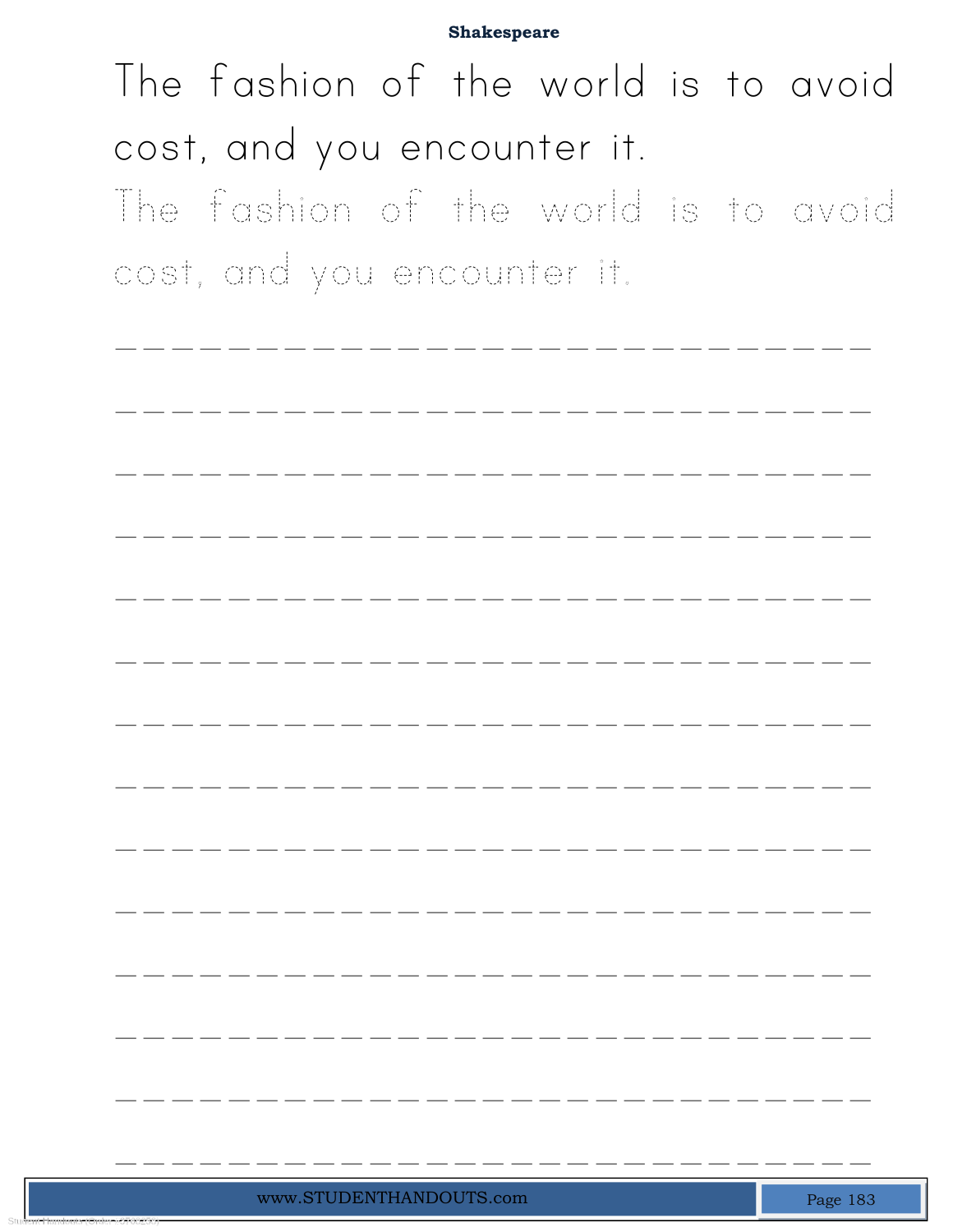# A man loves the meat in his youth that he cannot endure in his age.

A man loves the meat in his youth that he cannot endure in his age.

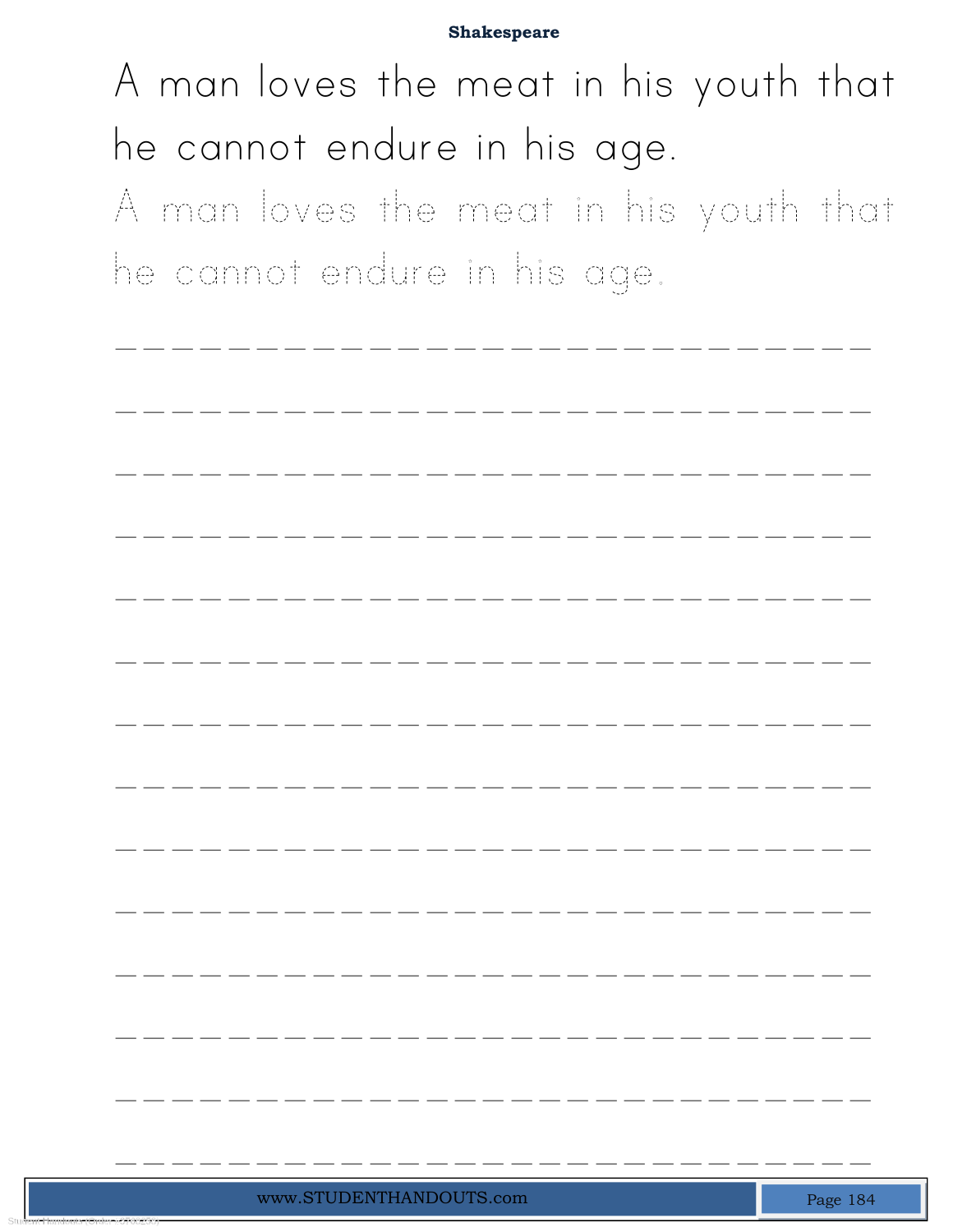## The golden age is before us, not behind us.

The golden age is before us, not behind us.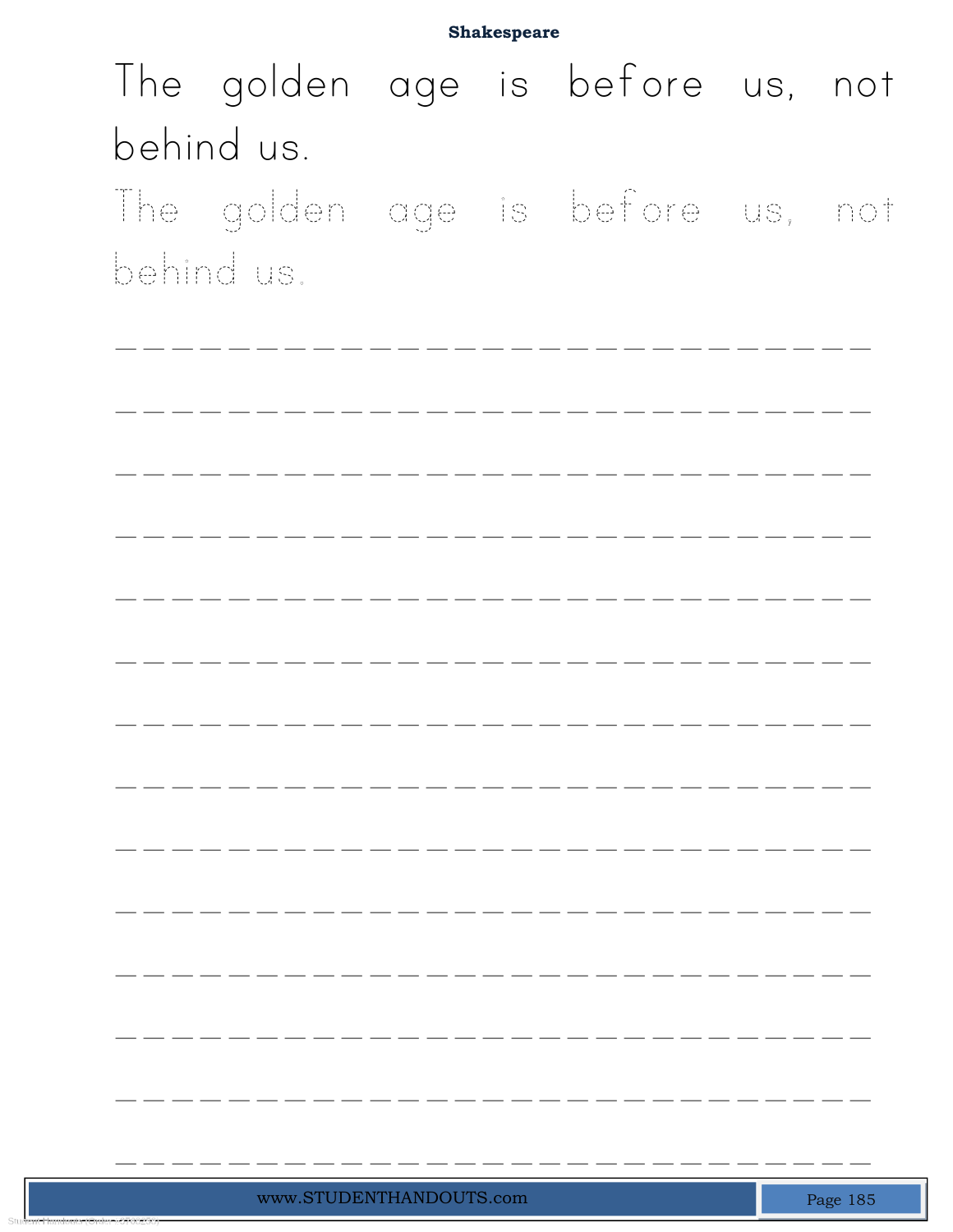## Things done well and with a care, exempt themselves from fear.

Things done well and with a care, exempt themselves from fear.

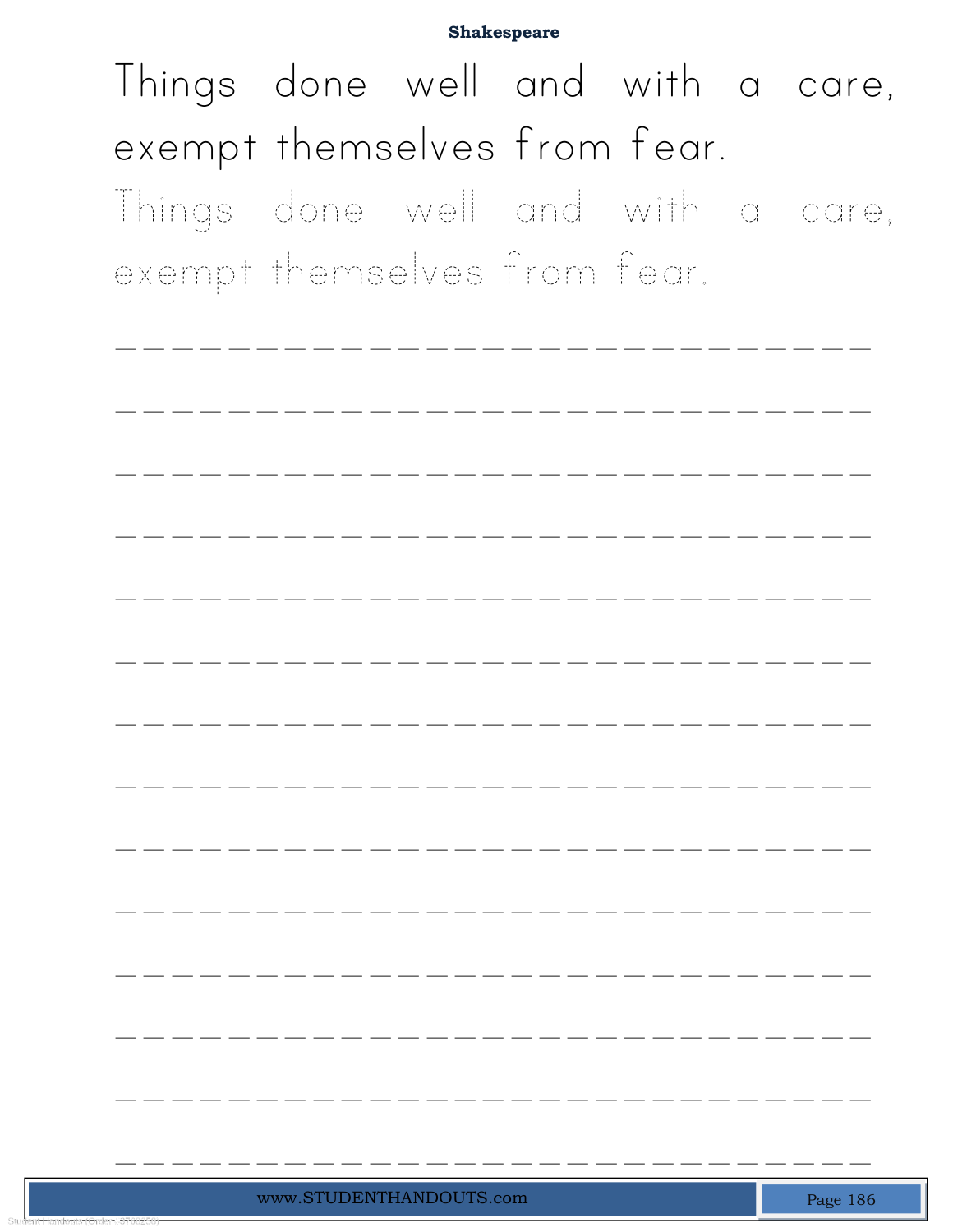We cannot conceive of matter being formed of nothing, since things require a seed to start from... Therefore there is not anything which returns to nothing, but all things return dissolved into their elements.

We cannot conceive of matter being formed of nothing, since things require a seed to start from... Therefore there is not anything which returns to nothing, but all things return dissolved into their elements.

\_\_\_\_\_\_\_\_\_\_\_\_\_\_\_\_\_\_\_\_\_\_\_\_\_\_\_

\_\_\_\_\_\_\_\_\_\_\_\_\_\_\_\_\_\_\_\_\_\_\_\_\_\_\_

\_\_\_\_\_\_\_\_\_\_\_\_\_\_\_\_\_\_\_\_\_\_\_\_\_\_\_

\_\_\_\_\_\_\_\_\_\_\_\_\_\_\_\_\_\_\_\_\_\_\_\_\_\_\_

\_\_\_\_\_\_\_\_\_\_\_\_\_\_\_\_\_\_\_\_\_\_\_\_\_\_\_

\_\_\_\_\_\_\_\_\_\_\_\_\_\_\_\_\_\_\_\_\_\_\_\_\_\_\_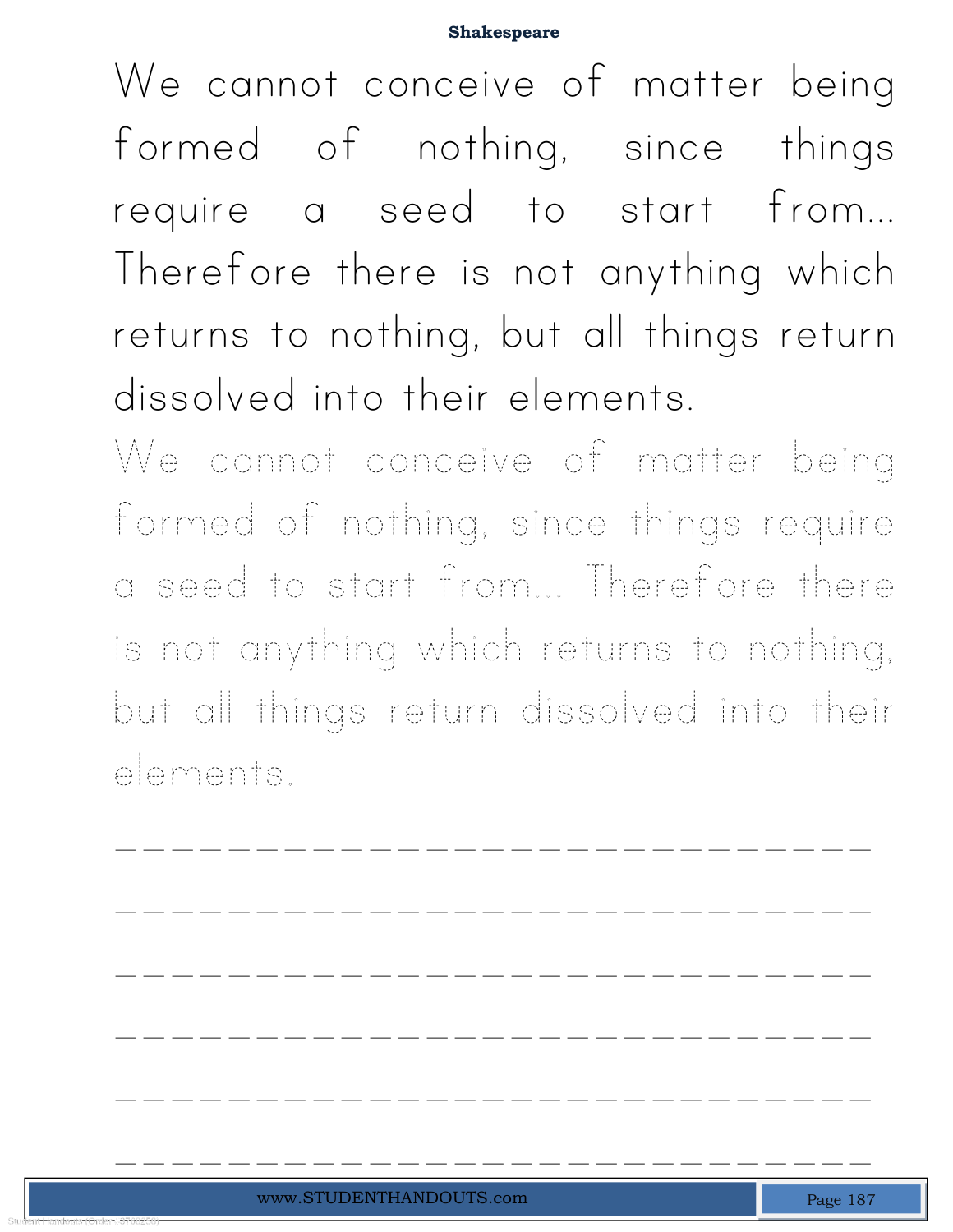## They say miracles are past. They say miracles are past.

 $\overline{a}$ - - $\overline{a}$  $\overline{a}$  $\overline{\phantom{a}}$ \_ \_\_ \_ - -- -- -- -\_ \_ \_ - 11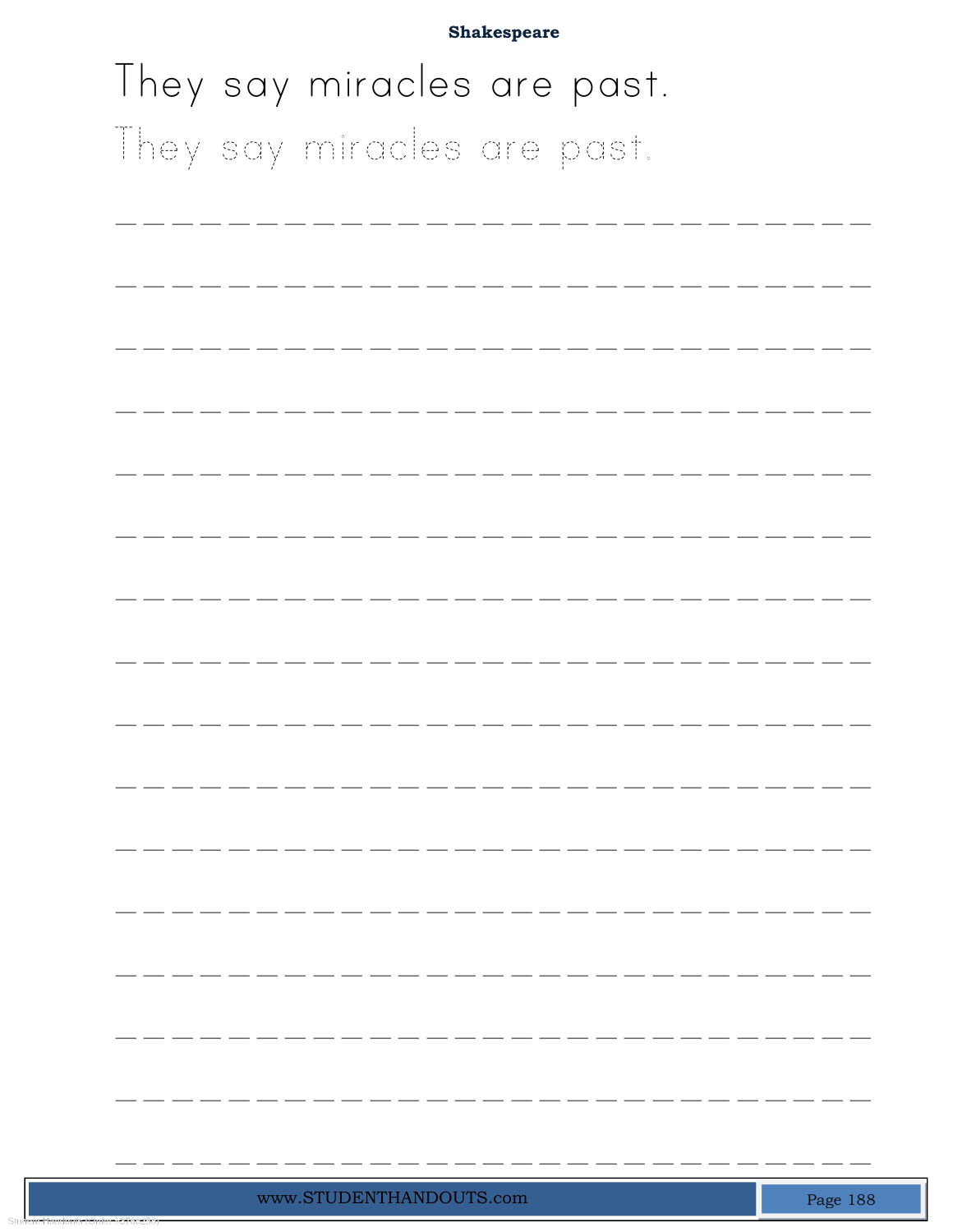Well, if Fortune be a woman, she's a good wench for this gear.

Well, if Fortune be a woman, she's a good wench for this gear.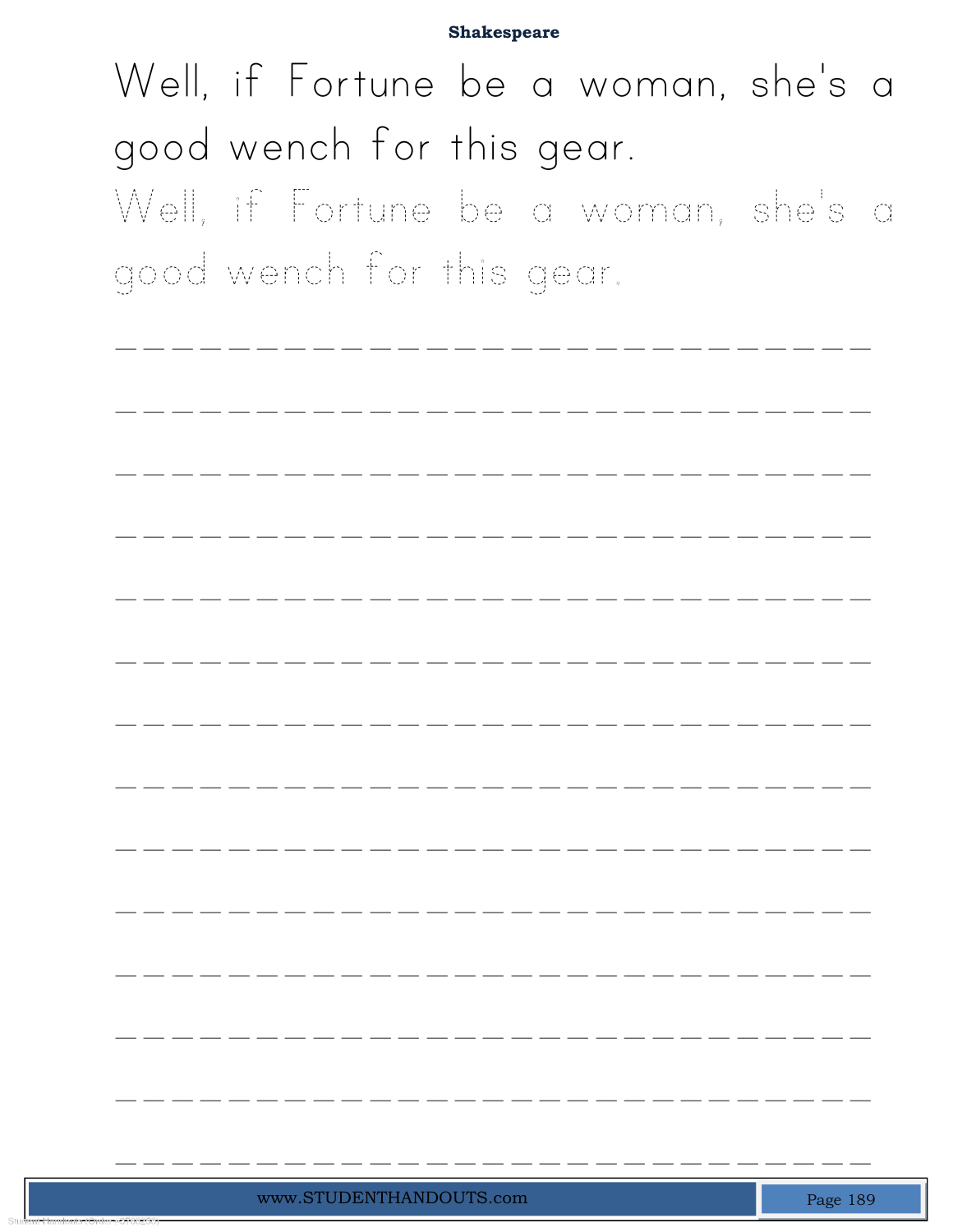There's place and means for every man alive.

There's place and means for every man alive.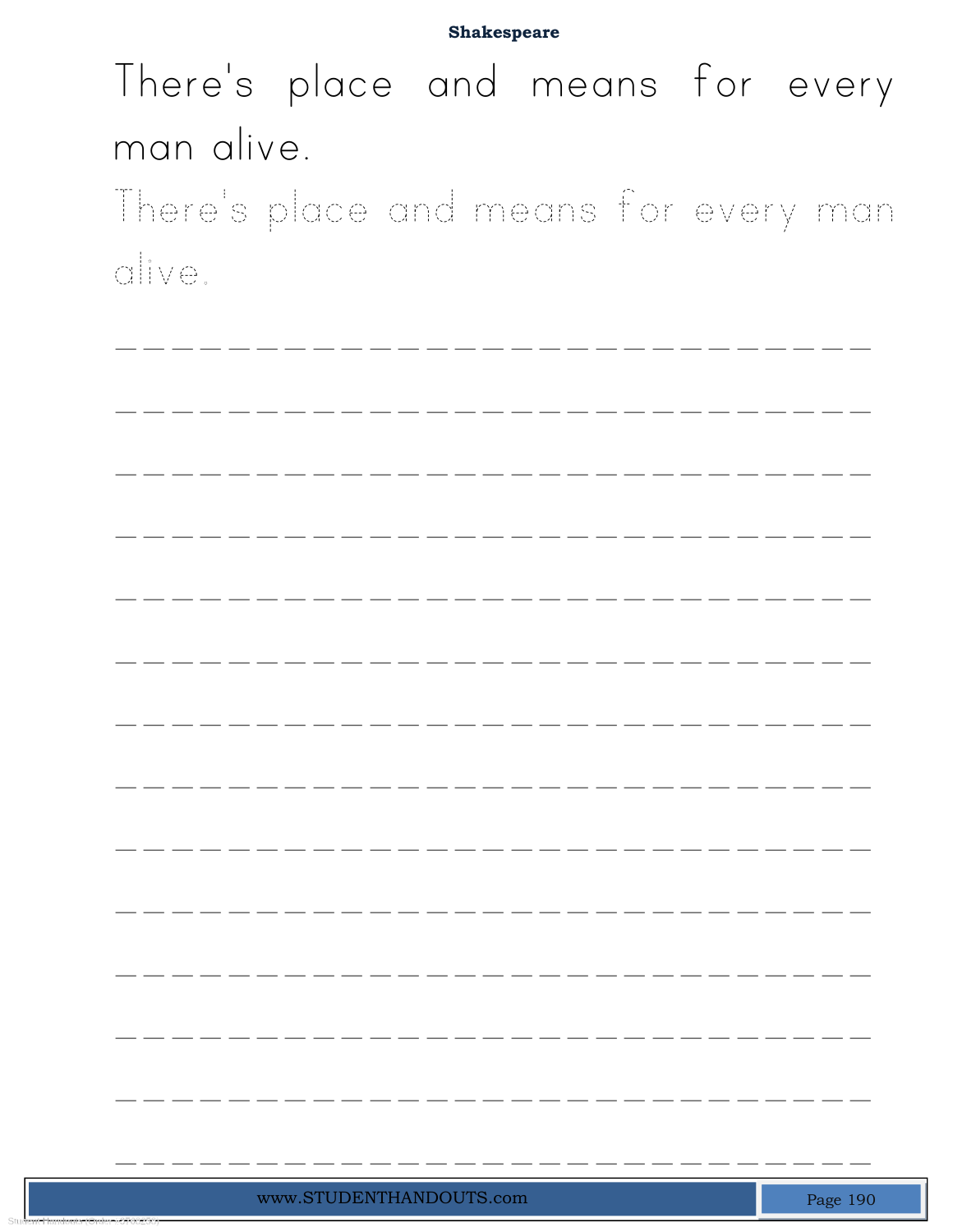What a piece of work is a man, how noble in reason, how infinite in faculties, in form and moving how express and admirable, in action how like an angel, in apprehension how like a god.

What a piece of work is a man, how noble in reason, how infinite in faculties, in form and moving how express and admirable, in action how like an angel, in apprehension how like a god.

\_\_\_\_\_\_\_\_\_\_\_\_\_\_\_\_\_\_\_\_\_\_\_\_\_\_\_

\_\_\_\_\_\_\_\_\_\_\_\_\_\_\_\_\_\_\_\_\_\_\_\_\_\_\_

\_\_\_\_\_\_\_\_\_\_\_\_\_\_\_\_\_\_\_\_\_\_\_\_\_\_\_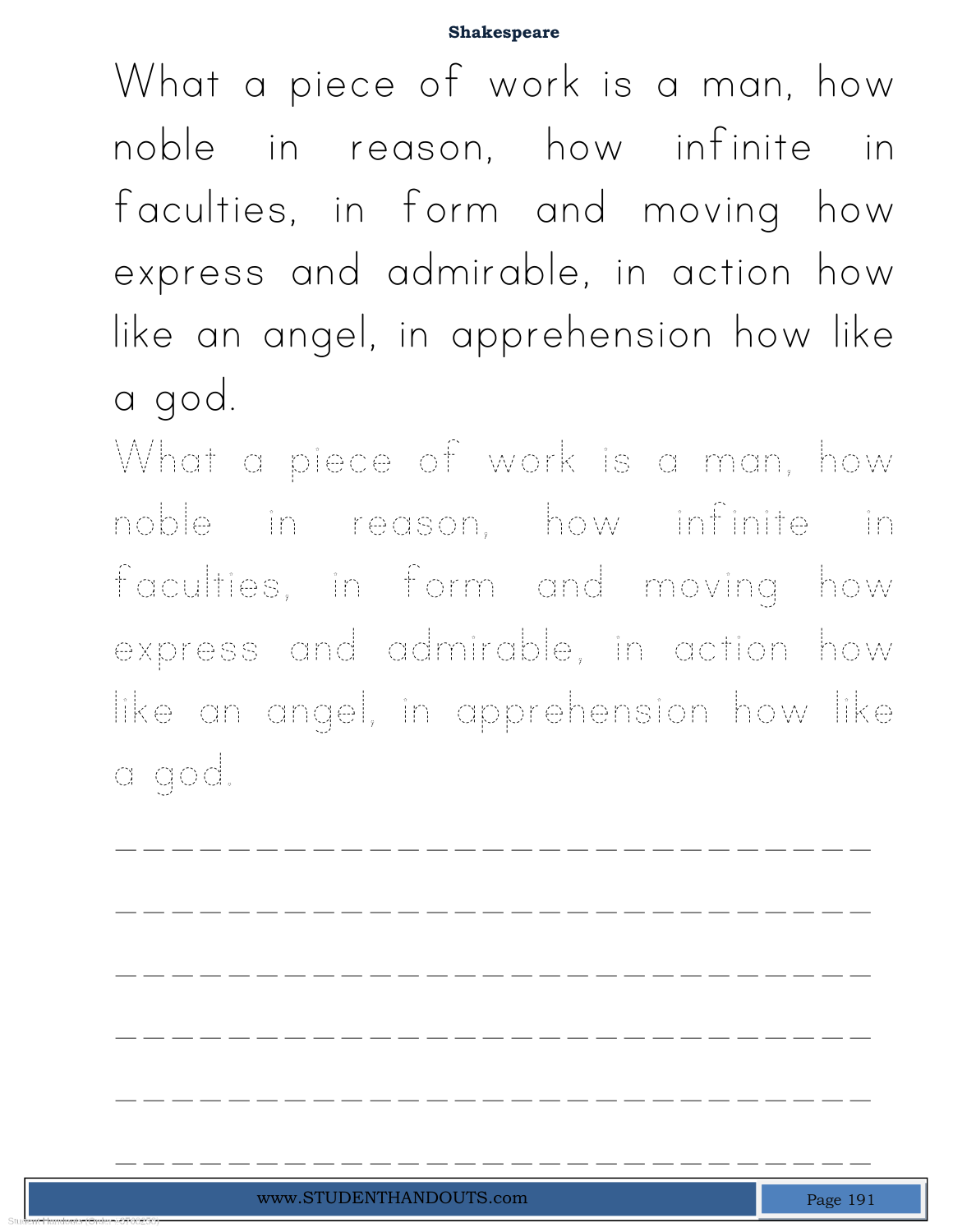There is a tide in the affairs of men, which taken at the flood, leads on to fortune. Omitted, all the voyage of their life is bound in shallows and in miseries. On such a full sea are we now afloat. And we must take the current when it serves, or lose our ventures.

There is a tide in the affairs of men, which taken at the flood, leads on to fortune. Omitted, all the voyage of their life is bound in shallows and in miseries. On such a full sea are we now afloat. And we must take the current when it serves, or lose our ventures.

\_\_\_\_\_\_\_\_\_\_\_\_\_\_\_\_\_\_\_\_\_\_\_\_\_\_\_

\_\_\_\_\_\_\_\_\_\_\_\_\_\_\_\_\_\_\_\_\_\_\_\_\_\_\_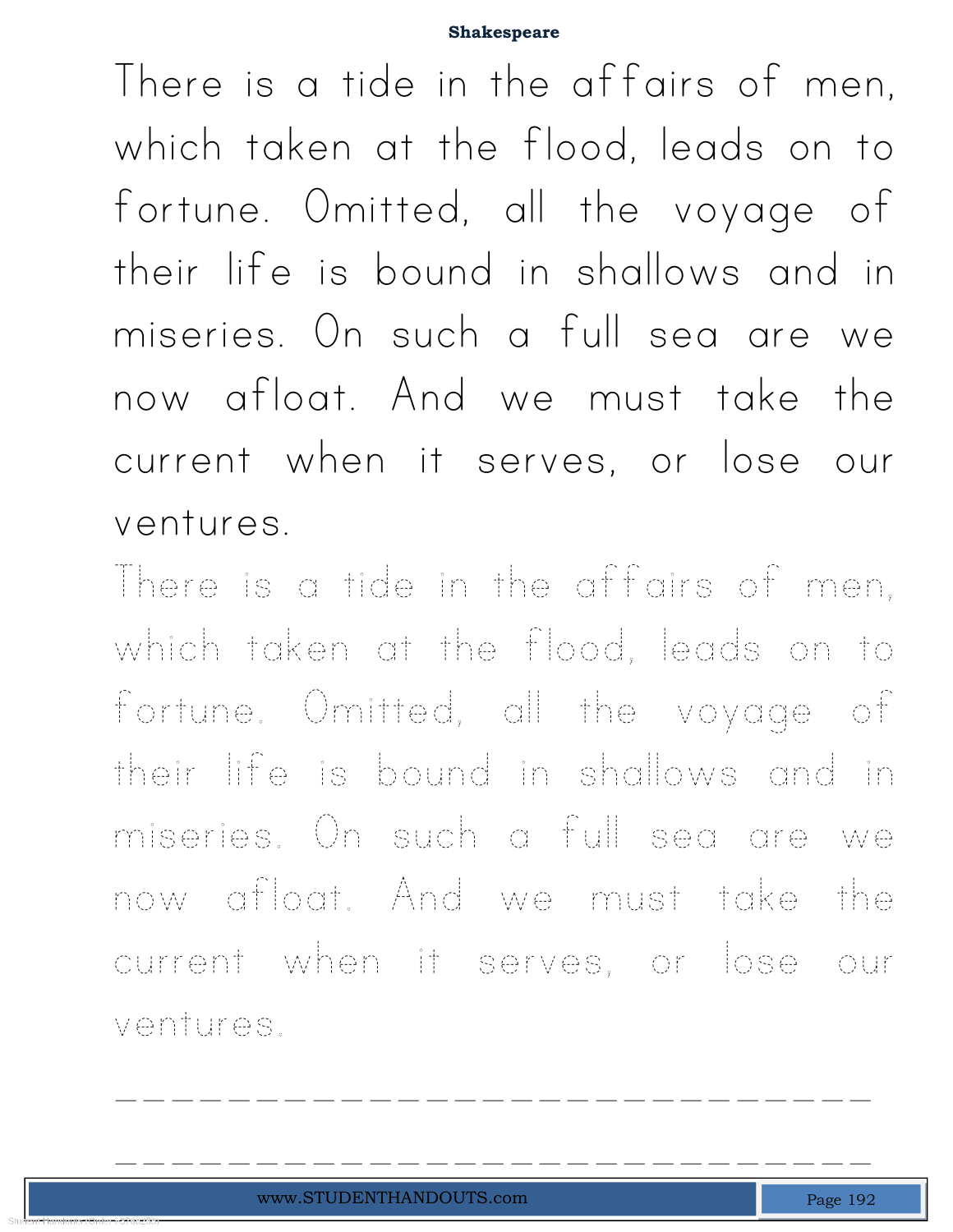rhatrica Cretera da Gobolan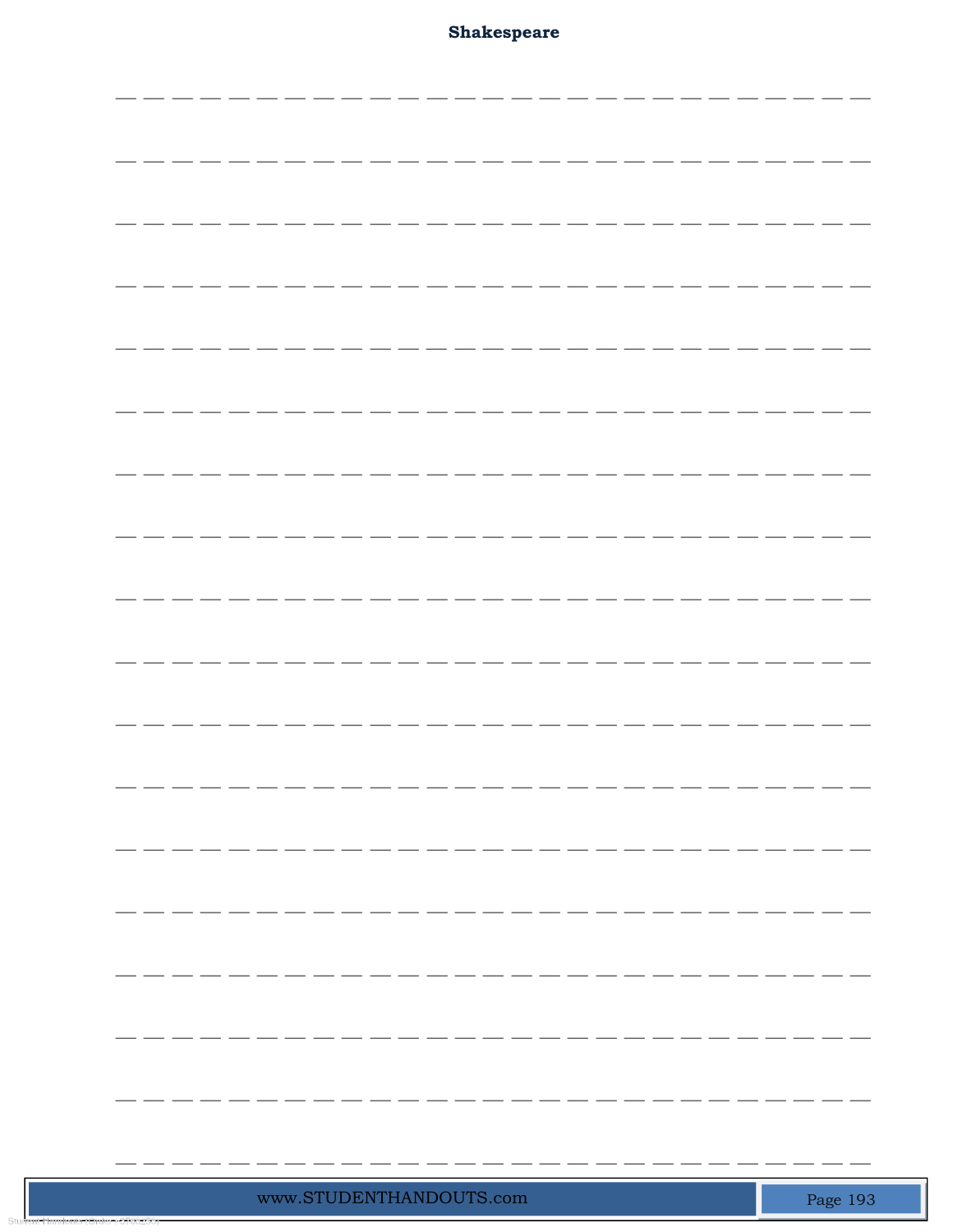When a father gives to his son, both laugh; when a son gives to his father, both cry.

When a father gives to his son, both laugh; when a son gives to his father, both cry.

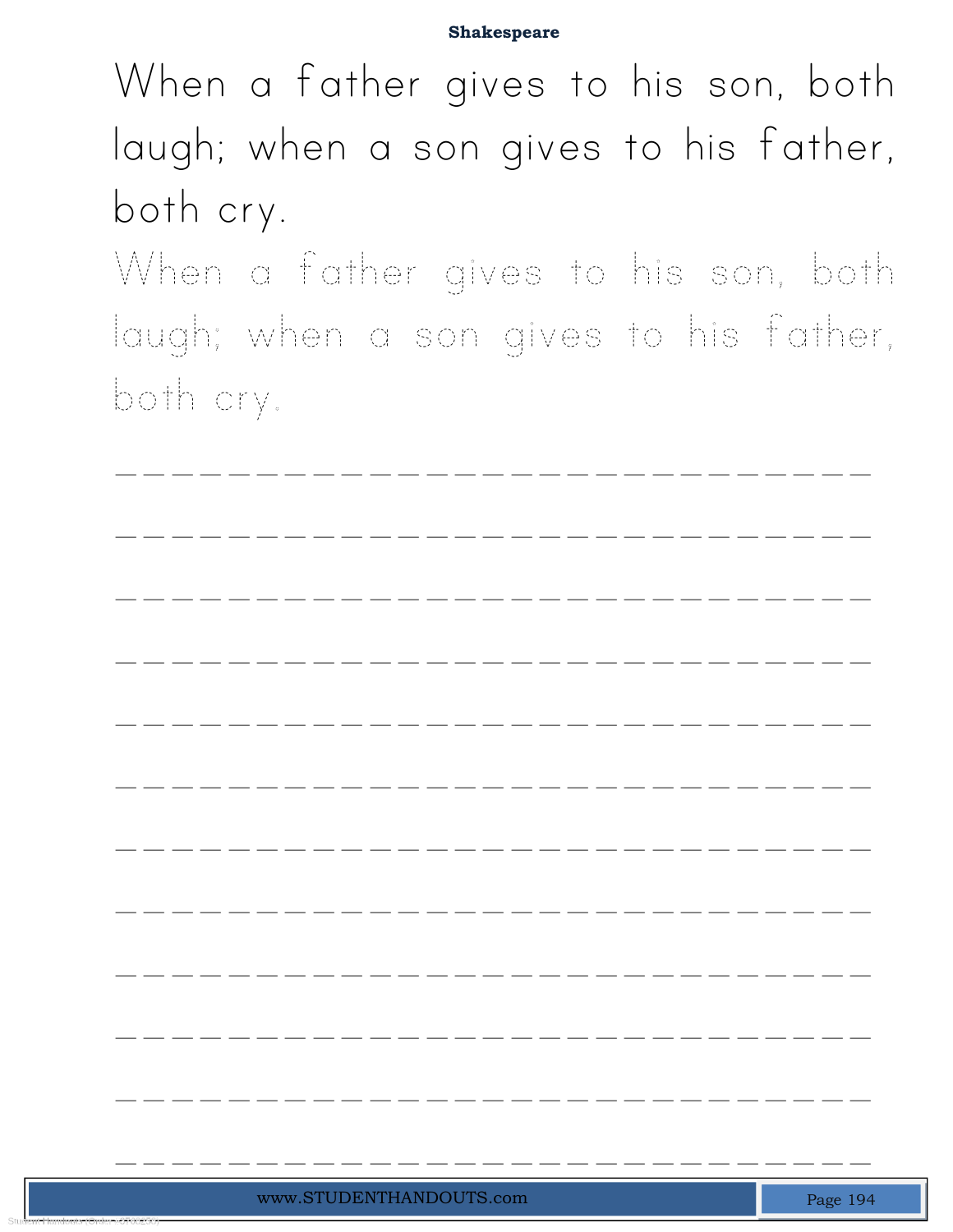- -<u>. .</u>

 $\overline{a}$ 

 $\overline{\phantom{a}}$  $\mathbb{R}^2$  $\overline{a}$ 

\_\_\_

\_\_\_\_\_\_\_\_\_\_\_\_\_\_

 $\overline{a}$ 

- -

 $\sim$ 

 $\overline{a}$ 

 $\overline{a}$  $\sim$ 

 $\overline{\phantom{a}}$  $\overline{\phantom{a}}$  $\overline{\phantom{a}}$ 

 $\overline{a}$ 

 $\overline{a}$  $\overline{a}$ 

# The wheel is come full circle. The wheel is come full circle.

. .

<u>. .</u>

 $\overline{a}$ 

www.STUDENTHANDOUTS.com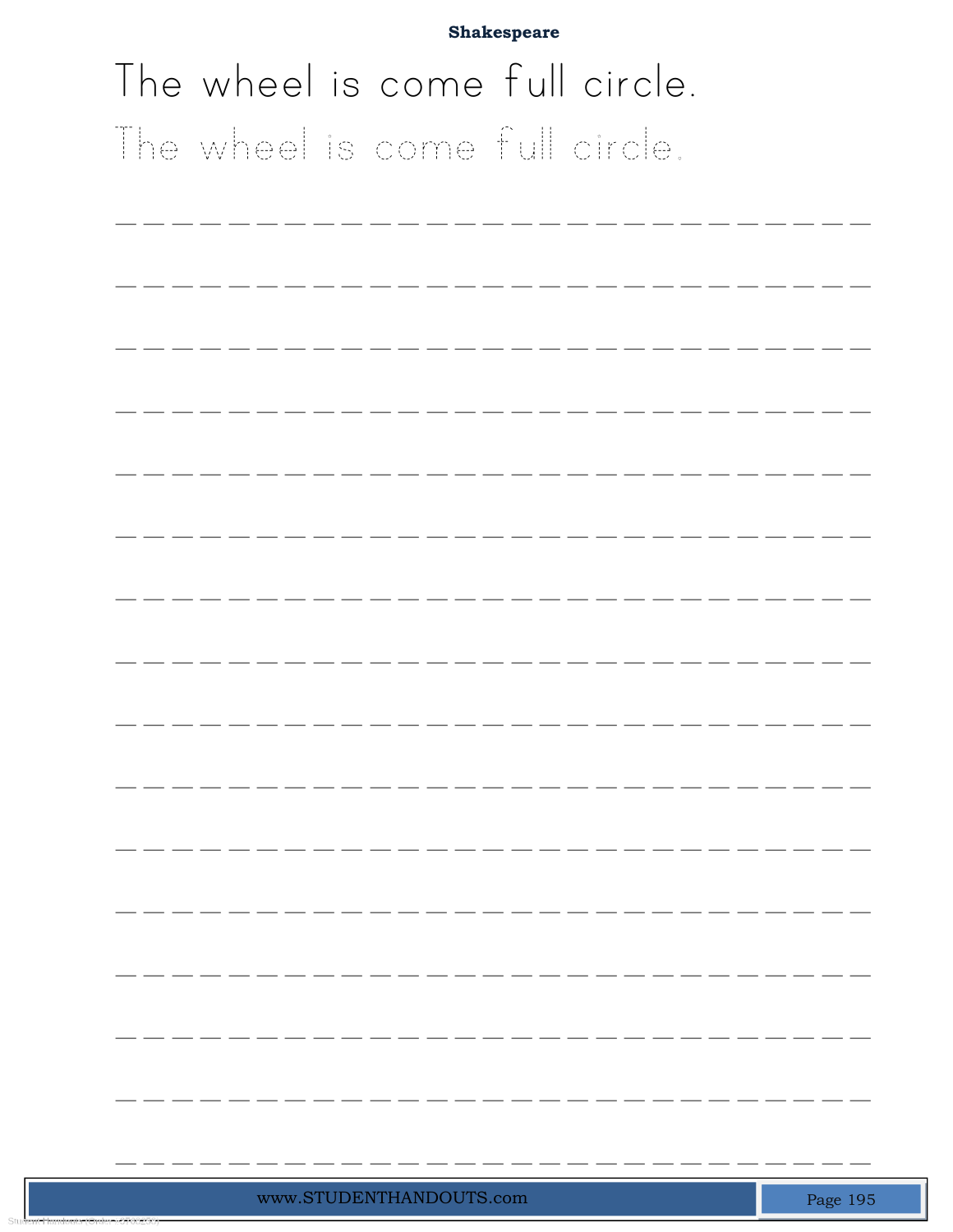When sorrows come, they come not single spies, but in battalions.

When sorrows come, they come not single spies, but in battalions.

\_\_\_\_\_\_\_\_\_\_\_\_\_\_\_\_\_\_\_\_\_\_\_\_\_\_\_

\_\_\_\_\_\_\_\_\_\_\_\_\_\_\_\_\_\_\_\_\_\_\_\_\_\_\_ \_\_\_\_\_\_\_\_\_\_\_\_\_\_\_\_\_\_\_\_\_\_\_\_\_\_\_ \_\_\_\_\_\_\_\_\_\_\_\_\_\_\_\_\_\_\_\_\_\_\_\_\_\_\_ \_\_\_\_\_\_\_\_\_\_\_\_\_\_\_\_\_\_\_\_\_\_\_\_\_\_\_ \_\_\_\_\_\_\_\_\_\_\_\_\_\_\_\_\_\_\_\_\_\_\_\_\_\_\_ \_\_\_\_\_\_\_\_\_\_\_\_\_\_\_\_\_\_\_\_\_\_\_\_\_\_\_ \_\_\_\_\_\_\_\_\_\_\_\_\_\_\_\_\_\_\_\_\_\_\_\_\_\_\_ \_\_\_\_\_\_\_\_\_\_\_\_\_\_\_\_\_\_\_\_\_\_\_\_\_\_\_ \_\_\_\_\_\_\_\_\_\_\_\_\_\_\_\_\_\_\_\_\_\_\_\_\_\_\_ \_\_\_\_\_\_\_\_\_\_\_\_\_\_\_\_\_\_\_\_\_\_\_\_\_\_\_ \_\_\_\_\_\_\_\_\_\_\_\_\_\_\_\_\_\_\_\_\_\_\_\_\_\_\_ \_\_\_\_\_\_\_\_\_\_\_\_\_\_\_\_\_\_\_\_\_\_\_\_\_\_\_ \_\_\_\_\_\_\_\_\_\_\_\_\_\_\_\_\_\_\_\_\_\_\_\_\_\_\_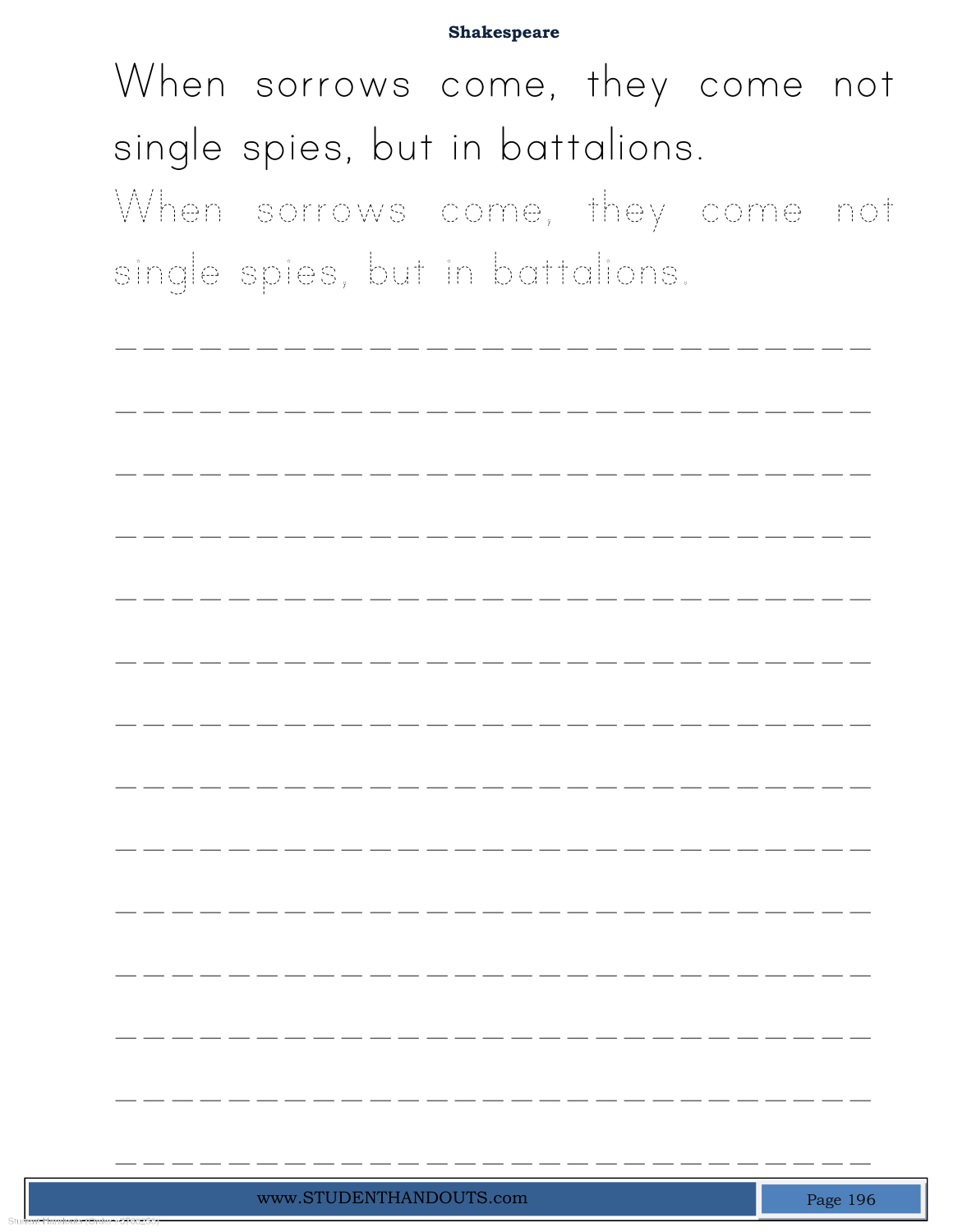The very substance of the ambitious is merely the shadow of a dream. The very substance of the ambitious is

\_\_\_\_\_\_\_\_\_\_\_\_\_\_\_\_\_\_\_\_\_\_\_\_\_\_\_

merely the shadow of a dream.

\_\_\_\_\_\_\_\_\_\_\_\_\_\_\_\_\_\_\_\_\_\_\_\_\_\_\_ \_\_\_\_\_\_\_\_\_\_\_\_\_\_\_\_\_\_\_\_\_\_\_\_\_\_\_ \_\_\_\_\_\_\_\_\_\_\_\_\_\_\_\_\_\_\_\_\_\_\_\_\_\_\_ \_\_\_\_\_\_\_\_\_\_\_\_\_\_\_\_\_\_\_\_\_\_\_\_\_\_\_ \_\_\_\_\_\_\_\_\_\_\_\_\_\_\_\_\_\_\_\_\_\_\_\_\_\_\_ \_\_\_\_\_\_\_\_\_\_\_\_\_\_\_\_\_\_\_\_\_\_\_\_\_\_\_ \_\_\_\_\_\_\_\_\_\_\_\_\_\_\_\_\_\_\_\_\_\_\_\_\_\_\_ \_\_\_\_\_\_\_\_\_\_\_\_\_\_\_\_\_\_\_\_\_\_\_\_\_\_\_ \_\_\_\_\_\_\_\_\_\_\_\_\_\_\_\_\_\_\_\_\_\_\_\_\_\_\_ \_\_\_\_\_\_\_\_\_\_\_\_\_\_\_\_\_\_\_\_\_\_\_\_\_\_\_ \_\_\_\_\_\_\_\_\_\_\_\_\_\_\_\_\_\_\_\_\_\_\_\_\_\_\_ \_\_\_\_\_\_\_\_\_\_\_\_\_\_\_\_\_\_\_\_\_\_\_\_\_\_\_ \_\_\_\_\_\_\_\_\_\_\_\_\_\_\_\_\_\_\_\_\_\_\_\_\_\_\_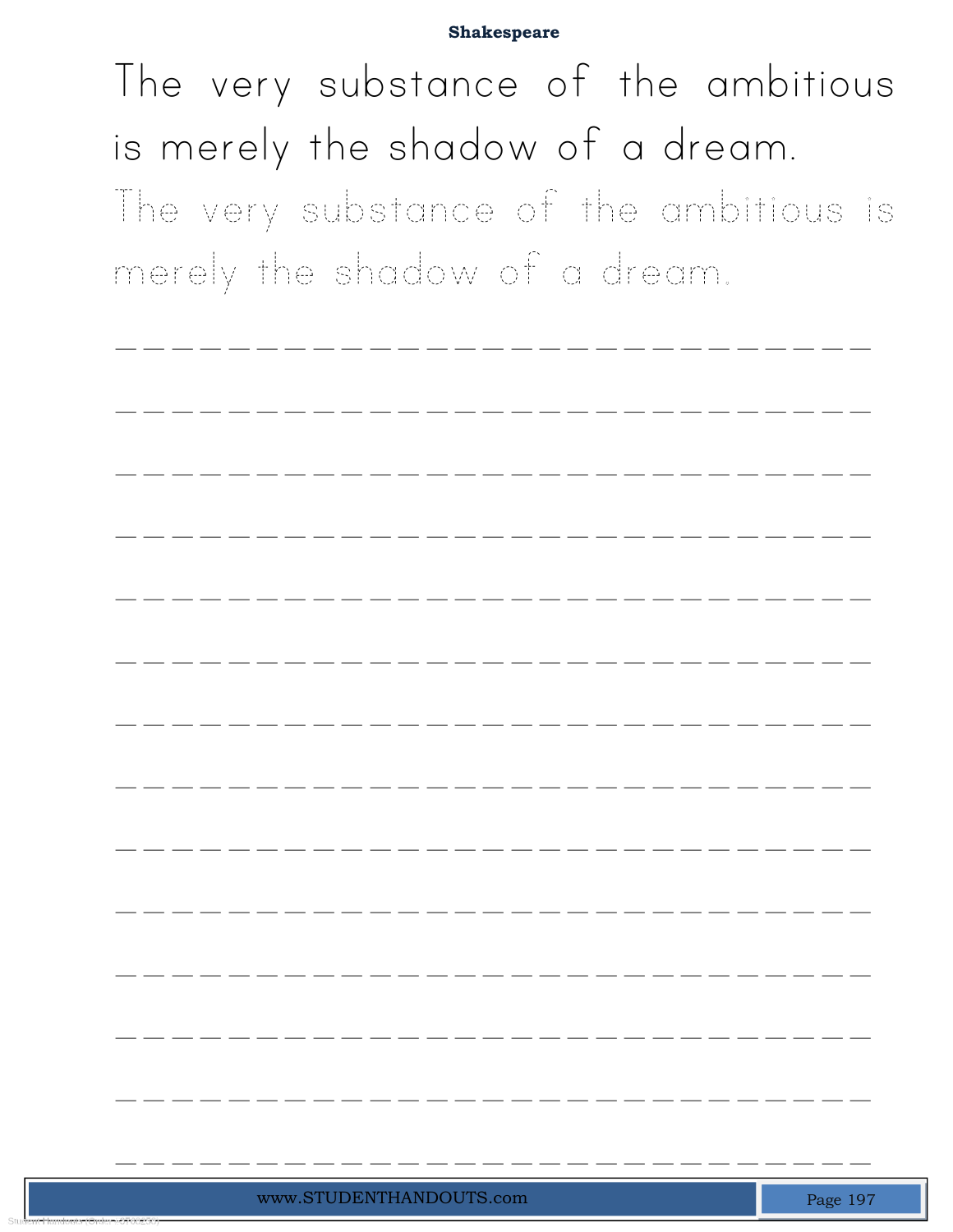When we are born we cry that we are come to this great stage of fools.

When we are born we cry that we are come to this great stage of fools.

\_\_\_\_\_\_\_\_\_\_\_\_\_\_\_\_\_\_\_\_\_\_\_\_\_\_\_

\_\_\_\_\_\_\_\_\_\_\_\_\_\_\_\_\_\_\_\_\_\_\_\_\_\_\_ \_\_\_\_\_\_\_\_\_\_\_\_\_\_\_\_\_\_\_\_\_\_\_\_\_\_\_ \_\_\_\_\_\_\_\_\_\_\_\_\_\_\_\_\_\_\_\_\_\_\_\_\_\_\_ \_\_\_\_\_\_\_\_\_\_\_\_\_\_\_\_\_\_\_\_\_\_\_\_\_\_\_ \_\_\_\_\_\_\_\_\_\_\_\_\_\_\_\_\_\_\_\_\_\_\_\_\_\_\_ \_\_\_\_\_\_\_\_\_\_\_\_\_\_\_\_\_\_\_\_\_\_\_\_\_\_\_ \_\_\_\_\_\_\_\_\_\_\_\_\_\_\_\_\_\_\_\_\_\_\_\_\_\_\_ \_\_\_\_\_\_\_\_\_\_\_\_\_\_\_\_\_\_\_\_\_\_\_\_\_\_\_ \_\_\_\_\_\_\_\_\_\_\_\_\_\_\_\_\_\_\_\_\_\_\_\_\_\_\_ \_\_\_\_\_\_\_\_\_\_\_\_\_\_\_\_\_\_\_\_\_\_\_\_\_\_\_ \_\_\_\_\_\_\_\_\_\_\_\_\_\_\_\_\_\_\_\_\_\_\_\_\_\_\_ \_\_\_\_\_\_\_\_\_\_\_\_\_\_\_\_\_\_\_\_\_\_\_\_\_\_\_ \_\_\_\_\_\_\_\_\_\_\_\_\_\_\_\_\_\_\_\_\_\_\_\_\_\_\_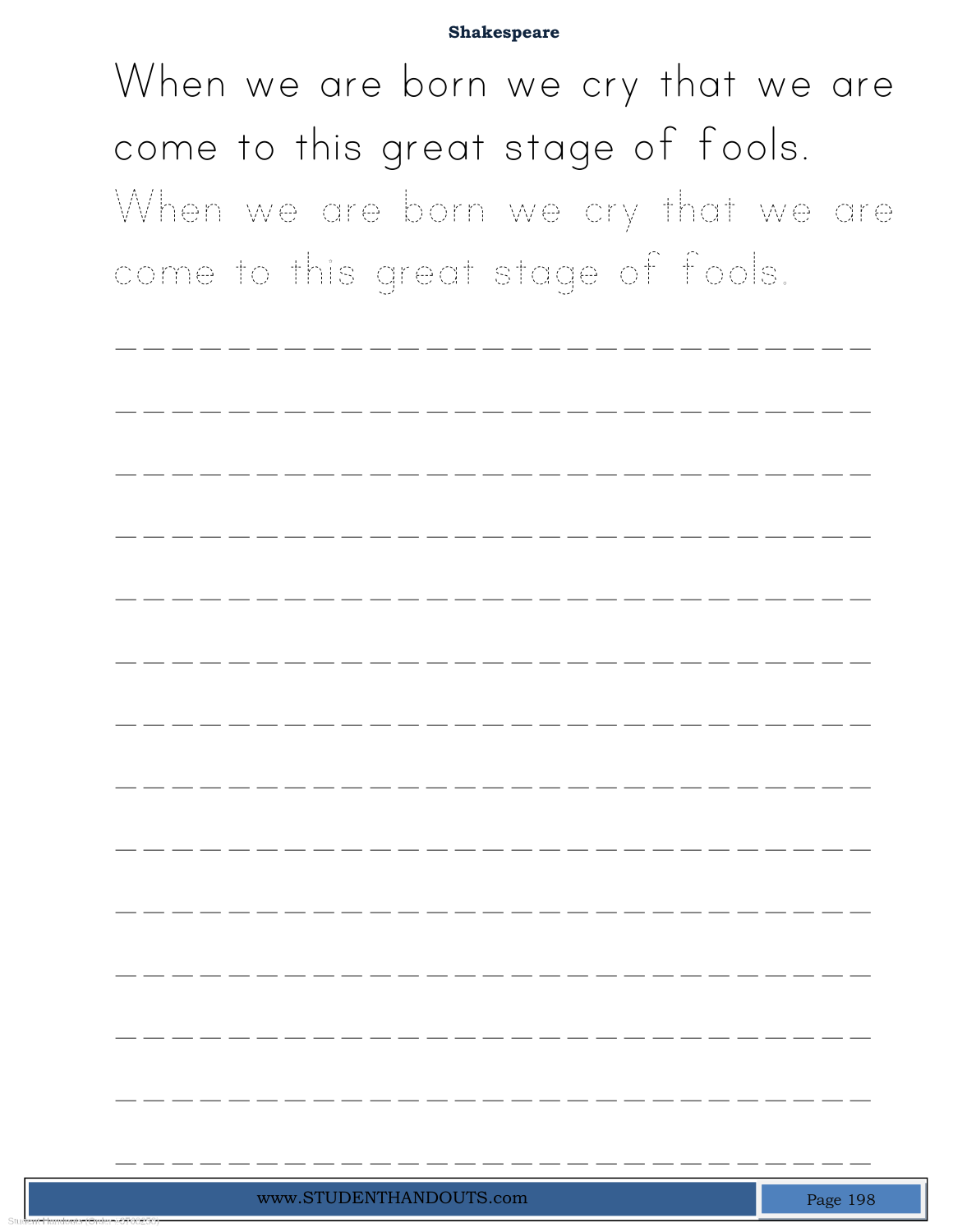The valiant never taste of death but once.

The valiant never taste of death but once.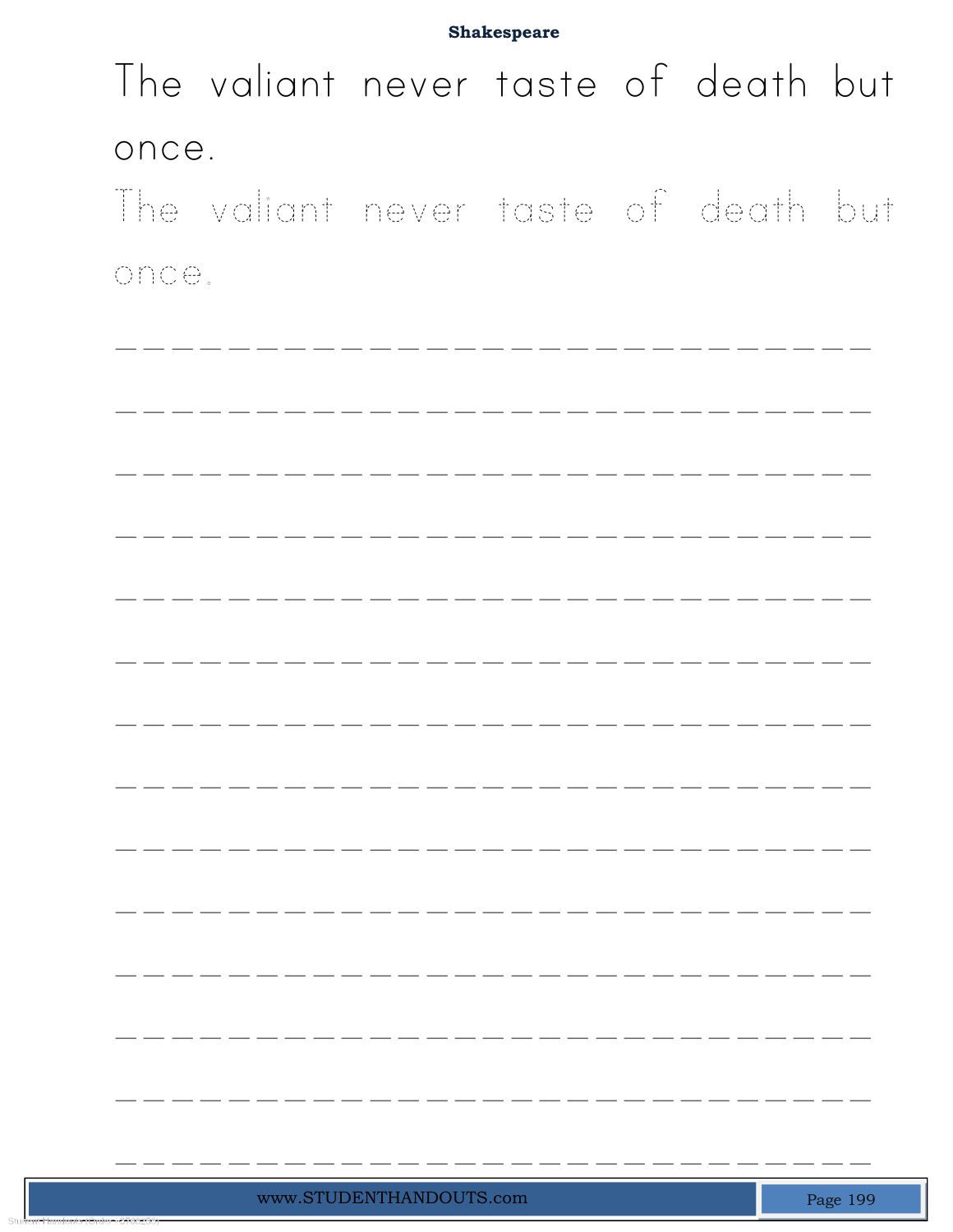When words are scarce they are seldom spent in vain.

When words are scarce they are seldom spent in vain.

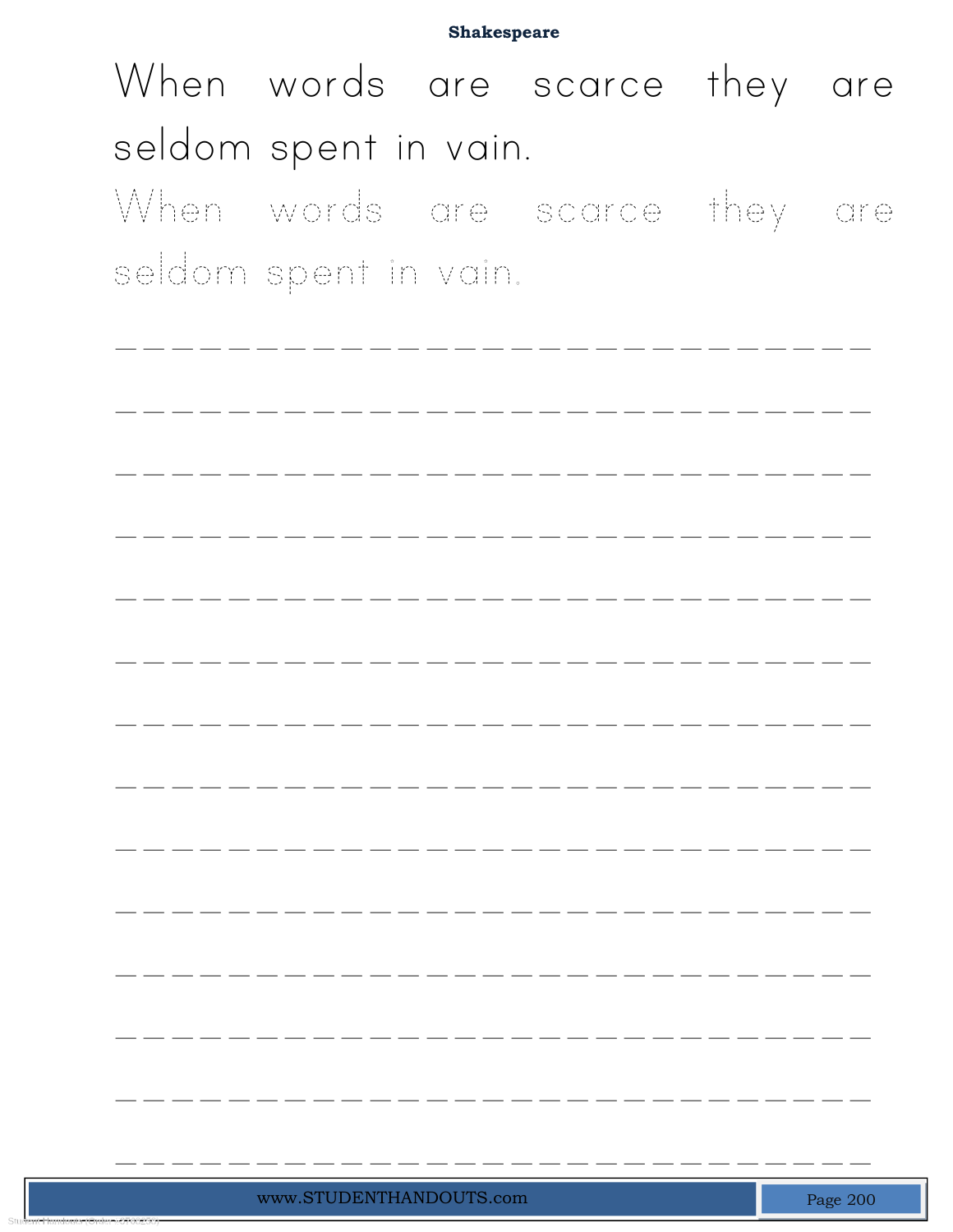Wisely, and slow. They stumble that run fast.

Wisely, and slow. They stumble that run fast.

|  | _ __ __ __ __ __ __                |                          |  |
|--|------------------------------------|--------------------------|--|
|  | _ __ __ __ __ __ __ __             |                          |  |
|  |                                    |                          |  |
|  | $\overline{\phantom{a}}$<br>$\sim$ | $\overline{\phantom{a}}$ |  |
|  | - -<br>$\sim$ $\sim$<br>- -        | - -                      |  |
|  |                                    |                          |  |
|  |                                    |                          |  |
|  |                                    |                          |  |
|  |                                    |                          |  |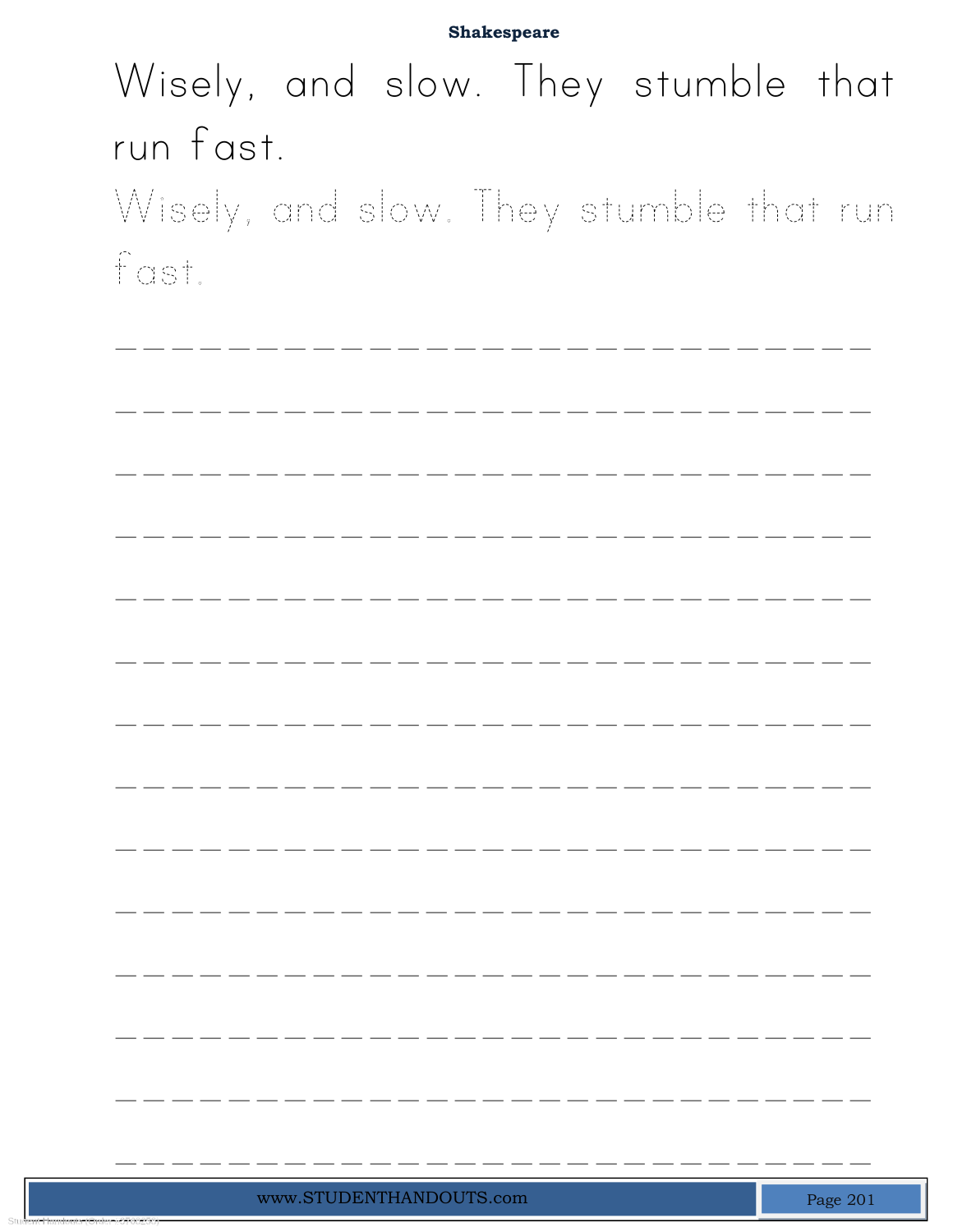|            | Words without thoughts never to |  |
|------------|---------------------------------|--|
| heaven go. |                                 |  |
|            | Words without thoughts never to |  |
| heaven go. |                                 |  |
|            |                                 |  |
|            |                                 |  |
|            |                                 |  |
|            |                                 |  |
|            |                                 |  |
|            |                                 |  |
|            |                                 |  |
|            |                                 |  |
|            |                                 |  |
|            |                                 |  |
|            |                                 |  |
|            |                                 |  |
|            |                                 |  |

mionist Grdan 19902901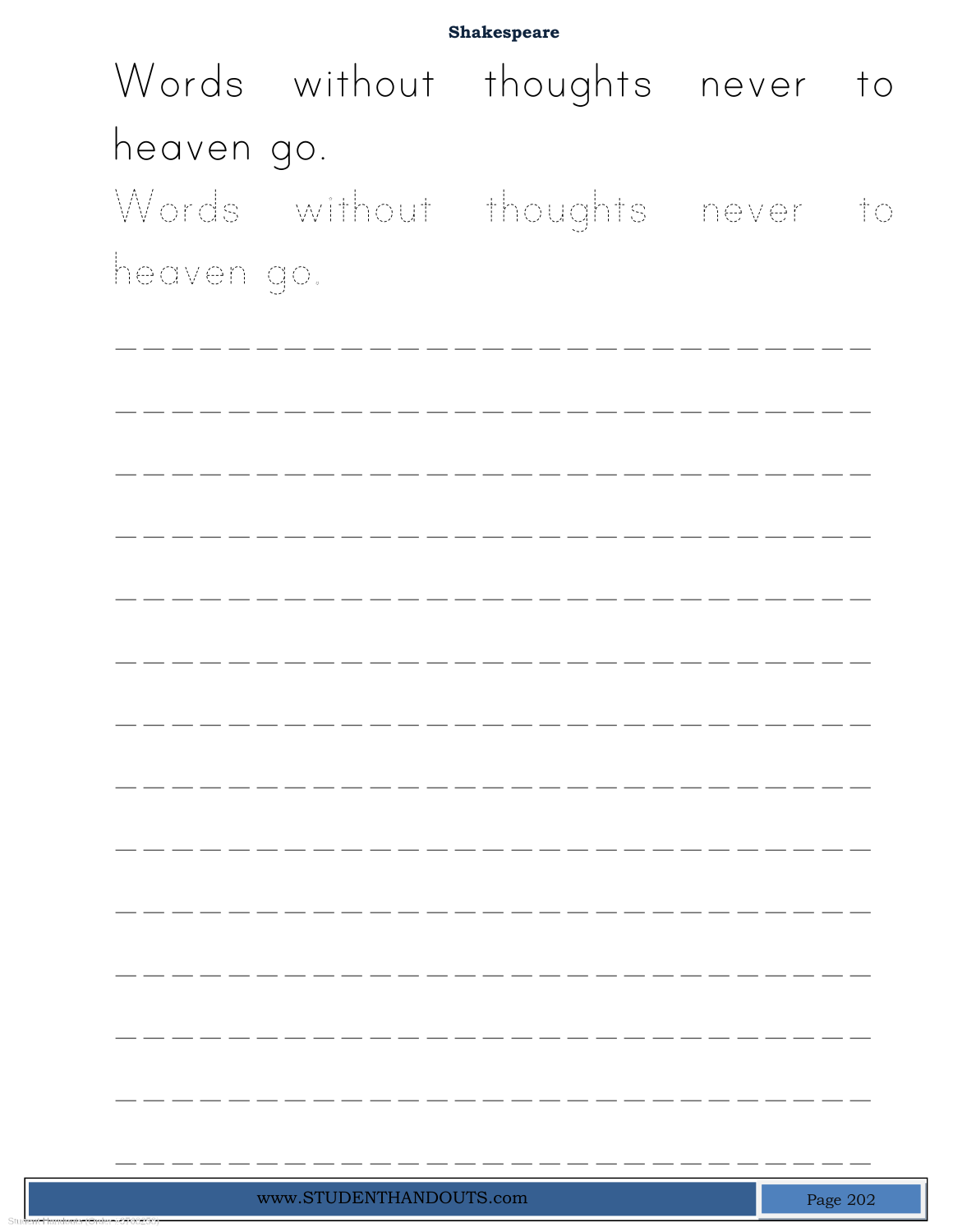# The undiscovered country from whose bourn no traveler returns.

The undiscovered country from whose bourn no traveler returns.

\_\_\_\_\_\_\_\_\_\_\_\_\_\_\_\_\_\_\_\_\_\_\_\_\_\_\_

\_\_\_\_\_\_\_\_\_\_\_\_\_\_\_\_\_\_\_\_\_\_\_\_\_\_\_ \_\_\_\_\_\_\_\_\_\_\_\_\_\_\_\_\_\_\_\_\_\_\_\_\_\_\_ \_\_\_\_\_\_\_\_\_\_\_\_\_\_\_\_\_\_\_\_\_\_\_\_\_\_\_ \_\_\_\_\_\_\_\_\_\_\_\_\_\_\_\_\_\_\_\_\_\_\_\_\_\_\_ \_\_\_\_\_\_\_\_\_\_\_\_\_\_\_\_\_\_\_\_\_\_\_\_\_\_\_ \_\_\_\_\_\_\_\_\_\_\_\_\_\_\_\_\_\_\_\_\_\_\_\_\_\_\_ \_\_\_\_\_\_\_\_\_\_\_\_\_\_\_\_\_\_\_\_\_\_\_\_\_\_\_ \_\_\_\_\_\_\_\_\_\_\_\_\_\_\_\_\_\_\_\_\_\_\_\_\_\_\_ \_\_\_\_\_\_\_\_\_\_\_\_\_\_\_\_\_\_\_\_\_\_\_\_\_\_\_ \_\_\_\_\_\_\_\_\_\_\_\_\_\_\_\_\_\_\_\_\_\_\_\_\_\_\_ \_\_\_\_\_\_\_\_\_\_\_\_\_\_\_\_\_\_\_\_\_\_\_\_\_\_\_ \_\_\_\_\_\_\_\_\_\_\_\_\_\_\_\_\_\_\_\_\_\_\_\_\_\_\_ \_\_\_\_\_\_\_\_\_\_\_\_\_\_\_\_\_\_\_\_\_\_\_\_\_\_\_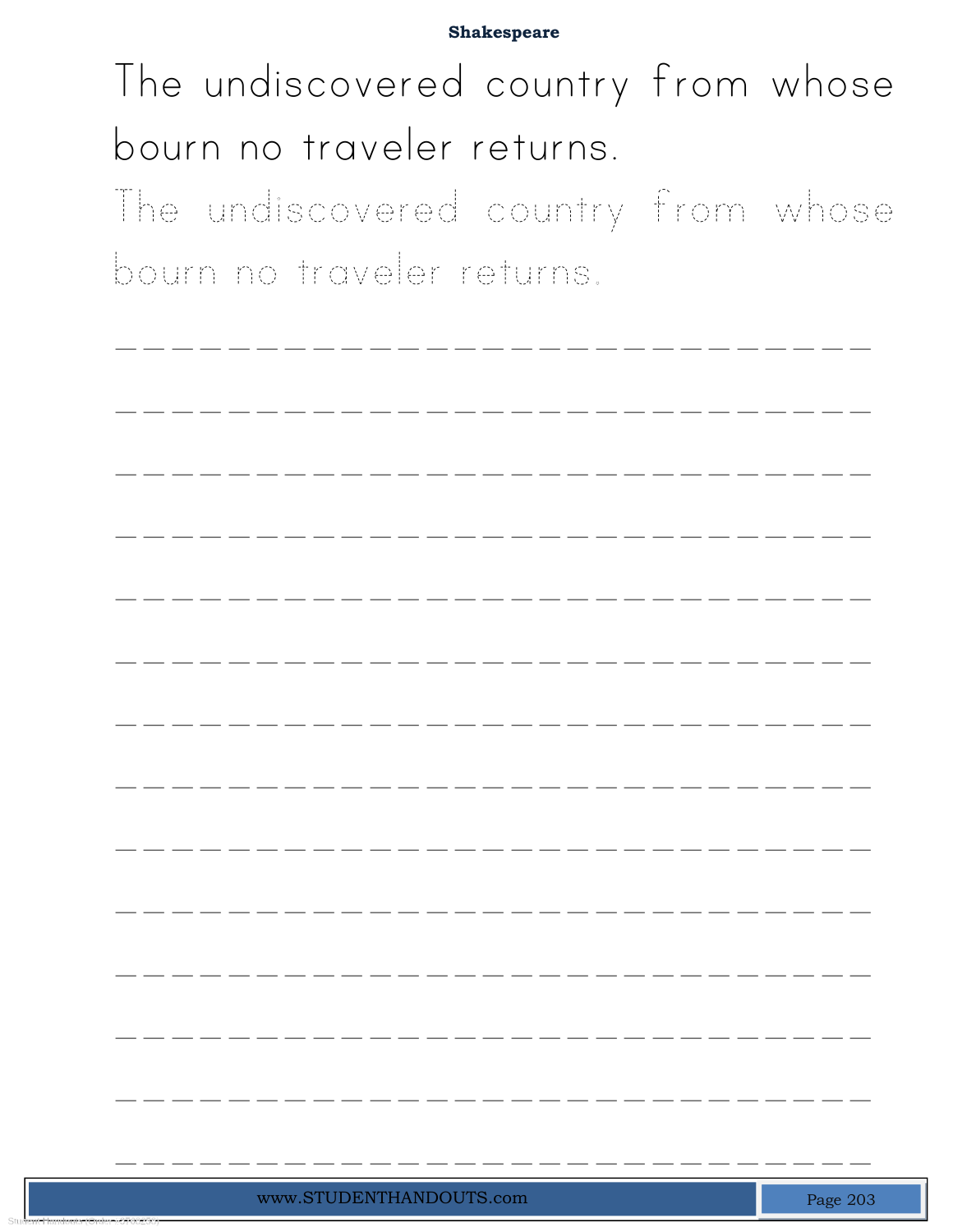## With mirth and laughter let old wrinkles come. With mirth and laughter let old wrinkles

come.

|  | $\overline{\phantom{a}}$ |  |
|--|--------------------------|--|
|  |                          |  |
|  |                          |  |
|  |                          |  |